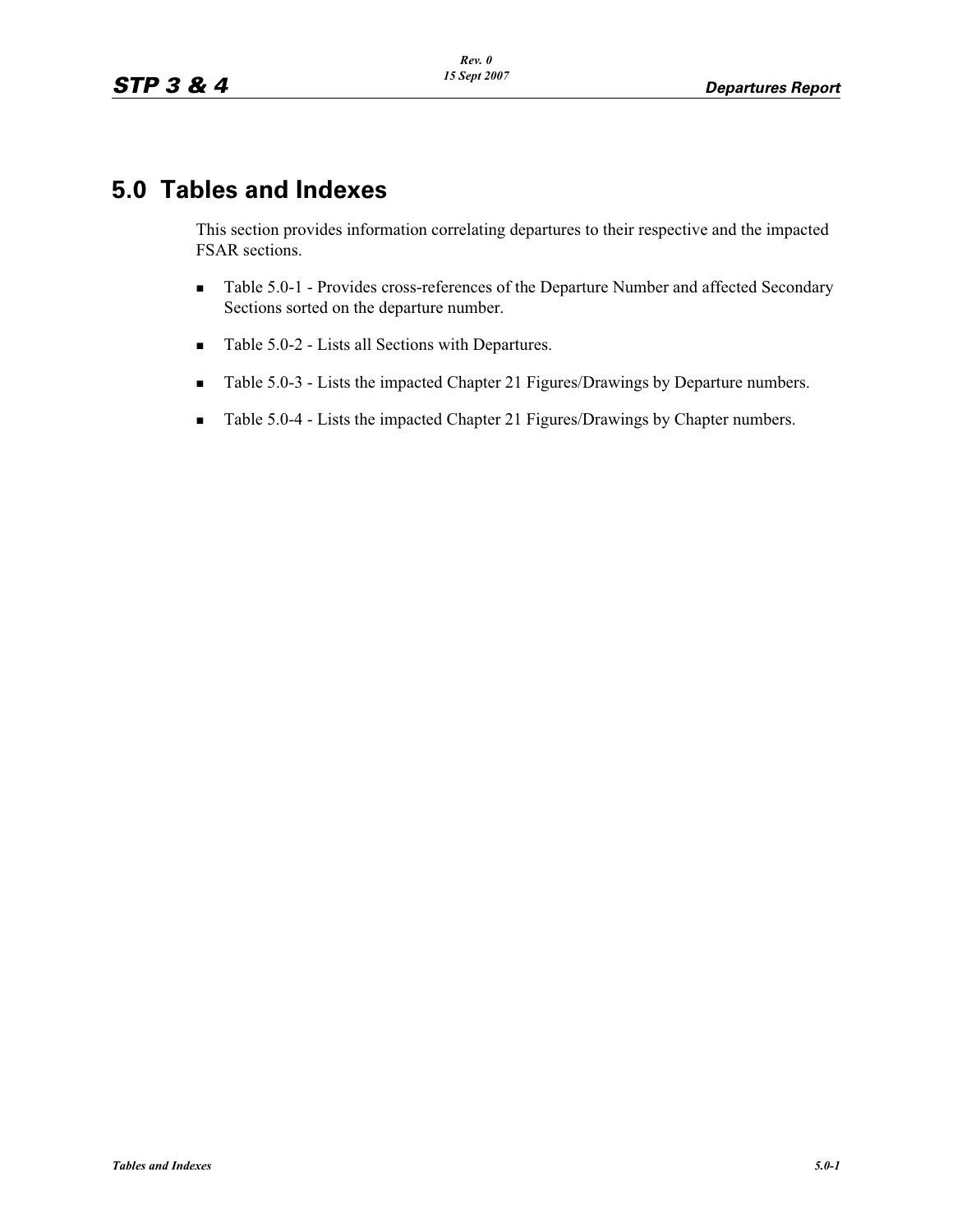| <b>Departure Numbers</b> | <b>Sections</b>            |
|--------------------------|----------------------------|
| STD DEP T1 2.1-1         | Tier 1 Section 2.1         |
| STD DEP T1 2.1-1         | Tier 2 Section 15.0        |
| STD DEP T1 2.1-1         | Tier 2 Section 15.1S       |
| STD DEP T1 2.1-1         | Tier 2 Section 16.3.4.2    |
| STD DEP T1 2.1-1         | Tier 2 Section 16B.3.4.2   |
| STD DEP T1 2.1-1         | Tier 2 Section 5.2         |
| STD DEP T1 2.2-1         | Tier 1 Section 2.15        |
| STD DEP T1 2.2-1         | Tier 1 Section 2.2         |
| STD DEP T1 2.2-1         | Tier 2 Section 10.1        |
| STD DEP T1 2.2-1         | Tier 2 Section 16.3.3.1.1  |
| STD DEP T1 2.2-1         | Tier 2 Section 16B.3.3.1.1 |
| STD DEP T1 2.2-1         | Tier 2 Section 7.2         |
| STD DEP T1 2.2-1         | Tier 2 Section 7.6         |
| STD DEP T1 2.2-1         | Tier 2 Section 7.7         |
| STD DEP T1 2.3-1         | Tier 1 Section 2.3         |
| STD DEP T1 2.3-1         | Tier 1 Section 2.7         |
| STD DEP T1 2.3-1         | Tier 2 Appendix 1A         |
| STD DEP T1 2.3-1         | Tier 2 Section 1.2         |
| STD DEP T1 2.3-1         | Tier 2 Section 15.2        |
| STD DEP T1 2.3-1         | Tier 2 Section 16.3.3.1.1  |
| STD DEP T1 2.3-1         | Tier 2 Section 16.3.3.6.1  |
| STD DEP T1 2.3-1         | Tier 2 Section 16B.3.3.1.1 |
| STD DEP T1 2.3-1         | Tier 2 Section 16B.3.3.6.1 |
| STD DEP T1 2.3-1         | Tier 2 Section 3.4         |
| STD DEP T1 2.3-1         | Tier 2 Section 5.2         |
| STD DEP T1 2.3-1         | Tier 2 Section 7.1         |
| STD DEP T1 2.3-1         | Tier 2 Section 7.2         |
| STD DEP T1 2.3-1         | Tier 2 Section 7.3         |
| STD DEP T1 2.3-1         | Tier 2 Section 7.5         |
| STD DEP T1 2.4-1         | Tier 1 Section 2.4         |
| STD DEP T1 2.4-1         | Tier 1 Section 2.6         |
| STD DEP T1 2.4-1         | Tier 2 Appendix 19L        |
| STD DEP T1 2.4-1         | Tier 2 Appendix 19Q        |
| STD DEP T1 2.4-1         | Tier 2 Appendix 1AA        |

**Table 5.0-1 Tier 1 Departures and All Affected Sections**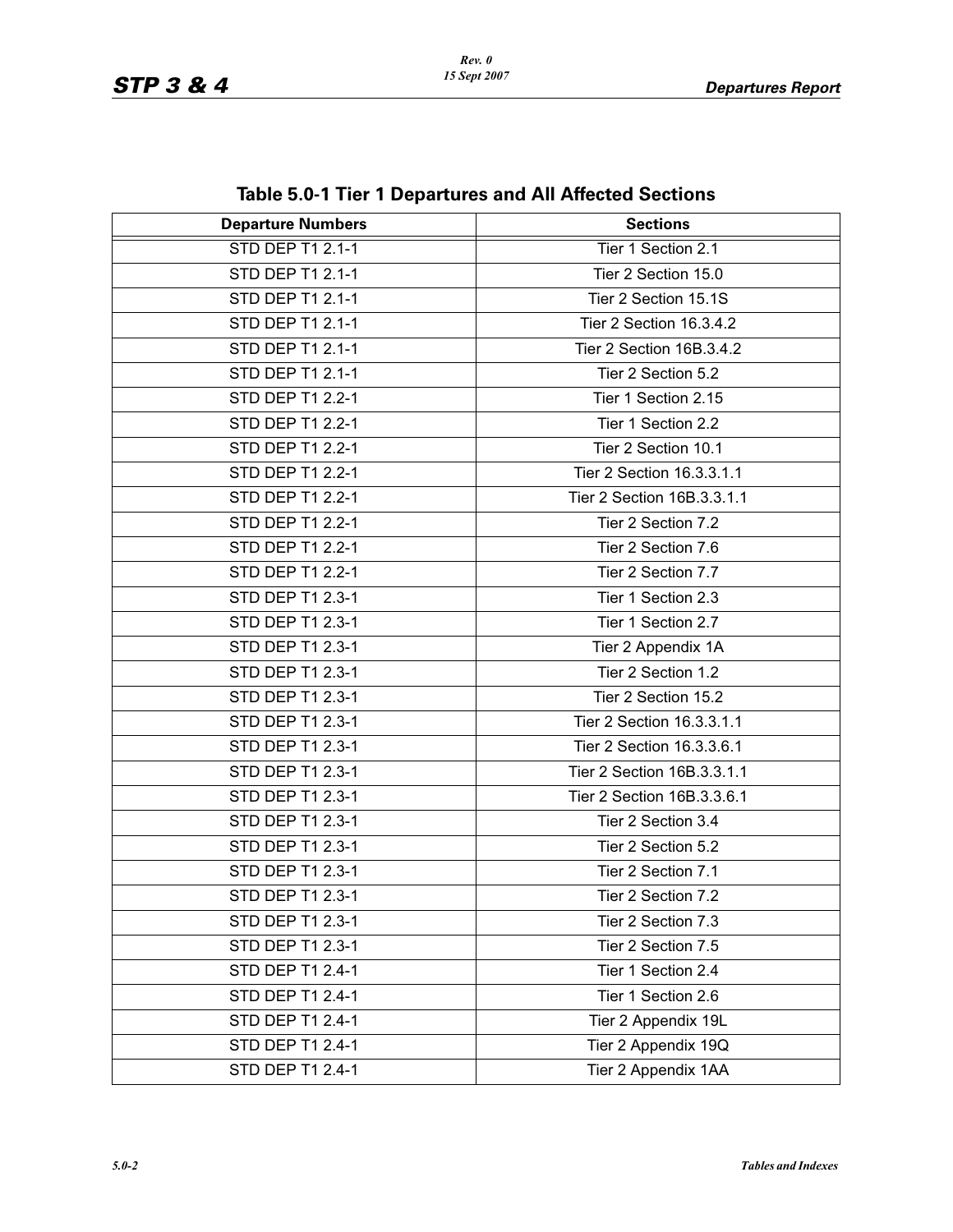| <b>Departure Numbers</b> | <b>Sections</b>            |
|--------------------------|----------------------------|
| <b>STD DEP T1 2.4-1</b>  | Tier 2 Appendix 3MA        |
| STD DEP T1 2.4-1         | Tier 2 Section 3.1         |
| STD DEP T1 2.4-1         | Tier 2 Section 3.9         |
| STD DEP T1 2.4-1         | Tier 2 Section 5.4         |
| STD DEP T1 2.4-1         | Tier 2 Section 6.3         |
| STD DEP T1 2.4-1         | Tier 2 Section 6.6         |
| STD DEP T1 2.4-1         | Tier 2 Section 7.3         |
| STD DEP T1 2.4-1         | Tier 2 Section 7.4         |
| STD DEP T1 2.4-1         | Tier 2 Section 9.1         |
| STD DEP T1 2.4-2         | Tier 1 Section 2.4         |
| STD DEP T1 2.4-2         | Tier 2 Appendix 19L        |
| STD DEP T1 2.4-2         | Tier 2 Section 10.2        |
| STD DEP T1 2.4-2         | Tier 2 Section 16.3.3.1.1  |
| STD DEP T1 2.4-2         | Tier 2 Section 16B.3.3.1.1 |
| STD DEP T1 2.4-2         | Tier 2 Section 5.2         |
| STD DEP T1 2.4-2         | Tier 2 Section 6.2         |
| STD DEP T1 2.4-2         | Tier 2 Section 7.3         |
| STD DEP T1 2.4-2         | Tier 2 Section 8.1         |
| STD DEP T1 2.4-2         | Tier 2 Section 8.3         |
| STD DEP T1 2.4-2         | Tier 2 Section 16.3.3.1.4  |
| STD DEP T1 2.4-2         | Tier 2 Section 16B.3.3.1.4 |
| STD DEP T1 2.4-3         | Tier 1 Section 2.4         |
| STD DEP T1 2.4-3         | Tier 2 Appendix 19K        |
| STD DEP T1 2.4-3         | Tier 2 Appendix 19M        |
| STD DEP T1 2.4-3         | Tier 2 Appendix 1A         |
| STD DEP T1 2.4-3         | Tier 2 Appendix 3B         |
| STD DEP T1 2.4-3         | Tier 2 Appendix 3MA        |
| STD DEP T1 2.4-3         | Tier 2 Section 14.2        |
| STD DEP T1 2.4-3         | Tier 2 Section 16.3.3.1.4  |
| STD DEP T1 2.4-3         | Tier 2 Section 16B.3.3.1.4 |
| STD DEP T1 2.4-3         | Tier 2 Section 19.11       |
| STD DEP T1 2.4-3         | Tier 2 Section 19.13       |
| STD DEP T1 2.4-3         | Tier 2 Section 19.3        |
| STD DEP T1 2.4-3         | Tier 2 Section 3.2         |
| STD DEP T1 2.4-3         | Tier 2 Section 3.9         |
| STD DEP T1 2.4-3         | Tier 2 Section 5.4         |

**Table 5.0-1 Tier 1 Departures and All Affected Sections**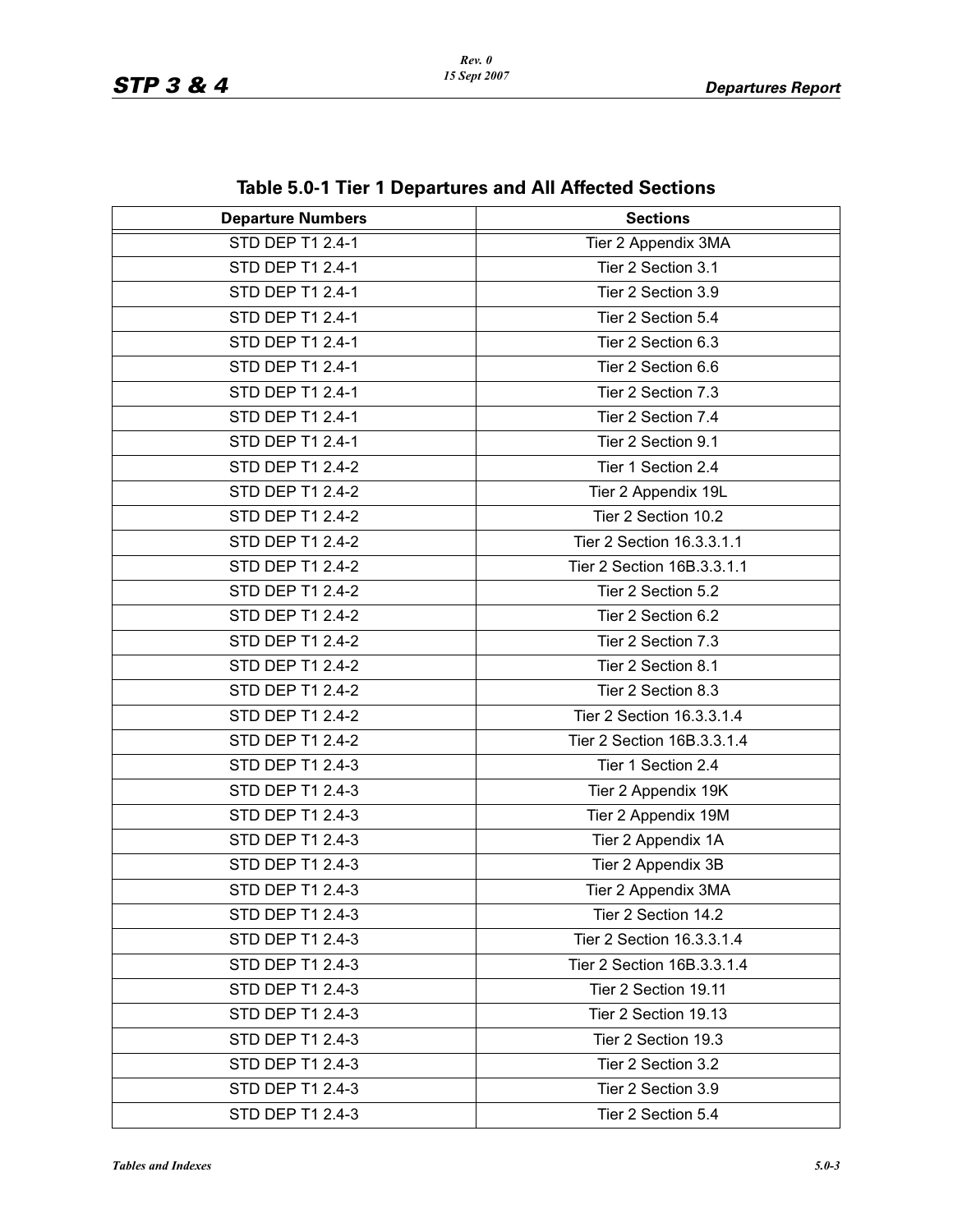| lable J.V. Liter T Departures and All Allected Occupiis |                            |
|---------------------------------------------------------|----------------------------|
| <b>Departure Numbers</b>                                | <b>Sections</b>            |
| <b>STD DEP T1 2.4-3</b>                                 | Tier 2 Section 6.2         |
| STD DEP T1 2.4-3                                        | Tier 2 Section 7.3         |
| STD DEP T1 2.4-3                                        | Tier 2 Section 16.3.3.1.1  |
| STD DEP T1 2.4-3                                        | Tier 2 Section 16B.3.3.1.1 |
| STD DEP T1 2.4-3                                        | Tier 2 Section 19.9        |
| STD DEP T1 2.12-1                                       | Tier 1 Section 2.12        |
| STD DEP T1 2.12-1                                       | Tier 2 Section 7.7         |
| STD DEP T1 2.12-2                                       | Tier 1 Section 2.12        |
| STD DEP T1 2.12-2                                       | Tier 2 Section 8.1         |
| STD DEP T1 2.12-2                                       | Tier 2 Section 8.3         |
| STD DEP T1 2.14-1                                       | Tier 1 Section 2.11        |
| STD DEP T1 2.14-1                                       | Tier 1 Section 2.14        |
| STD DEP T1 2.14-1                                       | Tier 1 Section 2.15        |
| STD DEP T1 2.14-1                                       | Tier 1 Section 2.2         |
| STD DEP T1 2.14-1                                       | Tier 1 Section 2.3         |
| STD DEP T1 2.14-1                                       | Tier 1 Section 2.4         |
| STD DEP T1 2.14-1                                       | Tier 1 Section 2.7         |
| STD DEP T1 2.14-1                                       | Tier 2 Appendix 15A        |
| STD DEP T1 2.14-1                                       | Tier 2 Appendix 18A        |
| STD DEP T1 2.14-1                                       | Tier 2 Appendix 18B        |
| STD DEP T1 2.14-1                                       | Tier 2 Appendix 18F        |
| STD DEP T1 2.14-1                                       | Tier 2 Appendix 18H        |
| STD DEP T1 2.14-1                                       | Tier 2 Appendix 19A        |
| STD DEP T1 2.14-1                                       | Tier 2 Appendix 1A         |
| STD DEP T1 2.14-1                                       | Tier 2 Appendix 1AA        |
| STD DEP T1 2.14-1                                       | Tier 2 Appendix 3I         |
| STD DEP T1 2.14-1                                       | Tier 2 Appendix 3MA        |
| STD DEP T1 2.14-1                                       | Tier 2 Appendix 9A         |
| STD DEP T1 2.14-1                                       | Tier 2 Section 1.2         |
| STD DEP T1 2.14-1                                       | Tier 2 Section 14.2        |
| STD DEP T1 2.14-1                                       | Tier 2 Section 16.3.3.6.1  |
| STD DEP T1 2.14-1                                       | Tier 2 Section 16.3.3.6.2  |
| STD DEP T1 2.14-1                                       | Tier 2 Section 16.3.6.3.1  |
| STD DEP T1 2.14-1                                       | Tier 2 Section 16.3.6.3.2  |
| STD DEP T1 2.14-1                                       | Tier 2 Section 16.5.0      |
| STD DEP T1 2.14-1                                       | Tier 2 Section 16B.3.3.6.1 |

**Table 5.0-1 Tier 1 Departures and All Affected Sections**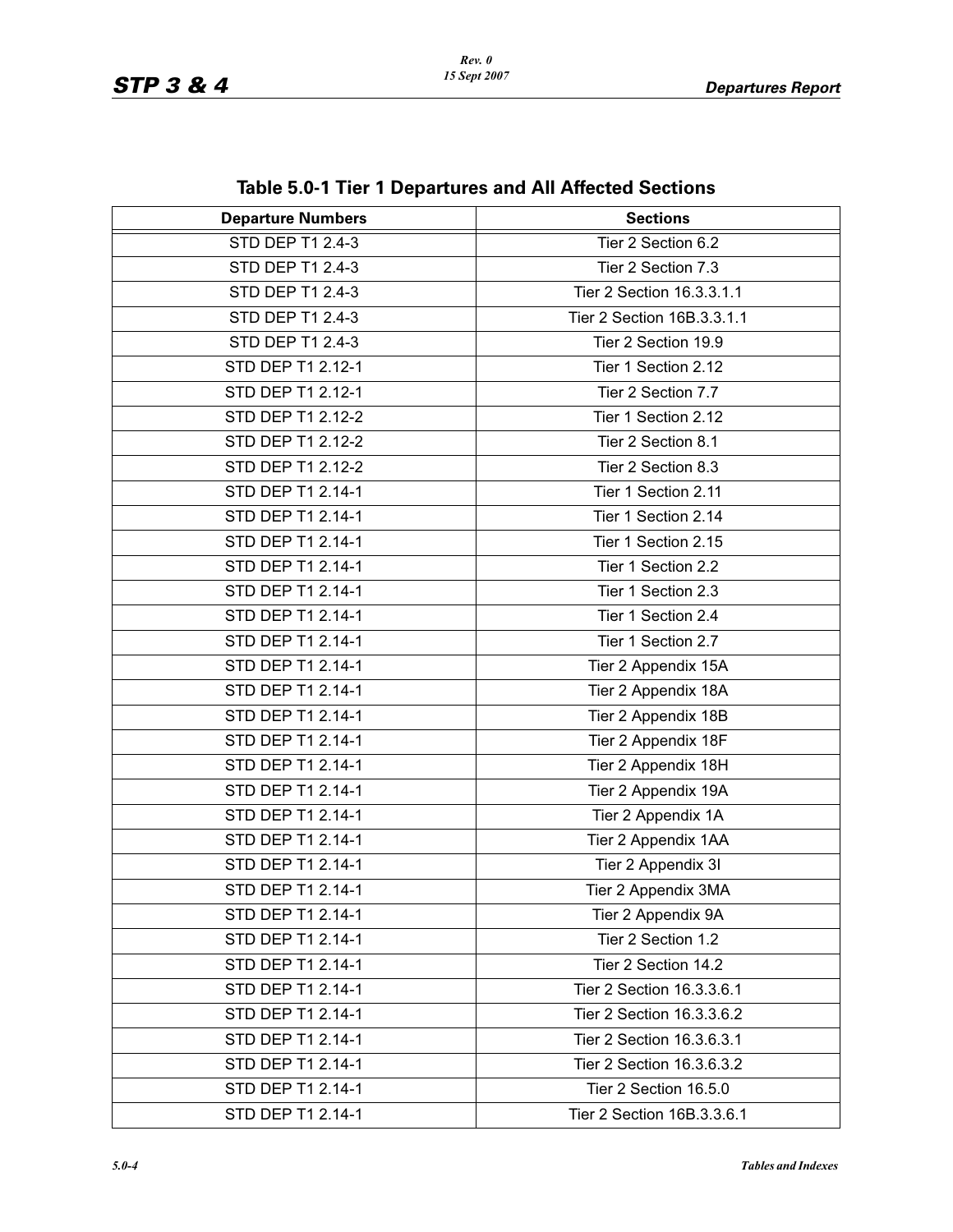| <b>Departure Numbers</b> | <b>Sections</b>            |
|--------------------------|----------------------------|
| STD DEP T1 2.14-1        | Tier 2 Section 16B.3.3.6.2 |
| STD DEP T1 2.14-1        | Tier 2 Section 16B.3.6.3.1 |
| STD DEP T1 2.14-1        | Tier 2 Section 16B.3.6.3.2 |
| STD DEP T1 2.14-1        | Tier 2 Section 3.2         |
| STD DEP T1 2.14-1        | Tier 2 Section 3.9         |
| STD DEP T1 2.14-1        | Tier 2 Section 5.2         |
| STD DEP T1 2.14-1        | Tier 2 Section 5.4         |
| STD DEP T1 2.14-1        | Tier 2 Section 6.2         |
| STD DEP T1 2.14-1        | Tier 2 Section 6.5         |
| STD DEP T1 2.14-1        | Tier 2 Section 6.6         |
| STD DEP T1 2.14-1        | Tier 2 Section 7.1         |
| STD DEP T1 2.14-1        | Tier 2 Section 7.3         |
| STD DEP T1 2.14-1        | Tier 2 Section 7.4         |
| STD DEP T1 2.14-1        | Tier 2 Section 7.5         |
| STD DEP T1 2.14-1        | Tier 2 Section 7.6         |
| STD DEP T1 2.14-1        | Tier 2 Section 9.2         |
| STD DEP T1 2.14-1        | Tier 2 Section 9.4         |
| STD DEP T1 3.4-1         | Tier 1 Section 2.2         |
| STD DEP T1 3.4-1         | Tier 1 Section 2.7         |
| STD DEP T1 3.4-1         | Tier 1 Section 3.4         |
| STD DEP T1 3.4-1         | Tier 2 Appendix 15B        |
| STD DEP T1 3.4-1         | Tier 2 Appendix 15E        |
| STD DEP T1 3.4-1         | Tier 2 Appendix 18C        |
| STD DEP T1 3.4-1         | Tier 2 Appendix 18E        |
| STD DEP T1 3.4-1         | Tier 2 Appendix 19K        |
| STD DEP T1 3.4-1         | Tier 2 Appendix 19L        |
| STD DEP T1 3.4-1         | Tier 2 Appendix 19N        |
| STD DEP T1 3.4-1         | Tier 2 Appendix 19Q        |
| STD DEP T1 3.4-1         | Tier 2 Appendix 7A         |
| STD DEP T1 3.4-1         | Tier 2 Appendix 7C         |
| STD DEP T1 3.4-1         | Tier 2 Section 1.2         |
| STD DEP T1 3.4-1         | Tier 2 Section 10.1        |
| STD DEP T1 3.4-1         | Tier 2 Section 10.4        |
| STD DEP T1 3.4-1         | Tier 2 Section 11.5        |
| STD DEP T1 3.4-1         | Tier 2 Section 12.3        |
| STD DEP T1 3.4-1         | Tier 2 Section 14.2        |

**Table 5.0-1 Tier 1 Departures and All Affected Sections**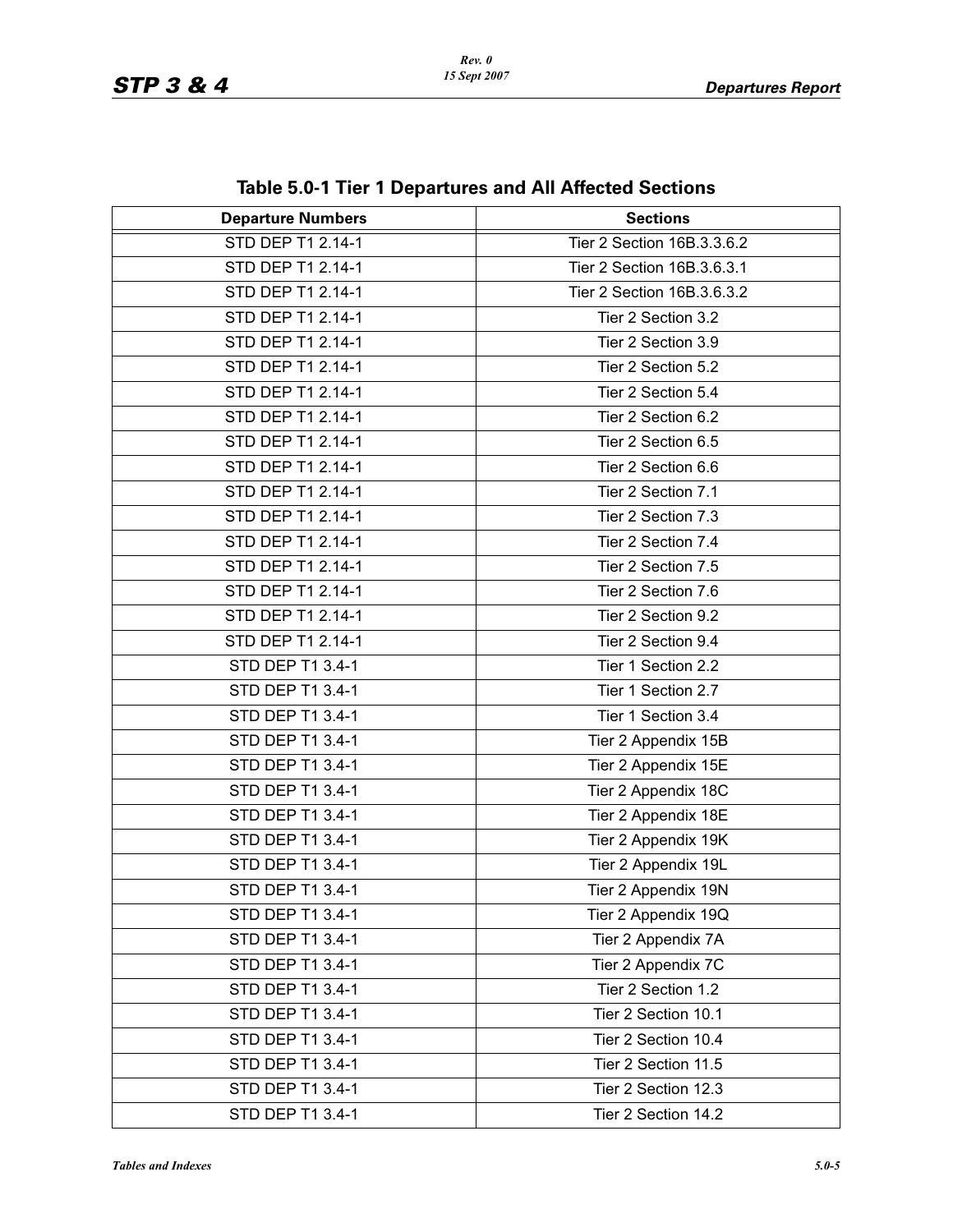| lable J.V. Lilet T Departures and All Allected Occupiis |                            |
|---------------------------------------------------------|----------------------------|
| <b>Departure Numbers</b>                                | <b>Sections</b>            |
| <b>STD DEP T1 3.4-1</b>                                 | Tier 2 Section 15.0        |
| STD DEP T1 3.4-1                                        | Tier 2 Section 15.1S       |
| STD DEP T1 3.4-1                                        | Tier 2 Section 16.1.0      |
| STD DEP T1 3.4-1                                        | Tier 2 Section 16.5.0      |
| STD DEP T1 3.4-1                                        | Tier 2 Section 16B.3.3.1.1 |
| STD DEP T1 3.4-1                                        | Tier 2 Section 16B.3.3.4.1 |
| STD DEP T1 3.4-1                                        | Tier 2 Section 16B.3.3.5.1 |
| STD DEP T1 3.4-1                                        | Tier 2 Section 16B.3.3.6.2 |
| STD DEP T1 3.4-1                                        | Tier 2 Section 16B.3.8.4   |
| STD DEP T1 3.4-1                                        | Tier 2 Section 18.4        |
| STD DEP T1 3.4-1                                        | Tier 2 Section 18.6        |
| STD DEP T1 3.4-1                                        | Tier 2 Section 18.8        |
| STD DEP T1 3.4-1                                        | Tier 2 Section 19.11       |
| STD DEP T1 3.4-1                                        | Tier 2 Section 19.3        |
| STD DEP T1 3.4-1                                        | Tier 2 Section 19.9        |
| STD DEP T1 3.4-1                                        | Tier 2 Section 3.2         |
| STD DEP T1 3.4-1                                        | Tier 2 Section 6.2         |
| STD DEP T1 3.4-1                                        | Tier 2 Section 7.1         |
| STD DEP T1 3.4-1                                        | Tier 2 Section 7.2         |
| STD DEP T1 3.4-1                                        | Tier 2 Section 7.3         |
| STD DEP T1 3.4-1                                        | Tier 2 Section 7.4         |
| STD DEP T1 3.4-1                                        | Tier 2 Section 7.6         |
| STD DEP T1 3.4-1                                        | Tier 2 Section 7.7         |
| STD DEP T1 3.4-1                                        | Tier 2 Section 16.3.3.1.4  |
| STD DEP T1 3.4-1                                        | Tier 2 Section 16.3.3.3.1  |
| STD DEP T1 3.4-1                                        | Tier 2 Section 16B.3.3.1.4 |
| STD DEP T1 3.4-1                                        | Tier 2 Section 16B.3.3.3.1 |
| STD DEP T1 3.4-1                                        | Tier 2 Section 16B.3.3.6.1 |
| STP DEP T1 5.0-1                                        | Tier 1 Section 5.0         |
| STP DEP T1 5.0-1                                        | Tier 2 Section 2.2         |
| STP DEP T1 5.0-1                                        | Tier 2 Section 3.1         |
| STP DEP T1 5.0-1                                        | Tier 2 Section 3.4         |
| STP DEP T1 5.0-1                                        | Tier 2 Appendix 3H         |
| STP DEP T1 5.0-1                                        | Tier 2 Section 9.4         |
| STP DEP T1 5.0-1                                        | Tier 2 Section 19.3        |
| STP DEP T1 5.0-1                                        | Tier 2 Section 19.9        |

**Table 5.0-1 Tier 1 Departures and All Affected Sections**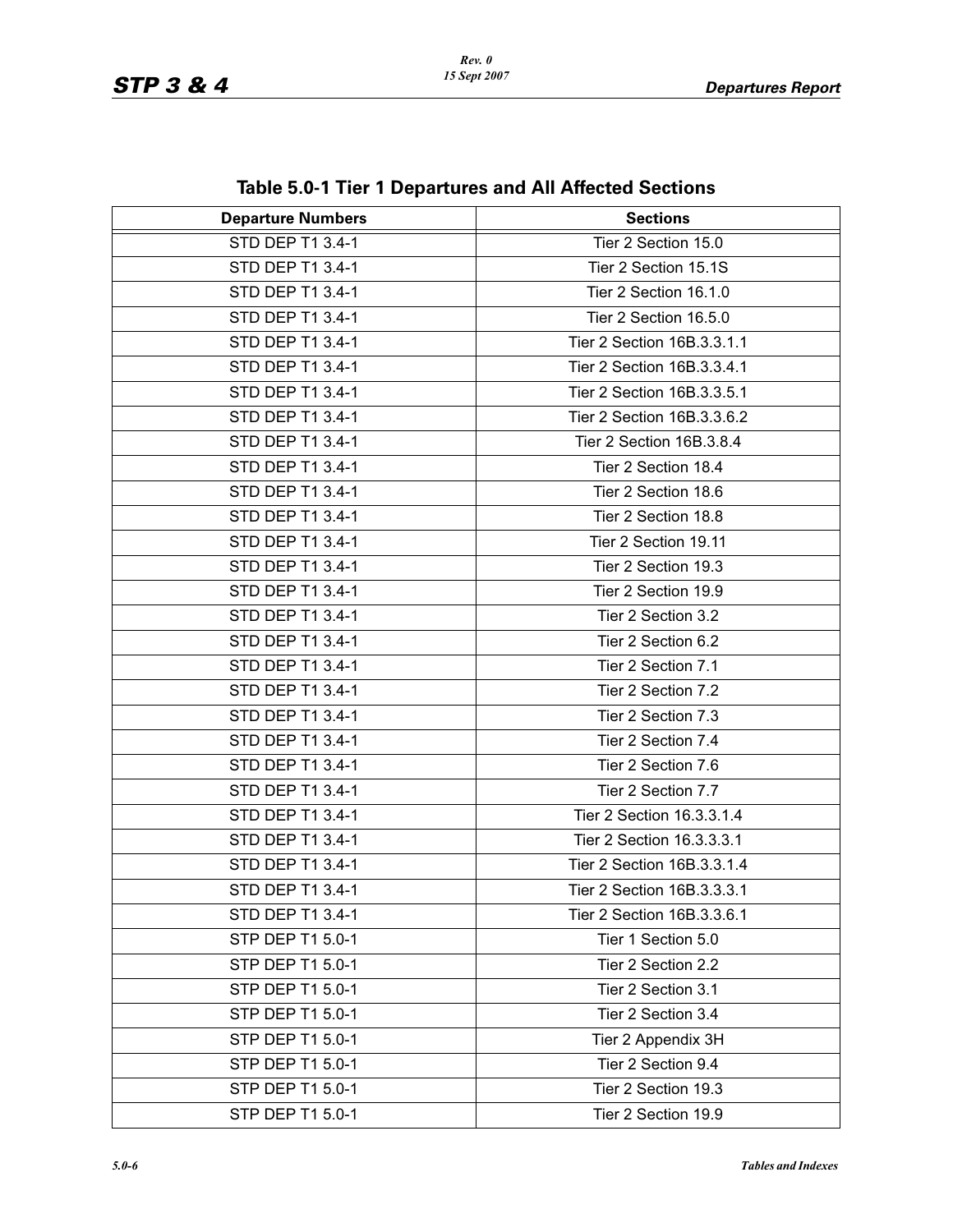| <b>Table 5.0-1 Tier 1 Departures and All Affected Sections</b> |
|----------------------------------------------------------------|
|----------------------------------------------------------------|

| <b>Departure Numbers</b> | <b>Sections</b>      |
|--------------------------|----------------------|
| STP DEP T1 5.0-1         | Tier 2 Section 19.11 |
| STP DEP T1 5.0-1         | Tier 2 Section 19.13 |
| STP DEP T1 5.0-1         | Tier 2 Appendix 19K  |
| STP DEP T1 5.0-1         | Tier 2 Appendix 19Q  |
| STP DEP T1 5.0-1         | Tier 2 Appendix 19R  |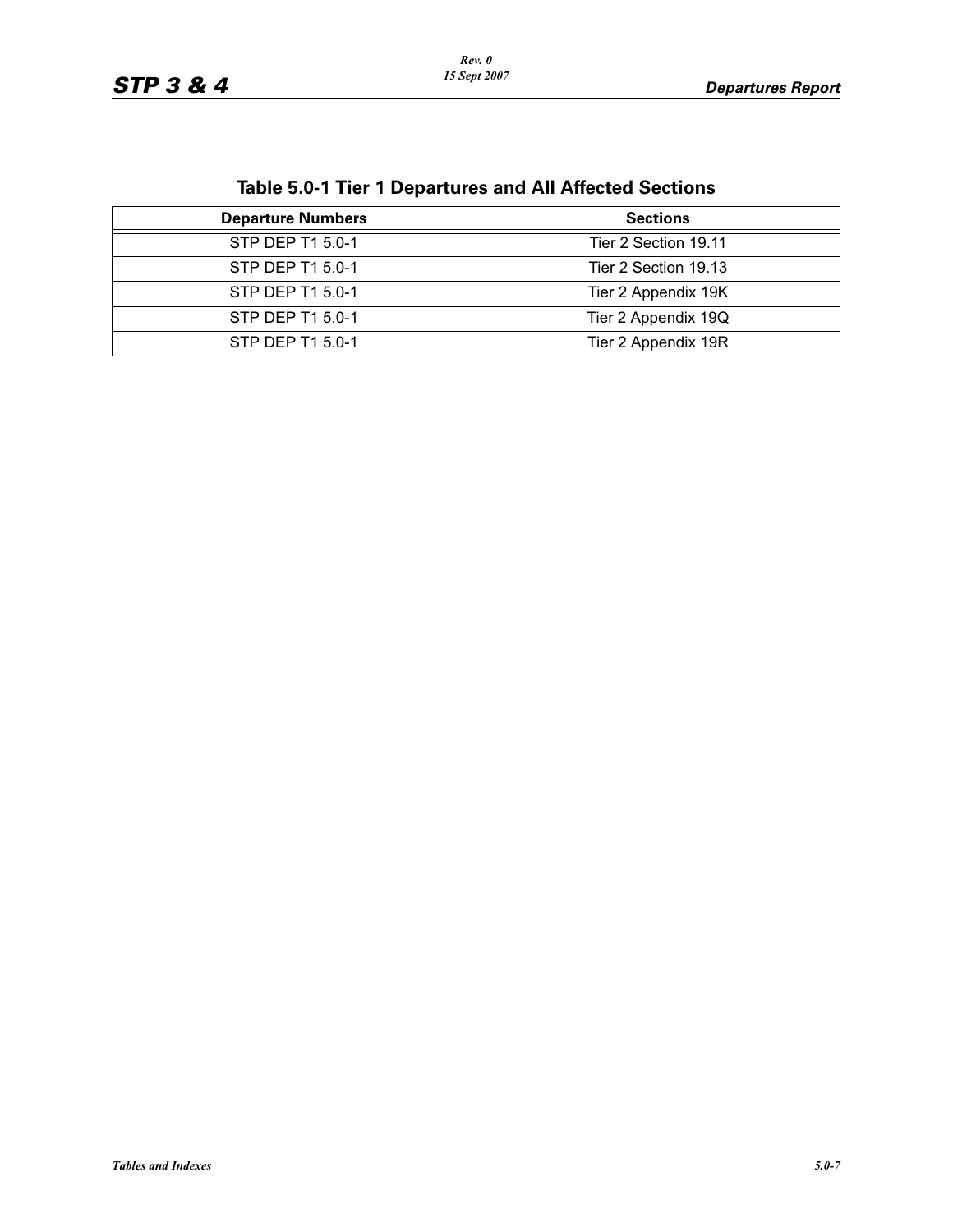| <b>Departure Numbers</b> | <b>Sections</b>    |
|--------------------------|--------------------|
| STD DEP 1.8-1            | Tier 2 Section 1.8 |
| STD DEP 1.8-1            | Tier 2 Section 5.2 |
| STD DEP 1.8-1            | Tier 2 Appendix 7A |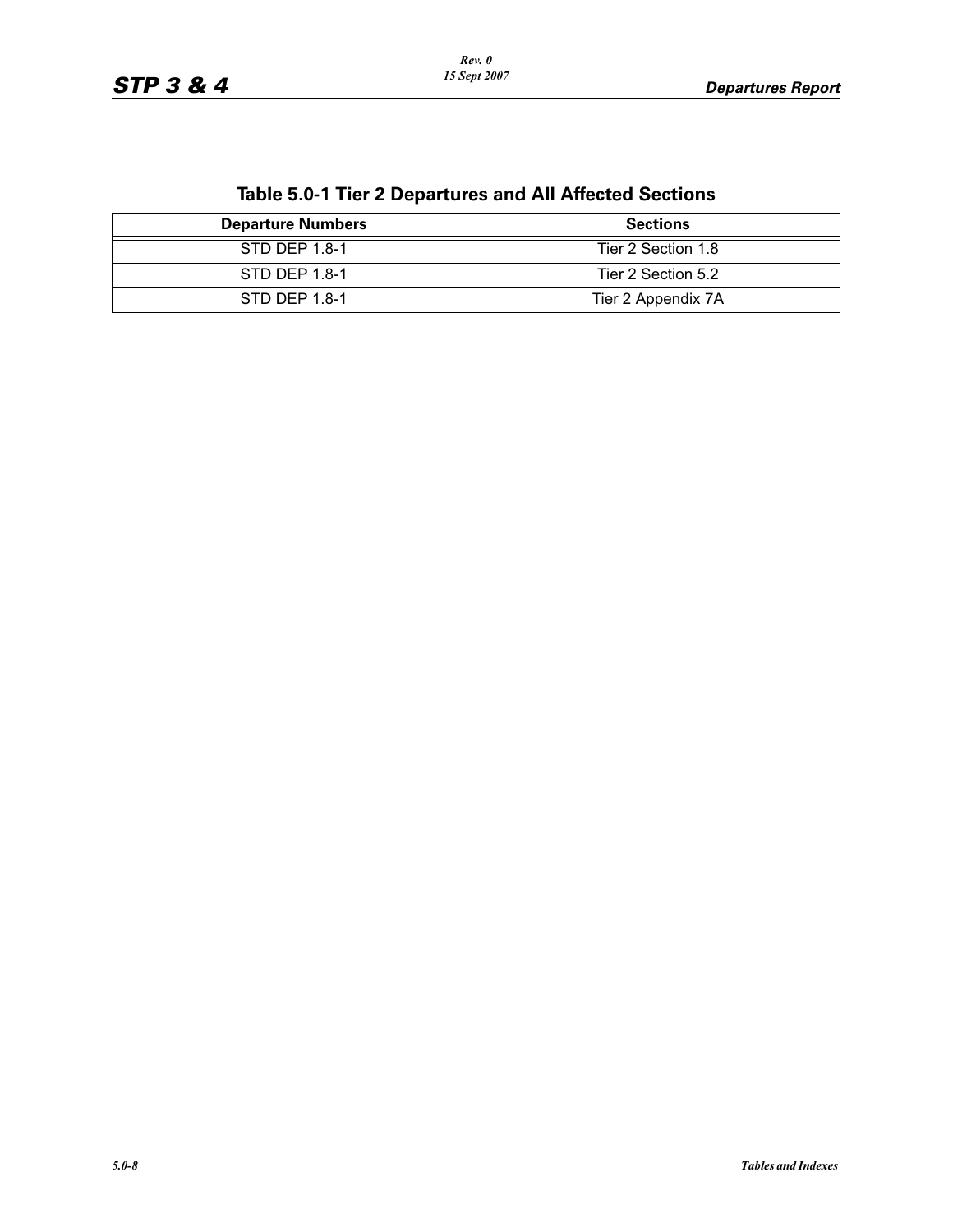| <b>Departure Numbers</b> | <b>Sections</b>     |
|--------------------------|---------------------|
| <b>STP DEP 1.1-1</b>     | Tier 2 Section 1.1  |
| <b>STP DEP 1.1-2</b>     | Tier 2 Section 1.1  |
| <b>STP DEP 1.1-2</b>     | Tier 2 Section 1.2  |
| <b>STP DEP 1.1-2</b>     | Tier 2 Section 3.1  |
| <b>STP DEP 1.1-2</b>     | Tier 2 Section 7.3  |
| <b>STP DEP 1.1-2</b>     | Tier 2 Section 7.4  |
| <b>STP DEP 1.1-2</b>     | Tier 2 Section 7.6  |
| <b>STP DEP 1.1-2</b>     | Tier 2 Section 8.1  |
| <b>STP DEP 1.1-2</b>     | Tier 2 Section 8.2  |
| <b>STP DEP 1.1-2</b>     | Tier 2 Section 8.3  |
| <b>STP DEP 1.1-2</b>     | Tier 2 Section 9.2  |
| <b>STP DEP 1.1-2</b>     | Tier 2 Section 9.5  |
| <b>STP DEP 1.1-2</b>     | Tier 2 Appendix 8A  |
| <b>STP DEP 1.1-2</b>     | Tier 2 Appendix 19L |
| <b>STP DEP 1.1-2</b>     | Tier 2 Appendix 19M |
| <b>STP DEP 1.1-2</b>     | Tier 2 Appendix 19Q |
| <b>STD DEP 1.2-1</b>     | Tier 2 Section 1.2  |
| <b>STD DEP 1.2-1</b>     | Tier 2 Appendix 19M |
| <b>STP DEP 1.2-2</b>     | Tier 2 Section 1.2  |
| <b>STP DEP 1.2-2</b>     | Tier 2 Section 12.3 |
| <b>STP DEP 1.2-2</b>     | Tier 2 Appendix 9A  |
| STD DEP 1AA-1            | Tier 2 Appendix 1AA |
| <b>STP DEP 2.2-1</b>     | Tier 2 Section 19.3 |
| <b>STD DEP 2.2-5</b>     | Tier 2 Section 2.2  |
| <b>STD DEP 2.2-5</b>     | Tier 2 Appendix 19E |
| <b>STP DEP 3.5-1</b>     | Tier 2 Section 3.5  |
| STD DEP 3.8-1            | Tier 2 Section 1.2  |
| STD DEP 3.8-1            | Tier 2 Section 3.4  |
| STD DEP 3.8-1            | Tier 2 Section 3.8  |
| STD DEP 3.8-1            | Tier 2 Section 12.3 |
| STD DEP 3.8-1            | Tier 2 Appendix 3H  |
| STD DEP 3.8-1            | Tier 2 Appendix 9A  |
| STD DEP 3B-1             | Tier 2 Appendix 3B  |
| STD DEP 3I-1             | Tier 2 Appendix 3I  |

**Table 5.0-1 Tier 2 Departures and All Affected Sections**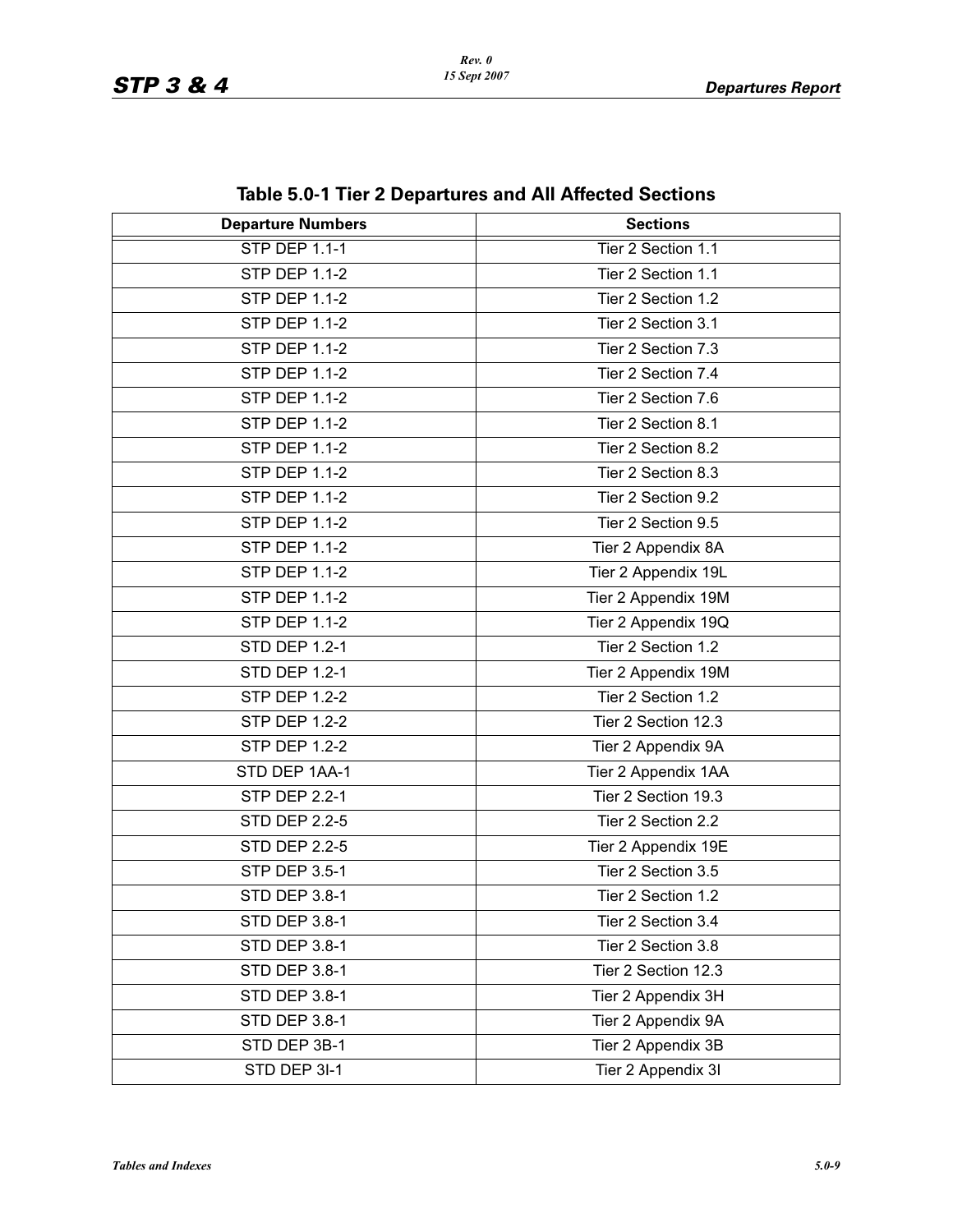| <b>Departure Numbers</b> | <b>DIG 0.0</b> T TIGHT DUPUL GILGS UND AIL ANGULOG OGUNUMS<br><b>Sections</b> |
|--------------------------|-------------------------------------------------------------------------------|
| STD DEP 3I-2             | Tier 2 Appendix 3I                                                            |
| <b>STD DEP 4.4-1</b>     | Tier 2 Section 4.4                                                            |
| STD DEP 4.4-1            | Tier 2 Section 16.3.3.1.1                                                     |
| STD DEP 4.4-1            | Tier 2 Section 16B.3.3.1.1                                                    |
| STD DEP 4.5-1            | Tier 2 Section 4.5                                                            |
| STD DEP 4.5-1            | Tier 2 Section 5.2                                                            |
| <b>STD DEP 5.2-2</b>     | Tier 2 Section 5.2                                                            |
| STD DEP 5.3-1            | Tier 2 Section 5.3                                                            |
| STD DEP 5.4-1            | Tier 2 Section 5.4                                                            |
| STD DEP 5.4-1            | Tier 2 Section 7.7                                                            |
| STD DEP 5.4-1            | Tier 2 Section 12.2                                                           |
| STD DEP 5.4-1            | Tier 2 Appendix 19L                                                           |
| STD DEP 5.4-1            | Tier 2 Appendix 19Q                                                           |
| STD DEP 5.4-1            | Tier 2 Appendix 19QB                                                          |
| STD DEP 5A-1             | Tier 2 Section 5.2                                                            |
| STD DEP 5A-1             | Tier 2 Appendix 5A                                                            |
| STD DEP 5B-1             | Tier 2 Section 5.4                                                            |
| STD DEP 5B-1             | Tier 2 Appendix 5B                                                            |
| STD DEP 6.2-1            | Tier 2 Section 6.2                                                            |
| <b>STD DEP 6.2-1</b>     | Tier 2 Section 16.3.6.1.3                                                     |
| STD DEP 6.2-1            | Tier 2 Section 16B.3.6.1.3                                                    |
| STD DEP 6.2-1            | Tier 2 Appendix 1A                                                            |
| <b>STD DEP 6.2-2</b>     | Tier 2 Section 6.2                                                            |
| <b>STD DEP 6.2-2</b>     | Tier 2 Section 7.5                                                            |
| <b>STD DEP 6.2-2</b>     | Tier 2 Section 16.3.6.1.6                                                     |
| <b>STD DEP 6.2-2</b>     | Tier 2 Section 16.3.6.2.4                                                     |
| STD DEP 6.2-2            | Tier 2 Section 16B.3.6.1.1                                                    |
| <b>STD DEP 6.2-2</b>     | Tier 2 Section 16B.3.6.1.2                                                    |
| STD DEP 6.2-2            | Tier 2 Section 16B.3.6.1.4                                                    |
| <b>STD DEP 6.2-2</b>     | Tier 2 Section 16B.3.6.1.5                                                    |
| <b>STD DEP 6.2-2</b>     | Tier 2 Section 16B.3.6.1.6                                                    |
| STD DEP 6.2-2            | Tier 2 Section 16B.3.6.2.4                                                    |
| <b>STD DEP 6.2-2</b>     | Tier 2 Appendix 3B                                                            |
| STD DEP 6.2-3            | Tier 2 Section 6.2                                                            |
| STD DEP 6.6-1            | Tier 2 Section 6.6                                                            |
| STD DEP 6C-1             | Tier 2 Section 1.8                                                            |

**Table 5.0-1 Tier 2 Departures and All Affected Sections**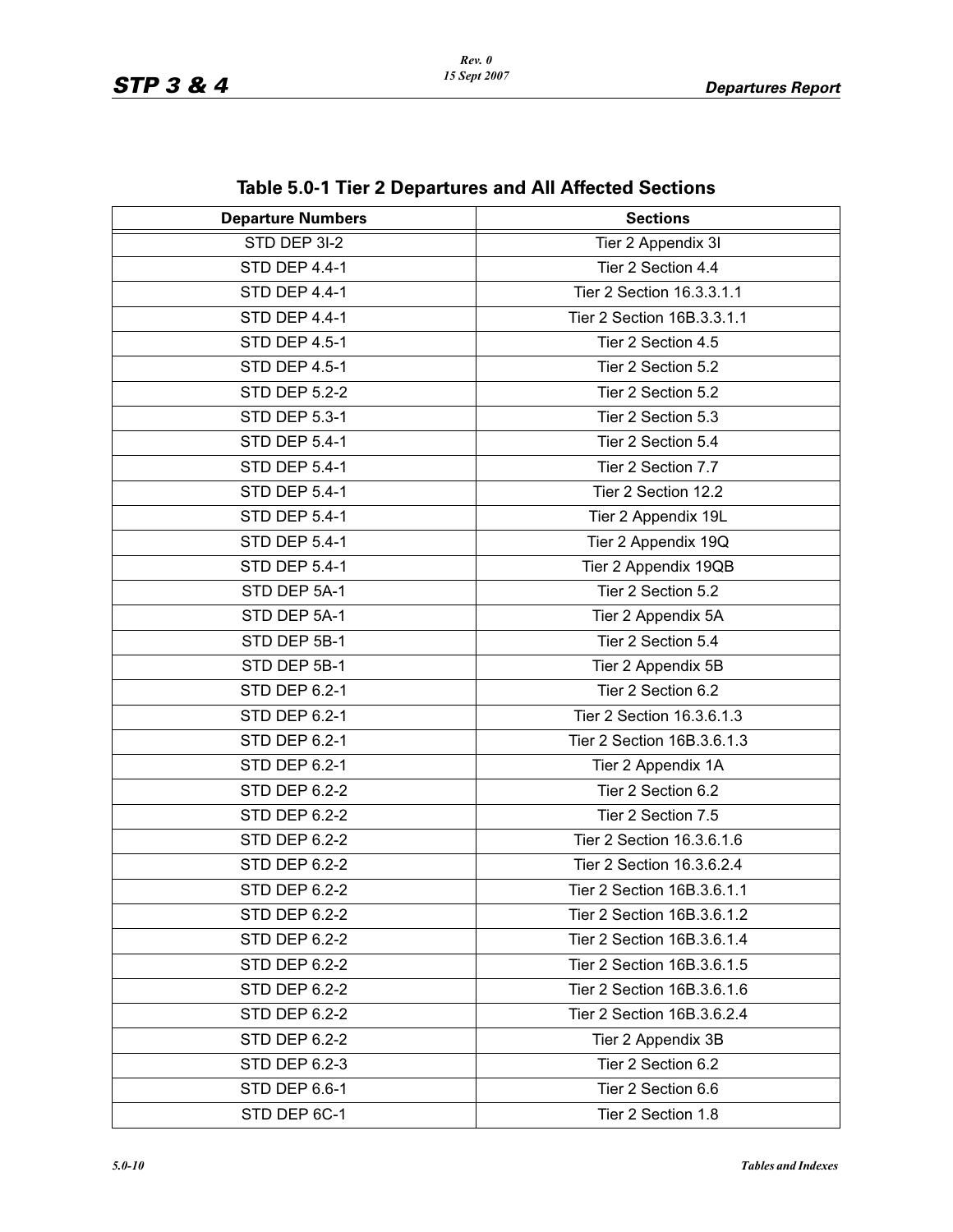| <b>Departure Numbers</b> | <b>DIO 0.0</b> T TIOL E DOPULGIOJ UNU / \II / \IIO0\00 OO0\IO<br><b>Sections</b> |
|--------------------------|----------------------------------------------------------------------------------|
| STD DEP 6C-1             | Tier 2 Appendix 6C                                                               |
| STD DEP 6C-1             | Tier 2 Appendix 19L                                                              |
| STD DEP 6C-1             | Tier 2 Appendix 19Q                                                              |
| <b>STD DEP 7.1-1</b>     | Tier 2 Section 7.1                                                               |
|                          |                                                                                  |
| STD DEP 7.1-1            | Tier 2 Section 7.2                                                               |
| <b>STD DEP 7.1-1</b>     | Tier 2 Section 7.3                                                               |
| <b>STD DEP 7.1-1</b>     | Tier 2 Section 7.6                                                               |
| <b>STD DEP 7.1-1</b>     | Tier 2 Section 11.5                                                              |
| <b>STD DEP 7.1-1</b>     | Tier 2 Appendix 6B                                                               |
| <b>STD DEP 7.1-1</b>     | Tier 2 Appendix 7A                                                               |
| <b>STD DEP 7.1-2</b>     | Tier 2 Section 7.1                                                               |
| <b>STD DEP 7.1-2</b>     | Tier 2 Section 7.6                                                               |
| <b>STD DEP 7.1-3</b>     | Tier 2 Section 7.1                                                               |
| <b>STD DEP 7.1-3</b>     | Tier 2 Section 7.6                                                               |
| <b>STD DEP 7.2-1</b>     | Tier 2 Section 7.1                                                               |
| <b>STD DEP 7.2-1</b>     | Tier 2 Section 7.2                                                               |
| <b>STD DEP 7.2-1</b>     | Tier 2 Section 7.6                                                               |
| <b>STD DEP 7.2-1</b>     | Tier 2 Section 11.5                                                              |
| <b>STD DEP 7.2-2</b>     | Tier 2 Section 7.2                                                               |
| <b>STD DEP 7.2-3</b>     | Tier 2 Section 7.2                                                               |
| <b>STD DEP 7.2-3</b>     | Tier 2 Section 7.3                                                               |
| <b>STD DEP 7.2-3</b>     | Tier 2 Section 16B.3.3.1.2                                                       |
| <b>STD DEP 7.2-4</b>     | Tier 2 Section 7.2                                                               |
| <b>STD DEP 7.2-6</b>     | Tier 2 Section 7.2                                                               |
| STD DEP 7.3-1            | Tier 2 Section 7.3                                                               |
| STD DEP 7.3-10           | Tier 2 Section 7.3                                                               |
| STD DEP 7.3-11           | Tier 2 Section 5.2                                                               |
| STD DEP 7.3-11           | Tier 2 Section 7.3                                                               |
| STD DEP 7.3-12           | Tier 2 Section 5.2                                                               |
| STD DEP 7.3-12           | Tier 2 Section 7.3                                                               |
| STD DEP 7.3-12           | Tier 2 Section 16.3.4.3                                                          |
| STD DEP 7.3-12           | Tier 2 Section 16B.3.4.3                                                         |
| STD DEP 7.3-13           | Tier 2 Section 7.3                                                               |
| STD DEP 7.3-14           | Tier 2 Section 7.3                                                               |
| STD DEP 7.3-15           | Tier 2 Section 7.3                                                               |
| STD DEP 7.3-16           | Tier 2 Section 7.3                                                               |

**Table 5.0-1 Tier 2 Departures and All Affected Sections**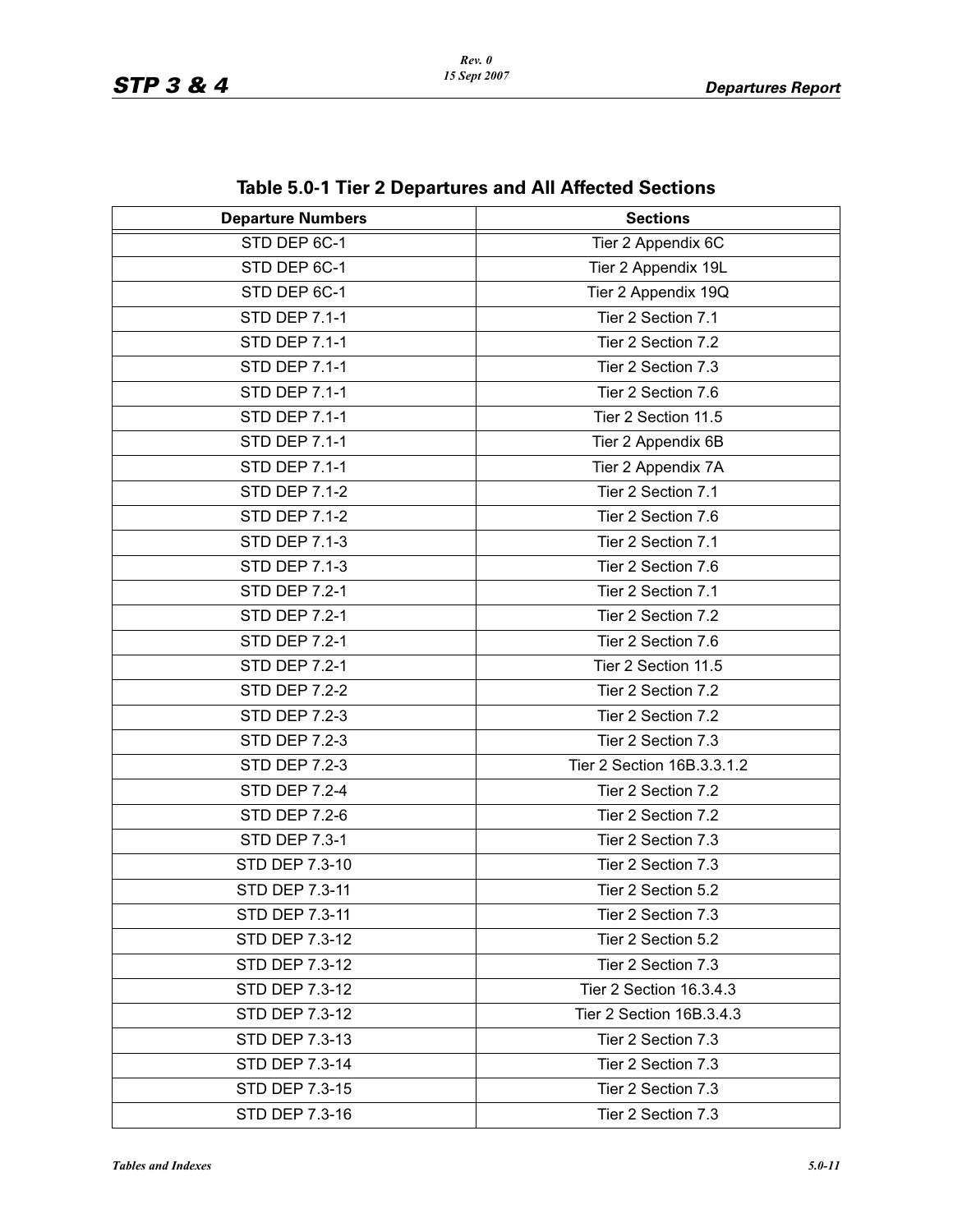| adio 9.0   Tior 2 Dopartaros and An Anotica Octavists |                            |  |
|-------------------------------------------------------|----------------------------|--|
| <b>Departure Numbers</b>                              | <b>Sections</b>            |  |
| <b>STD DEP 7.3-17</b>                                 | Tier 2 Section 7.3         |  |
| STD DEP 7.3-17                                        | Tier 2 Section 16B.3.3.1.4 |  |
| STD DEP 7.3-18                                        | Tier 2 Section 7.3         |  |
| <b>STD DEP 7.3-2</b>                                  | Tier 2 Section 7.3         |  |
| <b>STD DEP 7.3-3</b>                                  | Tier 2 Section 7.3         |  |
| <b>STD DEP 7.3-3</b>                                  | Tier 2 Section 16B.3.3.1.1 |  |
| <b>STD DEP 7.3-4</b>                                  | Tier 2 Section 7.3         |  |
| <b>STD DEP 7.3-5</b>                                  | Tier 2 Section 7.3         |  |
| <b>STD DEP 7.3-6</b>                                  | Tier 2 Section 7.3         |  |
| <b>STD DEP 7.3-7</b>                                  | Tier 2 Section 7.3         |  |
| STD DEP 7.3-7                                         | Tier 2 Section 16B.3.3.1.4 |  |
| <b>STD DEP 7.3-8</b>                                  | Tier 2 Section 7.3         |  |
| <b>STD DEP 7.3-9</b>                                  | Tier 2 Section 7.3         |  |
| <b>STD DEP 7.4-1</b>                                  | Tier 2 Section 7.1         |  |
| STD DEP 7.4-1                                         | Tier 2 Section 7.4         |  |
| <b>STD DEP 7.4-2</b>                                  | Tier 2 Section 7.4         |  |
| <b>STD DEP 7.5-1</b>                                  | Tier 2 Section 7.5         |  |
| <b>STD DEP 7.5-1</b>                                  | Tier 2 Section 16.3.3.6.1  |  |
| <b>STD DEP 7.5-1</b>                                  | Tier 2 Section 16B.3.3.6.1 |  |
| <b>STD DEP 7.5-1</b>                                  | Tier 2 Section 18.4        |  |
| <b>STD DEP 7.6-1</b>                                  | Tier 2 Section 7.6         |  |
| <b>STD DEP 7.6-2</b>                                  | Tier 2 Section 7.6         |  |
| <b>STD DEP 7.6-3</b>                                  | Tier 2 Section 7.6         |  |
| STD DEP 7.6-4                                         | Tier 2 Section 7.6         |  |
| <b>STD DEP 7.7-1</b>                                  | Tier 2 Section 4.6         |  |
| <b>STD DEP 7.7-1</b>                                  | Tier 2 Section 7.7         |  |
| STD DEP 7.7-1                                         | Tier 2 Appendix 15B        |  |
| STD DEP 7.7-10                                        | Tier 2 Section 7.7         |  |
| STD DEP 7.7-10                                        | Tier 2 Section 16B.3.9.4   |  |
| STD DEP 7.7-11                                        | Tier 2 Section 7.7         |  |
| STD DEP 7.7-12                                        | Tier 2 Section 7.7         |  |
| STD DEP 7.7-13                                        | Tier 2 Section 7.7         |  |
| STD DEP 7.7-14                                        | Tier 2 Section 7.7         |  |
| <b>STD DEP 7.7-15</b>                                 | Tier 2 Section 7.7         |  |
| STD DEP 7.7-16                                        | Tier 2 Section 7.7         |  |
| STD DEP 7.7-17                                        | Tier 2 Section 7.7         |  |

**Table 5.0-1 Tier 2 Departures and All Affected Sections**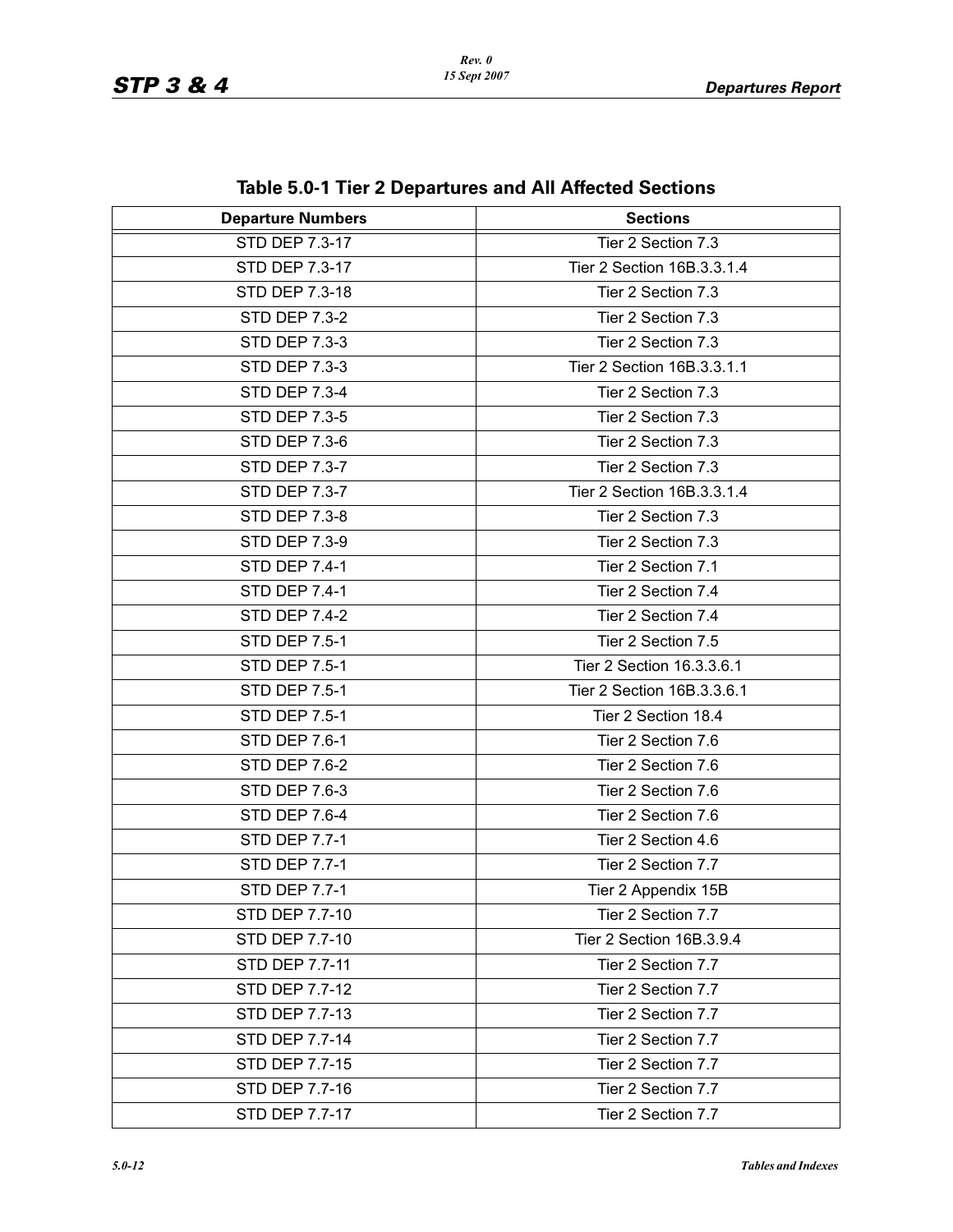| iable J.V-T Tiel Z Departures and All Allected Sections |                           |  |  |
|---------------------------------------------------------|---------------------------|--|--|
| <b>Departure Numbers</b>                                | <b>Sections</b>           |  |  |
| <b>STD DEP 7.7-18</b>                                   | Tier 2 Section 7.7        |  |  |
| <b>STD DEP 7.7-18</b>                                   | Tier 2 Section 16B.3.10.3 |  |  |
| STD DEP 7.7-18                                          | Tier 2 Section 16B.3.10.4 |  |  |
| STD DEP 7.7-18                                          | Tier 2 Section 16B.3.10.5 |  |  |
| STD DEP 7.7-18                                          | Tier 2 Section 16B.3.9.3  |  |  |
| STD DEP 7.7-19                                          | Tier 2 Section 7.7        |  |  |
| <b>STD DEP 7.7-2</b>                                    | Tier 2 Section 7.3        |  |  |
| <b>STD DEP 7.7-2</b>                                    | Tier 2 Section 7.7        |  |  |
| STD DEP 7.7-20                                          | Tier 2 Section 7.7        |  |  |
| STD DEP 7.7-21                                          | Tier 2 Section 7.7        |  |  |
| STD DEP 7.7-22                                          | Tier 2 Section 7.7        |  |  |
| STD DEP 7.7-23                                          | Tier 2 Section 7.7        |  |  |
| STD DEP 7.7-24                                          | Tier 2 Section 7.7        |  |  |
| STD DEP 7.7-25                                          | Tier 2 Section 7.7        |  |  |
| STD DEP 7.7-27                                          | Tier 2 Section 7.7        |  |  |
| STD DEP 7.7-3                                           | Tier 2 Section 7.7        |  |  |
| <b>STD DEP 7.7-4</b>                                    | Tier 2 Section 7.7        |  |  |
| <b>STD DEP 7.7-5</b>                                    | Tier 2 Section 7.7        |  |  |
| <b>STD DEP 7.7-6</b>                                    | Tier 2 Section 7.7        |  |  |
| STD DEP 7.7-7                                           | Tier 2 Section 7.7        |  |  |
| <b>STD DEP 7.7-8</b>                                    | Tier 2 Section 7.7        |  |  |
| <b>STD DEP 7.7-9</b>                                    | Tier 2 Section 7.7        |  |  |
| <b>STP DEP 8.2-1</b>                                    | Tier 2 Section 3.1        |  |  |
| <b>STP DEP 8.2-1</b>                                    | Tier 2 Section 8.2        |  |  |
| STD DEP 8.3-1                                           | Tier 2 Section 1.2        |  |  |
| <b>STD DEP 8.3-1</b>                                    | Tier 2 Section 3.2        |  |  |
| STD DEP 8.3-1                                           | Tier 2 Section 7.4        |  |  |
| STD DEP 8.3-1                                           | Tier 2 Section 8.1        |  |  |
| STD DEP 8.3-1                                           | Tier 2 Section 8.2        |  |  |
| <b>STD DEP 8.3-1</b>                                    | Tier 2 Section 8.3        |  |  |
| STD DEP 8.3-1                                           | Tier 2 Section 9.5        |  |  |
| STD DEP 8.3-1                                           | Tier 2 Section 14.2       |  |  |
| <b>STD DEP 8.3-1</b>                                    | Tier 2 Section 15.2       |  |  |
| STD DEP 8.3-1                                           | Tier 2 Section 16.3.3.1.4 |  |  |
| STD DEP 8.3-1                                           | Tier 2 Section 16.3.3.6.2 |  |  |
| STD DEP 8.3-1                                           | Tier 2 Section 16.3.5.1   |  |  |

**Table 5.0-1 Tier 2 Departures and All Affected Sections**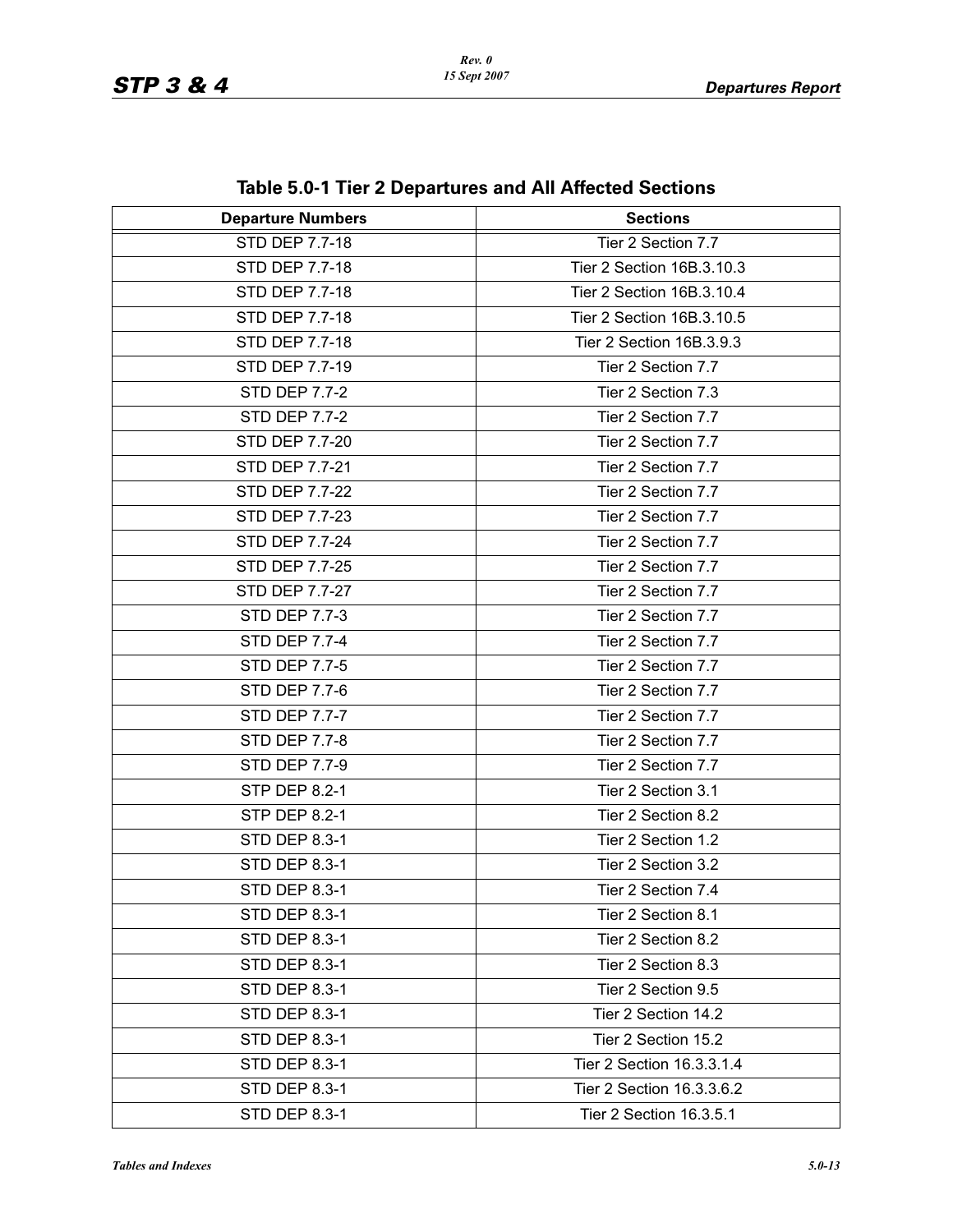| lable J.V-T Tiel Z Departures and All Allected Sections |                            |  |  |
|---------------------------------------------------------|----------------------------|--|--|
| <b>Departure Numbers</b><br><b>Sections</b>             |                            |  |  |
| <b>STD DEP 8.3-1</b>                                    | Tier 2 Section 16.3.8.1    |  |  |
| STD DEP 8.3-1                                           | Tier 2 Section 16.3.8.11   |  |  |
| <b>STD DEP 8.3-1</b>                                    | Tier 2 Section 16.3.8.4    |  |  |
| <b>STD DEP 8.3-1</b>                                    | Tier 2 Section 16.3.8.7    |  |  |
| STD DEP 8.3-1                                           | Tier 2 Section 16.3.8.9    |  |  |
| <b>STD DEP 8.3-1</b>                                    | Tier 2 Section 16B.3.3.1.1 |  |  |
| STD DEP 8.3-1                                           | Tier 2 Section 16B.3.3.1.4 |  |  |
| STD DEP 8.3-1                                           | Tier 2 Section 16B.3.3.6.2 |  |  |
| STD DEP 8.3-1                                           | Tier 2 Section 16B.3.8.1   |  |  |
| STD DEP 8.3-1                                           | Tier 2 Section 16B.3.8.11  |  |  |
| STD DEP 8.3-1                                           | Tier 2 Section 16B.3.8.2   |  |  |
| STD DEP 8.3-1                                           | Tier 2 Section 16B.3.8.7   |  |  |
| STD DEP 8.3-1                                           | Tier 2 Section 16B.3.8.8   |  |  |
| STD DEP 8.3-1                                           | Tier 2 Section 16B.3.8.9   |  |  |
| STD DEP 8.3-1                                           | Tier 2 Section 19.11       |  |  |
| STD DEP 8.3-1                                           | Tier 2 Section 19.3        |  |  |
| STD DEP 8.3-1                                           | Tier 2 Section 19.7        |  |  |
| STD DEP 8.3-1                                           | Tier 2 Appendix 19K        |  |  |
| STD DEP 8.3-1                                           | Tier 2 Appendix 19L        |  |  |
| STD DEP 8.3-1                                           | Tier 2 Appendix 19Q        |  |  |
| STP DEP 8.3-3                                           | Tier 2 Section 8.3         |  |  |
| STD DEP 8A.1-1                                          | Tier 2 Appendix 8A         |  |  |
| <b>STD DEP 9.1-1</b>                                    | Tier 2 Section 1.2         |  |  |
| <b>STD DEP 9.1-1</b>                                    | Tier 2 Section 3.2         |  |  |
| STD DEP 9.1-1                                           | Tier 2 Section 9.1         |  |  |
| STD DEP 9.1-1                                           | Tier 2 Section 12.4        |  |  |
| STD DEP 9.1-1                                           | Tier 2 Section 14.2        |  |  |
| <b>STD DEP 9.2-1</b>                                    | Tier 2 Section 9.2         |  |  |
| STP DEP 9.2-2                                           | Tier 2 Section 9.2         |  |  |
| STP DEP 9.2-3                                           | Tier 2 Section 9.2         |  |  |
| STP DEP 9.2-5                                           | Tier 2 Section 3.9         |  |  |
| STP DEP 9.2-5                                           | Tier 2 Section 9.2         |  |  |
| <b>STP DEP 9.2-5</b>                                    | Tier 2 Section 19.3        |  |  |
| STP DEP 9.2-5                                           | Tier 2 Section 19.8        |  |  |
| STP DEP 9.2-5                                           | Tier 2 Section 19.9        |  |  |
| STP DEP 9.2-5                                           | Tier 2 Appendix 19K        |  |  |

#### **Table 5.0-1 Tier 2 Departures and All Affected Sections**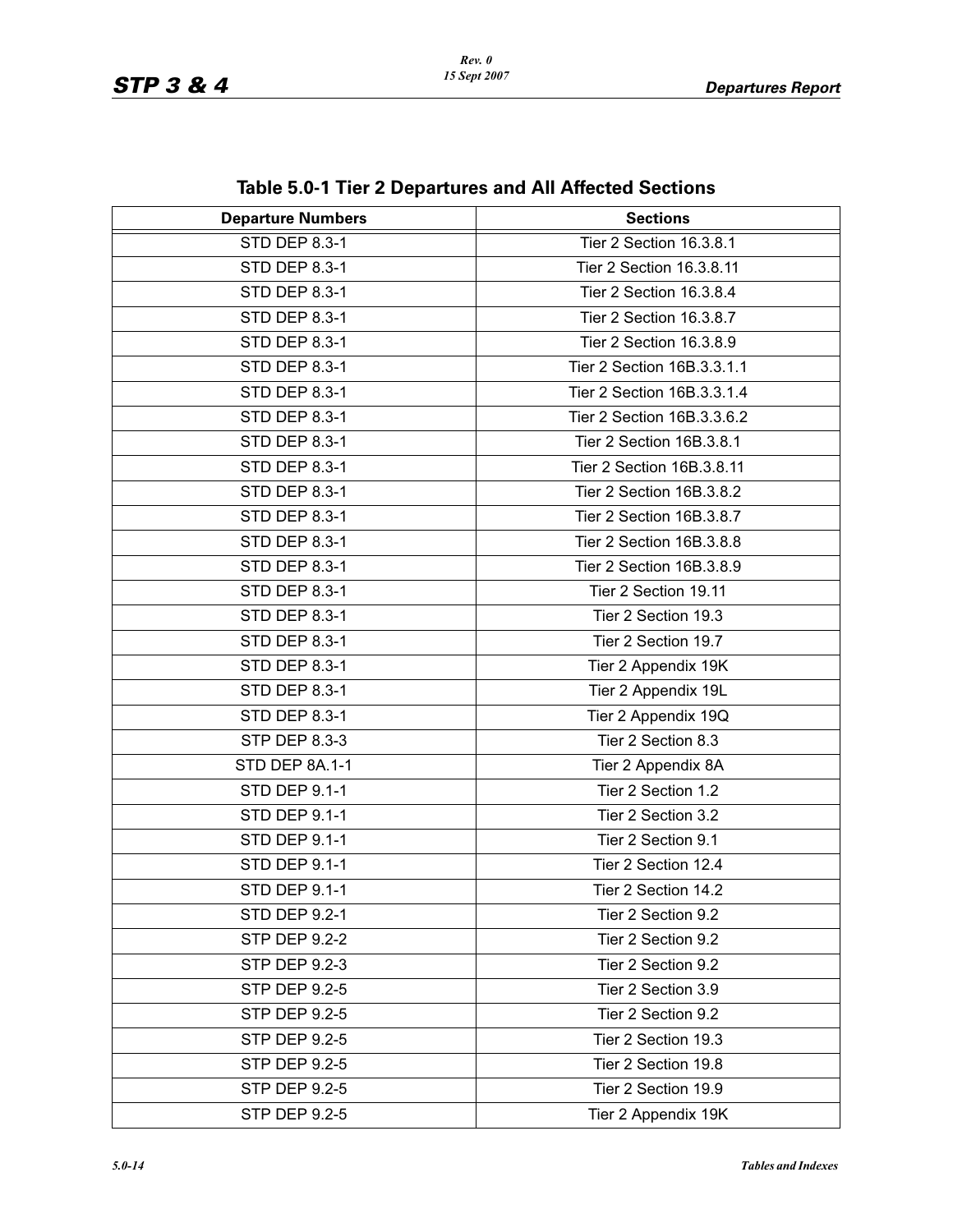| lable J.C. Life & Departures and All Allected Occupiis |                     |  |  |
|--------------------------------------------------------|---------------------|--|--|
| <b>Departure Numbers</b>                               | <b>Sections</b>     |  |  |
| <b>STD DEP 9.2-7</b>                                   | Tier 2 Section 9.2  |  |  |
| <b>STP DEP 9.2-8</b>                                   | Tier 2 Section 9.2  |  |  |
| <b>STD DEP 9.3-2</b>                                   | Tier 2 Section 3.2  |  |  |
| <b>STD DEP 9.3-2</b>                                   | Tier 2 Section 3.9  |  |  |
| <b>STD DEP 9.3-2</b>                                   | Tier 2 Section 6.2  |  |  |
| STP DEP 9.4-1                                          | Tier 2 Section 9.4  |  |  |
| <b>STP DEP 9.4-1</b>                                   | Tier 2 Section 12.3 |  |  |
| <b>STD DEP 9.4-2</b>                                   | Tier 2 Section 6.4  |  |  |
| <b>STD DEP 9.4-2</b>                                   | Tier 2 Section 9.4  |  |  |
| <b>STD DEP 9.4-2</b>                                   | Tier 2 Section 9.5  |  |  |
| <b>STD DEP 9.4-3</b>                                   | Tier 2 Section 1.2  |  |  |
| <b>STD DEP 9.4-3</b>                                   | Tier 2 Section 9.4  |  |  |
| STD DEP 9.4-4                                          | Tier 2 Section 1.2  |  |  |
| STD DEP 9.4-4                                          | Tier 2 Section 9.4  |  |  |
| <b>STD DEP 9.4-5</b>                                   | Tier 2 Section 9.4  |  |  |
| STD DEP 9.4-6                                          | Tier 2 Section 9.4  |  |  |
| <b>STD DEP 9.5-1</b>                                   | Tier 2 Section 9.5  |  |  |
| <b>STD DEP 9.5-2</b>                                   | Tier 2 Section 9.5  |  |  |
| <b>STD DEP 9.5-2</b>                                   | Tier 2 Appendix 19E |  |  |
| <b>STD DEP 9.5-3</b>                                   | Tier 2 Section 7.7  |  |  |
| STD DEP 9.5-3                                          | Tier 2 Section 9.5  |  |  |
| <b>STD DEP 9.5-4</b>                                   | Tier 2 Section 9.5  |  |  |
| STP DEP 9.5-6                                          | Tier 2 Section 9.5  |  |  |
| STP DEP 9.5-7                                          | Tier 2 Section 9.5  |  |  |
| STP DEP 10.1-1                                         | Tier 2 Section 10.1 |  |  |
| STP DEP 10.1-2                                         | Tier 2 Section 10.1 |  |  |
| STP DEP 10.1-3                                         | Tier 2 Section 10.1 |  |  |
| STP DEP 10.1-4                                         | Tier 2 Section 10.1 |  |  |
| STP DEP 10.2-1                                         | Tier 2 Section 10.1 |  |  |
| STP DEP 10.2-1                                         | Tier 2 Section 10.2 |  |  |
| STP DEP 10.2-1                                         | Tier 2 Section 10.3 |  |  |
| STP DEP 10.2-2                                         | Tier 2 Section 10.2 |  |  |
| STP DEP 10.2-3                                         | Tier 2 Section 10.2 |  |  |
| STP DEP 10.2-4                                         | Tier 2 Section 10.2 |  |  |
| STD DEP 10.3-1                                         | Tier 2 Section 10.3 |  |  |
| STP DEP 10.4-1                                         | Tier 2 Section 10.3 |  |  |

**Table 5.0-1 Tier 2 Departures and All Affected Sections**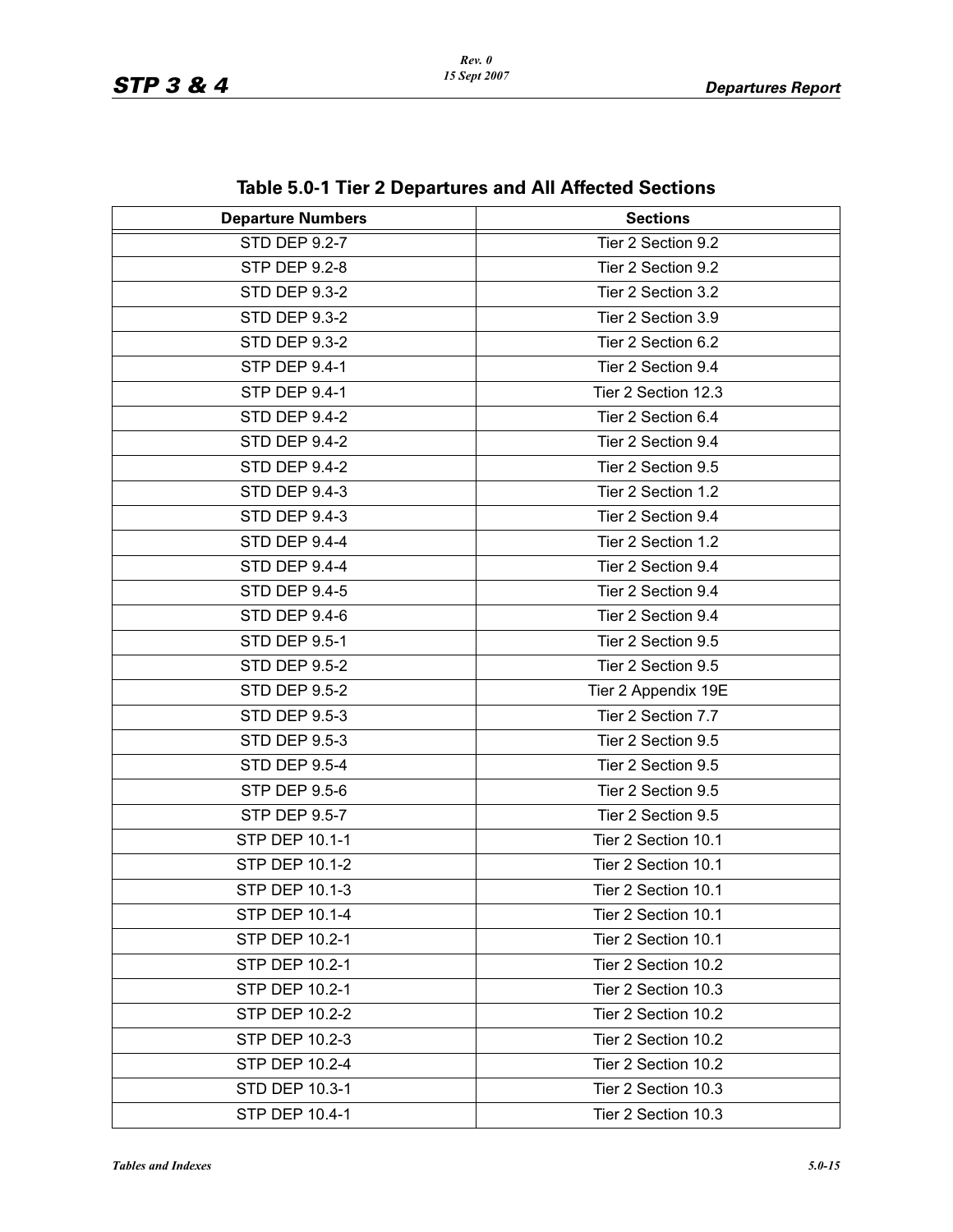| $1800$ J.0 $1101$ Z Departates and All Anceled Ocenons |                            |  |
|--------------------------------------------------------|----------------------------|--|
| <b>Departure Numbers</b>                               | <b>Sections</b>            |  |
| <b>STP DEP 10.4-1</b>                                  | Tier 2 Section 10.4        |  |
| STP DEP 10.4-2                                         | Tier 2 Section 1.2         |  |
| STP DEP 10.4-2                                         | Tier 2 Section 10.4        |  |
| STP DEP 10.4-2                                         | Tier 2 Appendix 19R        |  |
| STP DEP 10.4-3                                         | Tier 2 Section 10.3        |  |
| STP DEP 10.4-3                                         | Tier 2 Section 10.4        |  |
| STP DEP 10.4-4                                         | Tier 2 Section 1.2         |  |
| STP DEP 10.4-4                                         | Tier 2 Section 10.4        |  |
| STP DEP 10.4-4                                         | Tier 2 Section 12.2        |  |
| STP DEP 10.4-4                                         | Tier 2 Section 12.4        |  |
| STP DEP 10.4-5                                         | Tier 2 Section 10.1        |  |
| STP DEP 10.4-5                                         | Tier 2 Section 10.4        |  |
| STP DEP 10.4-5                                         | Tier 2 Section 16B.3.3.4.2 |  |
| <b>STD DEP 10.4-6</b>                                  | Tier 2 Section 1.2         |  |
| STD DEP 10.4-6                                         | Tier 2 Section 10.4        |  |
| STD DEP 10.4-7                                         | Tier 2 Section 10.4        |  |
| <b>STD DEP 11.2-1</b>                                  | Tier 2 Section 1.8         |  |
| STD DEP 11.2-1                                         | Tier 2 Section 11.2        |  |
| <b>STD DEP 11.2-1</b>                                  | Tier 2 Section 12.2        |  |
| STD DEP 11.2-1                                         | Tier 2 Section 14.2        |  |
| STD DEP 11.2-1                                         | Tier 2 Section 12.4        |  |
| STD DEP 11.4-1                                         | Tier 2 Section 1.2         |  |
| STD DEP 11.4-1                                         | Tier 2 Section 11.4        |  |
| STD DEP 11.4-1                                         | Tier 2 Section 12.2        |  |
| STD DEP 11.4-1                                         | Tier 2 Section 14.2        |  |
| STD DEP 11.5-1                                         | Tier 2 Section 7.5         |  |
| STD DEP 11.5-1                                         | Tier 2 Section 7.6         |  |
| STD DEP 11.5-1                                         | Tier 2 Section 11.5        |  |
| STD DEP 12.3-1                                         | Tier 2 Section 12.3        |  |
| STD DEP 12.3-2                                         | Tier 2 Section 12.3        |  |
| STD DEP 12.3-3                                         | Tier 2 Section 12.3        |  |
| STD DEP 12.3-4                                         | Tier 2 Section 12.3        |  |
| STD DEP 14.2-1                                         | Tier 2 Section 14.2        |  |
| <b>STD DEP 16.2-1</b>                                  | Tier 2 Section 16.2.0      |  |
| STD DEP 16.2-1                                         | Tier 2 Section 16B.2.0     |  |
| STD DEP 16.2-2                                         | Tier 2 Section 16B.2.0     |  |

**Table 5.0-1 Tier 2 Departures and All Affected Sections**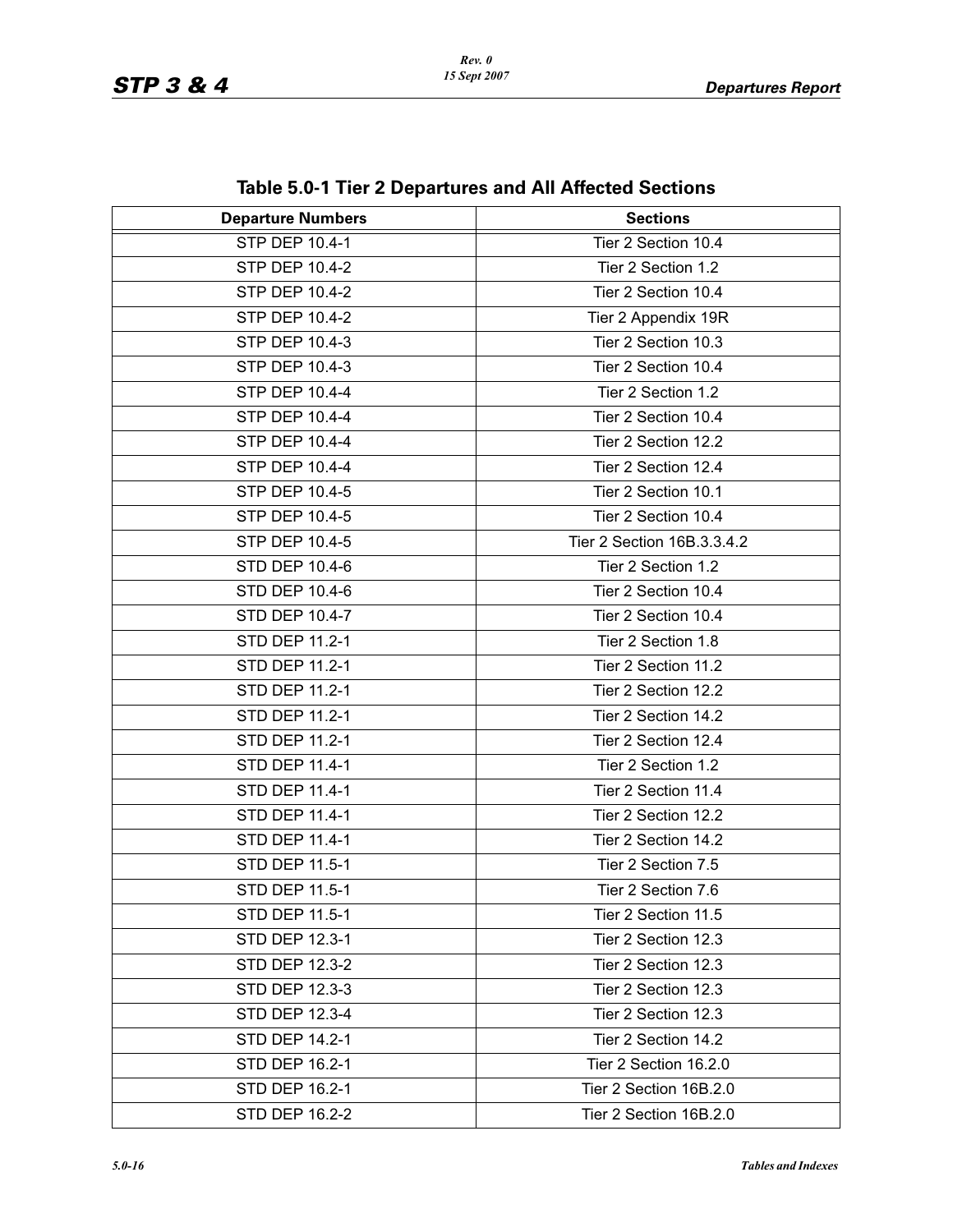| <b>1996 0.0</b> T TIOLE DUPUT GITO GITA AIR AIROLUM OCONOMO<br><b>Departure Numbers</b><br><b>Sections</b> |                            |  |
|------------------------------------------------------------------------------------------------------------|----------------------------|--|
| <b>STD DEP 16.3-1</b>                                                                                      | Tier 2 Section 16.3.0      |  |
| STD DEP 16.3-1                                                                                             | Tier 2 Section 16B.3.0     |  |
| STD DEP 16.3-2                                                                                             | Tier 2 Section 16B.3.0     |  |
| STD DEP 16.3-3                                                                                             | Tier 2 Section 16B.3.1.7   |  |
| STD DEP 16.3-4                                                                                             | Tier 2 Section 16.3.10.7   |  |
| STD DEP 16.3-4                                                                                             | Tier 2 Section 16B.3.1.1   |  |
| STD DEP 16.3-4                                                                                             | Tier 2 Section 16B.3.10.7  |  |
| STD DEP 16.3-5                                                                                             | Tier 2 Section 16.3.4.1    |  |
| STD DEP 16.3-5                                                                                             | Tier 2 Section 16B.3.4.1   |  |
|                                                                                                            |                            |  |
| STD DEP 16.3-6                                                                                             | Tier 2 Section 16B.3.4.1   |  |
| STD DEP 16.3-7                                                                                             | Tier 2 Section 16B.3.4.2   |  |
| STD DEP 16.3-8                                                                                             | Tier 2 Section 16B.3.4.9   |  |
| STD DEP 16.3-9                                                                                             | Tier 2 Section 16B.3.4.7   |  |
| STD DEP 16.3-9                                                                                             | Tier 2 Section 16B.3.4.8   |  |
| STD DEP 16.3-9                                                                                             | Tier 2 Section 16B.3.9.7   |  |
| STD DEP 16.3-9                                                                                             | Tier 2 Section 16B.3.9.8   |  |
| STD DEP 16.3-10                                                                                            | Tier 2 Section 16B.3.5.1   |  |
| STD DEP 16.3-11                                                                                            | Tier 2 Section 16B.3.4.3   |  |
| STD DEP 16.3-12                                                                                            | Tier 2 Section 16B.3.9.7   |  |
| STD DEP 16.3-12                                                                                            | Tier 2 Section 16B.3.9.8   |  |
| STD DEP 16.3-13                                                                                            | Tier 2 Section 16B.3.9.8   |  |
| STD DEP 16.3-14                                                                                            | Tier 2 Section 16B.3.9.2   |  |
| STD DEP 16.3-15                                                                                            | Tier 2 Section 16.3.9.5    |  |
| STD DEP 16.3-16                                                                                            | Tier 2 Section 16.3.7.1    |  |
| STD DEP 16.3-16                                                                                            | Tier 2 Section 16.3.7.2    |  |
| STD DEP 16.3-16                                                                                            | Tier 2 Section 16B.3.7.1   |  |
| STD DEP 16.3-16                                                                                            | Tier 2 Section 16B.3.7.2   |  |
| STD DEP 16.3-17                                                                                            | Tier 2 Section 16.3.10.12  |  |
| STD DEP 16.3-17                                                                                            | Tier 2 Section 16B.3.10.12 |  |
| STD DEP 16.3-18                                                                                            | Tier 2 Section 16B.3.10.8  |  |
| STD DEP 16.3-19                                                                                            | Tier 2 Section 16.3.10.4   |  |
| STD DEP 16.3-20                                                                                            | Tier 2 Section 16B.3.10.4  |  |
| STD DEP 16.3-21                                                                                            | Tier 2 Section 16.3.10.5   |  |
| STD DEP 16.3-22                                                                                            | Tier 2 Section 16.3.10.5   |  |
| STD DEP 16.3-22                                                                                            | Tier 2 Section 16B.3.10.5  |  |
| STD DEP 16.3-23                                                                                            | Tier 2 Section 16B.3.10.5  |  |

|  | Table 5.0-1 Tier 2 Departures and All Affected Sections |  |  |
|--|---------------------------------------------------------|--|--|
|--|---------------------------------------------------------|--|--|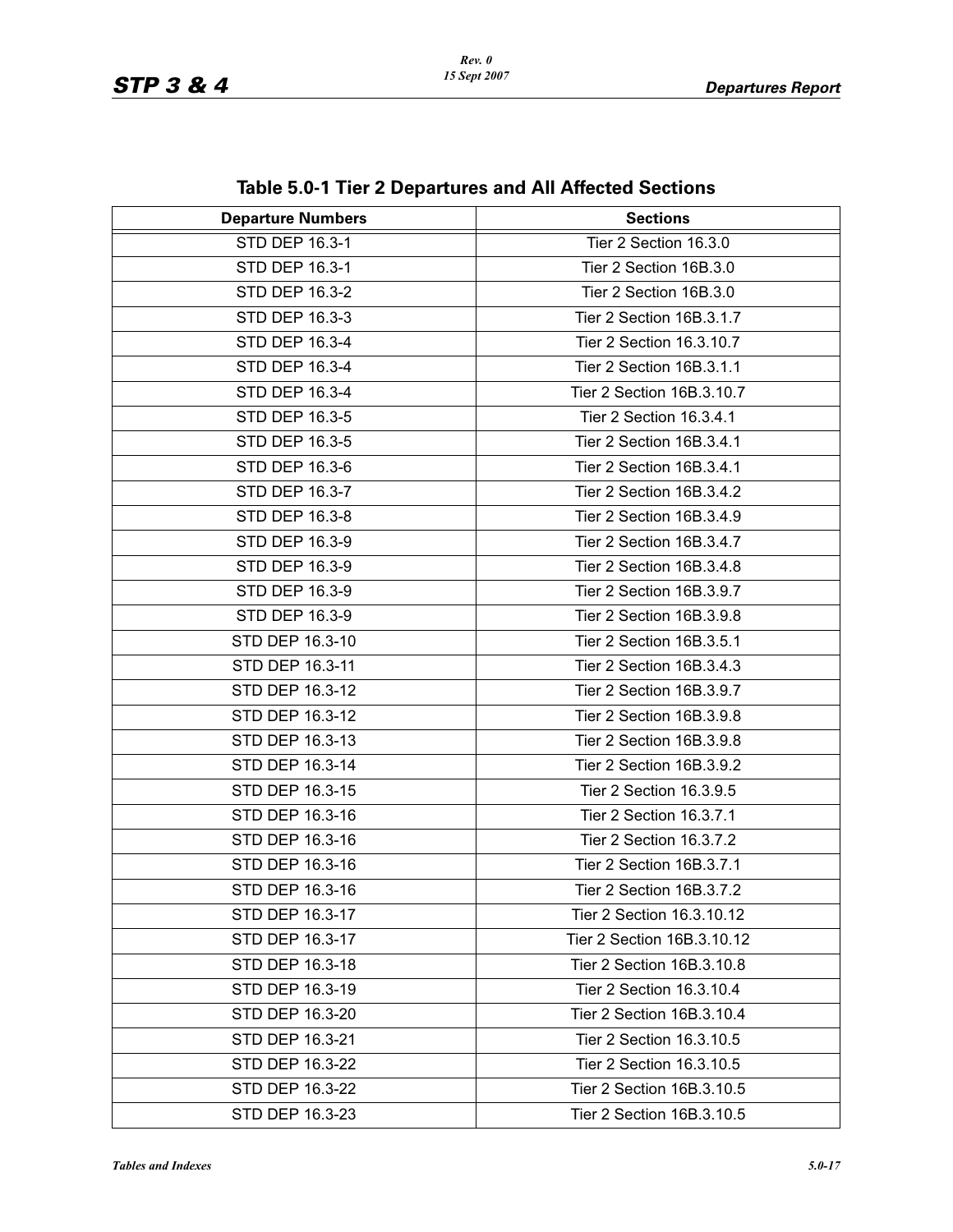| $1800$ $300$ $100$ $200$ $100$ $200$ |                            |  |  |
|--------------------------------------|----------------------------|--|--|
| <b>Departure Numbers</b>             | <b>Sections</b>            |  |  |
| STD DEP 16.3-24                      | Tier 2 Section 16B.3.10.3  |  |  |
| STD DEP 16.3-25                      | Tier 2 Section 16.3.9.1    |  |  |
| STD DEP 16.3-25                      | Tier 2 Section 16B.3.9.1   |  |  |
| STD DEP 16.3-26                      | Tier 2 Section 16B.3.10.2  |  |  |
| STD DEP 16.3-27                      | Tier 2 Section 16B.3.10.2  |  |  |
| STD DEP 16.3-28                      | Tier 2 Section 16B.3.10.1  |  |  |
| STD DEP 16.3-29                      | Tier 2 Section 16.3.6.4.1  |  |  |
| STD DEP 16.3-29                      | Tier 2 Section 16B.3.6.4.1 |  |  |
| STD DEP 16.3-30                      | Tier 2 Section 16B.3.6.4.1 |  |  |
| STD DEP 16.3-31                      | Tier 2 Section 16B.3.6.4.3 |  |  |
| STD DEP 16.3-32                      | Tier 2 Section 16.3.6.2.1  |  |  |
| STD DEP 16.3-32                      | Tier 2 Section 16B.3.6.2.1 |  |  |
| STD DEP 16.3-33                      | Tier 2 Section 16B.3.6.2.1 |  |  |
| STD DEP 16.3-34                      | Tier 2 Section 16B.3.6.1.6 |  |  |
| STD DEP 16.3-35                      | Tier 2 Section 16B.3.9.6   |  |  |
| STD DEP 16.3-36                      | Tier 2 Section 16B.3.6.2.3 |  |  |
| STD DEP 16.3-37                      | Tier 2 Section 16B.3.6.2.3 |  |  |
| STD DEP 16.3-38                      | Tier 2 Section 16.3.3.4.1  |  |  |
| STD DEP 16.3-38                      | Tier 2 Section 16B.3.3.4.1 |  |  |
| STD DEP 16.3-39                      | Tier 2 Section 16.3.3.4.2  |  |  |
| STD DEP 16.3-39                      | Tier 2 Section 16B.3.3.4.2 |  |  |
| STD DEP 16.3-40                      | Tier 2 Section 16B.3.8.2   |  |  |
| STD DEP 16.3-41                      | Tier 2 Section 16.3.8.2    |  |  |
| STD DEP 16.3-42                      | Tier 2 Section 16B.3.8.4   |  |  |
| STD DEP 16.3-43                      | Tier 2 Section 16B.3.6.1.1 |  |  |
| STD DEP 16.3-44                      | Tier 2 Section 16B.3.6.1.1 |  |  |
| STD DEP 16.3-45                      | Tier 2 Section 16B.3.6.1.1 |  |  |
| STD DEP 16.3-46                      | Tier 2 Section 16.3.7.2    |  |  |
| STD DEP 16.3-46                      | Tier 2 Section 16.3.7.3    |  |  |
| STD DEP 16.3-46                      | Tier 2 Section 16B.3.7.2   |  |  |
| STD DEP 16.3-46                      | Tier 2 Section 16B.3.7.3   |  |  |
| STD DEP 16.3-47                      | Tier 2 Section 16.3.7.4    |  |  |
| STD DEP 16.3-47                      | Tier 2 Section 16B.3.7.4   |  |  |
| STD DEP 16.3-48                      | Tier 2 Section 16B.3.7.4   |  |  |
| STD DEP 16.3-49                      | Tier 2 Section 16.3.8.1    |  |  |
| STD DEP 16.3-50                      | Tier 2 Section 16.3.3.1.4  |  |  |

**Table 5.0-1 Tier 2 Departures and All Affected Sections**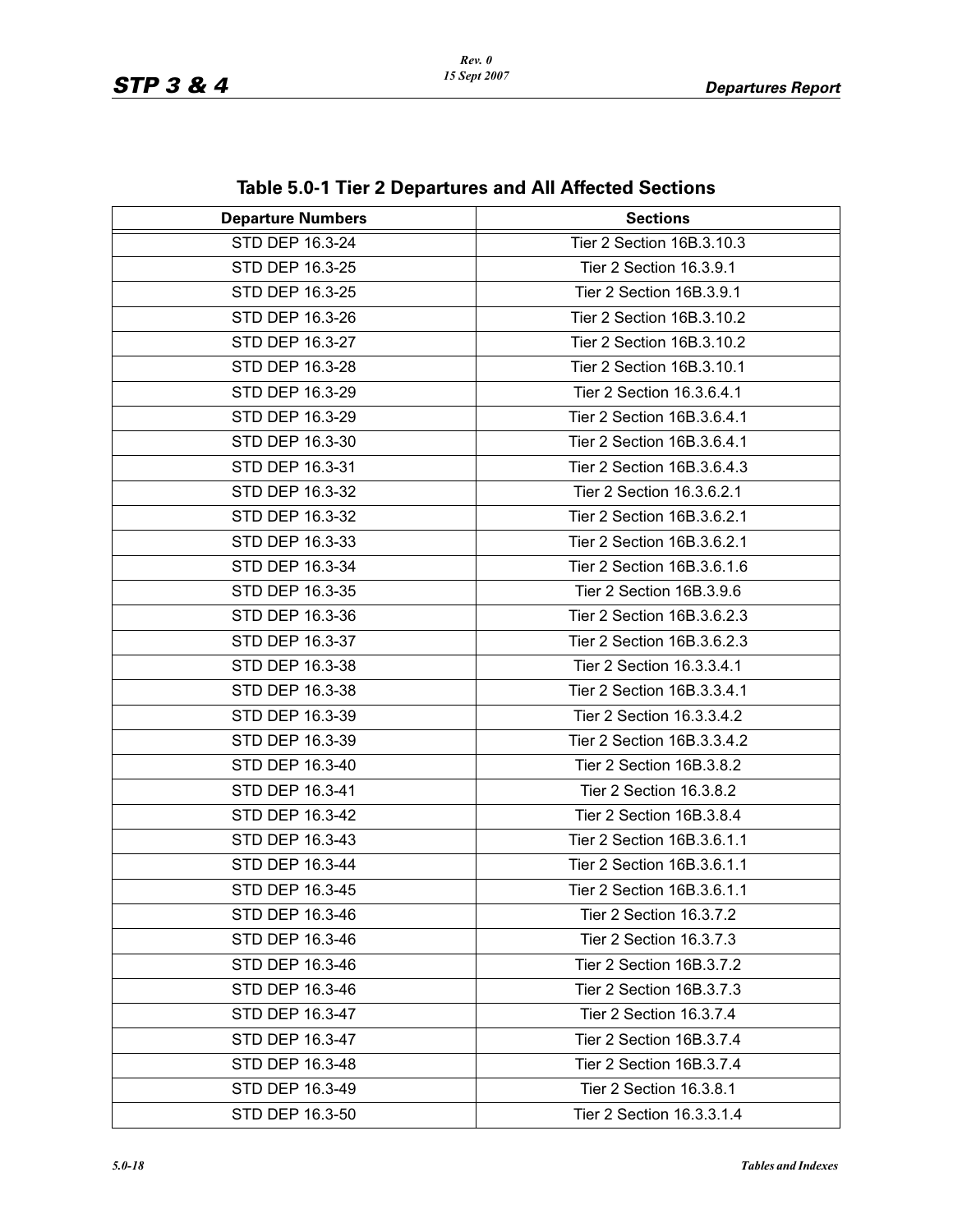| <b>Departure Numbers</b> | <b>Sections</b>            |  |  |
|--------------------------|----------------------------|--|--|
| STD DEP 16.3-51          | Tier 2 Section 16.3.8.3    |  |  |
| STD DEP 16.3-51          | Tier 2 Section 16B.3.8.3   |  |  |
| STD DEP 16.3-52          | Tier 2 Section 16B.3.8.8   |  |  |
| STD DEP 16.3-53          | Tier 2 Section 16B.3.3.1.1 |  |  |
| STD DEP 16.3-54          | Tier 2 Section 16B.3.3.1.2 |  |  |
| STD DEP 16.3-55          | Tier 2 Section 16B.3.3.4.1 |  |  |
| STD DEP 16.3-56          | Tier 2 Section 16B.3.3.4.1 |  |  |
| STD DEP 16.3-57          | Tier 2 Section 16B.3.3.1.2 |  |  |
| STD DEP 16.3-58          | Tier 2 Section 16.3.8.6    |  |  |
| STD DEP 16.3-59          | Tier 2 Section 16.3.3.6.2  |  |  |
| STD DEP 16.3-59          | Tier 2 Section 16B.3.3.6.2 |  |  |
| STD DEP 16.3-60          | Tier 2 Section 16.3.3.6.2  |  |  |
| STD DEP 16.3-60          | Tier 2 Section 16B.3.3.6.2 |  |  |
| STD DEP 16.3-61          | Tier 2 Section 16.3.3.7.1  |  |  |
| STD DEP 16.3-62          | Tier 2 Section 16B.3.3.8.1 |  |  |
| STD DEP 16.3-63          | Tier 2 Section 16B.3.3.8.2 |  |  |
| STD DEP 16.3-64          | Tier 2 Section 16.3.3.5.1  |  |  |
| STD DEP 16.3-65          | Tier 2 Section 16.3.3.5.1  |  |  |
| STD DEP 16.3-66          | Tier 2 Section 16B.3.3.5.1 |  |  |
| STD DEP 16.3-67          | Tier 2 Section 16B.3.3.5.1 |  |  |
| STD DEP 16.3-68          | Tier 2 Section 16B.3.1.3   |  |  |
| STD DEP 16.3-69          | Tier 2 Section 16.3.6.1.2  |  |  |
| STD DEP 16.3-70          | Tier 2 Section 16B.3.6.1.2 |  |  |
| STD DEP 16.3-71          | Tier 2 Section 16.3.6.1.3  |  |  |
| STD DEP 16.3-71          | Tier 2 Section 16B.3.6.1.3 |  |  |
| STD DEP 16.3-72          | Tier 2 Section 16.3.6.1.3  |  |  |
| STD DEP 16.3-72          | Tier 2 Section 16B.3.6.1.3 |  |  |
| STD DEP 16.3-73          | Tier 2 Section 16B.3.6.1.3 |  |  |
| STD DEP 16.3-74          | Tier 2 Section 16B.3.6.1.3 |  |  |
| STD DEP 16.3-75          | Tier 2 Section 16B.3.7.6   |  |  |
| STD DEP 16.3-76          | Tier 2 Section 16B.3.7.5   |  |  |
| STD DEP 16.3-77          | Tier 2 Section 16B.3.3.6.1 |  |  |
| STD DEP 16.3-78          | Tier 2 Section 16.3.3.6.1  |  |  |
| STD DEP 16.3-78          | Tier 2 Section 16B.3.3.6.1 |  |  |
| STD DEP 16.3-79          | Tier 2 Section 16.3.3.1.1  |  |  |
| STD DEP 16.3-80          | Tier 2 Section 16B.3.8.1   |  |  |

#### **Table 5.0-1 Tier 2 Departures and All Affected Sections**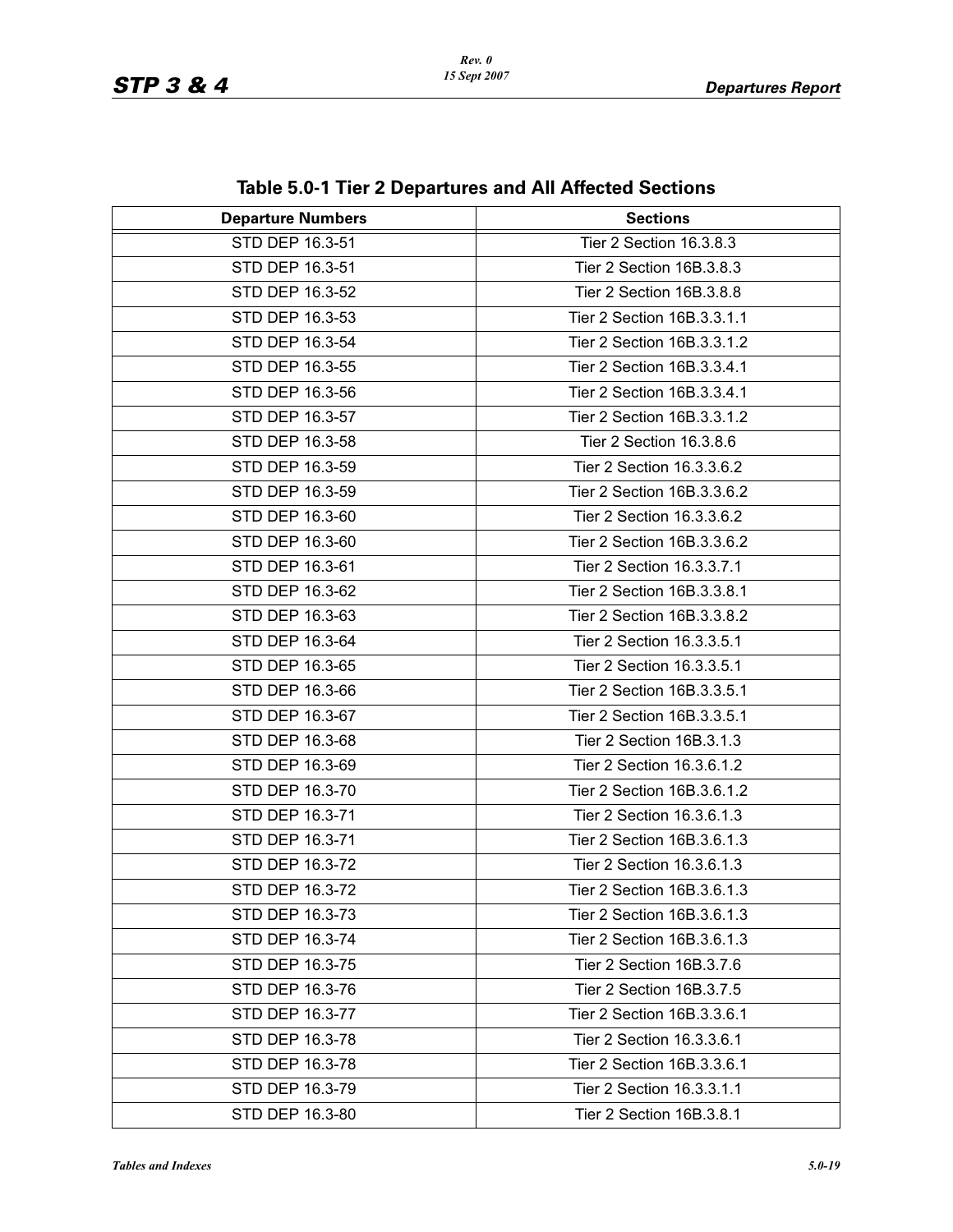| <b>Departure Numbers</b> | <b>Sections</b>            |  |  |
|--------------------------|----------------------------|--|--|
| STD DEP 16.3-81          | Tier 2 Section 16.3.3.1.2  |  |  |
| STD DEP 16.3-81          | Tier 2 Section 16B.3.3.1.2 |  |  |
| STD DEP 16.3-82          | Tier 2 Section 16B.3.3.1.2 |  |  |
| STD DEP 16.3-83          | Tier 2 Section 16B.3.3.1.3 |  |  |
| STD DEP 16.3-84          | Tier 2 Section 16.3.3.1.1  |  |  |
| STD DEP 16.3-85          | Tier 2 Section 16B.3.3.1.1 |  |  |
| STD DEP 16.3-86          | Tier 2 Section 16.3.3.1.4  |  |  |
| STD DEP 16.3-87          | Tier 2 Section 16B.3.3.1.4 |  |  |
| STD DEP 16.3-88          | Tier 2 Section 16B.3.3.1.4 |  |  |
| STD DEP 16.3-89          | Tier 2 Section 16B.3.1.2   |  |  |
| STD DEP 16.3-90          | Tier 2 Section 16B.3.1.3   |  |  |
| STD DEP 16.3-91          | Tier 2 Section 16B.3.3.1.1 |  |  |
| STD DEP 16.3-92          | Tier 2 Section 16B.3.3.1.1 |  |  |
| STD DEP 16.3-93          | Tier 2 Section 16B.3.3.1.1 |  |  |
| STD DEP 16.3-94          | Tier 2 Section 16.3.3.1.4  |  |  |
| <b>STD DEP 16.5-1</b>    | Tier 2 Section 16.5.0      |  |  |
| STD DEP 16.5-2           | Tier 2 Section 16.5.0      |  |  |
| STD DEP 16.5-3           | Tier 2 Section 16.5.0      |  |  |
| STD DEP 16.5-4           | Tier 2 Section 16.5.0      |  |  |
| <b>STD DEP 18.4-1</b>    | Tier 2 Section 18.4        |  |  |
| <b>STD DEP 19.3-1</b>    | Tier 2 Section 19.3        |  |  |
| STD DEP 19.7-1           | Tier 2 Section 19.7        |  |  |
| STD DEP 191.7-1          | Tier 2 Appendix 19I        |  |  |

**Table 5.0-1 Tier 2 Departures and All Affected Sections**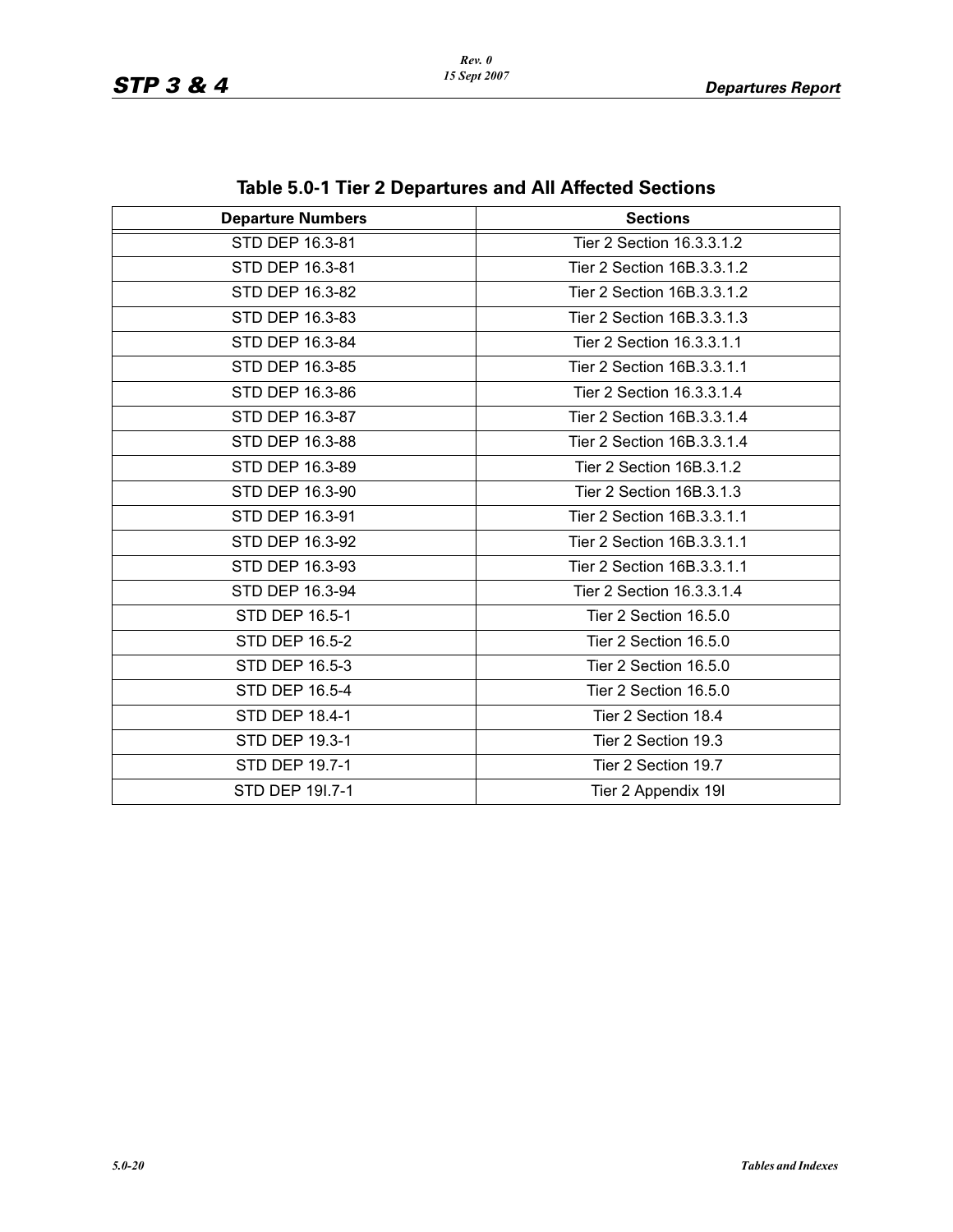| <b>Sections</b>     | <b>Departure Numbers</b> |  |
|---------------------|--------------------------|--|
| Tier 1 Section 2.1  | STD DEP T1 2.1-1         |  |
| Tier 1 Section 2.2  | STD DEP T1 2.14-1        |  |
| Tier 1 Section 2.2  | STD DEP T1 2.2-1         |  |
| Tier 1 Section 2.2  | STD DEP T1 3.4-1         |  |
| Tier 1 Section 2.3  | STD DEP T1 2.14-1        |  |
| Tier 1 Section 2.3  | STD DEP T1 2.3-1         |  |
| Tier 1 Section 2.4  | STD DEP T1 2.14-1        |  |
| Tier 1 Section 2.4  | STD DEP T1 2.4-1         |  |
| Tier 1 Section 2.4  | STD DEP T1 2.4-2         |  |
| Tier 1 Section 2.4  | STD DEP T1 2.4-3         |  |
| Tier 1 Section 2.6  | STD DEP T1 2.4-1         |  |
| Tier 1 Section 2.7  | STD DEP T1 2.14-1        |  |
| Tier 1 Section 2.7  | STD DEP T1 2.3-1         |  |
| Tier 1 Section 2.7  | STD DEP T1 3.4-1         |  |
| Tier 1 Section 3.4  | STD DEP T1 3.4-1         |  |
| Tier 1 Section 2.11 | STD DEP T1 2.14-1        |  |
| Tier 1 Section 2.12 | STD DEP T1 2.12-1        |  |
| Tier 1 Section 2.12 | STD DEP T1 2.12-2        |  |
| Tier 1 Section 2.14 | STD DEP T1 2.14-1        |  |
| Tier 1 Section 2.15 | STD DEP T1 2.14-1        |  |
| Tier 1 Section 2.15 | STD DEP T1 2.2-1         |  |
| Tier 1 Section 5.0  | STP DEP T1 5.0-1         |  |

|  |  |  | Table 5.0-2 Tier 1 Sections and Affected Departure Numbers |
|--|--|--|------------------------------------------------------------|
|--|--|--|------------------------------------------------------------|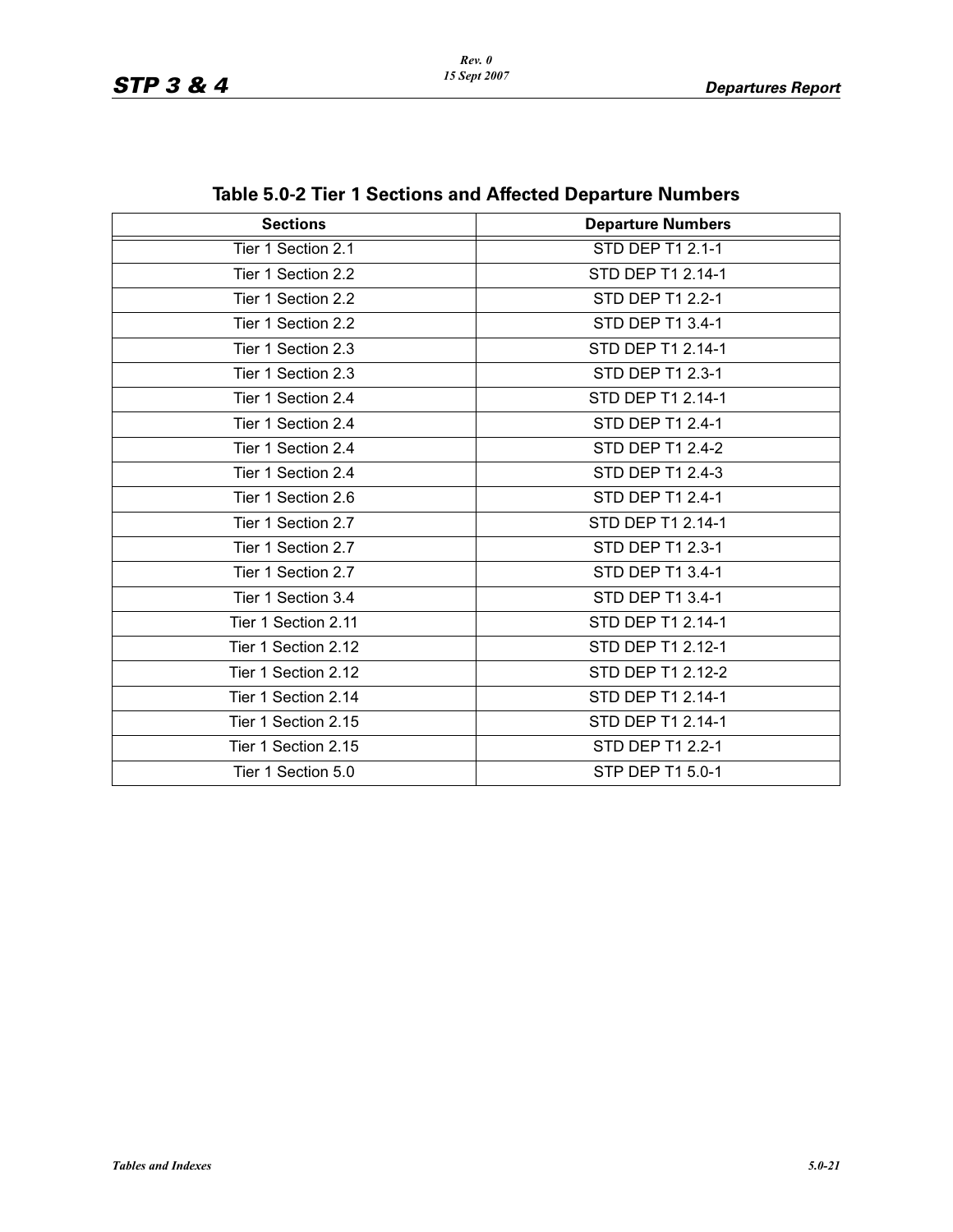| <b>Sections</b>     | <b>Departure Numbers</b> |
|---------------------|--------------------------|
| Tier 2 Section 1.1  | <b>STD DEP 1.1-1</b>     |
| Tier 2 Section 1.1  | <b>STP DEP 1.1-2</b>     |
| Tier 2 Section 1.2  | STD DEP 10.4-6           |
| Tier 2 Section 1.2  | STD DEP 11.4-1           |
| Tier 2 Section 1.2  | STD DEP 3.8-1            |
| Tier 2 Section 1.2  | <b>STD DEP 8.3-1</b>     |
| Tier 2 Section 1.2  | <b>STD DEP 9.1-1</b>     |
| Tier 2 Section 1.2  | <b>STD DEP 9.4-3</b>     |
| Tier 2 Section 1.2  | <b>STD DEP 9.4-4</b>     |
| Tier 2 Section 1.2  | STD DEP T1 2.14-1        |
| Tier 2 Section 1.2  | STD DEP T1 2.3-1         |
| Tier 2 Section 1.2  | STD DEP T1 3.4-1         |
| Tier 2 Section 1.2  | <b>STP DEP 1.1-2</b>     |
| Tier 2 Section 1.2  | <b>STP DEP 1.2-1</b>     |
| Tier 2 Section 1.2  | <b>STP DEP 1.2-2</b>     |
| Tier 2 Section 1.2  | STP DEP 10.4-2           |
| Tier 2 Section 1.2  | <b>STP DEP 10.4-4</b>    |
| Tier 2 Section 1.8  | STD DEP 1.8-1            |
| Tier 2 Section 1.8  | STD DEP 6C-1             |
| Tier 2 Section 1.8  | STD DEP 11.2-1           |
| Tier 2 Appendix 1A  | <b>STD DEP 6.2-1</b>     |
| Tier 2 Appendix 1A  | STD DEP T1 2.14-1        |
| Tier 2 Appendix 1A  | STD DEP T1 2.3-1         |
| Tier 2 Appendix 1A  | STD DEP T1 2.4-3         |
| Tier 2 Appendix 1AA | STD DEP 1AA-1            |
| Tier 2 Appendix 1AA | STD DEP T1 2.14-1        |
| Tier 2 Appendix 1AA | STD DEP T1 2.4-1         |
| Tier 2 Section 2.2  | <b>STD DEP 2.2-5</b>     |
| Tier 2 Section 2.2  | STP DEP T1 5.0-1         |
| Tier 2 Section 3.1  | STD DEP T1 2.4-1         |
| Tier 2 Section 3.1  | <b>STP DEP 1.1-2</b>     |
| Tier 2 Section 3.1  | <b>STP DEP 8.2-1</b>     |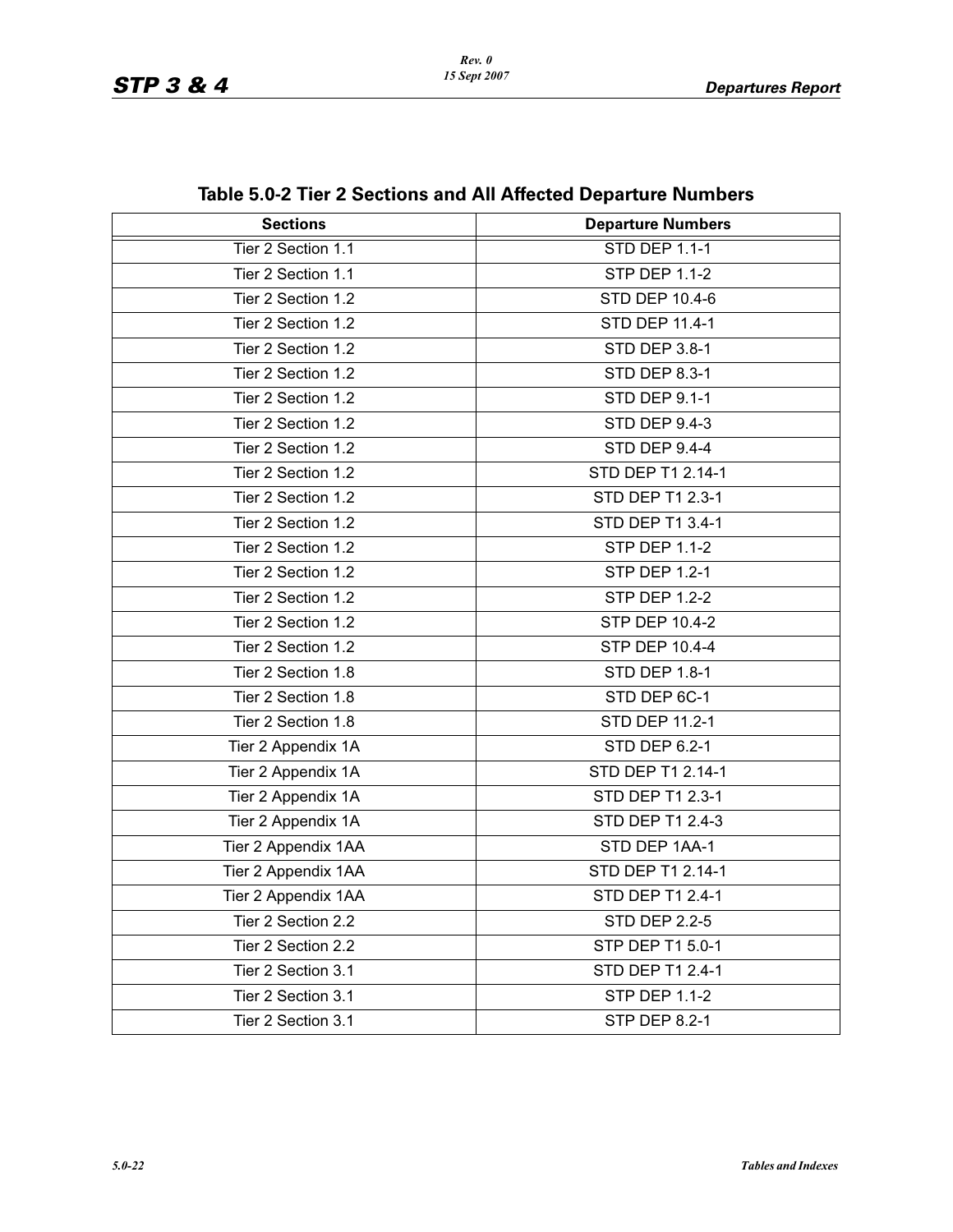| <b>Sections</b>     | <b>Departure Numbers</b> |
|---------------------|--------------------------|
| Tier 2 Section 3.1  | <b>STP DEP T1 5.0-1</b>  |
| Tier 2 Section 3.2  | STD DEP 8.3-1            |
| Tier 2 Section 3.2  | <b>STD DEP 9.1-1</b>     |
| Tier 2 Section 3.2  | <b>STD DEP 9.3-2</b>     |
| Tier 2 Section 3.2  | STD DEP T1 2.14-1        |
| Tier 2 Section 3.2  | STD DEP T1 2.4-3         |
| Tier 2 Section 3.2  | STD DEP T1 3.4-1         |
| Tier 2 Section 3.4  | <b>STD DEP 3.8-1</b>     |
| Tier 2 Section 3.4  | STD DEP T1 2.3-1         |
| Tier 2 Section 3.4  | STP DEP T1 5.0-1         |
| Tier 2 Section 3.5  | <b>STP DEP 3.5-1</b>     |
| Tier 2 Section 3.8  | <b>STD DEP 3.8-1</b>     |
| Tier 2 Section 3.9  | <b>STD DEP 9.3-2</b>     |
| Tier 2 Section 3.9  | STD DEP T1 2.14-1        |
| Tier 2 Section 3.9  | STD DEP T1 2.4-1         |
| Tier 2 Section 3.9  | STD DEP T1 2.4-3         |
| Tier 2 Section 3.9  | STP DEP 9.2-5            |
| Tier 2 Appendix 3B  | STD DEP 3B-1             |
| Tier 2 Appendix 3B  | STD DEP 6.2-2            |
| Tier 2 Appendix 3B  | STD DEP T1 2.4-3         |
| Tier 2 Appendix 3H  | STD DEP 3.8-1            |
| Tier 2 Appendix 3H  | STP DEP T1 5.0-1         |
| Tier 2 Appendix 3I  | STD DEP 3I-1             |
| Tier 2 Appendix 3I  | STD DEP 3I-2             |
| Tier 2 Appendix 3I  | STD DEP T1 2.14-1        |
| Tier 2 Appendix 3MA | STD DEP T1 2.14-1        |
| Tier 2 Appendix 3MA | STD DEP T1 2.4-1         |
| Tier 2 Appendix 3MA | STD DEP T1 2.4-3         |
| Tier 2 Section 4.4  | <b>STD DEP 4.4-1</b>     |
| Tier 2 Section 4.5  | <b>STD DEP 4.5-1</b>     |
| Tier 2 Section 4.6  | <b>STD DEP 7.7-1</b>     |
| Tier 2 Section 5.2  | <b>STD DEP 4.5-1</b>     |
| Tier 2 Section 5.2  | <b>STD DEP 5.2-2</b>     |
| Tier 2 Section 5.2  | STD DEP 5A-1             |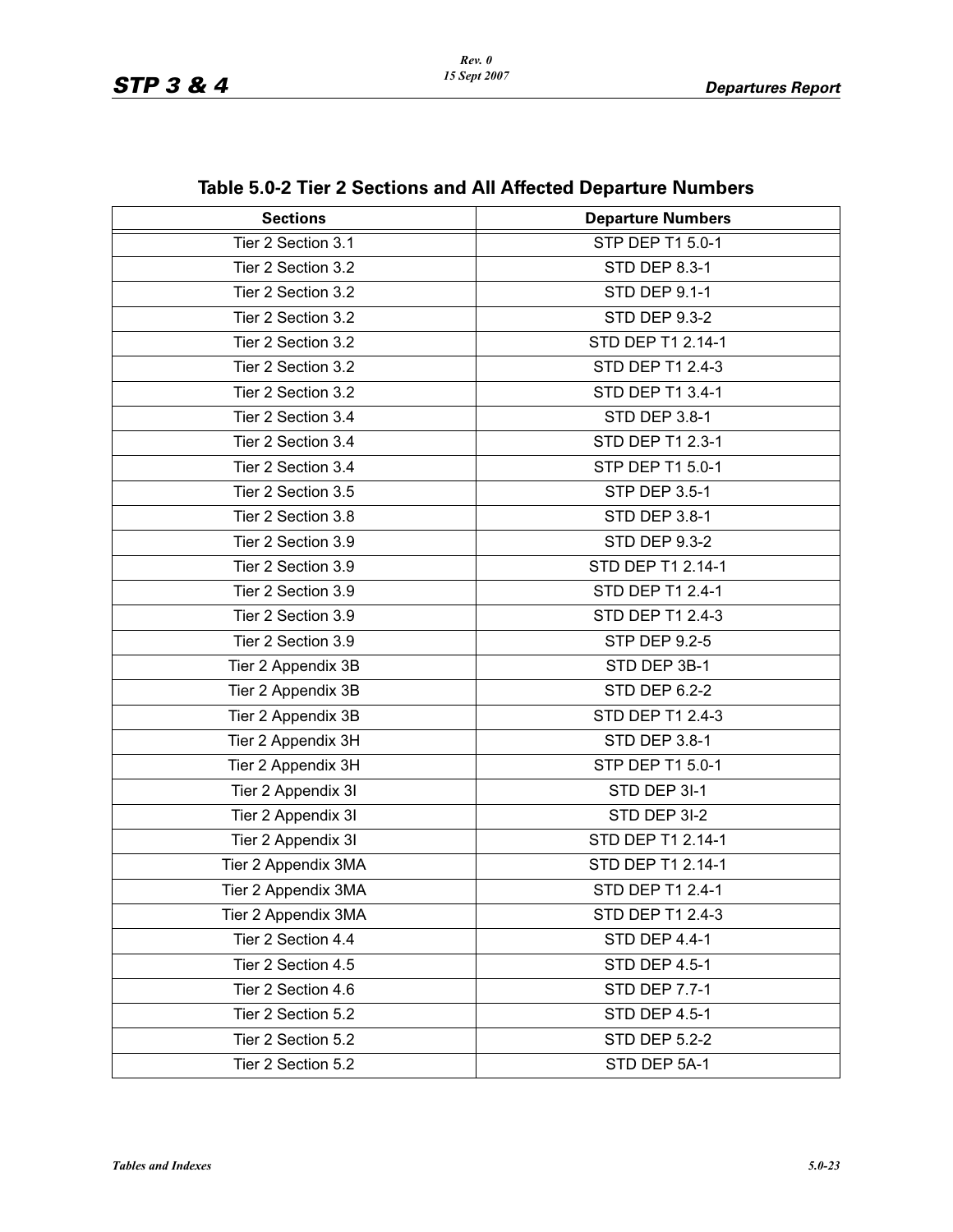| <b>Sections</b>    | <b>Departure Numbers</b> |
|--------------------|--------------------------|
| Tier 2 Section 5.2 | STD DEP 7.3-11           |
| Tier 2 Section 5.2 | STD DEP 7.3-12           |
| Tier 2 Section 5.2 | <b>STD DEP T1 2.1-1</b>  |
| Tier 2 Section 5.2 | STD DEP T1 2.14-1        |
| Tier 2 Section 5.2 | STD DEP T1 2.3-1         |
| Tier 2 Section 5.2 | <b>STD DEP T1 2.4-2</b>  |
| Tier 2 Section 5.2 | <b>STD DEP 1.8-1</b>     |
| Tier 2 Section 5.3 | <b>STD DEP 5.3-1</b>     |
|                    |                          |
| Tier 2 Section 5.4 | <b>STD DEP 5.4-1</b>     |
| Tier 2 Section 5.4 | STD DEP 5B-1             |
| Tier 2 Section 5.4 | STD DEP T1 2.14-1        |
| Tier 2 Section 5.4 | STD DEP T1 2.4-1         |
| Tier 2 Section 5.4 | STD DEP T1 2.4-3         |
| Tier 2 Appendix 5A | STD DEP 5A-1             |
| Tier 2 Appendix 5B | STD DEP 5B-1             |
| Tier 2 Section 6.2 | <b>STD DEP 6.2-1</b>     |
| Tier 2 Section 6.2 | <b>STD DEP 6.2-2</b>     |
| Tier 2 Section 6.2 | <b>STD DEP 6.2-3</b>     |
| Tier 2 Section 6.2 | <b>STD DEP 9.3-2</b>     |
| Tier 2 Section 6.2 | STD DEP T1 2.14-1        |
| Tier 2 Section 6.2 | STD DEP T1 2.4-3         |
| Tier 2 Section 6.2 | STD DEP T1 3.4-1         |
| Tier 2 Section 6.2 | STP DEP T1 2.4-2         |
| Tier 2 Section 6.3 | <b>STD DEP T1 2.4-1</b>  |
| Tier 2 Section 6.4 | <b>STD DEP 9.4-2</b>     |
| Tier 2 Section 6.5 | STD DEP T1 2.14-1        |
| Tier 2 Section 6.6 | <b>STD DEP 6.6-1</b>     |
| Tier 2 Section 6.6 | STD DEP T1 2.14-1        |
| Tier 2 Section 6.6 | STD DEP T1 2.4-1         |
| Tier 2 Appendix 6B | <b>STD DEP 7.1-1</b>     |
| Tier 2 Appendix 6C | STD DEP 6C-1             |
| Tier 2 Section 7.1 | <b>STD DEP 7.1-1</b>     |
| Tier 2 Section 7.1 | <b>STD DEP 7.1-2</b>     |
| Tier 2 Section 7.1 | <b>STD DEP 7.1-3</b>     |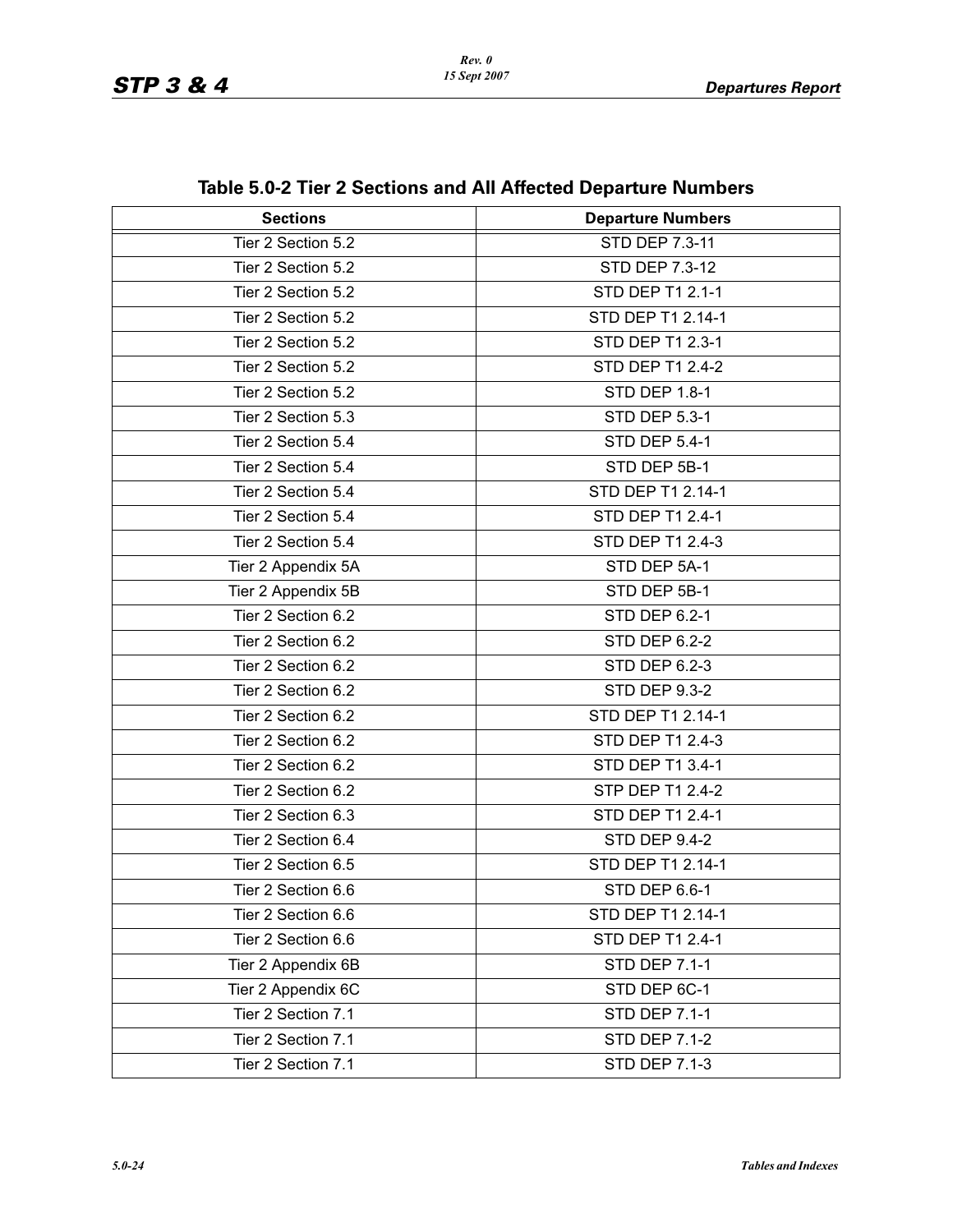| <b>Sections</b>    | <b>Departure Numbers</b> |
|--------------------|--------------------------|
| Tier 2 Section 7.1 | <b>STD DEP 7.2-1</b>     |
| Tier 2 Section 7.1 | <b>STD DEP 7.4-1</b>     |
| Tier 2 Section 7.1 | STD DEP T1 2.14-1        |
| Tier 2 Section 7.1 | STD DEP T1 2.3-1         |
| Tier 2 Section 7.1 | STD DEP T1 3.4-1         |
| Tier 2 Section 7.2 | <b>STD DEP 7.1-1</b>     |
| Tier 2 Section 7.2 | <b>STD DEP 7.2-1</b>     |
| Tier 2 Section 7.2 | <b>STD DEP 7.2-2</b>     |
| Tier 2 Section 7.2 | <b>STD DEP 7.2-3</b>     |
| Tier 2 Section 7.2 | <b>STD DEP 7.2-4</b>     |
| Tier 2 Section 7.2 | <b>STD DEP 7.2-6</b>     |
| Tier 2 Section 7.2 | STD DEP T1 2.2-1         |
| Tier 2 Section 7.2 | STD DEP T1 2.3-1         |
| Tier 2 Section 7.2 | STD DEP T1 3.4-1         |
| Tier 2 Section 7.3 | <b>STD DEP 7.1-1</b>     |
| Tier 2 Section 7.3 | <b>STD DEP 7.2-3</b>     |
| Tier 2 Section 7.3 | <b>STD DEP 7.3-1</b>     |
| Tier 2 Section 7.3 | STD DEP 7.3-10           |
| Tier 2 Section 7.3 | STD DEP 7.3-11           |
| Tier 2 Section 7.3 | STD DEP 7.3-12           |
| Tier 2 Section 7.3 | STD DEP 7.3-13           |
| Tier 2 Section 7.3 | STD DEP 7.3-14           |
| Tier 2 Section 7.3 | STD DEP 7.3-15           |
| Tier 2 Section 7.3 | STD DEP 7.3-16           |
| Tier 2 Section 7.3 | STD DEP 7.3-17           |
| Tier 2 Section 7.3 | STD DEP 7.3-18           |
| Tier 2 Section 7.3 | <b>STD DEP 7.3-2</b>     |
| Tier 2 Section 7.3 | STD DEP 7.3-3            |
| Tier 2 Section 7.3 | <b>STD DEP 7.3-4</b>     |
| Tier 2 Section 7.3 | <b>STD DEP 7.3-5</b>     |
| Tier 2 Section 7.3 | <b>STD DEP 7.3-6</b>     |
| Tier 2 Section 7.3 | <b>STD DEP 7.3-7</b>     |
| Tier 2 Section 7.3 | STD DEP 7.3-8            |
| Tier 2 Section 7.3 | <b>STD DEP 7.3-9</b>     |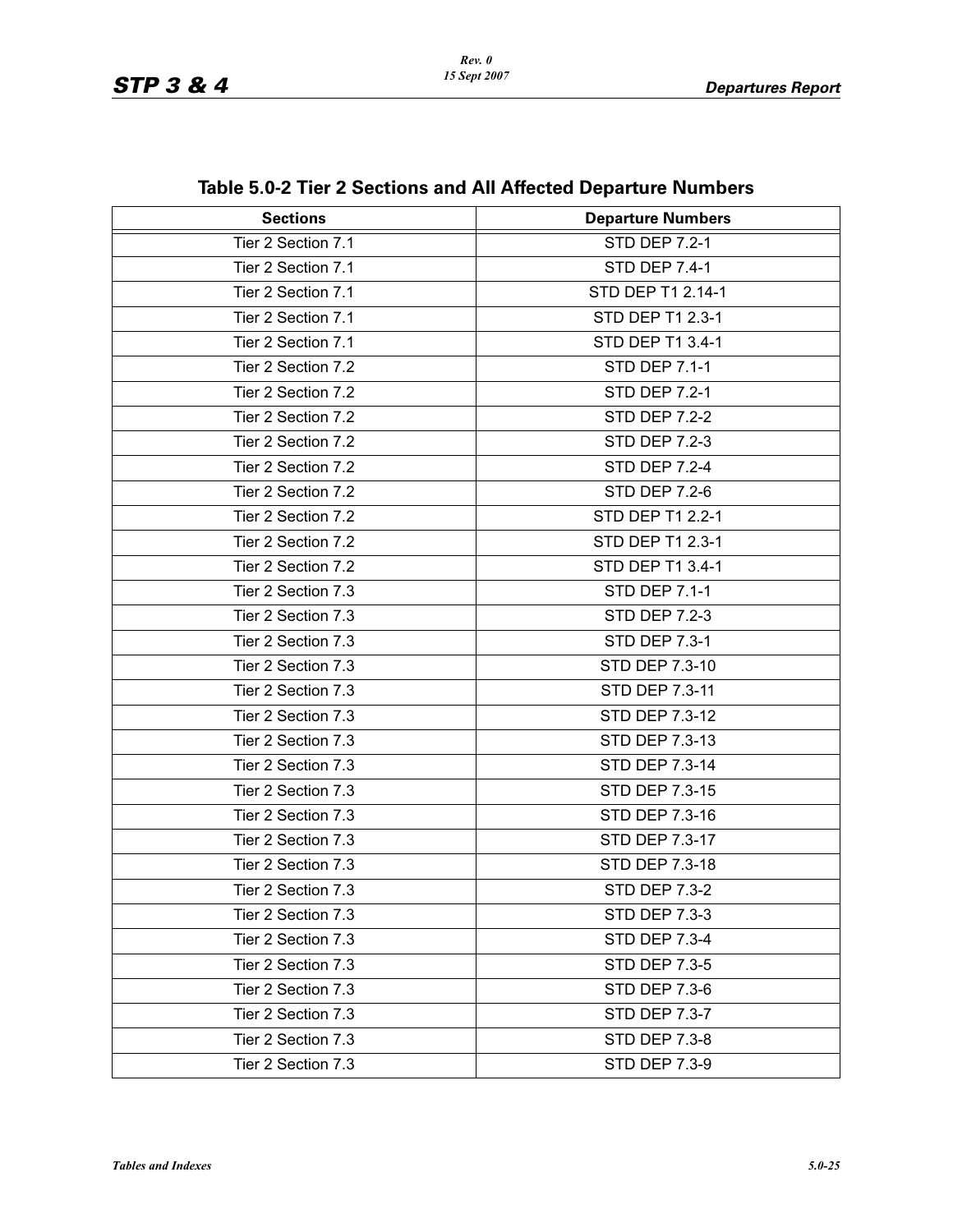| <b>Sections</b>    | <b>Departure Numbers</b> |
|--------------------|--------------------------|
| Tier 2 Section 7.3 | <b>STD DEP 7.7-2</b>     |
| Tier 2 Section 7.3 | STD DEP T1 2.14-1        |
| Tier 2 Section 7.3 | STD DEP T1 2.3-1         |
| Tier 2 Section 7.3 | STD DEP T1 2.4-1         |
| Tier 2 Section 7.3 | <b>STD DEP T1 2.4-2</b>  |
| Tier 2 Section 7.3 | STD DEP T1 2.4-3         |
| Tier 2 Section 7.3 | STD DEP T1 3.4-1         |
| Tier 2 Section 7.3 | <b>STP DEP 1.1-2</b>     |
| Tier 2 Section 7.4 | <b>STD DEP 7.4-1</b>     |
| Tier 2 Section 7.4 | <b>STD DEP 7.4-2</b>     |
| Tier 2 Section 7.4 | <b>STD DEP 8.3-1</b>     |
| Tier 2 Section 7.4 | STD DEP T1 2.14-1        |
| Tier 2 Section 7.4 | STD DEP T1 2.4-1         |
| Tier 2 Section 7.4 | STD DEP T1 3.4-1         |
| Tier 2 Section 7.4 | <b>STP DEP 1.1-2</b>     |
| Tier 2 Section 7.5 | STD DEP 11.5-1           |
| Tier 2 Section 7.5 | <b>STD DEP 6.2-2</b>     |
| Tier 2 Section 7.5 | <b>STD DEP 7.5-1</b>     |
| Tier 2 Section 7.5 | STD DEP T1 2.14-1        |
| Tier 2 Section 7.5 | STD DEP T1 2.3-1         |
| Tier 2 Section 7.6 | STD DEP 11.5-1           |
| Tier 2 Section 7.6 | <b>STD DEP 7.1-1</b>     |
| Tier 2 Section 7.6 | <b>STD DEP 7.1-2</b>     |
| Tier 2 Section 7.6 | <b>STD DEP 7.1-3</b>     |
| Tier 2 Section 7.6 | <b>STD DEP 7.2-1</b>     |
| Tier 2 Section 7.6 | <b>STD DEP 7.6-1</b>     |
| Tier 2 Section 7.6 | STD DEP 7.6-2            |
| Tier 2 Section 7.6 | STD DEP 7.6-3            |
| Tier 2 Section 7.6 | STD DEP 7.6-4            |
| Tier 2 Section 7.6 | STD DEP T1 2.14-1        |
| Tier 2 Section 7.6 | STD DEP T1 2.2-1         |
| Tier 2 Section 7.6 | STD DEP T1 3.4-1         |
| Tier 2 Section 7.6 | STP DEP 1.1-2            |
| Tier 2 Section 7.7 | <b>STD DEP 5.4-1</b>     |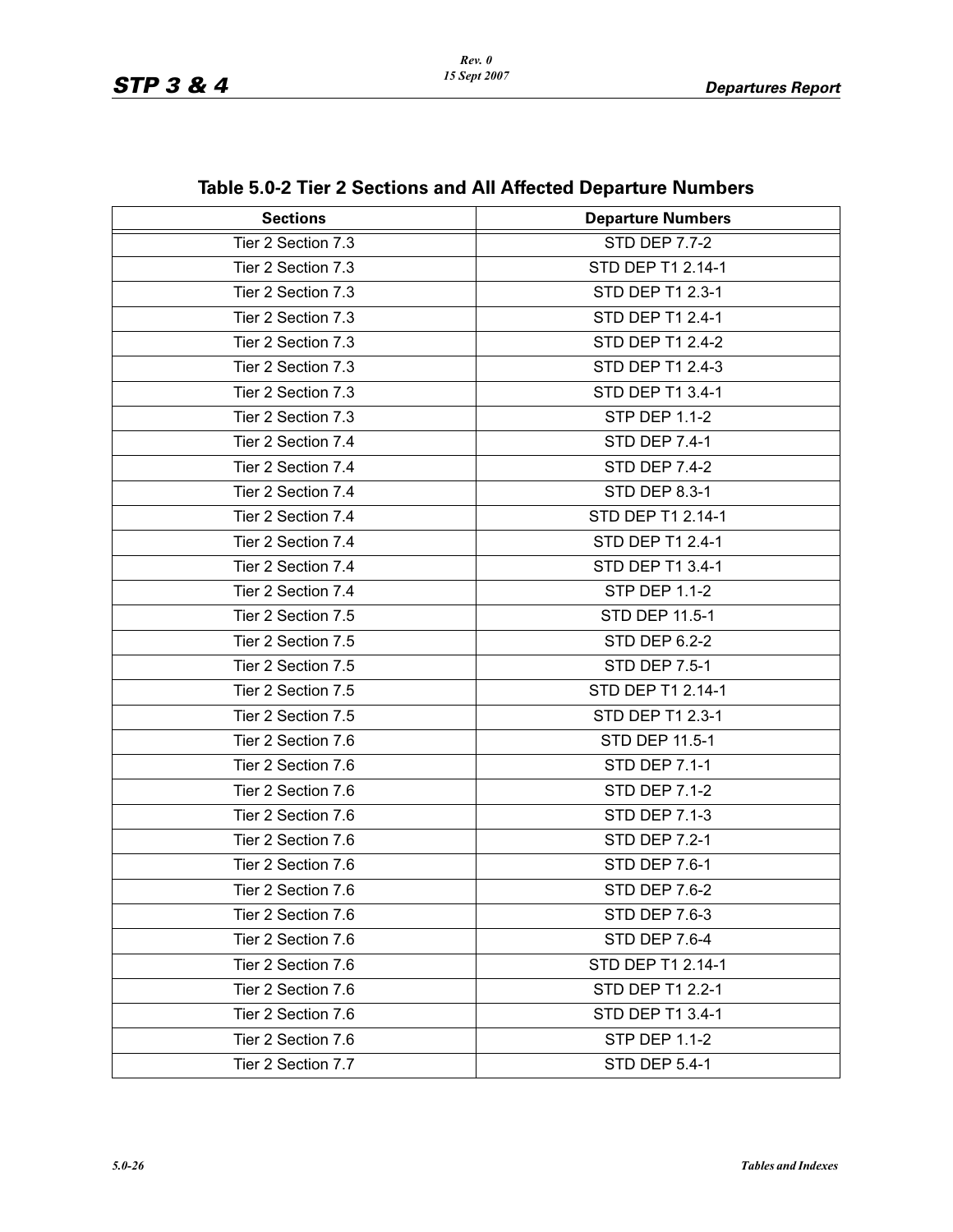| <b>Sections</b>    | <b>Departure Numbers</b> |
|--------------------|--------------------------|
| Tier 2 Section 7.7 | <b>STD DEP 7.7-1</b>     |
| Tier 2 Section 7.7 | STD DEP 7.7-10           |
| Tier 2 Section 7.7 | STD DEP 7.7-11           |
| Tier 2 Section 7.7 | STD DEP 7.7-12           |
| Tier 2 Section 7.7 | STD DEP 7.7-13           |
| Tier 2 Section 7.7 | STD DEP 7.7-14           |
| Tier 2 Section 7.7 | <b>STD DEP 7.7-15</b>    |
| Tier 2 Section 7.7 | STD DEP 7.7-16           |
| Tier 2 Section 7.7 | STD DEP 7.7-17           |
| Tier 2 Section 7.7 | STD DEP 7.7-18           |
| Tier 2 Section 7.7 | STD DEP 7.7-19           |
| Tier 2 Section 7.7 | <b>STD DEP 7.7-2</b>     |
| Tier 2 Section 7.7 | STD DEP 7.7-20           |
| Tier 2 Section 7.7 | STD DEP 7.7-21           |
| Tier 2 Section 7.7 | STD DEP 7.7-22           |
| Tier 2 Section 7.7 | STD DEP 7.7-23           |
| Tier 2 Section 7.7 | STD DEP 7.7-24           |
| Tier 2 Section 7.7 | <b>STD DEP 7.7-25</b>    |
| Tier 2 Section 7.7 | STD DEP 7.7-27           |
| Tier 2 Section 7.7 | STD DEP 7.7-3            |
| Tier 2 Section 7.7 | <b>STD DEP 7.7-4</b>     |
| Tier 2 Section 7.7 | <b>STD DEP 7.7-5</b>     |
| Tier 2 Section 7.7 | <b>STD DEP 7.7-6</b>     |
| Tier 2 Section 7.7 | <b>STD DEP 7.7-7</b>     |
| Tier 2 Section 7.7 | <b>STD DEP 7.7-8</b>     |
| Tier 2 Section 7.7 | <b>STD DEP 7.7-9</b>     |
| Tier 2 Section 7.7 | STD DEP 9.5-3            |
| Tier 2 Section 7.7 | STD DEP T1 2.12-1        |
| Tier 2 Section 7.7 | STD DEP T1 2.2-1         |
| Tier 2 Section 7.7 | STD DEP T1 3.4-1         |
| Tier 2 Section 7A  | STD DEP 1.8-1            |
| Tier 2 Section 7A  | <b>STD DEP 7.7-1</b>     |
| Tier 2 Section 7A  | STD DEP T1 3.4-1         |
| Tier 2 Appendix 7C | STD DEP T1 3.4-1         |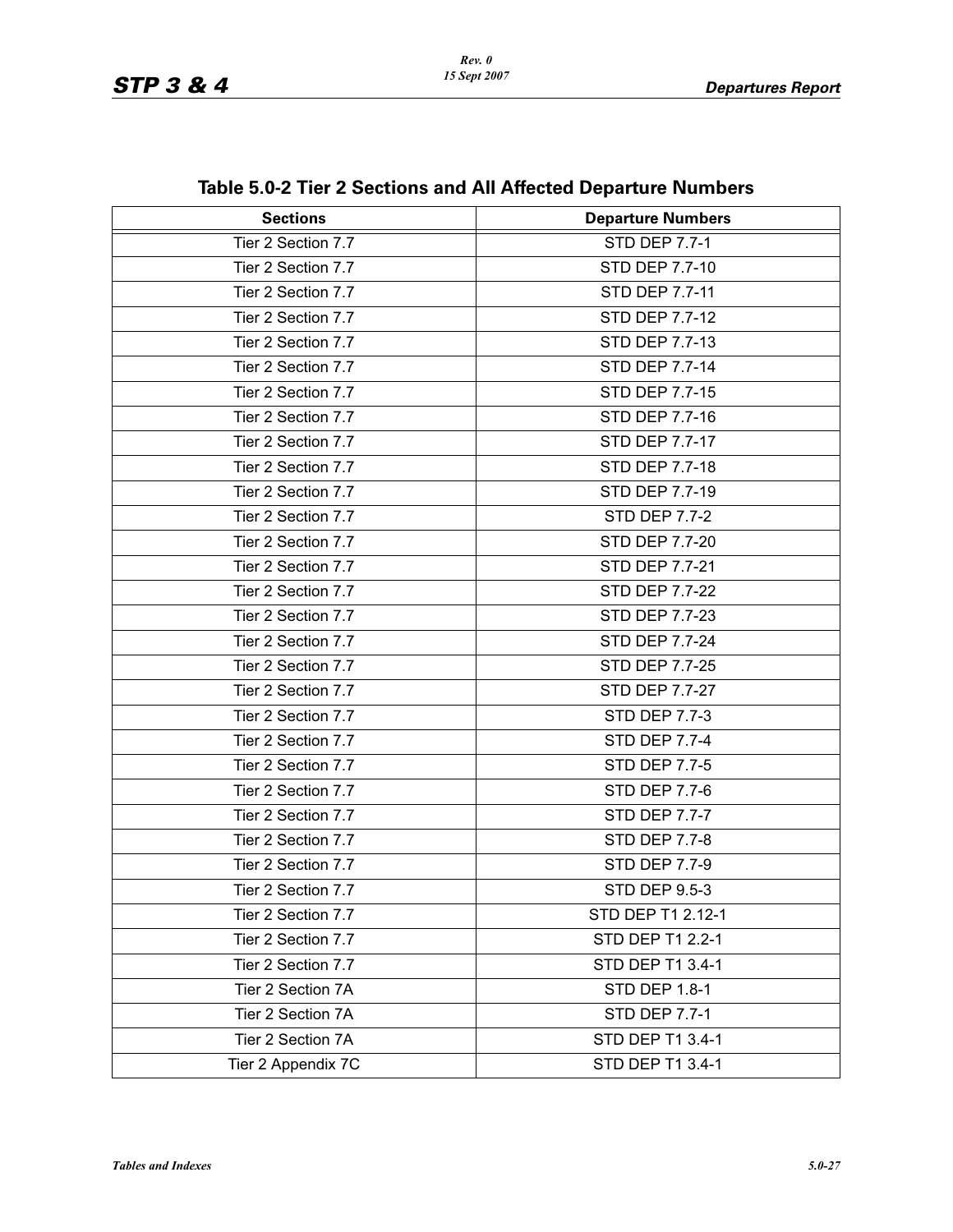| <b>Sections</b>    | <b>Departure Numbers</b> |
|--------------------|--------------------------|
| Tier 2 Section 8.1 | <b>STD DEP 8.3-1</b>     |
| Tier 2 Section 8.1 | STD DEP T1 2.12-2        |
| Tier 2 Section 8.1 | STD DEP T1 2.4-2         |
| Tier 2 Section 8.1 | <b>STP DEP 1.1-2</b>     |
| Tier 2 Section 8.2 | <b>STD DEP 8.3-1</b>     |
| Tier 2 Section 8.2 | <b>STP DEP 1.1-2</b>     |
| Tier 2 Section 8.2 | <b>STP DEP 8.2-1</b>     |
| Tier 2 Section 8.3 | <b>STD DEP 8.3-1</b>     |
| Tier 2 Section 8.3 | STD DEP T1 2.12-2        |
| Tier 2 Section 8.3 | STD DEP T1 2.4-2         |
| Tier 2 Section 8.3 | <b>STP DEP 1.1-2</b>     |
| Tier 2 Section 8.3 | <b>STP DEP 8.3-3</b>     |
| Tier 2 Appendix 8A | STD DEP 8A.1-1           |
| Tier 2 Appendix 8A | <b>STP DEP 1.1-2</b>     |
| Tier 2 Section 9.1 | <b>STD DEP 9.1-1</b>     |
| Tier 2 Section 9.1 | STD DEP T1 2.4-1         |
| Tier 2 Section 9.2 | <b>STD DEP 9.2-1</b>     |
| Tier 2 Section 9.2 | <b>STD DEP 9.2-7</b>     |
| Tier 2 Section 9.2 | STD DEP T1 2.14-1        |
| Tier 2 Section 9.2 | <b>STP DEP 1.1-2</b>     |
| Tier 2 Section 9.2 | <b>STP DEP 9.2-2</b>     |
| Tier 2 Section 9.2 | STP DEP 9.2-3            |
| Tier 2 Section 9.2 | <b>STP DEP 9.2-5</b>     |
| Tier 2 Section 9.2 | <b>STP DEP 9.2-8</b>     |
| Tier 2 Section 9.4 | <b>STD DEP 9.4-2</b>     |
| Tier 2 Section 9.4 | <b>STD DEP 9.4-3</b>     |
| Tier 2 Section 9.4 | STD DEP 9.4-4            |
| Tier 2 Section 9.4 | STD DEP 9.4-5            |
| Tier 2 Section 9.4 | <b>STD DEP 9.4-6</b>     |
| Tier 2 Section 9.4 | STD DEP T1 2.14-1        |
| Tier 2 Section 9.4 | <b>STP DEP 9.4-1</b>     |
| Tier 2 Section 9.4 | STP DEP T1 5.0-1         |
| Tier 2 Section 9.5 | STD DEP 8.3-1            |
| Tier 2 Section 9.5 | <b>STD DEP 9.4-2</b>     |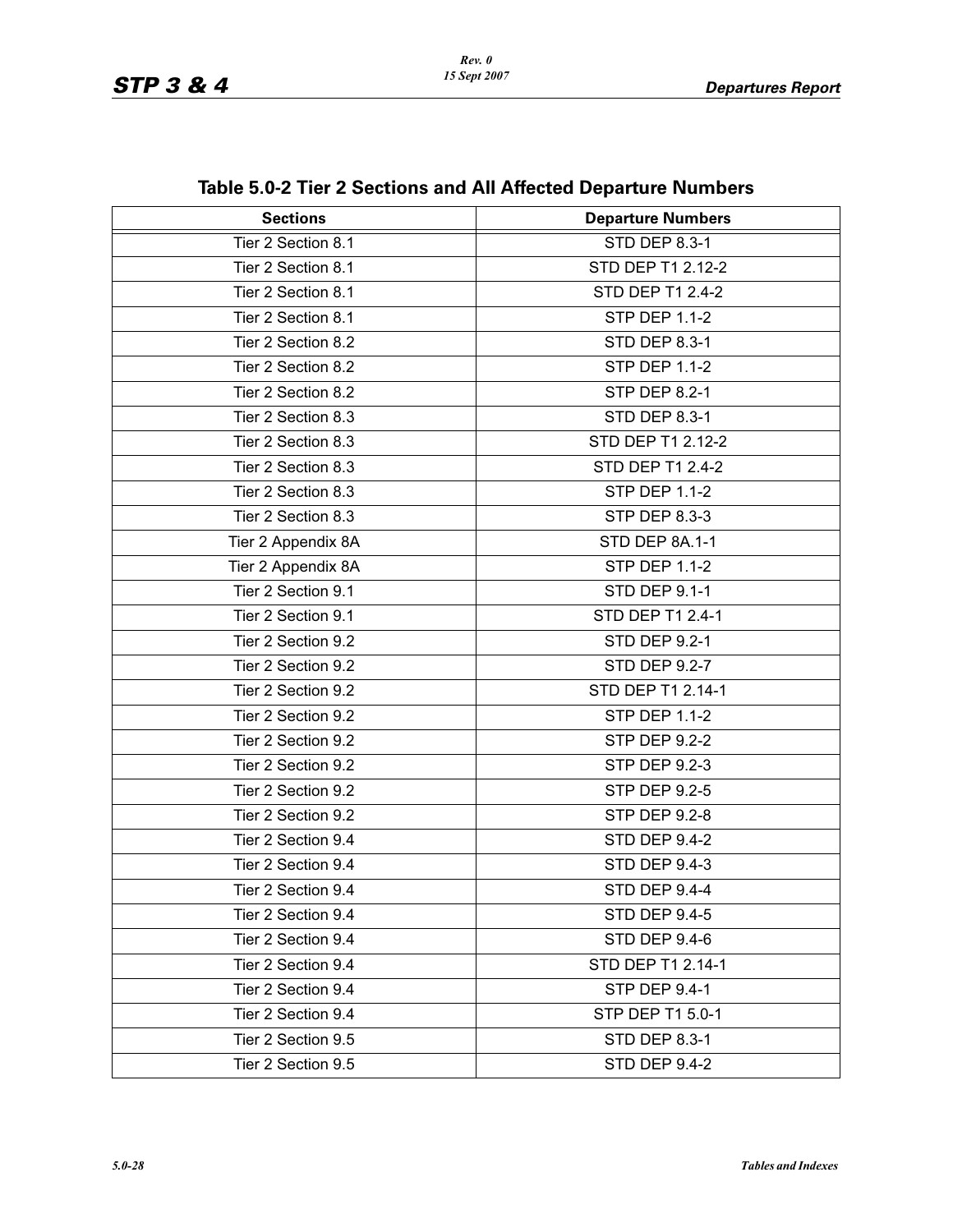| <b>Sections</b>     | <b>Departure Numbers</b> |
|---------------------|--------------------------|
| Tier 2 Section 9.5  | <b>STD DEP 9.5-1</b>     |
| Tier 2 Section 9.5  | <b>STD DEP 9.5-2</b>     |
| Tier 2 Section 9.5  | <b>STD DEP 9.5-3</b>     |
| Tier 2 Section 9.5  | <b>STD DEP 9.5-4</b>     |
| Tier 2 Section 9.5  | <b>STP DEP 1.1-2</b>     |
| Tier 2 Section 9.5  | <b>STP DEP 9.5-6</b>     |
| Tier 2 Section 9.5  | <b>STP DEP 9.5-7</b>     |
|                     | STD DEP 3.8-1            |
| Tier 2 Appendix 9A  |                          |
| Tier 2 Appendix 9A  | STD DEP T1 2.14-1        |
| Tier 2 Appendix 9A  | <b>STP DEP 1.2-2</b>     |
| Tier 2 Section 10.1 | STD DEP T1 2.2-1         |
| Tier 2 Section 10.1 | STD DEP T1 3.4-1         |
| Tier 2 Section 10.1 | STP DEP 10.1-1           |
| Tier 2 Section 10.1 | STP DEP 10.1-2           |
| Tier 2 Section 10.1 | STP DEP 10.1-3           |
| Tier 2 Section 10.1 | <b>STP DEP 10.1-4</b>    |
| Tier 2 Section 10.1 | STP DEP 10.2-1           |
| Tier 2 Section 10.1 | STP DEP 10.4-5           |
| Tier 2 Section 10.2 | STD DEP T1 2.4-2         |
| Tier 2 Section 10.2 | STP DEP 10.2-1           |
| Tier 2 Section 10.2 | STP DEP 10.2-2           |
| Tier 2 Section 10.2 | STP DEP 10.2-3           |
| Tier 2 Section 10.2 | STP DEP 10.2-4           |
| Tier 2 Section 10.3 | STP DEP 10.2-1           |
| Tier 2 Section 10.3 | STD DEP 10.3-1           |
| Tier 2 Section 10.3 | STP DEP 10.4-1           |
| Tier 2 Section 10.3 | STP DEP 10.4-3           |
| Tier 2 Section 10.4 | STD DEP 10.4-6           |
| Tier 2 Section 10.4 | STD DEP 10.4-7           |
| Tier 2 Section 10.4 | STD DEP T1 3.4-1         |
| Tier 2 Section 10.4 | STP DEP 10.4-1           |
| Tier 2 Section 10.4 | STP DEP 10.4-2           |
| Tier 2 Section 10.4 | STP DEP 10.4-3           |
| Tier 2 Section 10.4 | <b>STP DEP 10.4-4</b>    |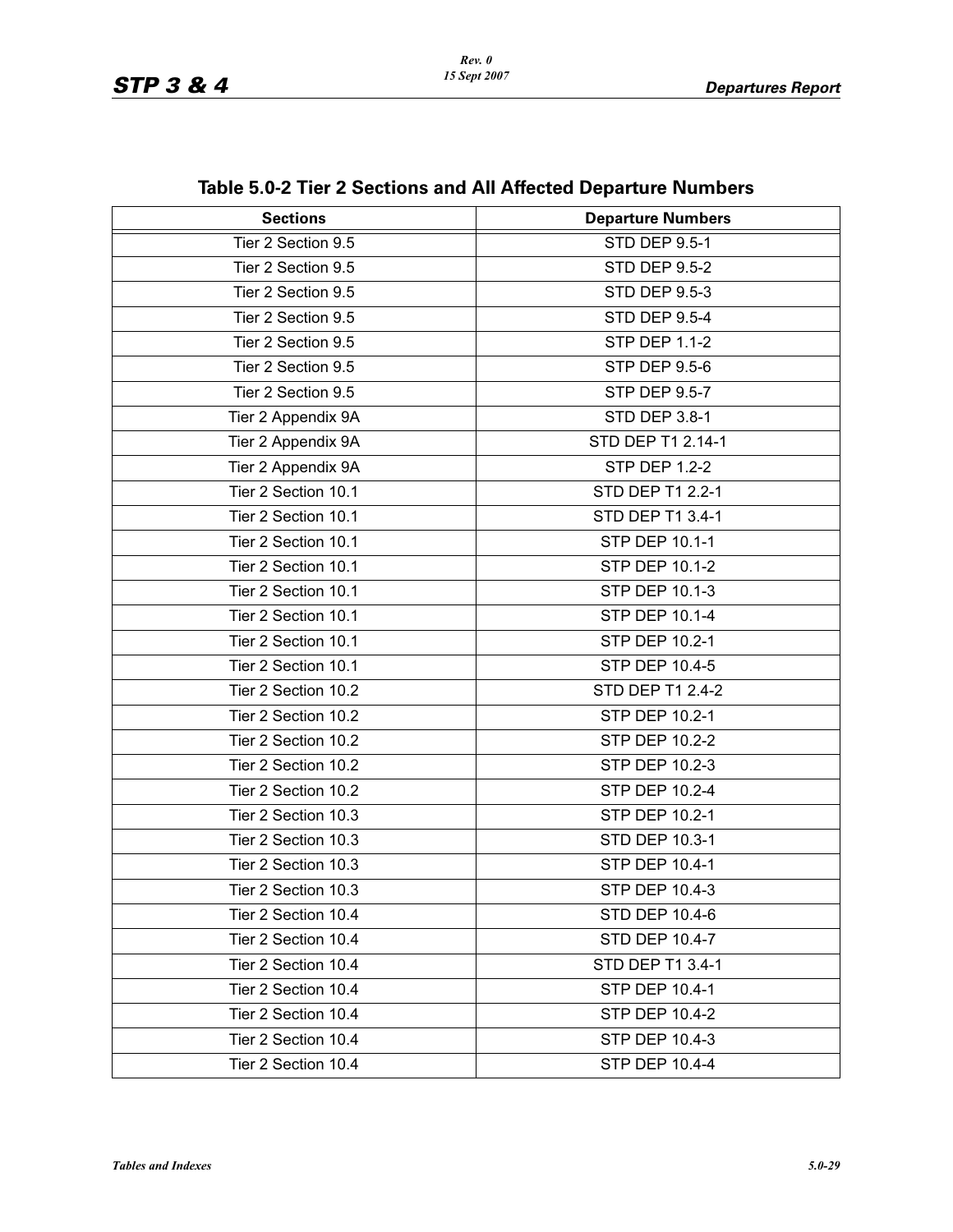| <b>Sections</b>      | <b>Departure Numbers</b> |
|----------------------|--------------------------|
| Tier 2 Section 10.4  | <b>STP DEP 10.4-5</b>    |
| Tier 2 Section 11.2  | STD DEP 11.2-1           |
| Tier 2 Section 11.4  | <b>STD DEP 11.4-1</b>    |
| Tier 2 Section 11.5  | STD DEP 11.5-1           |
| Tier 2 Section 11.5  | <b>STD DEP 7.1-1</b>     |
| Tier 2 Section 11.5  | <b>STD DEP 7.2-1</b>     |
| Tier 2 Section 11.5  | STD DEP T1 3.4-1         |
| Tier 2 Section 12.2  | STD DEP 11.2-1           |
| Tier 2 Section 12.2  | STD DEP 11.4-1           |
| Tier 2 Section 12.2  | <b>STD DEP 5.4-1</b>     |
| Tier 2 Section 12.2  | STP DEP 10.4-4           |
| Tier 2 Section 12.3  | <b>STD DEP 12.3-1</b>    |
| Tier 2 Section 12.3  | STD DEP 12.3-2           |
| Tier 2 Section 12.3  | STD DEP 12.3-3           |
| Tier 2 Section 12.3  | <b>STD DEP 12.3-4</b>    |
| Tier 2 Section 12.3  | STD DEP 3.8-1            |
| Tier 2 Section 12.3  | STD DEP T1 3.4-1         |
| Tier 2 Section 12.3  | <b>STP DEP 1.2-2</b>     |
| Tier 2 Section 12.3  | <b>STP DEP 9.4-1</b>     |
| Tier 2 Section 12.4  | STD DEP 11.2-1           |
| Tier 2 Section 12.4  | <b>STD DEP 9.1-1</b>     |
| Tier 2 Section 12.4  | <b>STP DEP 10.4-4</b>    |
| Tier 2 Section 14.2  | STD DEP 11.2-1           |
| Tier 2 Section 14.2  | <b>STD DEP 11.4-1</b>    |
| Tier 2 Section 14.2  | <b>STD DEP 14.2-1</b>    |
| Tier 2 Section 14.2  | <b>STD DEP 8.3-1</b>     |
| Tier 2 Section 14.2  | STD DEP 9.1-1            |
| Tier 2 Section 14.2  | STD DEP T1 2.14-1        |
| Tier 2 Section 14.2  | STD DEP T1 2.4-3         |
| Tier 2 Section 14.2  | STD DEP T1 3.4-1         |
| Tier 2 Section 15.0  | STD DEP T1 2.1-1         |
| Tier 2 Section 15.0  | STD DEP T1 3.4-1         |
| Tier 2 Section 15.1S | STD DEP T1 2.1-1         |
| Tier 2 Section 15.1S | STD DEP T1 3.4-1         |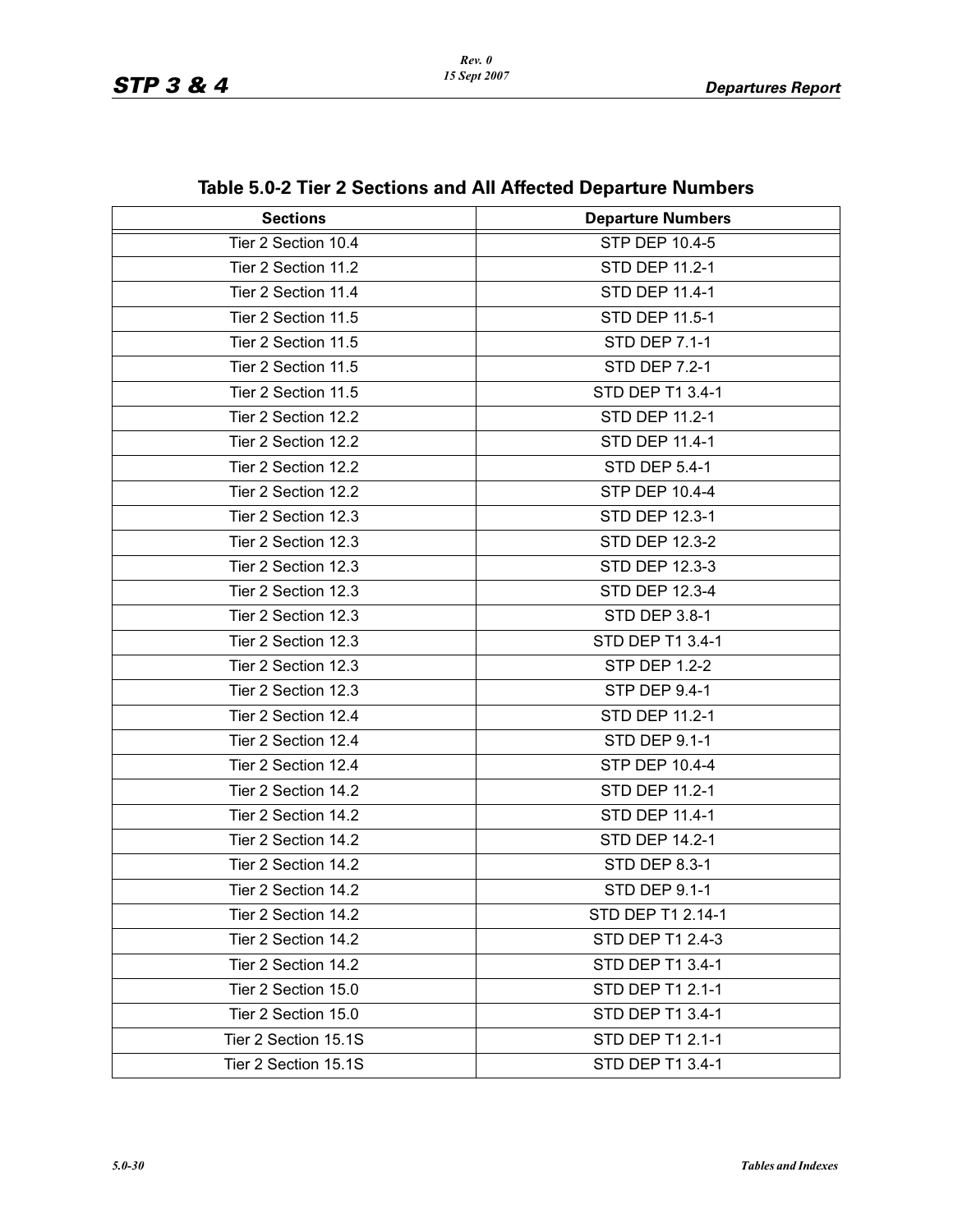| <b>Sections</b>           | <b>Departure Numbers</b> |
|---------------------------|--------------------------|
| Tier 2 Section 15.2       | <b>STD DEP 8.3-1</b>     |
| Tier 2 Section 15.2       | STD DEP T1 2.3-1         |
| Tier 2 Appendix 15A       | STD DEP T1 2.14-1        |
| Tier 2 Appendix 15B       | <b>STD DEP 7.7-1</b>     |
| Tier 2 Appendix 15B       | STD DEP T1 3.4-1         |
| Tier 2 Appendix 15E       | STD DEP T1 3.4-1         |
| Tier 2 Section 16.1.0     | STD DEP T1 3.4-1         |
| Tier 2 Section 16.2.0     | STD DEP 16.2-1           |
| Tier 2 Section 16.3.0     | STD DEP 16.3-1           |
| Tier 2 Section 16.3.10.12 | STD DEP 16.3-17          |
| Tier 2 Section 16.3.10.4  | STD DEP 16.3-19          |
| Tier 2 Section 16.3.10.5  | STD DEP 16.3-21          |
| Tier 2 Section 16.3.10.5  | STD DEP 16.3-22          |
| Tier 2 Section 16.3.10.7  | STD DEP 16.3-4           |
| Tier 2 Section 16.3.3.1.1 | STD DEP 16.3-79          |
| Tier 2 Section 16.3.3.1.1 | STD DEP 16.3-84          |
| Tier 2 Section 16.3.3.1.1 | STD DEP 4.4-1            |
| Tier 2 Section 16.3.3.1.1 | STD DEP T1 2.2-1         |
| Tier 2 Section 16.3.3.1.1 | STD DEP T1 2.3-1         |
| Tier 2 Section 16.3.3.1.1 | STD DEP T1 2.4-2         |
| Tier 2 Section 16.3.3.1.1 | STD DEP T1 2.4-3         |
| Tier 2 Section 16.3.3.1.2 | STD DEP 16.3-81          |
| Tier 2 Section 16.3.3.1.4 | STD DEP 16.3-50          |
| Tier 2 Section 16.3.3.1.4 | STD DEP 16.3-86          |
| Tier 2 Section 16.3.3.1.4 | STD DEP 16.3-94          |
| Tier 2 Section 16.3.3.1.4 | STD DEP 8.3-1            |
| Tier 2 Section 16.3.3.1.4 | STD DEP T1 2.4-2         |
| Tier 2 Section 16.3.3.1.4 | STD DEP T1 2.4-3         |
| Tier 2 Section 16.3.3.1.4 | STD DEP T1 3.4-1         |
| Tier 2 Section 16.3.3.3.1 | STD DEP T1 3.4-1         |
| Tier 2 Section 16.3.3.4.1 | STD DEP 16.3-38          |
| Tier 2 Section 16.3.3.4.2 | STD DEP 16.3-39          |
| Tier 2 Section 16.3.3.5.1 | STD DEP 16.3-64          |
| Tier 2 Section 16.3.3.5.1 | STD DEP 16.3-65          |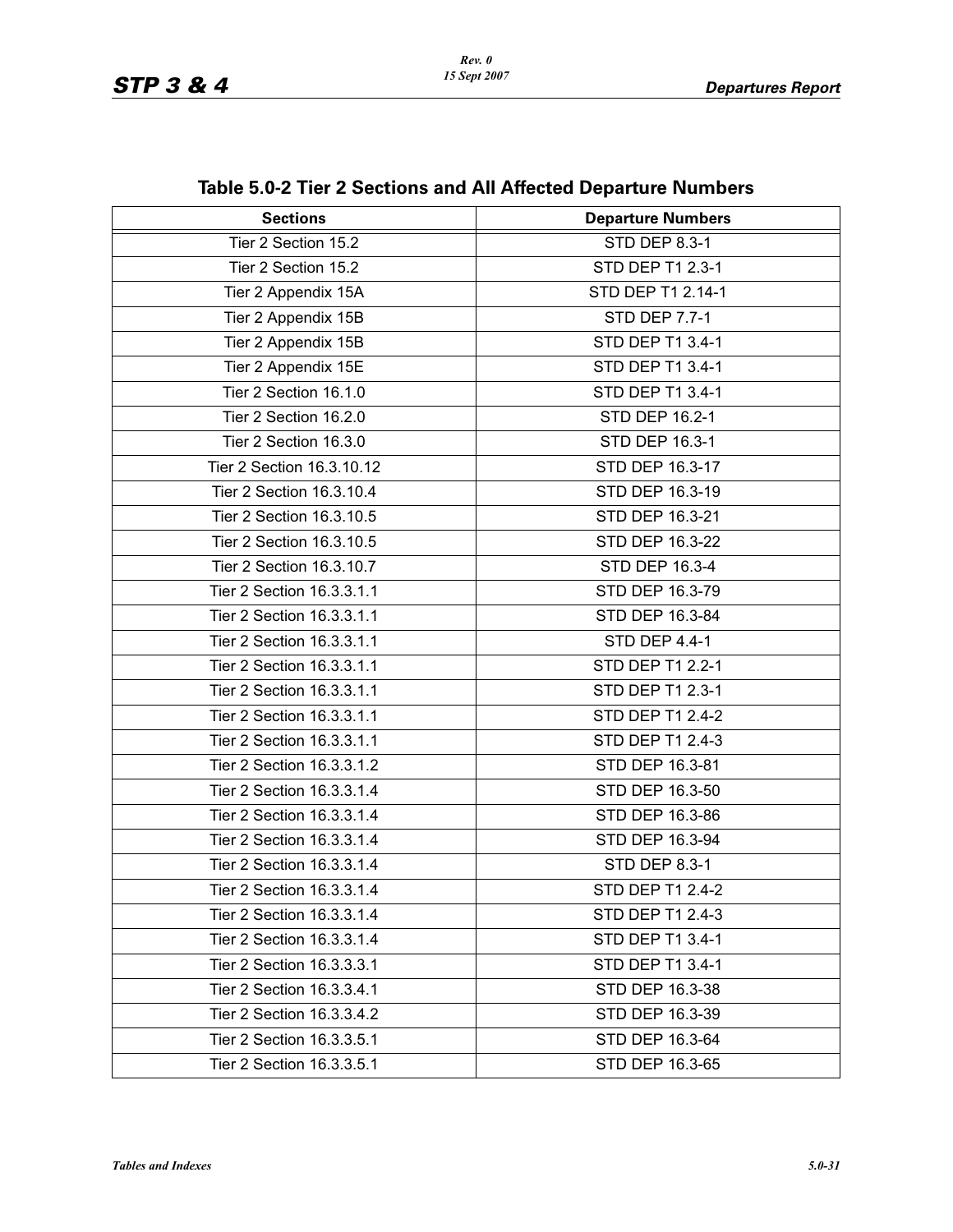| <b>Sections</b>           | <b>Departure Numbers</b> |
|---------------------------|--------------------------|
| Tier 2 Section 16.3.3.6.1 | STD DEP 16.3-78          |
| Tier 2 Section 16.3.3.6.1 | STD DEP 7.5-1            |
| Tier 2 Section 16.3.3.6.1 | STD DEP T1 2.14-1        |
| Tier 2 Section 16.3.3.6.1 | STD DEP T1 2.3-1         |
| Tier 2 Section 16.3.3.6.2 | STD DEP 16.3-59          |
| Tier 2 Section 16.3.3.6.2 | STD DEP 16.3-60          |
| Tier 2 Section 16.3.3.6.2 | <b>STD DEP 8.3-1</b>     |
| Tier 2 Section 16.3.3.6.2 | STD DEP T1 2.14-1        |
| Tier 2 Section 16.3.3.7.1 | STD DEP 16.3-61          |
| Tier 2 Section 16.3.4.1   | STD DEP 16.3-5           |
| Tier 2 Section 16.3.4.2   | STD DEP T1 2.1-1         |
| Tier 2 Section 16.3.4.3   | STD DEP 7.3-12           |
| Tier 2 Section 16.3.5.1   | <b>STD DEP 8.3-1</b>     |
| Tier 2 Section 16.3.6.1.2 | STD DEP 16.3-69          |
| Tier 2 Section 16.3.6.1.3 | STD DEP 16.3-71          |
| Tier 2 Section 16.3.6.1.3 | STD DEP 16.3-72          |
| Tier 2 Section 16.3.6.1.3 | <b>STD DEP 6.2-1</b>     |
| Tier 2 Section 16.3.6.1.6 | <b>STD DEP 6.2-2</b>     |
| Tier 2 Section 16.3.6.2.1 | STD DEP 16.3-32          |
| Tier 2 Section 16.3.6.2.4 | <b>STD DEP 6.2-2</b>     |
| Tier 2 Section 16.3.6.3.1 | STD DEP T1 2.14-1        |
| Tier 2 Section 16.3.6.3.2 | STD DEP T1 2.14-1        |
| Tier 2 Section 16.3.6.4.1 | STD DEP 16.3-29          |
| Tier 2 Section 16.3.7.1   | STD DEP 16.3-16          |
| Tier 2 Section 16.3.7.2   | STD DEP 16.3-16          |
| Tier 2 Section 16.3.7.2   | STD DEP 16.3-46          |
| Tier 2 Section 16.3.7.3   | STD DEP 16.3-46          |
| Tier 2 Section 16.3.7.4   | STD DEP 16.3-47          |
| Tier 2 Section 16.3.8.1   | STD DEP 16.3-49          |
| Tier 2 Section 16.3.8.1   | STD DEP 8.3-1            |
| Tier 2 Section 16.3.8.11  | STD DEP 8.3-1            |
| Tier 2 Section 16.3.8.2   | STD DEP 16.3-41          |
| Tier 2 Section 16.3.8.3   | STD DEP 16.3-51          |
| Tier 2 Section 16.3.8.4   | <b>STD DEP 8.3-1</b>     |
| Tier 2 Section 16.3.8.6   | STD DEP 16.3-58          |
| Tier 2 Section 16.3.8.7   | STD DEP 8.3-1            |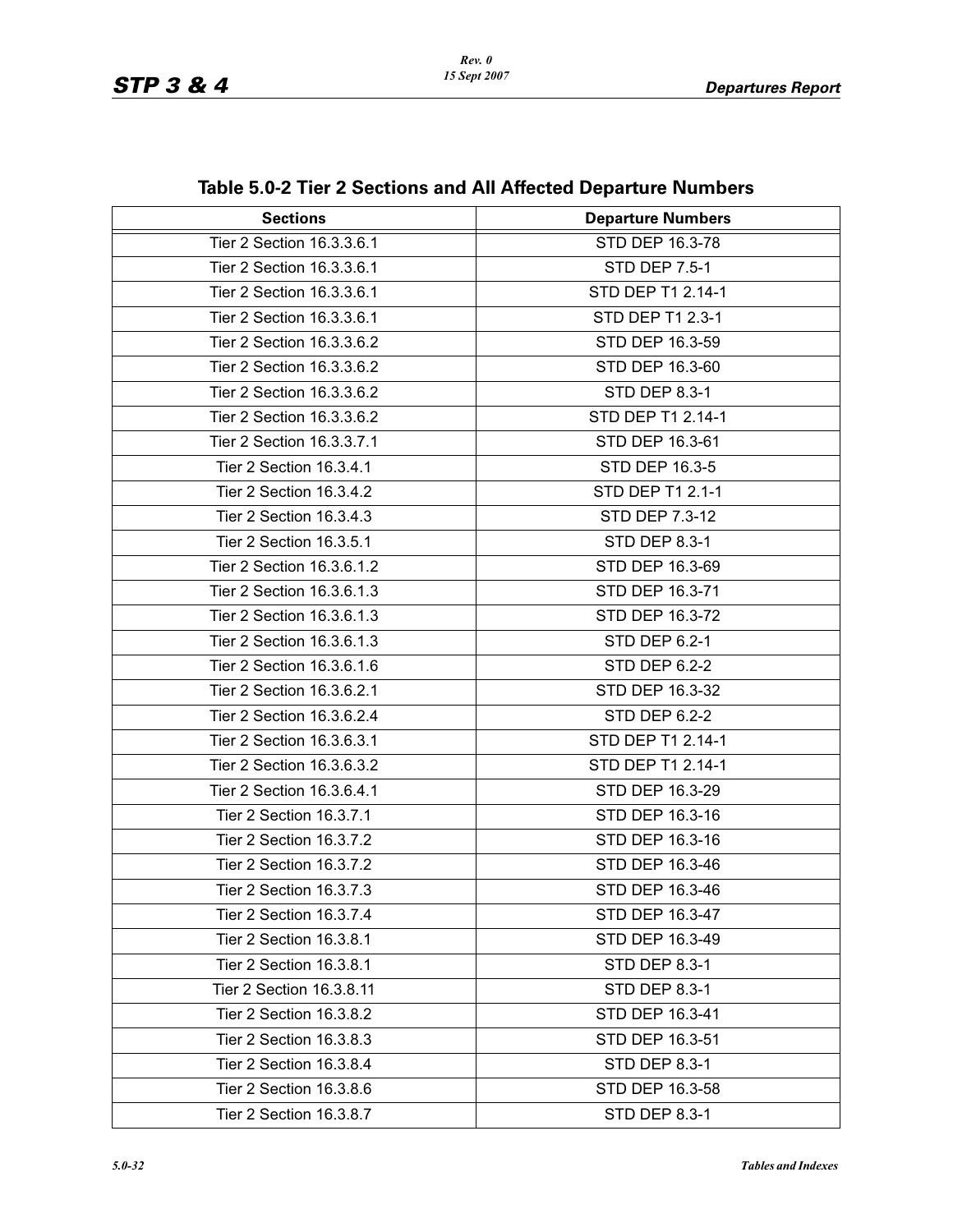| <b>Sections</b>            | <b>Departure Numbers</b> |
|----------------------------|--------------------------|
| Tier 2 Section 16.3.8.9    | <b>STD DEP 8.3-1</b>     |
| Tier 2 Section 16.3.9.1    | STD DEP 16.3-25          |
| Tier 2 Section 16.3.9.5    | STD DEP 16.3-15          |
| Tier 2 Section 16.5.0      | STD DEP 16.5-1           |
| Tier 2 Section 16.5.0      | <b>STD DEP 16.5-2</b>    |
| Tier 2 Section 16.5.0      | STD DEP 16.5-3           |
| Tier 2 Section 16.5.0      | STD DEP 16.5-4           |
| Tier 2 Section 16.5.0      | STD DEP T1 2.14-1        |
| Tier 2 Section 16.5.0      | STD DEP T1 3.4-1         |
| Tier 2 Section 16B.2.0     | STD DEP 16.2-1           |
| Tier 2 Section 16B.2.0     | STD DEP 16.2-2           |
| Tier 2 Section 16B.3.0     | STD DEP 16.3-1           |
| Tier 2 Section 16B.3.0     | STD DEP 16.3-2           |
| Tier 2 Section 16B.3.1.1   | STD DEP 16.3-4           |
| Tier 2 Section 16B.3.1.2   | STD DEP 16.3-89          |
| Tier 2 Section 16B.3.1.3   | STD DEP 16.3-68          |
| Tier 2 Section 16B.3.1.3   | STD DEP 16.3-90          |
| Tier 2 Section 16B.3.1.7   | STD DEP 16.3-3           |
| Tier 2 Section 16B.3.10.1  | STD DEP 16.3-28          |
| Tier 2 Section 16B.3.10.12 | STD DEP 16.3-17          |
| Tier 2 Section 16B.3.10.2  | STD DEP 16.3-26          |
| Tier 2 Section 16B.3.10.2  | STD DEP 16.3-27          |
| Tier 2 Section 16B.3.10.3  | STD DEP 16.3-24          |
| Tier 2 Section 16B.3.10.3  | STD DEP 7.7-18           |
| Tier 2 Section 16B.3.10.4  | STD DEP 16.3-20          |
| Tier 2 Section 16B.3.10.4  | STD DEP 7.7-18           |
| Tier 2 Section 16B.3.10.5  | STD DEP 16.3-22          |
| Tier 2 Section 16B.3.10.5  | STD DEP 16.3-23          |
| Tier 2 Section 16B.3.10.5  | STD DEP 7.7-18           |
| Tier 2 Section 16B.3.10.7  | STD DEP 16.3-4           |
| Tier 2 Section 16B.3.10.8  | STD DEP 16.3-18          |
| Tier 2 Section 16B.3.3.1.1 | STD DEP 16.3-53          |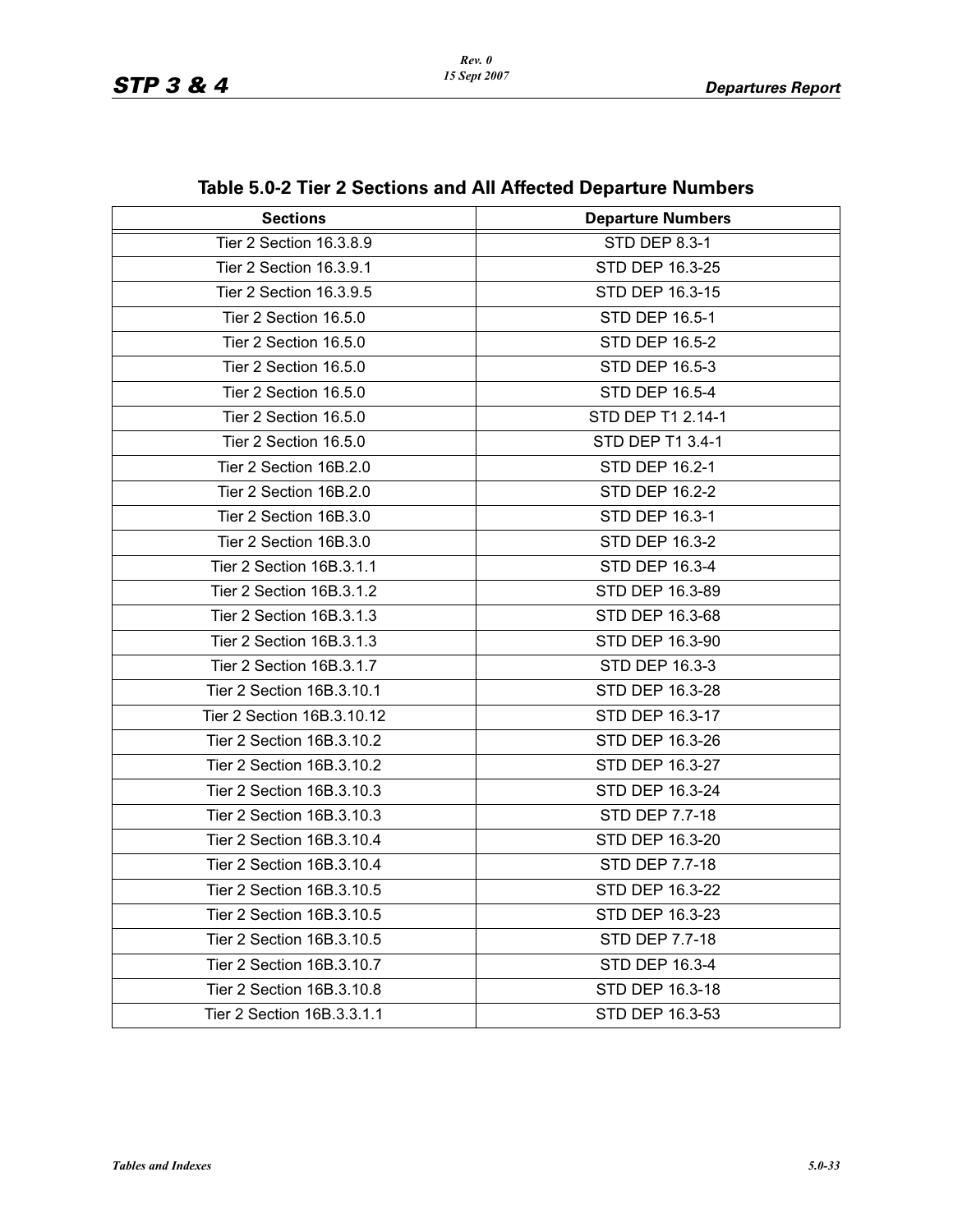| <b>Sections</b>            | <b>Departure Numbers</b> |
|----------------------------|--------------------------|
| Tier 2 Section 16B.3.3.1.1 | STD DEP 16.3-85          |
| Tier 2 Section 16B.3.3.1.1 | STD DEP 16.3-91          |
| Tier 2 Section 16B.3.3.1.1 | STD DEP 16.3-92          |
| Tier 2 Section 16B.3.3.1.1 | STD DEP 16.3-93          |
| Tier 2 Section 16B.3.3.1.1 |                          |
|                            | STD DEP 4.4-1            |
| Tier 2 Section 16B.3.3.1.1 | <b>STD DEP 7.3-3</b>     |
| Tier 2 Section 16B.3.3.1.1 | STD DEP 8.3-1            |
| Tier 2 Section 16B.3.3.1.1 | STD DEP T1 2.2-1         |
| Tier 2 Section 16B.3.3.1.1 | STD DEP T1 2.3-1         |
| Tier 2 Section 16B.3.3.1.1 | STD DEP T1 2.4-2         |
| Tier 2 Section 16B.3.3.1.1 | STD DEP T1 2.4-3         |
| Tier 2 Section 16B.3.3.1.1 | STD DEP T1 3.4-1         |
| Tier 2 Section 16B.3.3.1.2 | STD DEP 16.3-54          |
| Tier 2 Section 16B.3.3.1.2 | STD DEP 16.3-57          |
| Tier 2 Section 16B.3.3.1.2 | STD DEP 16.3-81          |
| Tier 2 Section 16B.3.3.1.2 | STD DEP 16.3-82          |
| Tier 2 Section 16B.3.3.1.2 | STD DEP 7.2-3            |
| Tier 2 Section 16B.3.3.1.3 | STD DEP 16.3-83          |
| Tier 2 Section 16B.3.3.1.4 | STD DEP 16.3-87          |
| Tier 2 Section 16B.3.3.1.4 | STD DEP 16.3-88          |
| Tier 2 Section 16B.3.3.1.4 | STD DEP 7.3-17           |
| Tier 2 Section 16B.3.3.1.4 | STD DEP 7.3-7            |
| Tier 2 Section 16B.3.3.1.4 | STD DEP 8.3-1            |
| Tier 2 Section 16B.3.3.1.4 | STD DEP T1 2.4-2         |
| Tier 2 Section 16B.3.3.1.4 | STD DEP T1 2.4-3         |
| Tier 2 Section 16B.3.3.1.4 | STD DEP T1 3.4-1         |
| Tier 2 Section 16B.3.3.3.1 | STD DEP T1 3.4-1         |
| Tier 2 Section 16B.3.3.4.1 | STD DEP 16.3-38          |
| Tier 2 Section 16B.3.3.4.1 | STD DEP 16.3-55          |
| Tier 2 Section 16B.3.3.4.1 | STD DEP 16.3-56          |
| Tier 2 Section 16B.3.3.4.1 | STD DEP T1 3.4-1         |
| Tier 2 Section 16B.3.3.4.2 | STD DEP 16.3-39          |
| Tier 2 Section 16B.3.3.4.2 | STP DEP 10.4-5           |
| Tier 2 Section 16B.3.3.5.1 | STD DEP 16.3-66          |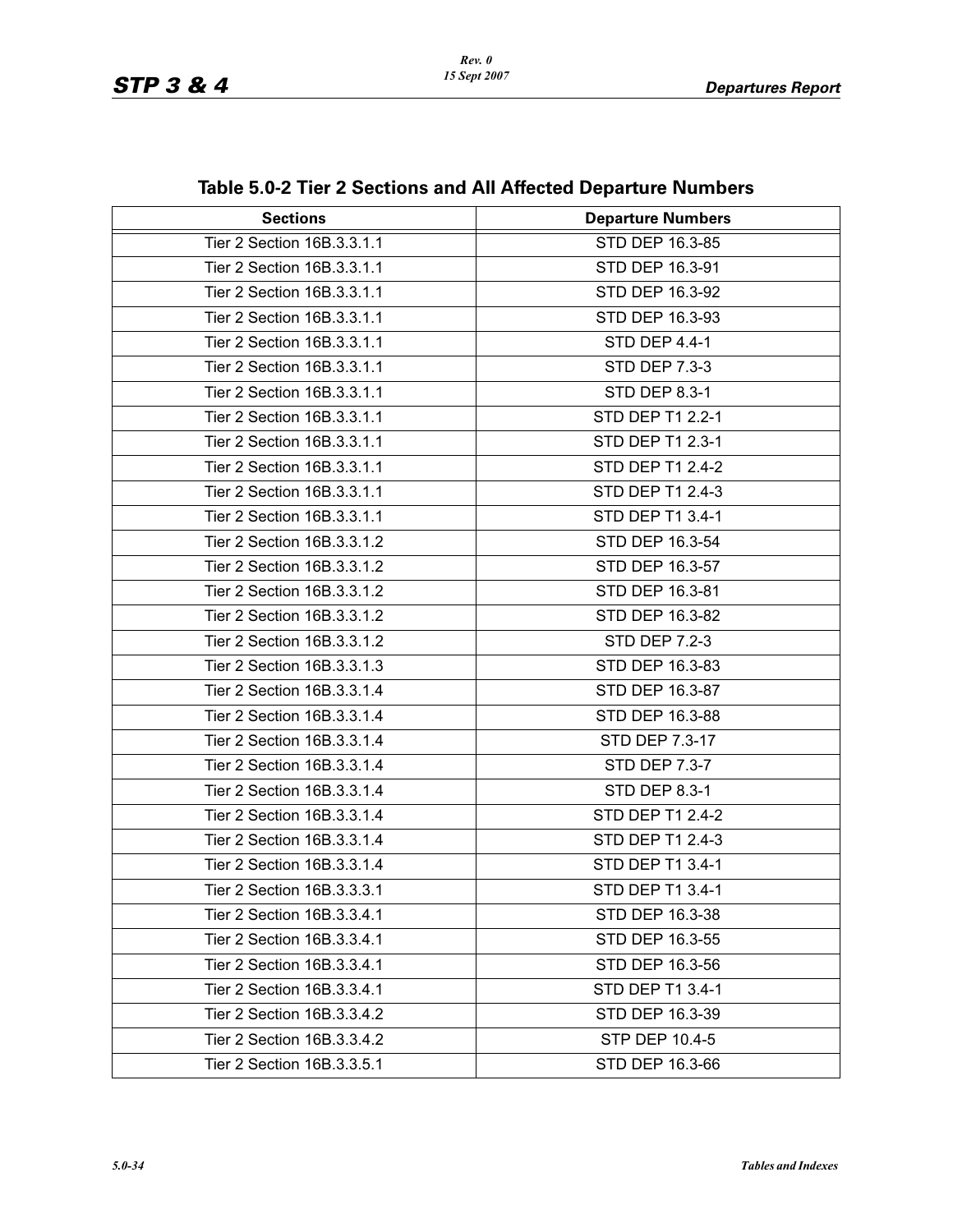| <b>Sections</b>            | <b>Departure Numbers</b> |
|----------------------------|--------------------------|
| Tier 2 Section 16B.3.3.5.1 | STD DEP 16.3-67          |
| Tier 2 Section 16B.3.3.5.1 | STD DEP T1 3.4-1         |
| Tier 2 Section 16B.3.3.6.1 | STD DEP 16.3-77          |
| Tier 2 Section 16B.3.3.6.1 | STD DEP 16.3-78          |
| Tier 2 Section 16B.3.3.6.1 | STD DEP 7.5-1            |
| Tier 2 Section 16B.3.3.6.1 | STD DEP T1 2.14-1        |
| Tier 2 Section 16B.3.3.6.1 | STD DEP T1 2.3-1         |
| Tier 2 Section 16B.3.3.6.1 | STD DEP T1 3.4-1         |
| Tier 2 Section 16B.3.3.6.2 | STD DEP 16.3-59          |
| Tier 2 Section 16B.3.3.6.2 | STD DEP 16.3-60          |
| Tier 2 Section 16B.3.3.6.2 | STD DEP T1 2.14-1        |
| Tier 2 Section 16B.3.3.6.2 | STD DEP T1 3.4-1         |
| Tier 2 Section 16B.3.3.6.2 | STD DEP 8.3-1            |
| Tier 2 Section 16B.3.3.8.1 | STD DEP 16.3-62          |
| Tier 2 Section 16B.3.3.8.2 | STD DEP 16.3-63          |
| Tier 2 Section 16B.3.4.1   | STD DEP 16.3-5           |
| Tier 2 Section 16B.3.4.1   | STD DEP 16.3-6           |
| Tier 2 Section 16B.3.4.2   | STD DEP 16.3-7           |
| Tier 2 Section 16B.3.4.2   | STD DEP T1 2.1-1         |
| Tier 2 Section 16B.3.4.3   | STD DEP 16.3-11          |
| Tier 2 Section 16B.3.4.3   | STD DEP 7.3-12           |
| Tier 2 Section 16B.3.4.7   | STD DEP 16.3-9           |
| Tier 2 Section 16B.3.4.8   | STD DEP 16.3-9           |
| Tier 2 Section 16B.3.4.9   | STD DEP 16.3-8           |
| Tier 2 Section 16B.3.5.1   | STD DEP 16.3-10          |
| Tier 2 Section 16B.3.6.1.1 | STD DEP 16.3-43          |
| Tier 2 Section 16B.3.6.1.1 | STD DEP 16.3-44          |
| Tier 2 Section 16B.3.6.1.1 | STD DEP 16.3-45          |
| Tier 2 Section 16B.3.6.1.1 | STD DEP 6.2-2            |
| Tier 2 Section 16B.3.6.1.2 | STD DEP 16.3-70          |
| Tier 2 Section 16B.3.6.1.2 | <b>STD DEP 6.2-2</b>     |
| Tier 2 Section 16B.3.6.1.3 | STD DEP 16.3-71          |
| Tier 2 Section 16B.3.6.1.3 | STD DEP 16.3-72          |
| Tier 2 Section 16B.3.6.1.3 | STD DEP 16.3-73          |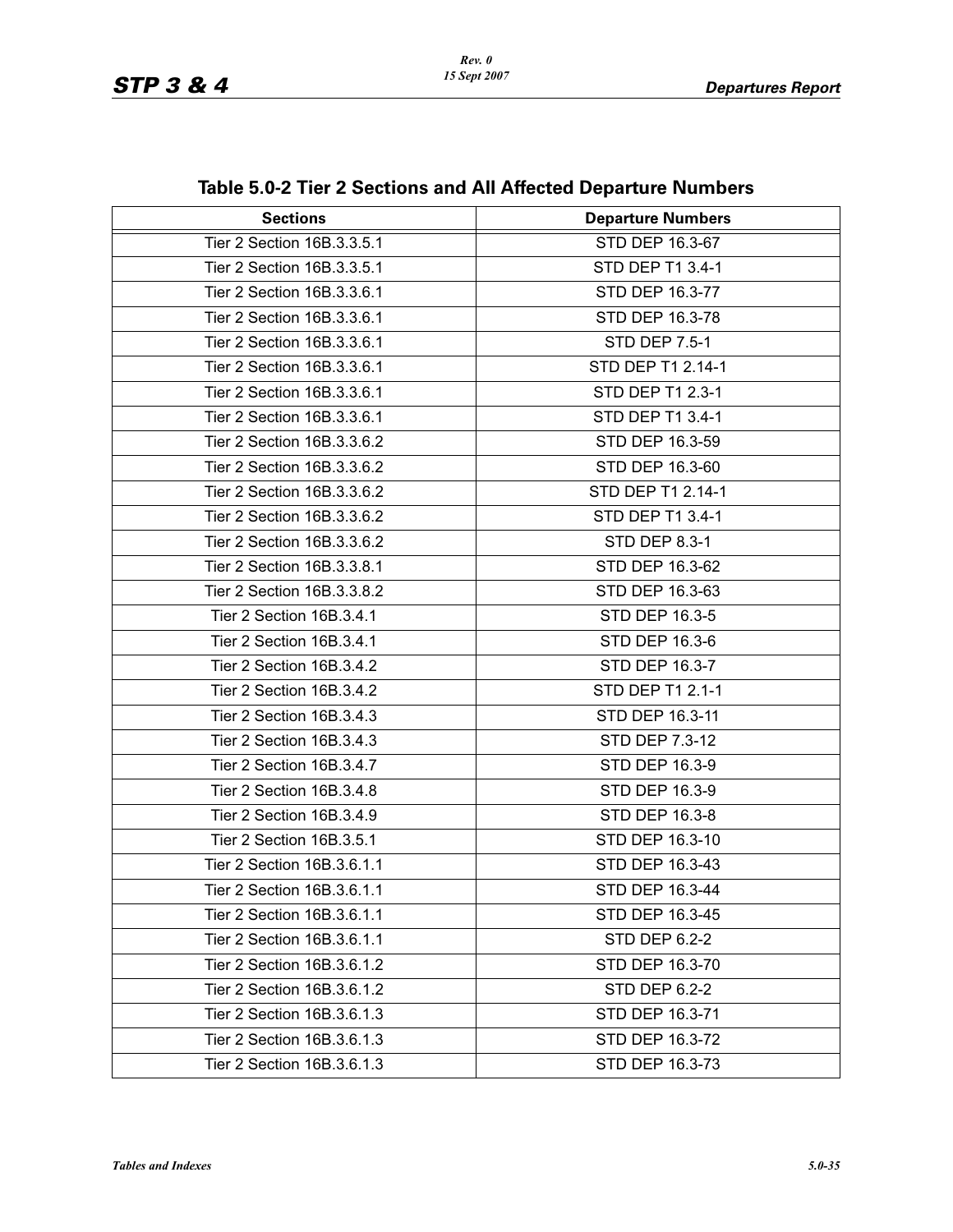| <b>Sections</b>            | <b>Departure Numbers</b> |
|----------------------------|--------------------------|
| Tier 2 Section 16B.3.6.1.3 | STD DEP 16.3-74          |
| Tier 2 Section 16B.3.6.1.3 | STD DEP 6.2-1            |
| Tier 2 Section 16B.3.6.1.4 | STD DEP 6.2-2            |
| Tier 2 Section 16B.3.6.1.5 | STD DEP 6.2-2            |
| Tier 2 Section 16B.3.6.1.6 | STD DEP 16.3-34          |
| Tier 2 Section 16B.3.6.1.6 | <b>STD DEP 6.2-2</b>     |
| Tier 2 Section 16B.3.6.2.1 | STD DEP 16.3-32          |
| Tier 2 Section 16B.3.6.2.1 | STD DEP 16.3-33          |
| Tier 2 Section 16B.3.6.2.3 | STD DEP 16.3-36          |
| Tier 2 Section 16B.3.6.2.3 | STD DEP 16.3-37          |
| Tier 2 Section 16B.3.6.2.4 | <b>STD DEP 6.2-2</b>     |
| Tier 2 Section 16B.3.6.3.1 | STD DEP T1 2.14-1        |
| Tier 2 Section 16B.3.6.3.2 | STD DEP T1 2.14-1        |
| Tier 2 Section 16B.3.6.4.1 | STD DEP 16.3-29          |
| Tier 2 Section 16B.3.6.4.1 | STD DEP 16.3-30          |
| Tier 2 Section 16B.3.6.4.3 | STD DEP 16.3-31          |
| Tier 2 Section 16B.3.7.1   | STD DEP 16.3-16          |
| Tier 2 Section 16B.3.7.2   | STD DEP 16.3-16          |
| Tier 2 Section 16B.3.7.2   | STD DEP 16.3-46          |
| Tier 2 Section 16B.3.7.3   | STD DEP 16.3-46          |
| Tier 2 Section 16B.3.7.4   | STD DEP 16.3-47          |
| Tier 2 Section 16B.3.7.4   | STD DEP 16.3-48          |
| Tier 2 Section 16B.3.7.5   | STD DEP 16.3-76          |
| Tier 2 Section 16B.3.7.6   | STD DEP 16.3-75          |
| Tier 2 Section 16B.3.8.1   | STD DEP 16.3-80          |
| Tier 2 Section 16B.3.8.1   | <b>STD DEP 8.3-1</b>     |
| Tier 2 Section 16B.3.8.11  | <b>STD DEP 8.3-1</b>     |
| Tier 2 Section 16B.3.8.2   | STD DEP 16.3-40          |
| Tier 2 Section 16B.3.8.2   | STD DEP 8.3-1            |
| Tier 2 Section 16B.3.8.3   | STD DEP 16.3-51          |
| Tier 2 Section 16B.3.8.4   | STD DEP 16.3-42          |
| Tier 2 Section 16B.3.8.4   | STD DEP T1 3.4-1         |
| Tier 2 Section 16B.3.8.7   | <b>STD DEP 8.3-1</b>     |
| Tier 2 Section 16B.3.8.8   | STD DEP 16.3-52          |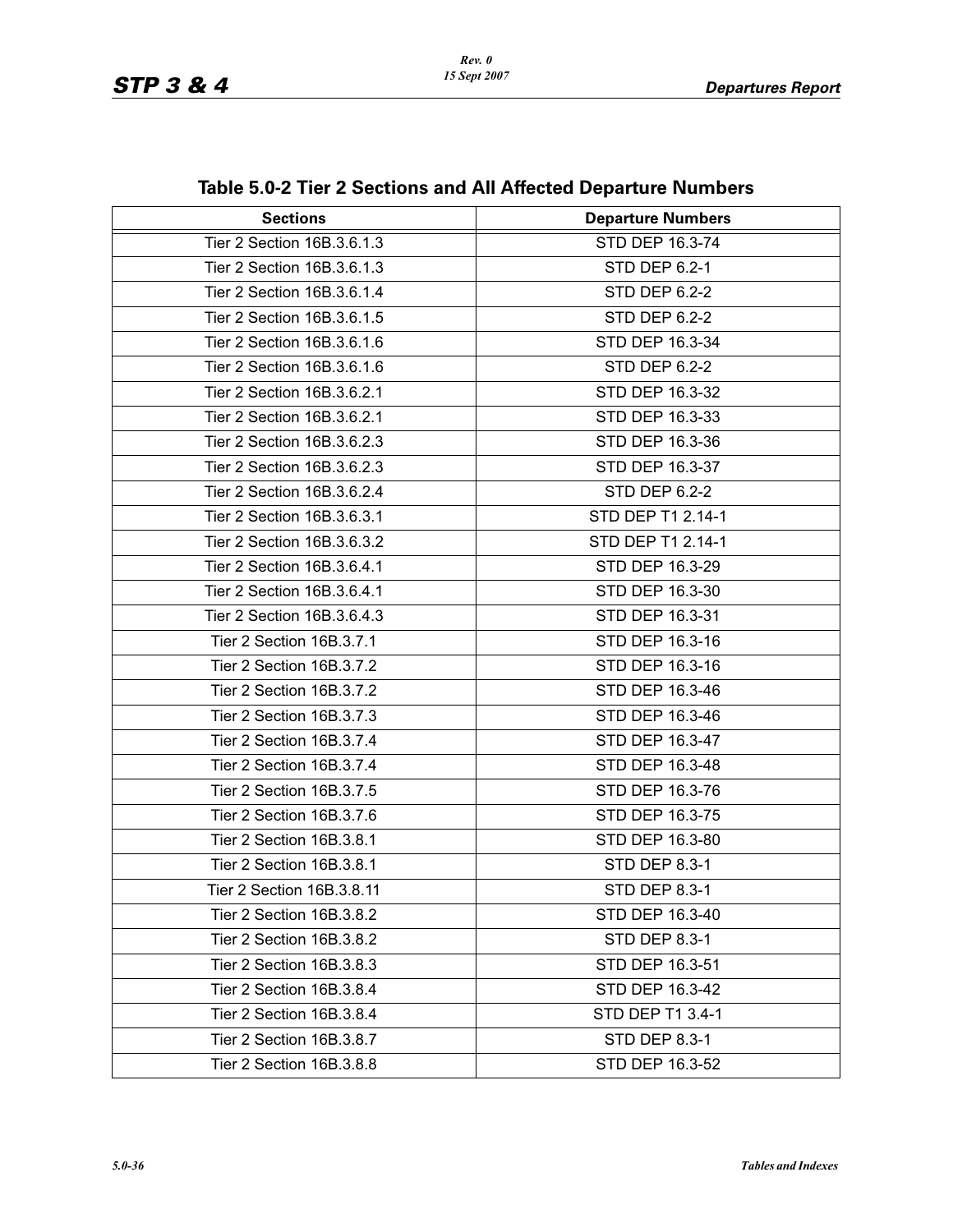| <b>Sections</b>          | .<br><b>Departure Numbers</b> |
|--------------------------|-------------------------------|
| Tier 2 Section 16B.3.8.8 | <b>STD DEP 8.3-1</b>          |
| Tier 2 Section 16B.3.8.9 | <b>STD DEP 8.3-1</b>          |
| Tier 2 Section 16B.3.9.1 | STD DEP 16.3-25               |
| Tier 2 Section 16B.3.9.2 |                               |
|                          | STD DEP 16.3-14               |
| Tier 2 Section 16B.3.9.3 | <b>STD DEP 7.7-18</b>         |
| Tier 2 Section 16B.3.9.4 | <b>STD DEP 7.7-10</b>         |
| Tier 2 Section 16B.3.9.6 | STD DEP 16.3-35               |
| Tier 2 Section 16B.3.9.7 | STD DEP 16.3-12               |
| Tier 2 Section 16B.3.9.7 | STD DEP 16.3-9                |
| Tier 2 Section 16B.3.9.8 | STD DEP 16.3-12               |
| Tier 2 Section 16B.3.9.8 | STD DEP 16.3-13               |
| Tier 2 Section 16B.3.9.8 | <b>STD DEP 16.3-9</b>         |
| Tier 2 Section 18.4      | STD DEP 18.4-1                |
| Tier 2 Section 18.4      | <b>STD DEP 7.5-1</b>          |
| Tier 2 Section 18.4      | STD DEP T1 3.4-1              |
| Tier 2 Section 18.6      | STD DEP T1 3.4-1              |
| Tier 2 Section 18.8      | STD DEP T1 3.4-1              |
| Tier 2 Appendix 18A      | STD DEP T1 2.14-1             |
| Tier 2 Appendix 18B      | STD DEP T1 2.14-1             |
| Tier 2 Appendix 18C      | STD DEP T1 3.4-1              |
| Tier 2 Appendix 18E      | STD DEP T1 3.4-1              |
| Tier 2 Appendix 18F      | STD DEP T1 2.14-1             |
| Tier 2 Appendix 18H      | STD DEP T1 2.14-1             |
| Tier 2 Section 19.11     | <b>STD DEP 8.3-1</b>          |
| Tier 2 Section 19.11     | STD DEP T1 2.4-3              |
| Tier 2 Section 19.11     | STD DEP T1 3.4-1              |
| Tier 2 Section 19.11     | STP DEP T1 5.0-1              |
| Tier 2 Section 19.13     | STD DEP T1 2.4-3              |
| Tier 2 Section 19.13     | STP DEP T1 5.0-1              |
| Tier 2 Section 19.3      | STD DEP 19.3-1                |
| Tier 2 Section 19.3      | <b>STD DEP 8.3-1</b>          |
| Tier 2 Section 19.3      | STD DEP T1 2.4-3              |
| Tier 2 Section 19.3      | STD DEP T1 3.4-1              |
| Tier 2 Section 19.3      | <b>STP DEP 2.2-1</b>          |

### **Table 5.0-2 Tier 2 Sections and All Affected Departure Numbers**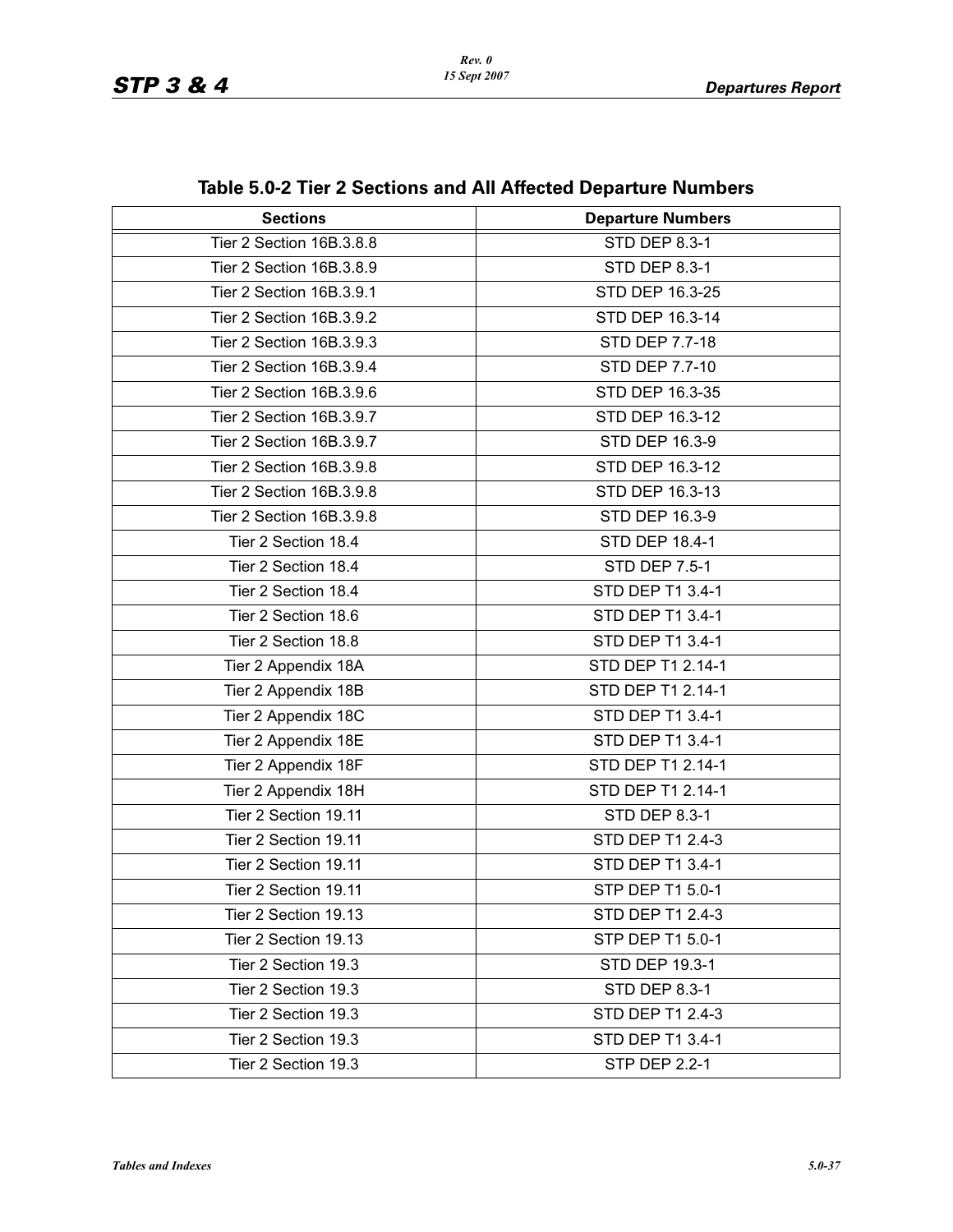| <b>Sections</b>     | <b>Departure Numbers</b> |
|---------------------|--------------------------|
| Tier 2 Section 19.3 | <b>STP DEP 9.2-5</b>     |
| Tier 2 Section 19.3 | STP DEP T1 5.0-1         |
| Tier 2 Section 19.7 | STD DEP 19.7-1           |
| Tier 2 Section 19.7 | <b>STD DEP 8.3-1</b>     |
| Tier 2 Section 19.8 | STP DEP 9.2-5            |
| Tier 2 Section 19.8 | STP DEP T1 5.0-1         |
| Tier 2 Section 19.9 | <b>STD DEP T1 2.4-5</b>  |
| Tier 2 Section 19.9 | STD DEP T1 3.4-1         |
| Tier 2 Section 19.9 | <b>STP DEP 9.2-5</b>     |
| Tier 2 Section 19.9 | STP DEP T1 5.0-1         |
| Tier 2 Appendix 19A | STD DEP T1 2.14-1        |
| Tier 2 Appendix 19E | <b>STD DEP 2.2-5</b>     |
| Tier 2 Appendix 19E | <b>STD DEP 9.5-2</b>     |
| Tier 2 Appendix 19I | STD DEP 191.7-1          |
| Tier 2 Appendix 19K | <b>STD DEP 8.3-1</b>     |
| Tier 2 Appendix 19K | STD DEP T1 2.4-3         |
| Tier 2 Appendix 19K | STD DEP T1 3.4-1         |
| Tier 2 Appendix 19K | STP DEP 9.2-5            |
| Tier 2 Appendix 19K | STP DEP T1 5.0-1         |
| Tier 2 Appendix 19L | <b>STD DEP 5.4-1</b>     |
| Tier 2 Appendix 19L | STD DEP 6C-1             |
| Tier 2 Appendix 19L | <b>STD DEP 8.3-1</b>     |
| Tier 2 Appendix 19L | STD DEP T1 2.4-1         |
| Tier 2 Appendix 19L | STD DEP T1 2.4-2         |
| Tier 2 Appendix 19L | STD DEP T1 3.4-1         |
| Tier 2 Appendix 19L | <b>STP DEP 1.1-2</b>     |
| Tier 2 Appendix 19M | STD DEP T1 2.4-3         |
| Tier 2 Appendix 19M | <b>STP DEP 1.1-2</b>     |
| Tier 2 Appendix 19M | <b>STD DEP 1.2-1</b>     |
| Tier 2 Appendix 19N | STD DEP T1 3.4-1         |
| Tier 2 Appendix 19Q | <b>STD DEP 5.4-1</b>     |
| Tier 2 Appendix 19Q | STD DEP 6C-1             |
| Tier 2 Appendix 19Q | STD DEP 8.3-1            |

### **Table 5.0-2 Tier 2 Sections and All Affected Departure Numbers**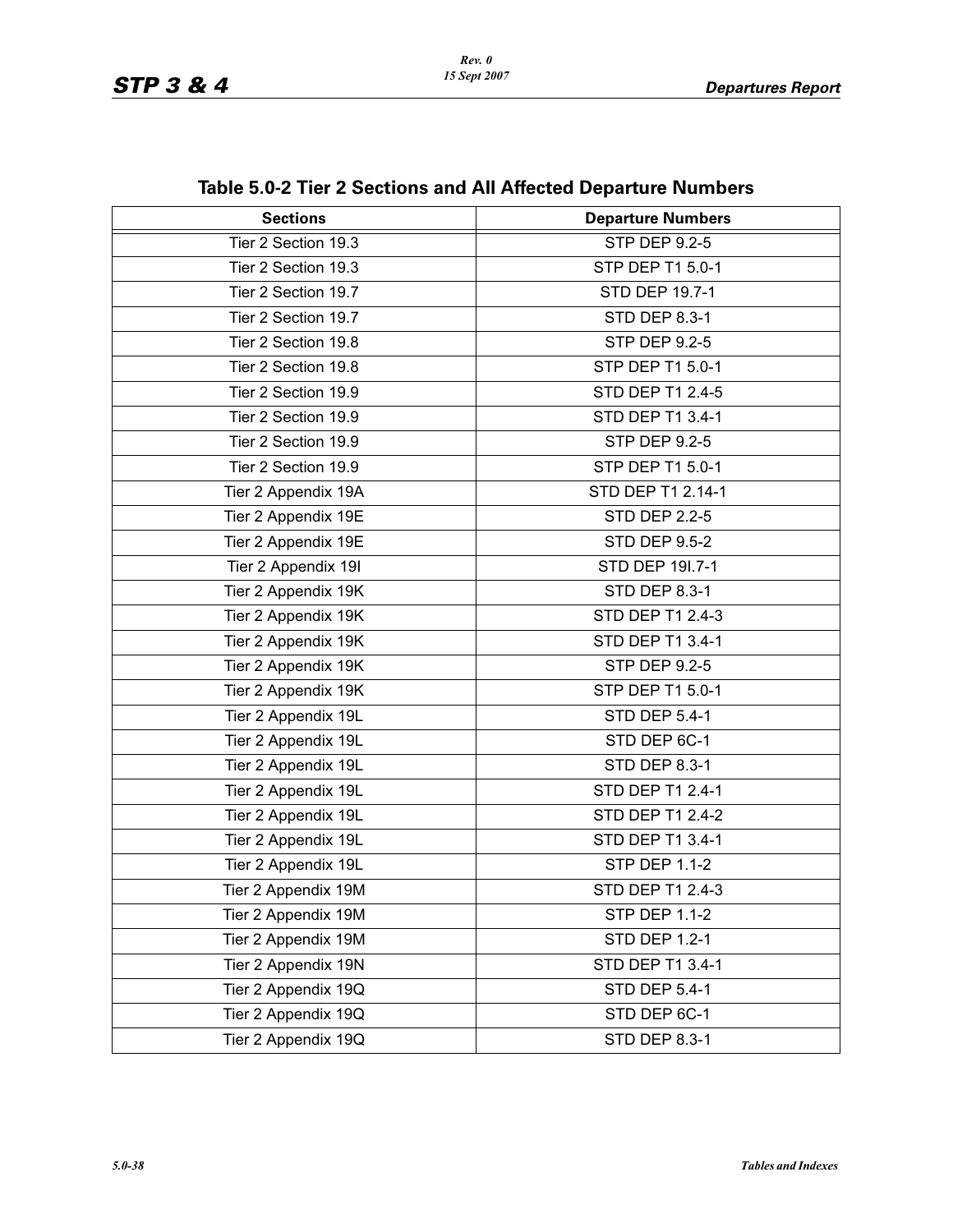|                      | lable 5.0-2 Tier 2 Sections and All Affected Departure Numbers |
|----------------------|----------------------------------------------------------------|
| <b>Sections</b>      | <b>Departure Numbers</b>                                       |
| Tier 2 Appendix 19Q  | STD DEP T1 2.4-1                                               |
| Tier 2 Appendix 19Q  | STD DEP T1 3.4-1                                               |
| Tier 2 Appendix 19Q  | STP DEP 1.1-2                                                  |
| Tier 2 Appendix 19Q  | STP DEP T1 5.0-1                                               |
| Tier 2 Appendix 19QB | STD DEP 5.4-1                                                  |
| Tier 2 Appendix 19R  | STP DEP 10.4-2                                                 |
| Tier 2 Appendix 19R  | STP DEP T1 5.0-1                                               |

**Table 5.0-2 Tier 2 Sections and All Affected Departure Numbers**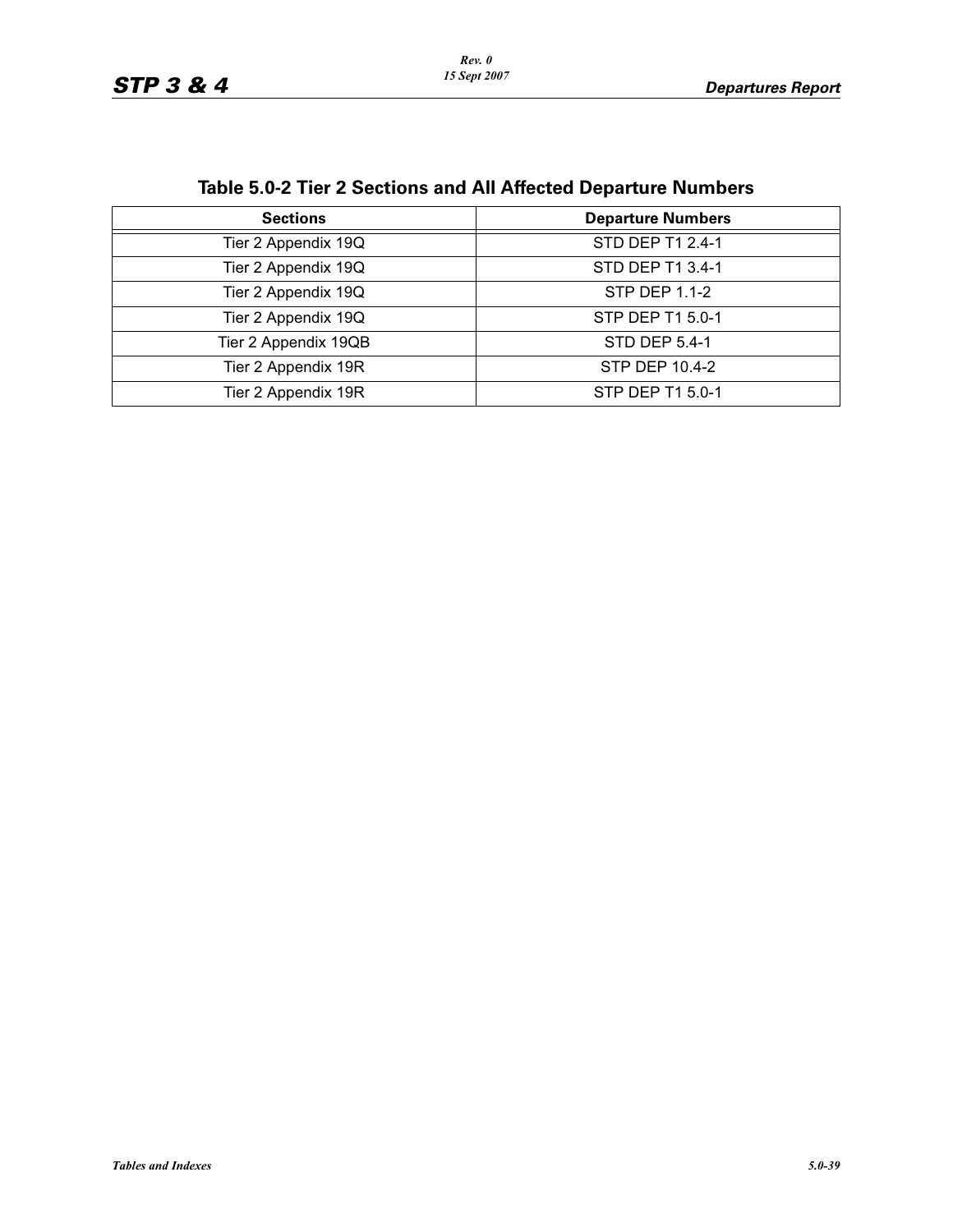| <b>STP 3 &amp; 4</b>                                                     |           |          |                               |                               |                               |                               |                               |                               |                               |                               |                               |                               |                               |                               | 15 Sept 2007                  |                               |                               |                               |                               |                               |                               |                               |                               |                               |                               |                               |                               |                               | <b>Departures Report</b>      |
|--------------------------------------------------------------------------|-----------|----------|-------------------------------|-------------------------------|-------------------------------|-------------------------------|-------------------------------|-------------------------------|-------------------------------|-------------------------------|-------------------------------|-------------------------------|-------------------------------|-------------------------------|-------------------------------|-------------------------------|-------------------------------|-------------------------------|-------------------------------|-------------------------------|-------------------------------|-------------------------------|-------------------------------|-------------------------------|-------------------------------|-------------------------------|-------------------------------|-------------------------------|-------------------------------|
| Table 5.0-3 List of Drawings/Figures in Chapter 21 Impacted by Departure |           | Title    | Neutron Monitoring System IBD | Neutron Monitoring System IBD | Neutron Monitoring System IBD | Reactor Protection System IBD | Reactor Protection System IBD | Reactor Protection System IBD | Reactor Protection System IBD | Reactor Protection System IBD | Reactor Protection System IED | Reactor Protection System IED | Reactor Protection System IED | Reactor Protection System IED | Reactor Protection System IED | Reactor Protection System IBD | Reactor Protection System IBD | Reactor Protection System IBD | Reactor Protection System IBD | Reactor Protection System IBD | Reactor Protection System IED | Reactor Protection System IED | Reactor Protection System IED | Reactor Protection System IED | Reactor Protection System IED | Reactor Protection System IBD | Reactor Protection System IBD | Reactor Protection System IBD | Reactor Protection System IBD |
|                                                                          | Sheet     | <u>ہ</u> | ග                             | 9ã                            | န္တ                           | $\overline{\phantom{0}}$      | $\mathbf{r}$                  | $\tilde{c}$                   | $\frac{3}{2}$                 | $\overline{4}$                | $\overline{\phantom{0}}$      | $\sim$                        | က                             | 5                             | ဖ                             | ↽                             | $\tilde{\tau}$                | $\frac{2}{3}$                 | $\frac{3}{2}$                 | $\overline{4}$                | $\overline{\phantom{0}}$      | N                             | ω                             | 5                             | ဖ                             | 39                            | $\overline{4}$                | $\frac{4}{1}$                 | 42                            |
|                                                                          |           | Figure   | $7 - 6 - 2$                   | 7.6-2                         | 7.6-2                         | $7.2 - 10$                    | $7.2 - 10$                    | $7.2 - 10$                    | $7.2 - 10$                    | $7.2 - 10$                    | $7.2 - 9$                     | $7.2 - 9$                     | $7.2 - 9$                     | $7.2 - 9$                     | $7.2 - 9$                     | $7.2 - 10$                    | $7.2 - 10$                    | $7.2 - 10$                    | $7.2 - 10$                    | $7.2 - 10$                    | $7.2 - 9$                     | $7.2 - 9$                     | $7.2 - 9$                     | $7.2 - 9$                     | $7.2 - 9$                     | $7.2 - 10$                    | $7.2 - 10$                    | $7.2 - 10$                    | $7.2 - 10$                    |
|                                                                          |           | Chapter  |                               | ∼                             | ∼                             | Ľ                             | ∼                             | Ľ                             | ∼                             |                               | ∼                             |                               |                               | Ľ                             | Ľ                             |                               |                               | ∼                             |                               | ∼                             |                               | ∼                             | ∼                             | ∼                             |                               | r                             | Ľ                             | Ľ                             | Ľ                             |
|                                                                          | Departure | فا<br>N  | $T12.2 - 1$                   | $T12.2 - 1$                   | $T12.2 - 1$                   | $T12.2 - 1$                   | $T12.2 - 1$                   | $T12.2 - 1$                   | $T1 2.2 - 1$                  | $T12.2 - 1$                   | $2.2 - 1$<br>$\Gamma$         | $T12.2 - 1$                   | $\overline{71}$ 2.2-1         | $T12.2 - 1$                   | $T12.2 - 1$                   | $T12.3-1$                     | $T12.3-1$                     | $T12.3-1$                     | $T12.3-1$                     | $T12.3-1$                     | $T12.3-1$                     | $2.3 - 1$<br>F                | $T12.3-1$                     | $2.3 - 1$<br>F                | $T12.3-1$                     | $T12.3-1$                     | $T1 2.3-1$                    | $T12.3-1$                     | $2.3 - 1$<br>$\Gamma$         |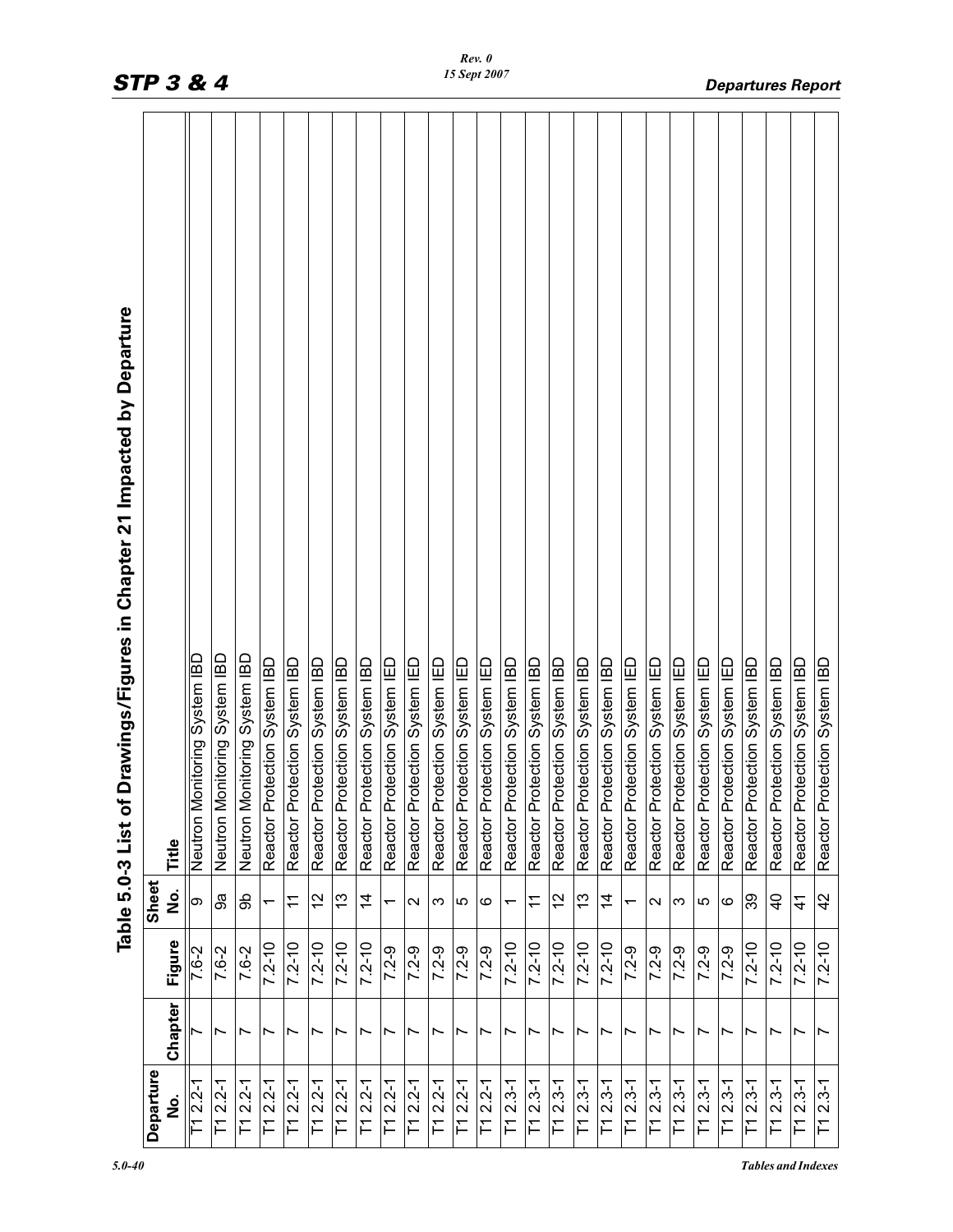| Departure                   |                          |            | Sheet                    | Drawings/Figures in Chapter 21 Impacted by Departure<br>Table 5.0-3 List of |
|-----------------------------|--------------------------|------------|--------------------------|-----------------------------------------------------------------------------|
| ف<br>N                      | Chapter                  | Figure     | ف<br>S                   | Title                                                                       |
| $T12.3-1$                   |                          | $7.2 - 10$ | 69                       | Reactor Protection System IBD                                               |
| $T12.3-1$                   | $\overline{ }$           | $7.3 - 5$  | S                        | Leak Detection and Isolation System IBD                                     |
| $T12.3-1$                   | Ľ                        | $7.3-5$    | ∞                        | Leak Detection and Isolation System IBD                                     |
| $T12.3-1$                   | $\overline{ }$           | $7.3 - 5$  | $\tilde{\tau}$           | Leak Detection and Isolation System IBD                                     |
| $T12.3-1$                   | $\overline{ }$           | $7.3 - 5$  | 12                       | Leak Detection and Isolation System IBD                                     |
| $T12.3-1$                   | $\overline{ }$           | $7.3 - 5$  | 15                       | Leak Detection and Isolation System IBD                                     |
| $T12.3-1$                   | ∼                        | $7.3 - 5$  | $\frac{6}{1}$            | Leak Detection and Isolation System IBD                                     |
| $T12.3-1$                   | $\overline{ }$           | $7.3 - 5$  | ი<br>ს                   | Leak Detection and Isolation System IBD                                     |
| $2.3 - 1$<br>F              | $\overline{\phantom{0}}$ | $7.3 - 5$  | $\Omega$                 | Leak Detection and Isolation System IBD                                     |
| $T12.3-1$                   | $\overline{\phantom{0}}$ | $7.3 - 5$  | 23                       | Leak Detection and Isolation System IBD                                     |
| $T12.3-1$                   | $\overline{\phantom{0}}$ | $7.3 - 5$  | 39                       | Leak Detection and Isolation System IBD                                     |
| $T12.3-1$                   | $\overline{ }$           | $7.3-5$    | $\frac{1}{4}$            | Leak Detection and Isolation System IBD                                     |
| $T12.3-1$                   | $\overline{\phantom{0}}$ | $7.2 - 10$ | $\ddot{4}$               | Reactor Protection System IBD                                               |
| $T12.3-1$                   | Ľ                        | $7.2 - 10$ | 48                       | Reactor Protection System IBD                                               |
| $T12.3-1$                   | $\overline{\phantom{0}}$ | $7.2 - 10$ | QÞ                       | Reactor Protection System IBD                                               |
| $T12.3-1$                   | $\overline{ }$           | $7.2 - 10$ | 50                       | Reactor Protection System IBD                                               |
| $T1 2.3-1$                  | $\overline{ }$           | $7.2 - 10$ | 51                       | Reactor Protection System IBD                                               |
| $T12.3-1$                   | Ľ                        | $7.2 - 10$ | 52                       | Reactor Protection System IBD                                               |
| $T12.3-1$                   | Ľ                        | $7.2 - 10$ | S3                       | Reactor Protection System IBD                                               |
| $T12.3-1$                   | Ľ                        | $7.2 - 10$ | 54                       | Reactor Protection System IBD                                               |
| $T12.3-1$                   | Ľ                        | $7.2 - 10$ | $\overline{7}$           | Reactor Protection System IBD                                               |
| $T12.4-1$                   | 5                        | $5.4 - 10$ | $\sim$                   | Residual Heat Removal System P&ID                                           |
| $T1 2.4 - 1$                | 5                        | $5.4 - 10$ | က                        | Residual Heat Removal System P&ID                                           |
| $T12.4-1$                   | 5                        | $5.4 - 11$ | $\sim$                   | Residual Heat Removal System PFD                                            |
| $T1 2.4 - 1$                | 5                        | $5.4 - 11$ | $\overline{\phantom{0}}$ | Residual Heat Removal System PFD                                            |
| $2.4 - 1$<br>$\overline{F}$ | $\overline{ }$           | $7.3-4$    | 57                       | Residual Heat Removal System IBD                                            |
|                             |                          |            |                          |                                                                             |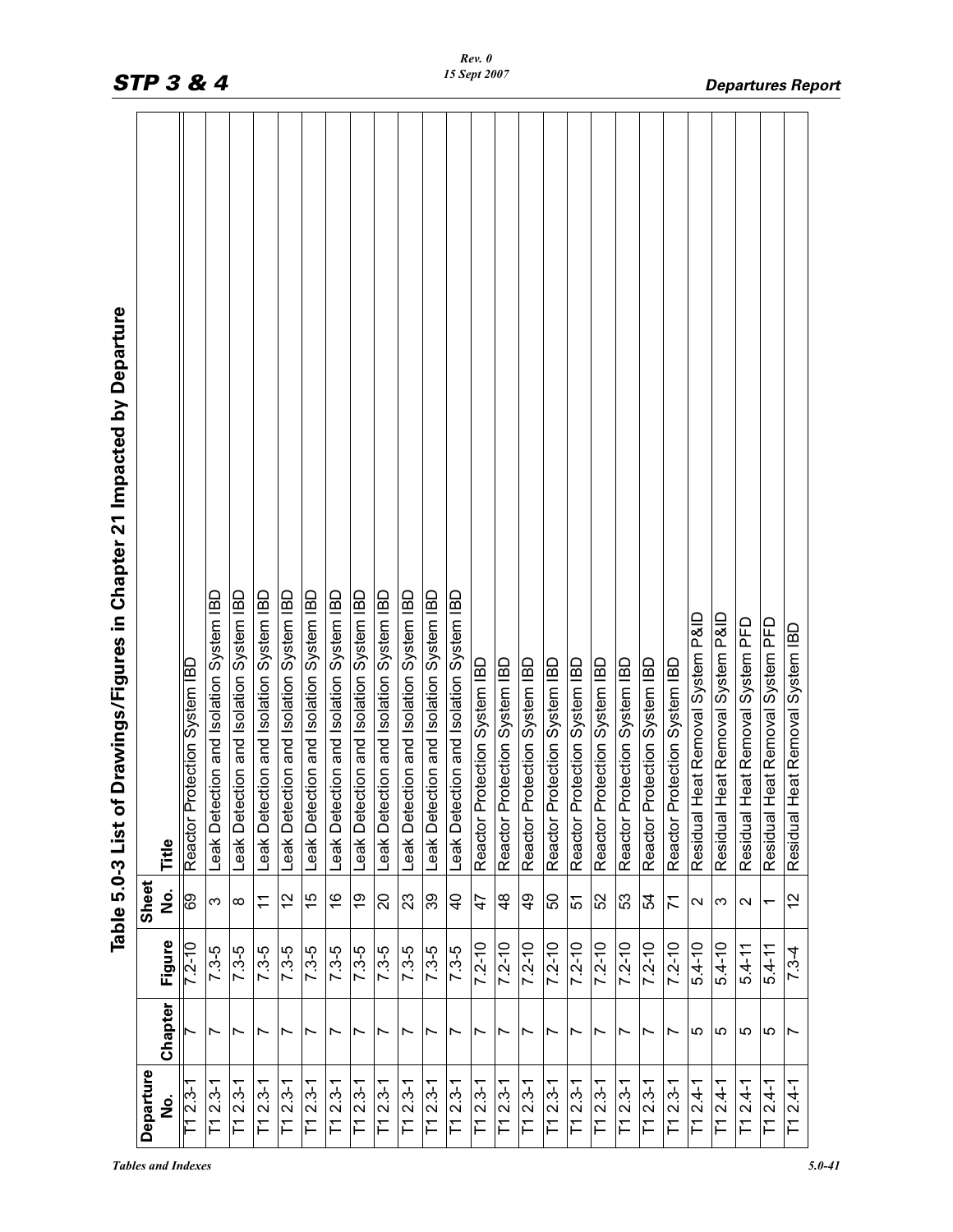|                                       |         |            |                          | Drawings/Figures in Chapter 21 Impacted by Departure<br>Table 5.0-3 List of |
|---------------------------------------|---------|------------|--------------------------|-----------------------------------------------------------------------------|
| Departure                             |         |            | Sheet                    |                                                                             |
| <u>ہ</u><br>2                         | Chapter | Figure     | o<br>No                  | Title                                                                       |
| $T12.4 - 1$                           |         | 7.34       | 61                       | leat Removal System IBD<br>Residual H                                       |
| $2.4 - 1$<br>Ε                        | တ       | $9.1 - 1$  | $\sim$                   | nding Plan<br>Site Grour                                                    |
| $T12.4-1$                             | တ       | $9.1 - 2$  | $\overline{\phantom{0}}$ | Cooling and Cleanup System PFD<br>Fuel Pool                                 |
| $2.4 - 1$<br>门                        | တ       | $9.1 - 2$  | $\sim$                   | Cooling and Cleanup System PFD<br>Fuel Pool                                 |
| $2.4 - 3$<br>F                        | 5       | $5.4 - 8$  | $\overline{\phantom{0}}$ | ore Isolation Cooling System P&ID<br>Reactor C                              |
| $2.4 - 3$<br>下                        | ပ       | $5.4 - 8$  | က                        | Reactor Core Isolation Cooling System P&ID                                  |
| $2.4 - 3$<br>F                        | 5       | $5.4 - 9$  | $\overline{\phantom{0}}$ | Reactor Core Isolation Cooling System PFD                                   |
| $2.4 - 3$<br>下                        | ro      | $5.4 - 9$  | $\sim$                   | Reactor Core Isolation Cooling System PFD                                   |
| $2.4 - 3$<br>F                        | 5       | $5.4 - 8$  | $\mathbf{\Omega}$        | Reactor Core Isolation Cooling System P&ID                                  |
| $2.4 - 3$<br>下                        | Ľ       | $7.3 - 3$  | $\overline{\phantom{0}}$ | Reactor Core Isolation Cooling System IBD                                   |
| $T12.4-3$                             | Ľ       | $7.3 - 3$  | $\sim$                   | ore Isolation Cooling System IBD<br>Reactor C                               |
| $2.4 - 3$<br>$\overline{\Gamma}$      | r       | $7.3 - 3$  | S                        | ore Isolation Cooling System IBD<br>Reactor Co                              |
| $T12.4-3$                             | Ľ       | $7.3 - 3$  | 4                        | Reactor Core Isolation Cooling System IBD                                   |
| $2.4 - 3$<br>$\overline{\phantom{0}}$ | Ľ       | $7.3 - 3$  | 5                        | Reactor Core Isolation Cooling System IBD                                   |
| $2.4 - 3$<br>F                        | Ľ       | $7.3 - 3$  | ဖ                        | Reactor Core Isolation Cooling System IBD                                   |
| $T12.4-3$                             | Ľ       | $7.3 - 3$  | Z                        | Reactor Core Isolation Cooling System IBD                                   |
| $T12.4-3$                             | Ľ       | $7.3 - 3$  | S                        | Reactor Core Isolation Cooling System IBD                                   |
| $2.4 - 3$<br>F1                       | Ľ       | $7.3 - 3$  | $\tilde{t}$              | Reactor Core Isolation Cooling System IBD                                   |
| $2.4 - 3$<br>F                        | Ľ       | $7.3 - 3$  | 57                       | Reactor Core Isolation Cooling System IBD                                   |
| $T12.4-3$                             | r       | $7.3 - 3$  | 3                        | Reactor Core Isolation Cooling System IBD                                   |
| $T12.4-3$                             | Ľ       | $7.3 - 3$  | $\overline{4}$           | Reactor Core Isolation Cooling System IBD                                   |
| $T12.4-3$                             | Ľ       | $7.3 - 3$  | 15                       | Reactor Core Isolation Cooling System IBD                                   |
| $T12.4-3$                             | Ľ       | $7.3 - 3$  | $\frac{8}{1}$            | Reactor Core Isolation Cooling System IBD                                   |
| $T12.4-3$                             | ∼       | $7.3 - 3$  | 17                       | ore Isolation Cooling System IBD<br>Reactor Co                              |
| $T12.4-3$                             | ဖ       | $6.2 - 38$ | $\overline{\phantom{0}}$ | ssification and Containment Isolation Diagram<br>Group Clas                 |
| $T12.4-3$                             | ဖ       | $6.2 - 38$ | $\mathbf{\Omega}$        | ssification and Containment Isolation Diagram<br>Group Cla                  |
| $2.14 - 1$<br>$\Gamma$                | S       | $5.2 - 8$  |                          | Leak Detection and Isolation System IED (shts. 1-10)                        |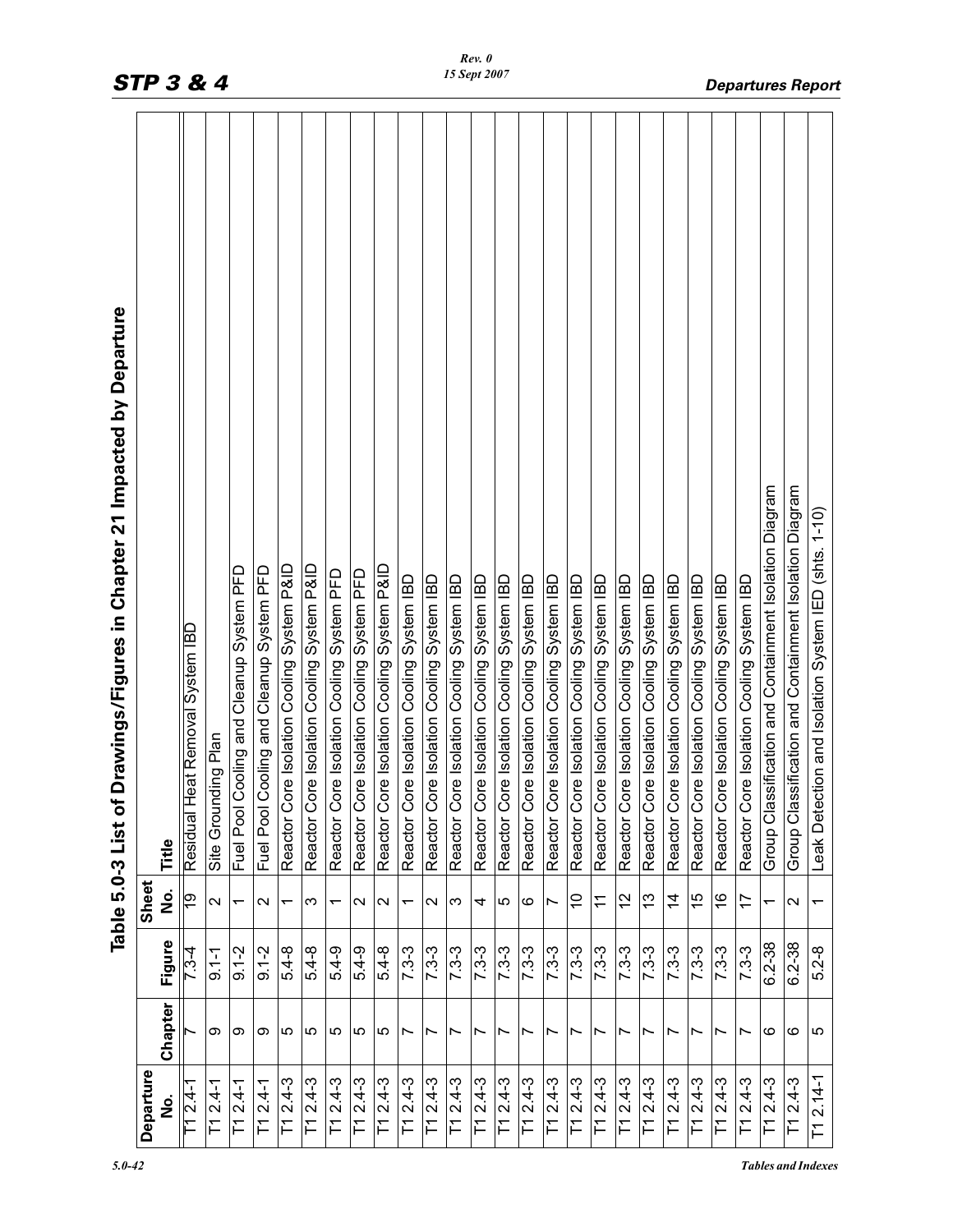|                                        |                |            |                          | Drawings/Figures in Chapter 21 Impacted by Departure<br>Table 5.0-3 List of |
|----------------------------------------|----------------|------------|--------------------------|-----------------------------------------------------------------------------|
| Departure<br>ف<br>S                    | Chapter        | Figure     | Sheet<br>ف<br>S          | Title                                                                       |
| $T12.14-$                              | 5              | $5.2 - 8$  | က                        | tion and Isolation System IED (shts. 1-10)<br>Leak Dete                     |
| T1 2.14-1                              | မ              | $5.4 - 10$ | 4                        | eat Removal System P&ID<br>Residual H                                       |
| $T12.14-1$                             | ပ              | $5.4 - 10$ | ဖ                        | leat Removal System P&ID<br>Residual H                                      |
| $T1 2.14-1$                            | 5              | $5.4 - 10$ | $\overline{\phantom{0}}$ | leat Removal System P&ID<br>Residual H                                      |
| $\overline{1}12.14 - 1$                | ဖ              | $6.2 - 38$ | ᠇                        | Group Classification and Containment Isolation Diagram                      |
| $T1 2.14-1$                            | ဖ              | $6.2 - 38$ | N                        | Group Classification and Containment Isolation Diagram                      |
| $\overline{11}$ 2.14-1                 | Ľ              | $7.4 - 3$  | S                        | lutdown System IBD<br>Remote Sh                                             |
| $\overline{1}$ 12.14-1                 | Ľ              | $7.3 - 4$  | $\overline{\phantom{0}}$ | leat Removal System IBD<br>Residual H                                       |
| $T1 2.14-1$                            |                | $7.3 - 4$  | S                        | leat Removal System IBD<br>Residual H                                       |
| $T1 2.14-1$                            | Ľ              | $7.3 - 4$  | $\Omega$                 | leat Removal System IBD<br>Residual H                                       |
| $T1 2.14-1$                            | Ľ              | $7.3 - 5$  | $\frac{6}{4}$            | Leak Detection and Isolation System IBD                                     |
| $T1 2.14-1$                            | Ľ              | $7.3 - 5$  | 47                       | Leak Detection and Isolation System IBD                                     |
| $\overline{1}$ 12.14-1                 | $\overline{ }$ | $7.3 - 5$  | $\overline{7}$           | Leak Detection and Isolation System IBD                                     |
| $T1 2.14 - 1$                          | Ľ              | $7.4 - 2$  |                          | Remote Shutdown System IED                                                  |
| $\overline{1}$ 12.14-1                 | Ľ              | $7.3 - 5$  | ᠇                        | Leak Detection and Isolation System IBD                                     |
| $T1 2.14 - 1$                          | Ľ              | $7.3 - 5$  | $\mathbf{\Omega}$        | Leak Detection and Isolation System IBD                                     |
| $T1 2.14 - 1$                          | Ľ              | $7.3 - 5$  | 45                       | Leak Detection and Isolation System IBD                                     |
| $\overline{11}$ 2.14-1                 | ∼              | $7.3 - 5$  | 51                       | Leak Detection and Isolation System IBD                                     |
| $T1 2.14-1$                            |                | $7.3 - 5$  | 52                       | Leak Detection and Isolation System IBD                                     |
| $T1 2.14 - 1$                          | Ľ              | $7.3 - 5$  | 53                       | Leak Detection and Isolation System IBD                                     |
| $T1 2.14-$                             | თ              | $9.4 - 3$  | $\mathbf{\sim}$          | Containment HVAC System<br>Secondary                                        |
| $T13.4-1$                              | ∼              | $7.7 - 9$  | $\widetilde{\tau}$       | Control System IBD<br>Feedwater                                             |
| $\sqrt{113.4}$ -1                      | $\overline{ }$ | $6 - 2.7$  | $\frac{2}{3}$            | Control System IBD<br>Feedwater                                             |
| $T13.4-1$                              | Ľ              | 7.6-2      | $\overline{4}$           | onitoring System IBD<br>Neutron M                                           |
| $3.4 - 1$<br>$\overline{\phantom{0}1}$ | $\overline{ }$ | $7.7-5$    | ᠇                        | on Flow Control System IED<br>Recirculati                                   |
|                                        |                |            |                          |                                                                             |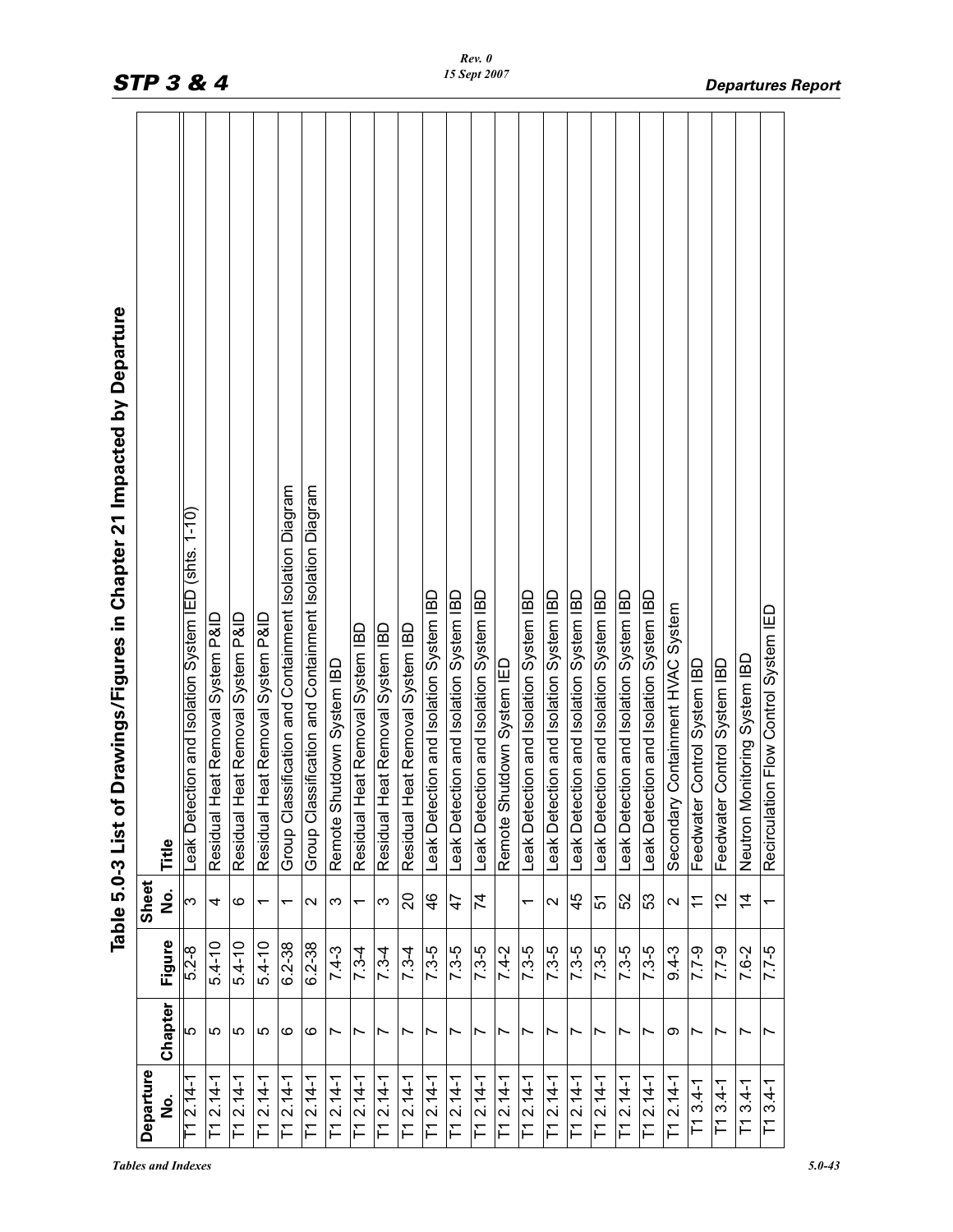|                                                                              |           |         |                         | <b>STP 3 &amp; 4</b>                       |                                            |                                            |                               |                                   |                               |                               |                               |                               |                                   | 15 Sept 2007                      |                                   |                               |                               |                               |                                   |                               |                               |                           |                           |                           |                           |                           |                           |                           | <b>Departures Report</b>  |
|------------------------------------------------------------------------------|-----------|---------|-------------------------|--------------------------------------------|--------------------------------------------|--------------------------------------------|-------------------------------|-----------------------------------|-------------------------------|-------------------------------|-------------------------------|-------------------------------|-----------------------------------|-----------------------------------|-----------------------------------|-------------------------------|-------------------------------|-------------------------------|-----------------------------------|-------------------------------|-------------------------------|---------------------------|---------------------------|---------------------------|---------------------------|---------------------------|---------------------------|---------------------------|---------------------------|
| wings/Figures in Chapter 21 Impacted by Departure<br>Table 5.0-3 List of Dra |           | Title   |                         | and Isolation System IBD<br>Leak Detection | and Isolation System IBD<br>Leak Detection | and Isolation System IBD<br>Leak Detection | Reactor Protection System IBD | ion System IBD<br>Reactor Protect | Reactor Protection System IBD | Reactor Protection System IBD | Reactor Protection System IBD | Reactor Protection System IED | ion System IED<br>Reactor Protect | ion System IED<br>Reactor Protect | ion System IED<br>Reactor Protect | Reactor Protection System IED | Reactor Protection System IBD | Reactor Protection System IBD | ion System IBD<br>Reactor Protect | Reactor Protection System IBD | Reactor Protection System IBD | Nuclear Boiler System IBD | Nuclear Boiler System IBD | Nuclear Boiler System IBD | Nuclear Boiler System IBD | Nuclear Boiler System IBD | Nuclear Boiler System IBD | Nuclear Boiler System IBD | Nuclear Boiler System IBL |
|                                                                              | Sheet     | е<br>Р  | $\overline{\mathsf{c}}$ | ᡪ                                          | $\mathbf{\Omega}$                          | 45                                         |                               | $\widetilde{\tau}$                | 57                            | 13                            | $\dot{4}$                     | $\overline{\phantom{0}}$      | $\sim$                            | S                                 | Ю                                 | G                             | $\sim$                        | 15                            | $\frac{8}{1}$                     | 17                            | $\frac{8}{1}$                 | S                         | 4                         | Ю                         | ဖ                         | $\overline{\phantom{0}}$  | $^\infty$                 | တ                         | $\widetilde{\phantom{a}}$ |
|                                                                              |           | Figure  | 7.7-5                   | 7.3-5                                      | $7.3 - 5$                                  | $7.3 - 5$                                  | $7.2 - 10$                    | $7.2 - 10$                        | $7.2 - 10$                    | $7.2 - 10$                    | $7.2 - 10$                    | $7.2 - 9$                     | $7.2 - 9$                         | $7.2 - 9$                         | $7.2 - 9$                         | $7.2 - 9$                     | $7.2 - 10$                    | $7.2 - 10$                    | $7.2 - 10$                        | $7.2 - 10$                    | $7.2 - 10$                    | $7.3 - 2$                 | $7.3 - 2$                 | $7.3 - 2$                 | $7.3 - 2$                 | $7.3 - 2$                 | $7.3 - 2$                 | $7.3 - 2$                 | $7.3 - 2$                 |
|                                                                              |           | Chapter |                         | Ľ                                          | Ľ                                          | Ľ                                          | Ľ                             | $\overline{\phantom{0}}$          | $\overline{\phantom{0}}$      | Ľ                             | Ľ                             | ∼                             | $\overline{\phantom{0}}$          | Ľ                                 | ∼                                 | Ľ                             | Ľ                             | Ľ                             | Ľ                                 | Ľ                             | $\overline{\phantom{0}}$      | Ľ                         | Ľ                         | ∼                         | Ľ                         | Ľ                         | ∼                         | Ľ                         | Ľ                         |
|                                                                              | Departure | ف<br>S  | $T13.4-1$               | $\overline{11}3.4 - 1$                     | $T13.4-1$                                  | $\overline{1}13.4 - 1$                     | $\overline{11}3.4 - 1$        | $T13.4-1$                         | $T13.4-1$                     | $\overline{1}13.4 - 1$        | $\overline{1}13.4 - 1$        | $\overline{1}13.4 - 1$        | $T13.4-1$                         | $T13.4-1$                         | $T13.4-1$                         | $\overline{11}3.4 - 1$        | $T13.4-1$                     | $\overline{1}13.4 - 1$        | $T13.4-1$                         | $T13.4-1$                     | $\overline{1}13.4 - 1$        | $\overline{113.4-1}$      | $T13.4-1$                 | $T13.4-1$                 | $T13.4-1$                 | $T13.4-1$                 | $T13.4-1$                 | $\overline{1}13.4 - 1$    | $T13.4-1$                 |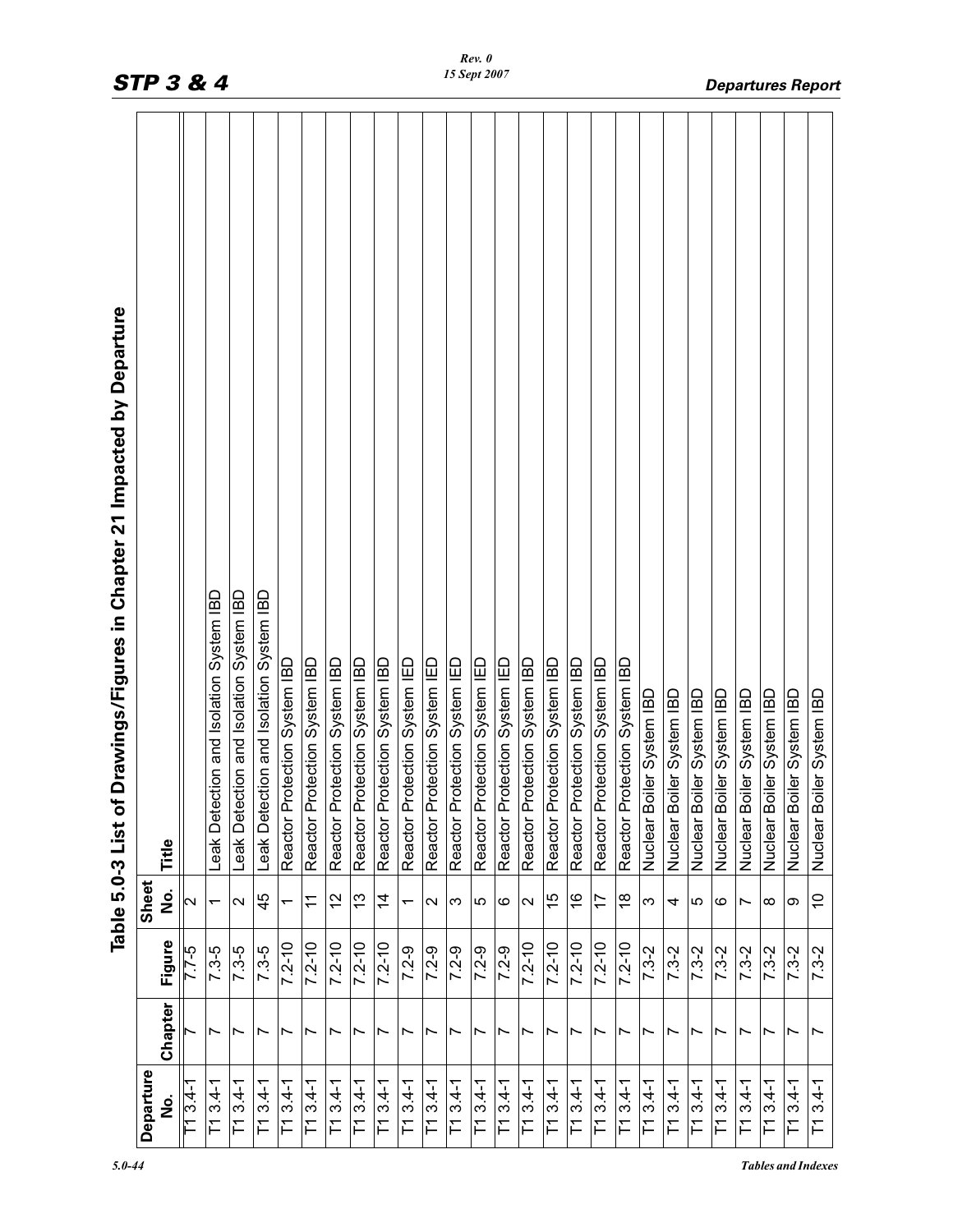|                                      |                          |           |                 | Drawings/Figures in Chapter 21 Impacted by Departure<br>Table 5.0-3 List of        |
|--------------------------------------|--------------------------|-----------|-----------------|------------------------------------------------------------------------------------|
| Departure<br>ە<br>N                  | Chapter                  | Figure    | Sheet<br>ف<br>Z | Title                                                                              |
| $T13.4-1$                            |                          | $7.3 - 2$ | 36              | iler System IBD<br>Nuclear Boi                                                     |
| $3.4 - 1$<br>下                       | $\overline{ }$           | $7.3 - 2$ | 57              | Nuclear Boiler System IBD                                                          |
| $3.4 - 1$<br>F                       | $\overline{\phantom{0}}$ | $7.3 - 5$ | 4               | Leak Detection and Isolation System IBD                                            |
| $3.4 - 1$<br>门                       | Ľ                        | $7.3 - 5$ | 5               | Leak Detection and Isolation System IBD                                            |
| $T13.4-1$                            | $\overline{ }$           | $7.3 - 5$ | ဖ               | Leak Detection and Isolation System IBD                                            |
| $3.4 - 1$<br>下                       | $\overline{\phantom{0}}$ | $7.3 - 5$ | Ľ               | Leak Detection and Isolation System IBD                                            |
| $T13.4-1$                            | Ľ                        | $7.3 - 5$ | $\overline{2}$  | Leak Detection and Isolation System IBD                                            |
| $3.4 - 1$<br>F                       | Ľ                        | $7.3 - 5$ | $\frac{4}{3}$   | Leak Detection and Isolation System IBD                                            |
| $3.4 - 1$<br>F                       | Ľ                        | $7.3 - 5$ | $\overline{4}$  | Leak Detection and Isolation System IBD                                            |
| $3.4 - 1$<br>F                       | $\overline{\phantom{0}}$ | $7.3 - 5$ | 43              | Leak Detection and Isolation System IBD                                            |
| $3.4 - 1$<br>F                       | $\overline{ }$           | $7.3 - 5$ | $\frac{8}{4}$   | Leak Detection and Isolation System IBD                                            |
| $3.4 - 1$<br>$\overline{\Gamma}$     | $\overline{ }$           | $7.3 - 5$ | $\frac{9}{4}$   | Leak Detection and Isolation System IBD                                            |
| $T13.4-1$                            | $\overline{\phantom{0}}$ | $7.3 - 5$ | 50              | Leak Detection and Isolation System IBD                                            |
| $3.4 - 1$<br>F                       | $\overline{ }$           | $7.3 - 5$ | 54              | Leak Detection and Isolation System IBD                                            |
| $3.4 - 1$<br>F                       | Ľ                        | $7.3 - 5$ | 99              | Leak Detection and Isolation System IBD                                            |
| $3.4 - 1$<br>F                       | Ľ                        | 7.3-5     | 58              | Leak Detection and Isolation System IBD<br>Leak Detection and Isolation System IBD |
| $3.4 - 1$<br>$\overline{\Gamma}$     | Ľ                        | $7.3 - 5$ | 59              |                                                                                    |
| $3.4 - 1$<br>F                       | Ľ                        | $7.3 - 5$ | 60              | Leak Detection and Isolation System IBD                                            |
| $3.4 - 1$<br>盲                       | $\overline{\phantom{0}}$ | $7.3 - 5$ | 61              | Leak Detection and Isolation System IBD                                            |
| $T13.4-1$                            | Ľ                        | $7.3 - 5$ | 76              | Leak Detection and Isolation System IBD                                            |
| $\overline{1}13.4 - 1$               | Ľ                        | $7.3 - 5$ | 59              | Leak Detection and Isolation System IBD                                            |
| $\overline{1}13.4 - 1$               | Ľ                        | $7.3 - 5$ | 60              | Leak Detection and Isolation System IBD                                            |
| $3.4 - 1$<br>$\overline{\mathsf{L}}$ | $\overline{ }$           | $7.3 - 5$ | 61              | Leak Detection and Isolation System IBD                                            |
| $T13.4-1$                            | Ľ                        | $7.3 - 5$ | 76              | Leak Detection and Isolation System IBD                                            |
| $\overline{113.4-1}$                 | Ľ                        | $7.3 - 5$ | 77              | Leak Detection and Isolation System IBD                                            |
| $T13.4-1$                            | Ľ                        | 7.6-2     | 25              | Neutron Monitoring System IBD                                                      |
| $3.4 - 1$<br>$\overline{1}$          | $\overline{ }$           | $7.6 - 2$ | 26              | Neutron Monitoring System IBD                                                      |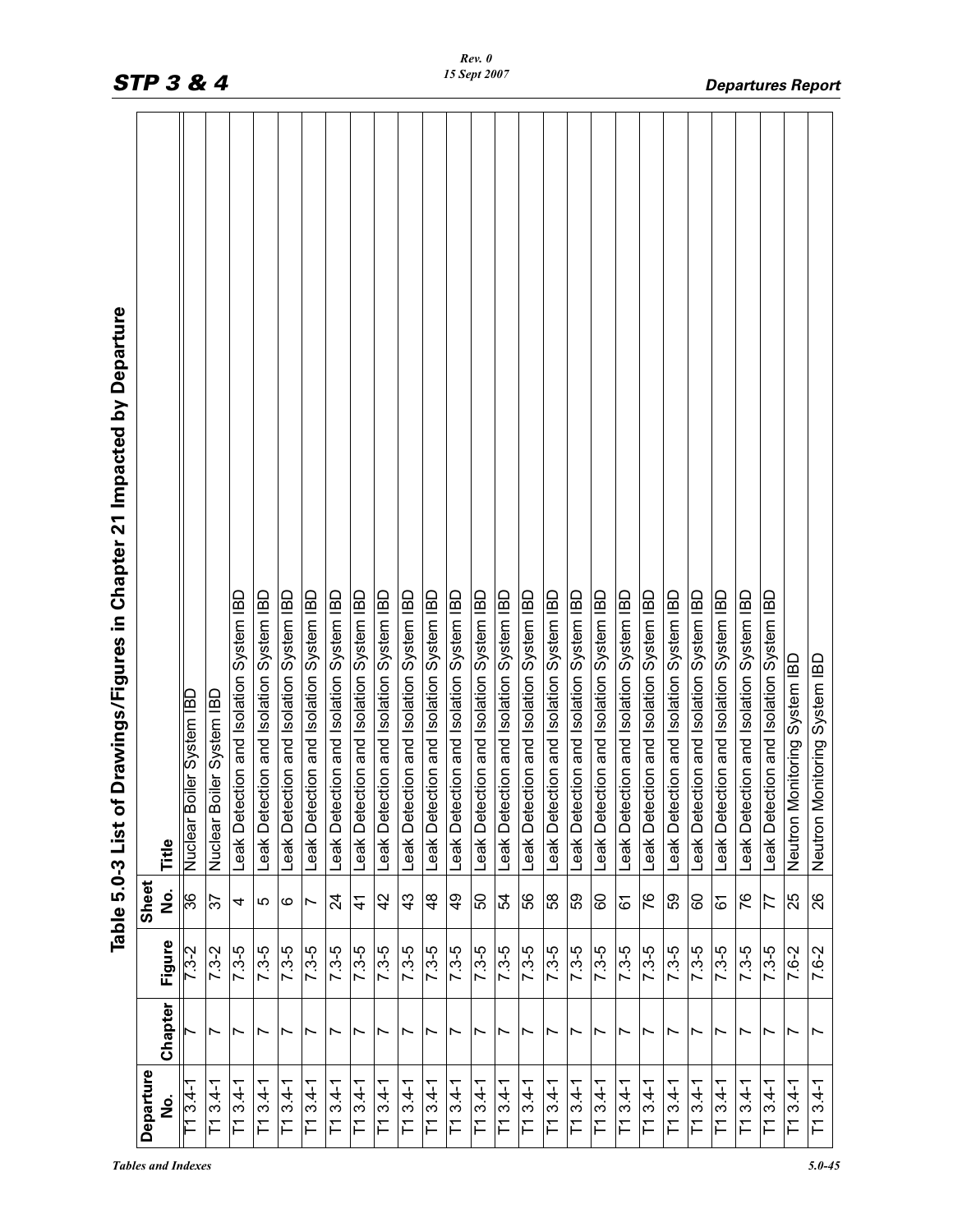| Departure                             |                          |           | Sheet                    | Drawings/Figures in Chapter 21 Impacted by Departure<br>Table 5.0-3 List of |
|---------------------------------------|--------------------------|-----------|--------------------------|-----------------------------------------------------------------------------|
| ف<br>2                                | Chapter                  | Figure    | ف<br>Z                   | Title                                                                       |
| $T13.4-1$                             |                          | $7.7-4$   |                          | Control Rod Drive System IBD                                                |
| $3.4 - 1$<br>$\overline{\Gamma}$      | $\overline{ }$           | $7.7 - 8$ | $\overline{\phantom{0}}$ | Control System IED<br>Feedwater                                             |
| $T13.4-1$                             | $\overline{\phantom{0}}$ | $7.7 - 8$ | S                        | Control System IED<br>Feedwater                                             |
| $3.4 - 1$<br>T1                       | Ľ                        | $7.7 - 9$ | $\overline{\phantom{0}}$ | Control System IBD<br>Feedwater                                             |
| $T13.4-1$                             | Ľ                        | $7.7 - 9$ | $\sim$                   | Control System IBD<br>Feedwater                                             |
| $3.4 - 1$<br>$\overline{\Gamma}$      | $\overline{ }$           | $7.7 - 9$ | S                        | Control System IBD<br>Feedwater                                             |
| $T13.4-1$                             | Ľ                        | $7.7 - 9$ | Ľ                        | Control System IBD<br>Feedwater                                             |
| $3.4 - 1$<br>F                        | Ľ                        | $7.7 - 9$ | $\infty$                 | Control System IBD<br>Feedwater                                             |
| $T13.4-1$                             | $\overline{ }$           | $7.7 - 9$ | თ                        | Control System IBD<br>Feedwater                                             |
| $3.4 - 1$<br>$\overline{\phantom{0}}$ | $\overline{\phantom{0}}$ | $7.7 - 9$ | S                        | Control System IBD<br>Feedwater                                             |
| $T13.4-1$                             | Ľ                        | $7.7 - 9$ | 13                       | Control System IBD<br>Feedwater                                             |
| $T13.4-1$                             | $\overline{ }$           | $7.7 - 9$ | $\dot{4}$                | Control System IBD<br>Feedwater                                             |
| $T13.4-1$                             | $\overline{\phantom{0}}$ | $7.6 - 1$ | ω                        | Neutron Monitoring System IED                                               |
| $3.4 - 1$<br>$\overline{\Gamma}$      | $\overline{ }$           | $7.6 - 1$ | $\overline{\phantom{0}}$ | Neutron Monitoring System IED                                               |
| $T13.4-1$                             | $\overline{ }$           | $7.3 - 2$ | $\mathbf{\Omega}$        | Nuclear Boiler System IBD                                                   |
| $\overline{11}$ 3.4-1                 | ∼                        | $7.3 - 5$ | 4                        | Leak Detection and Isolation System IBD                                     |
| $T13.4-1$                             | $\overline{ }$           | $7.3 - 5$ | 51                       | Leak Detection and Isolation System IBD                                     |
| $T13.4-1$                             | $\overline{ }$           | $7.3 - 5$ | 52                       | Leak Detection and Isolation System IBD                                     |
| $T13.4-1$                             | $\overline{\phantom{0}}$ | $7.3 - 5$ | 53                       | Leak Detection and Isolation System IBD                                     |
| $T13.4-1$                             | $\overline{ }$           | 7.6-2     | $\overline{ }$           | Neutron Monitoring System IBD                                               |
| $T13.4-1$                             | Ľ                        | $7.3 - 1$ | $\overline{4}$           | High Pressure Core Flooder System IBD                                       |
| $3.4 - 1$<br>Ľ                        | Ľ                        | $7.3 - 1$ | 15                       | ure Core Flooder System IBD<br>High Pressi                                  |
| $3.4 - 1$<br>F                        | Ľ                        | $7.3 - 2$ | $\overline{ }$           | Nuclear Boiler System IBD                                                   |
| $T13.4-1$                             | Ľ                        | $7.3 - 5$ | 72                       | Leak Detection and Isolation System IBD                                     |
| $T13.4-1$                             | Ľ                        | $7.6 - 1$ | $\sim$                   | Neutron Monitoring System IED                                               |
| $T13.4-1$                             | Ľ                        | $7.6 - 1$ | 4                        | Neutron Monitoring System IED                                               |
| $3.4 - 1$<br>$\Gamma$                 | $\overline{\phantom{0}}$ | $7.6 - 2$ | $\dot{4}$                | Neutron Monitoring System IBD                                               |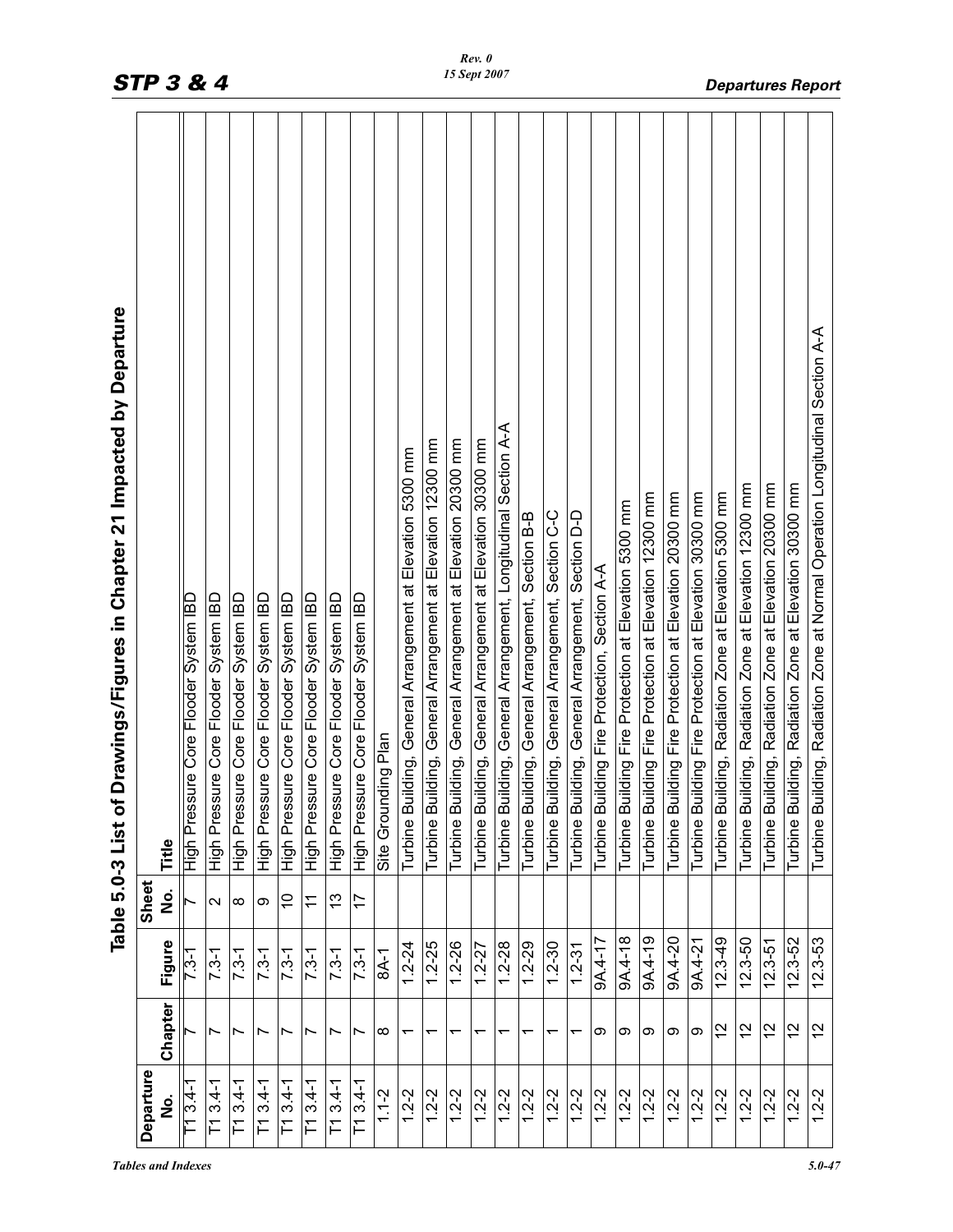| Departure |                |             | Sheet                   | Table 5.0-3 List of Drawings/Figures in Chapter 21 Impacted by Departure       |
|-----------|----------------|-------------|-------------------------|--------------------------------------------------------------------------------|
| غ<br>N    | Chapter        | Figure      | فع<br>2                 | Title                                                                          |
| $1.2 - 2$ | 2              | 12.3-69     |                         | Turbine Building, Area Radiation Monitors at Elevation 5300 mm                 |
| $1.2 - 2$ | $\frac{2}{3}$  | $12.3 - 70$ |                         | Turbine Building, Area Radiation Monitors at Elevation 12300 mm                |
| $1.2 - 2$ | $\tilde{c}$    | $12.3 - 71$ |                         | Turbine Building, Area Radiation Monitors at Elevation 20300 mm                |
| $1.2 - 2$ | $\frac{2}{3}$  | $12.3 - 72$ |                         | Turbine Building, Area Radiation Monitors at Elevation 30300 mm                |
| $1.2 - 2$ | $\overline{c}$ | $12.3 - 73$ |                         | Turbine Building, Area Radiation Monitors, Longitudinal Section A-A            |
| $2.1 - 1$ | LO             | $5.1 - 3$   | ග                       | Nuclear Boiler System P&ID                                                     |
| $3.8 - 1$ | ᠇              | $1.2 - 23a$ |                         | Radwaste Building at Elevation -1700 mm                                        |
| $3.8 - 1$ |                | $1.2 - 23b$ |                         | Radwaste Building at Elevation 5300 mm                                         |
| $3.8 - 1$ |                | $1.2 - 23c$ |                         | Radwaste Building at Elevation 12300 mm                                        |
| $3.8 - 1$ |                | $1.2 - 23d$ |                         | Radwaste Building at Elevation 18300 mm                                        |
| $3.8 - 1$ |                | $1.2 - 23e$ |                         | Radwaste Building, Section A-A & B-B                                           |
| $3.8 - 1$ | တ              | 9A.4-28     |                         | Radwaste Building Fire Protection, RWB Sections                                |
| $3.8 - 1$ | တ              | 9A.4-29     |                         | Radwaste Building Fire Protection at Elevation -1700 mm                        |
| $3.8 - 1$ | တ              | 9A.4-30     |                         | Radwaste Building Fire Protection at Elevation 5300 mm                         |
| $3.8 - 1$ | တ              | 9A.4-31     |                         | Radwaste Building Fire Protection at Elevation 12300 mm                        |
| $3.8 - 1$ | တ              | 9A.4-32     |                         | Radwaste Building Fire Protection at Elevation 18300 mm                        |
| $3.8 - 1$ | 12             | $12.3 - 37$ |                         | Radwaste Building, Radiation Zone Map, Normal Operation at Elevation -1500 mm  |
| $3.8 - 1$ | 57             | $12.3 - 38$ |                         | Radwaste Building, Radiation Zone Map, Normal Operation at Elevation -4800 mm  |
| $3.8 - 1$ | 57             | $12.3 - 39$ |                         | Radwaste Building, Radiation Zone Map, Normal Operation at Elevation -12300 mm |
| $3.8 - 1$ | $\frac{2}{3}$  | $12.3 - 40$ |                         | Radwaste Building, Radiation Zone Map, Normal Operation at Elevation -21000 mm |
| $3.8 - 1$ | $\frac{2}{3}$  | $12.3 - 41$ |                         | Radwaste Building, Radiation Zone Map, Normal Operation, Section A-A           |
| $3.8 - 1$ | $\frac{2}{3}$  | $12.3 - 66$ |                         | Radwaste Building, Area Radiation Monitors at Elevation 4800 mm                |
| $3.8 - 1$ | $\frac{2}{3}$  | $12.3 - 67$ |                         | Radwaste Building, Area Radiation Monitors at Elevation 12300 mm               |
| $5.4 - 1$ | Ľ              | $7.7 - 9$   | $\overline{\mathbf{r}}$ | Feedwater Control System IBD                                                   |
| $5.4 - 1$ | Ľ              | $7.7 - 9$   | 57                      | Feedwater Control System IBD                                                   |
| 5B-1      | 5              | $5.4 - 11$  | ᠇                       | Heat Removal System PFD<br>Residual                                            |
| $6.2 - 1$ | ဖ              | $6.2 - 39$  | ↽                       | eric Control System P&ID<br>Atmosph                                            |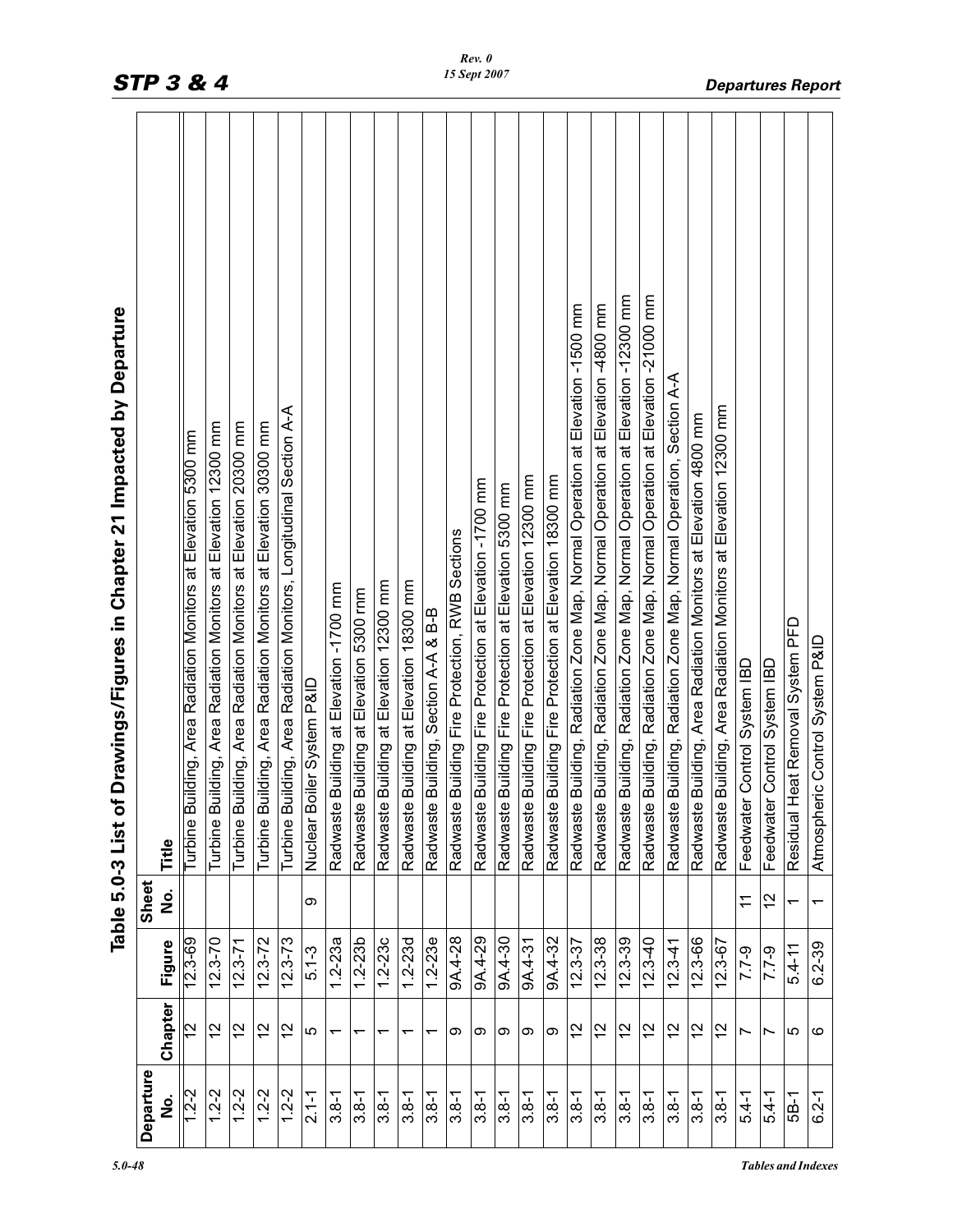|                                                                              | <b>STP 3 &amp; 4</b> |                               |                               |                               |                               |                               |                               |                               |                               |                               |                               |                               | 15 Sept 2007                  |                               |                               |                               |                               |                               |                               |                               |                               |                               |                               |                               |                               |                               |                               | <b>Departures Report</b>      |
|------------------------------------------------------------------------------|----------------------|-------------------------------|-------------------------------|-------------------------------|-------------------------------|-------------------------------|-------------------------------|-------------------------------|-------------------------------|-------------------------------|-------------------------------|-------------------------------|-------------------------------|-------------------------------|-------------------------------|-------------------------------|-------------------------------|-------------------------------|-------------------------------|-------------------------------|-------------------------------|-------------------------------|-------------------------------|-------------------------------|-------------------------------|-------------------------------|-------------------------------|-------------------------------|
| wings/Figures in Chapter 21 Impacted by Departure<br>Table 5.0-3 List of Dra | Title                | Neutron Monitoring System IED | Reactor Protection System IBD | Reactor Protection System IBD | Reactor Protection System IBD | Reactor Protection System IBD | Reactor Protection System IBD | Neutron Monitoring System IBD | Neutron Monitoring System IBD | Neutron Monitoring System IBD | Neutron Monitoring System IBD | Neutron Monitoring System IBD | Neutron Monitoring System IBD | Reactor Protection System IBD | Reactor Protection System IBD | Reactor Protection System IBD | Reactor Protection System IBD | Reactor Protection System IBD | Reactor Protection System IED | Reactor Protection System IED | Reactor Protection System IED | Reactor Protection System IED | Reactor Protection System IED | Reactor Protection System IBD | Reactor Protection System IBD | Reactor Protection System IBD | Reactor Protection System IBD | Reactor Protection System IBD |
|                                                                              | Sheet<br>е<br>М      | ო                             | <b>o</b>                      | 20                            | $\overline{2}$                | 22                            | 67                            | S                             | ನೆ                            | ဖ                             | ω                             | 9a                            | கி                            |                               | $\tilde{t}$                   | $\frac{2}{3}$                 | చ                             | $\dot{4}$                     | $\overline{\phantom{0}}$      | $\mathbf{\Omega}$             | က                             | 5                             | $\circ$                       | 47                            | $\frac{8}{4}$                 | $\frac{9}{4}$                 | SO                            | 51                            |
|                                                                              | Figure               | 7.6-1                         | $7.2 - 10$                    | $7.2 - 10$                    | $7.2 - 10$                    | $7.2 - 10$                    | $7.2 - 10$                    | 7.6-2                         | 7.6-2                         | $7.6 - 2$                     | 7.6-2                         | $7.6 - 2$                     | 7.6-2                         | $7.2 - 10$                    | $7.2 - 10$                    | $7.2 - 10$                    | $7.2 - 10$                    | $7.2 - 10$                    | $7.2 - 9$                     | $7.2 - 9$                     | $7.2 - 9$                     | $7.2 - 9$                     | $7.2 - 9$                     | $7.2 - 10$                    | $7.2 - 10$                    | $7.2 - 10$                    | $7.2 - 10$                    | $7.2 - 10$                    |
|                                                                              | Chapter              |                               | Ľ                             | Ľ                             | ∼                             | Ľ                             | Ľ                             | Ľ                             | Ľ                             | Ľ                             | Ľ                             | $\overline{\phantom{0}}$      | Ľ                             | Ľ                             | Ľ                             | Ľ                             | Ľ                             | Ľ                             | Ľ                             | Ľ                             | Ľ                             | Ľ                             | Ľ                             | Ľ                             | Ľ                             | $\overline{\phantom{0}}$      | Ľ                             | $\overline{ }$                |
|                                                                              | Departure<br>.<br>S  | 7.1-3                         | $7.2 - 1$                     | $7.2 - 1$                     | $7.2 - 1$                     | $7.2 - 1$                     | $7.2 - 1$                     | $7.2 - 1$                     | $7.2 - 1$                     | $7.2 - 1$                     | $7.2 - 1$                     | $7.2 - 1$                     | $7.2 - 1$                     | $7.2 - 1$                     | $7.2 - 1$                     | $7.2 - 1$                     | $7.2 - 1$                     | $7.2 - 1$                     | $7.2 - 1$                     | $7.2 - 1$                     | $7.2 - 1$                     | $7.2 - 1$                     | $7.2 - 1$                     | $7.2 - 1$                     | $7.2 - 1$                     | $7.2 - 1$                     | $7.2 - 1$                     | $7.2 - 1$                     |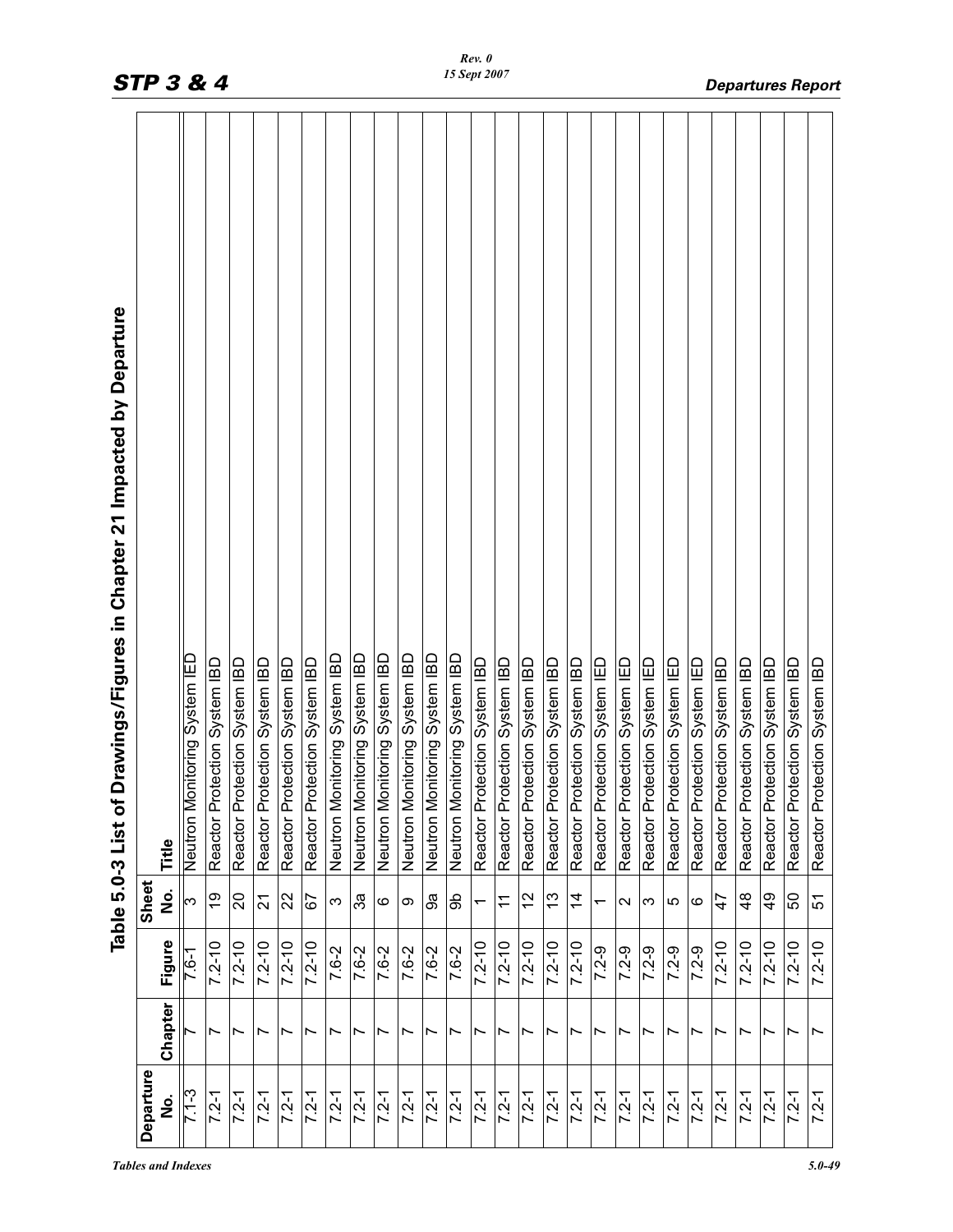|                                                                          | <b>STP 3 &amp; 4</b> |                               |                               |                               |                               |                               |                               |                               |                               |                               |                               |                               | 15 Sept 2007                  |                               |                               |                               |                               |                               |                               |                               |                                            |                                            |                                      |                                      |                                      |                                      |                                            | <b>Departures Report</b>                  |
|--------------------------------------------------------------------------|----------------------|-------------------------------|-------------------------------|-------------------------------|-------------------------------|-------------------------------|-------------------------------|-------------------------------|-------------------------------|-------------------------------|-------------------------------|-------------------------------|-------------------------------|-------------------------------|-------------------------------|-------------------------------|-------------------------------|-------------------------------|-------------------------------|-------------------------------|--------------------------------------------|--------------------------------------------|--------------------------------------|--------------------------------------|--------------------------------------|--------------------------------------|--------------------------------------------|-------------------------------------------|
| Table 5.0-3 List of Drawings/Figures in Chapter 21 Impacted by Departure | Title                | Reactor Protection System IBD | Reactor Protection System IBD | Reactor Protection System IBD | Reactor Protection System IBD | Neutron Monitoring System IED | Neutron Monitoring System IED | Neutron Monitoring System IED | Neutron Monitoring System IED | Neutron Monitoring System IED | Neutron Monitoring System IED | Neutron Monitoring System IED | Neutron Monitoring System IED | Neutron Monitoring System IED | Neutron Monitoring System IED | Neutron Monitoring System IED | Neutron Monitoring System IED | Neutron Monitoring System IED | System P&ID<br>Nuclear Boiler | System P&ID<br>Nuclear Boiler | and Isolation System IED<br>Leak Detection | and Isolation System IED<br>Leak Detection | Removal System P&ID<br>Residual Heat | Removal System P&ID<br>Residual Heat | Cleanup System P&ID<br>Reactor Water | Removal System P&ID<br>Residual Heat | Reactor Core Isolation Cooling System P&ID | Core Flooder System P&ID<br>High Pressure |
|                                                                          | Sheet<br>ە<br>2      | 52                            | 53                            | 54                            | 71                            | က                             | $\overline{ }$                | ဖ                             | Z                             | Ю                             | 15                            | $\sim$                        | $\infty$                      | თ                             | $\frac{0}{1}$                 | $\tilde{\tau}$                | <u>ლ</u>                      | 17                            | S                             | 4                             | $\infty$                                   | $\tilde{0}$                                | 5                                    | $\overline{ }$                       | ᠆                                    | ᡕ                                    | $\sim$                                     | $\overline{\phantom{0}}$                  |
|                                                                          | Figure               | $7.2 - 10$                    | $7.2 - 10$                    | $7.2 - 10$                    | $7.2 - 10$                    | $7.6 - 1$                     | $7.6 - 1$                     | $7.3 - 1$                     | $7.3 - 1$                     | $7.3 - 1$                     | $7.3 - 1$                     | $7.3 - 1$                     | $7.3 - 1$                     | $7.3 - 1$                     | $7.3 - 1$                     | $7.3 - 1$                     | $7.3 - 1$                     | $7.3 - 1$                     | $5.1 - 3$                     | $5.1 - 3$                     | $5.2 - 8$                                  | $5.2 - 8$                                  | $5.4 - 10$                           | $5.4 - 10$                           | $5.4 - 12$                           | $5.4 - 10$                           | $5.4 - 8$                                  | $6.3 - 7$                                 |
|                                                                          | Chapter              |                               | $\overline{ }$                | Ľ                             | ∼                             | Ľ                             | $\overline{ }$                | ∼                             | $\overline{\phantom{0}}$      | Ľ                             | Ľ                             | ∼                             |                               | ∼                             | Ľ                             | Ľ                             | Ľ                             | $\overline{\phantom{0}}$      | 5                             | 5                             | 5                                          | ပ                                          | 5                                    | 5                                    | 5                                    | 5                                    | 5                                          | ဖ                                         |
|                                                                          | Departure<br>ف<br>2  | $7.2 - 1$                     | $7.2 - 1$                     | $7.2 - 1$                     | $7.2 - 1$                     | $7.2 - 1$                     | $7.2 - 1$                     | $7.3 - 1$                     | $7.3 - 1$                     | $7.3 - 10$                    | $7.3 - 10$                    | $7.3 - 10$                    | $7.3 - 10$                    | $7.3 - 10$                    | $7.3 - 10$                    | $7.3 - 10$                    | $7.3 - 10$                    | $7.3 - 10$                    | $7.3 - 11$                    | $7.3 - 11$                    | $7.3 - 11$                                 | $7.3 - 11$                                 | $7.3 - 11$                           | $7.3 - 11$                           | $7.3 - 11$                           | $7.3 - 11$                           | $7.3 - 11$                                 | $7.3 - 11$                                |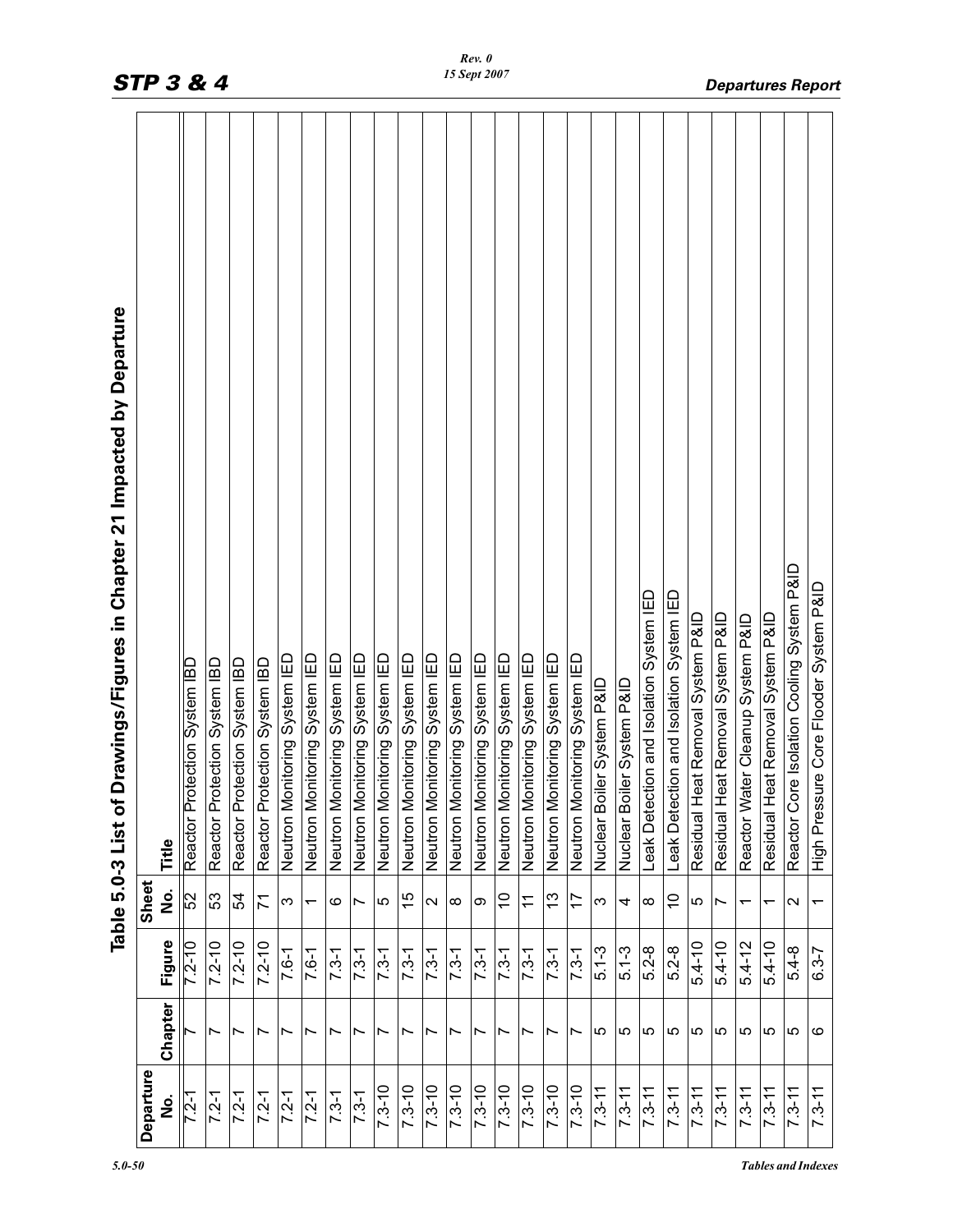|                     |                          |             |                           | i Drawings/Figures in Chapter 21 Impacted by Departure<br>Table 5.0-3 List of |
|---------------------|--------------------------|-------------|---------------------------|-------------------------------------------------------------------------------|
| Departure<br>ف<br>2 | Chapter                  | Figure      | Sheet<br>ف<br>Z           | Title                                                                         |
| $7.3 - 11$          |                          | $7.3 - 5$   | 75                        | Leak Detection and Isolation System IBD                                       |
| $7.3 - 13$          | r                        | $7.3 - 4$   | ဖ                         | Heat Removal System IBD<br>Residual                                           |
| $7.3 - 13$          | Ľ                        | $7.3 - 4$   | $\widetilde{\phantom{a}}$ | Heat Removal System IBD<br>Residual                                           |
| $7.3 - 13$          | r                        | $7.3 - 4$   | Ξ                         | Heat Removal System IBD<br>Residual                                           |
| $7.3 - 13$          | Ľ                        | $7.3 - 4$   | $\frac{2}{3}$             | Heat Removal System IBD<br>Residual                                           |
| $7.3 - 13$          | Ľ                        | $7.3 - 4$   | စ္                        | Heat Removal System IBD<br>Residual                                           |
| $7.3 - 3$           |                          | $7.3 - 4$   | 4                         | Heat Removal System IBD<br>Residual                                           |
| $7.3 - 4$           | Ľ                        | $7.3 - 2$   | $\frac{8}{10}$            | Reactor Protection System IBD                                                 |
| $7.3 - 4$           | Ľ                        | $7.3 - 2$   | $\mathbf{\Omega}$         | Reactor Protection System IBD                                                 |
| $7.6 - 1$           | Ľ                        | 7.6-2       | 27                        | Neutron Monitoring System IBD                                                 |
| 7.6-3               | r                        | $7.6 - 11$  | $\overline{\phantom{0}}$  | Suppression Pool Temperature Monitoring System IED                            |
| 7.6-3               | r                        | 7.6-11      | က                         | ion Pool Temperature Monitoring System IED<br>Suppressi                       |
| 7.6-3               | ∼                        | $7.6 - 12$  | $\overline{\phantom{0}}$  | Suppression Pool Temperature Monitoring System IBD                            |
| 7.6-3               | Ľ                        | $7.6 - 12$  | $\sim$                    | ion Pool Temperature Monitoring System IBD<br>Suppressi                       |
| $7.6 - 3$           |                          | $7.6 - 12$  | က                         | Suppression Pool Temperature Monitoring System IBD                            |
| 7.6-3               |                          | $7.6 - 12$  | 4                         | ion Pool Temperature Monitoring System IBD<br>Suppressi                       |
| $7.6 - 3$           | Ľ                        | $7.6 - 12$  | ro                        | Suppression Pool Temperature Monitoring System IBD                            |
| $7.7 - 4$           | Ľ                        | $7 - 7 - 7$ | $\overline{\phantom{0}}$  | iion Flow Control System IBD<br>Recirculat                                    |
| $7.7 - 4$           | ∼                        | $7 - 7 - 7$ | N                         | Recirculation Flow Control System IBD                                         |
| $7.7 - 4$           | Ľ                        | $7 - 7 - 7$ | က                         | iion Flow Control System IBD<br>Recirculat                                    |
| $7.7 - 4$           | Ľ                        | $1 - 7$     | 5                         | ion Flow Control System IBD<br>Recirculat                                     |
| $7.7-4$             | Ľ                        | $7 - 7.7$   | ဖ                         | iion Flow Control System IBD<br>Recirculat                                    |
| $7.7 - 4$           | Ľ                        | $7 - 7 - 7$ |                           | iion Flow Control System IBD<br>Recirculat                                    |
| $7.7 - 4$           | Ľ                        | $7 - 7 - 7$ | $\infty$                  | ion Flow Control System IBD<br>Recirculat                                     |
| $7 - 7$             | r                        | $7.7 - 2$   |                           | rol and Information System IED<br>Rod Cont                                    |
| $7 - 7.7$           | Ľ                        | $7.7 - 2$   | $\sim$                    | rol and Information System IED<br>Rod Cont                                    |
| $7 - 7$             | $\overline{\phantom{0}}$ | $7.7 - 2$   | က                         | rol and Information System IED<br>Rod Contr                                   |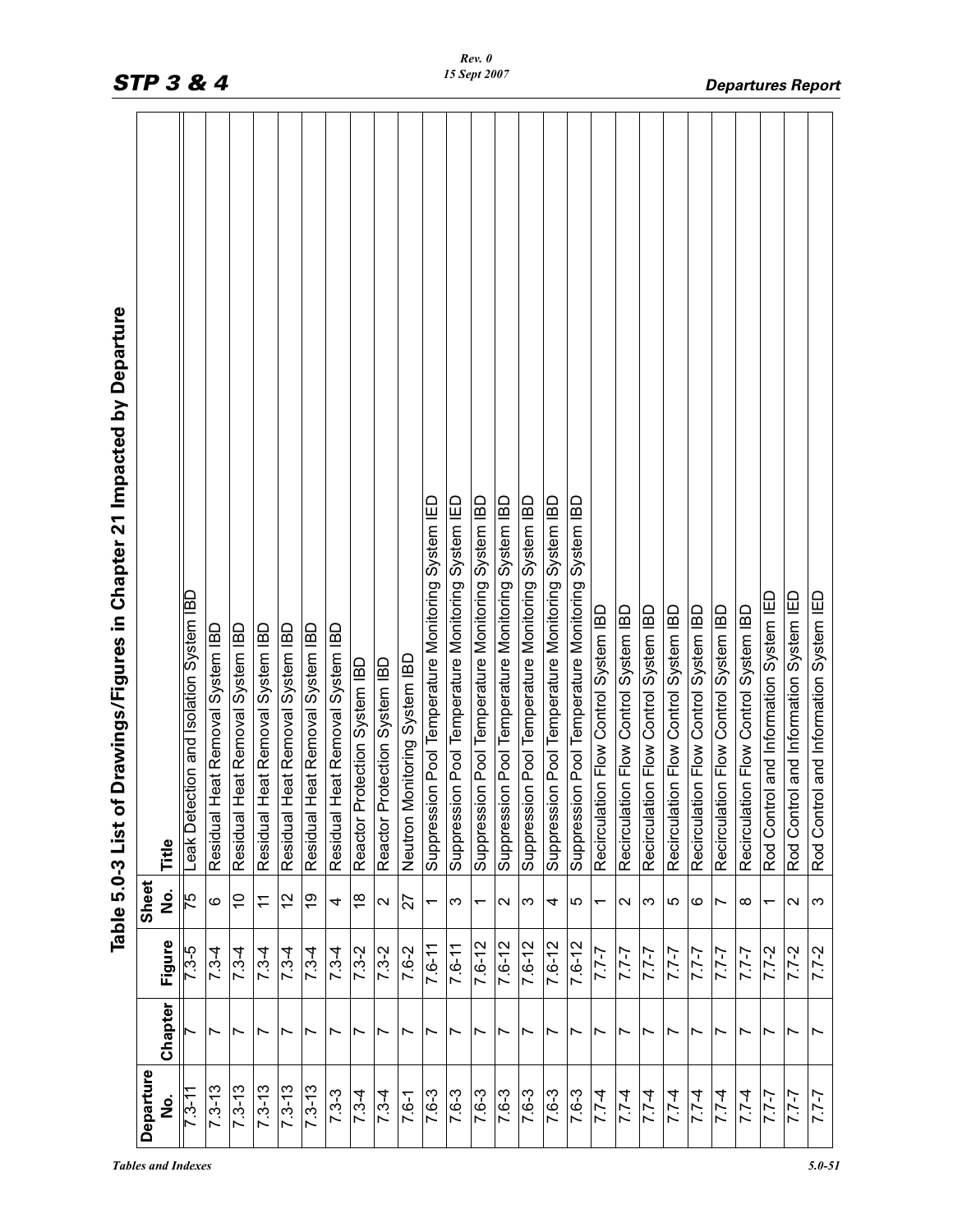| <b>STP 3 &amp; 4</b> |         |                                        |                                        |                                        |                                        |                                        |                                        |                                        |                                        |                                        |                                        |                                        | 15 Sept 2007                           |                                        |                                        |                                        |                                        |                                        |                                        |                                        |                                        |                                        |                                        |                                        |                                        |                                        | <b>Departures Report</b>               |                                        |
|----------------------|---------|----------------------------------------|----------------------------------------|----------------------------------------|----------------------------------------|----------------------------------------|----------------------------------------|----------------------------------------|----------------------------------------|----------------------------------------|----------------------------------------|----------------------------------------|----------------------------------------|----------------------------------------|----------------------------------------|----------------------------------------|----------------------------------------|----------------------------------------|----------------------------------------|----------------------------------------|----------------------------------------|----------------------------------------|----------------------------------------|----------------------------------------|----------------------------------------|----------------------------------------|----------------------------------------|----------------------------------------|
|                      | Title   | Rod Control and Information System IED | Rod Control and Information System IED | Rod Control and Information System IBD | Rod Control and Information System IBD | Rod Control and Information System IBD | Rod Control and Information System IBD | Rod Control and Information System IBD | Rod Control and Information System IBD | Rod Control and Information System IBD | Rod Control and Information System IBD | Rod Control and Information System IBD | Rod Control and Information System IBD | Rod Control and Information System IBD | Rod Control and Information System IBD | Rod Control and Information System IBD | Rod Control and Information System IBD | Rod Control and Information System IBD | Rod Control and Information System IBD | Rod Control and Information System IBD | Rod Control and Information System IBD | Rod Control and Information System IBD | Rod Control and Information System IBD | Rod Control and Information System IBD | Rod Control and Information System IBD | Rod Control and Information System IBD | Rod Control and Information System IBD | Rod Control and Information System IBD |
| Sheet                | ف<br>S  | 4                                      | 5                                      | $\overline{\phantom{0}}$               | $\sim$                                 | က                                      | 4                                      | 5                                      | ဖ                                      | Ľ                                      | $\infty$                               | ာ                                      | $\tilde{c}$                            | $\tilde{t}$                            | $\frac{2}{3}$                          | $\frac{3}{2}$                          | $\overline{4}$                         | 15                                     | $\frac{6}{5}$                          | $\overline{1}$                         | 17a                                    | $\frac{8}{1}$                          | 18a                                    | $\frac{6}{5}$                          | $\overline{c}$                         | $\overline{2}$                         | 22                                     | 23                                     |
|                      | Figure  | $7.7 - 2$                              | $7.7 - 2$                              | $7.7 - 3$                              | $7.7 - 3$                              | $7.7 - 3$                              | $7.7 - 3$                              | $7.7 - 3$                              | $7.7 - 3$                              | $7.7 - 3$                              | $7.7 - 3$                              | $5 - 2.7$                              | $7.7 - 3$                              | $7.7 - 3$                              | $7.7 - 3$                              | $7.7 - 3$                              | $7.7 - 3$                              | $7.7 - 3$                              | $7.7 - 3$                              | $7.7 - 3$                              | $7.7 - 3$                              | $7.7 - 3$                              | $7.7 - 3$                              | $7.7 - 3$                              | $7.7 - 3$                              | $7.7 - 3$                              | $7.7 - 3$                              | $7.7 - 3$                              |
|                      | Chapter |                                        | $\overline{ }$                         | Ľ                                      |                                        | Ľ                                      | Ľ                                      | ∼                                      | $\overline{\phantom{0}}$               | Ľ                                      | Ľ                                      |                                        |                                        |                                        | Ľ                                      | Ľ                                      | r                                      | Ľ                                      | r                                      | Ľ                                      | Ľ                                      | Ľ                                      | Ľ                                      | ∼                                      |                                        | Ľ                                      | r                                      | Ľ                                      |
| Departure            | ە<br>N  | <u>-27</u>                             | $7 - 7 - 7$                            | $7 - 7 - 7$                            | $7 - 7.7$                              | $7 - 7.7$                              | $7 - 7.7$                              | $7 - 7 - 7$                            | $7 - 7 - 7$                            | $7 - 7 - 7$                            | $7 - 7.7$                              | $7 - 7$                                | $7 - 7 - 7$                            | $1 - 7$                                | $7 - 7.7$                              | $7 - 7.7$                              | $7 - 7 - 7$                            | $7 - 7.7$                              | $7 - 7.7$                              | $7 - 7.7$                              | $7 - 7.7$                              | $7 - 7 - 7$                            | $1 - 7$                                | $7 - 7.7$                              | $7 - 7.7$                              | $7 - 7 - 7$                            | $7 - 7.7$                              | $7 - 7.7$                              |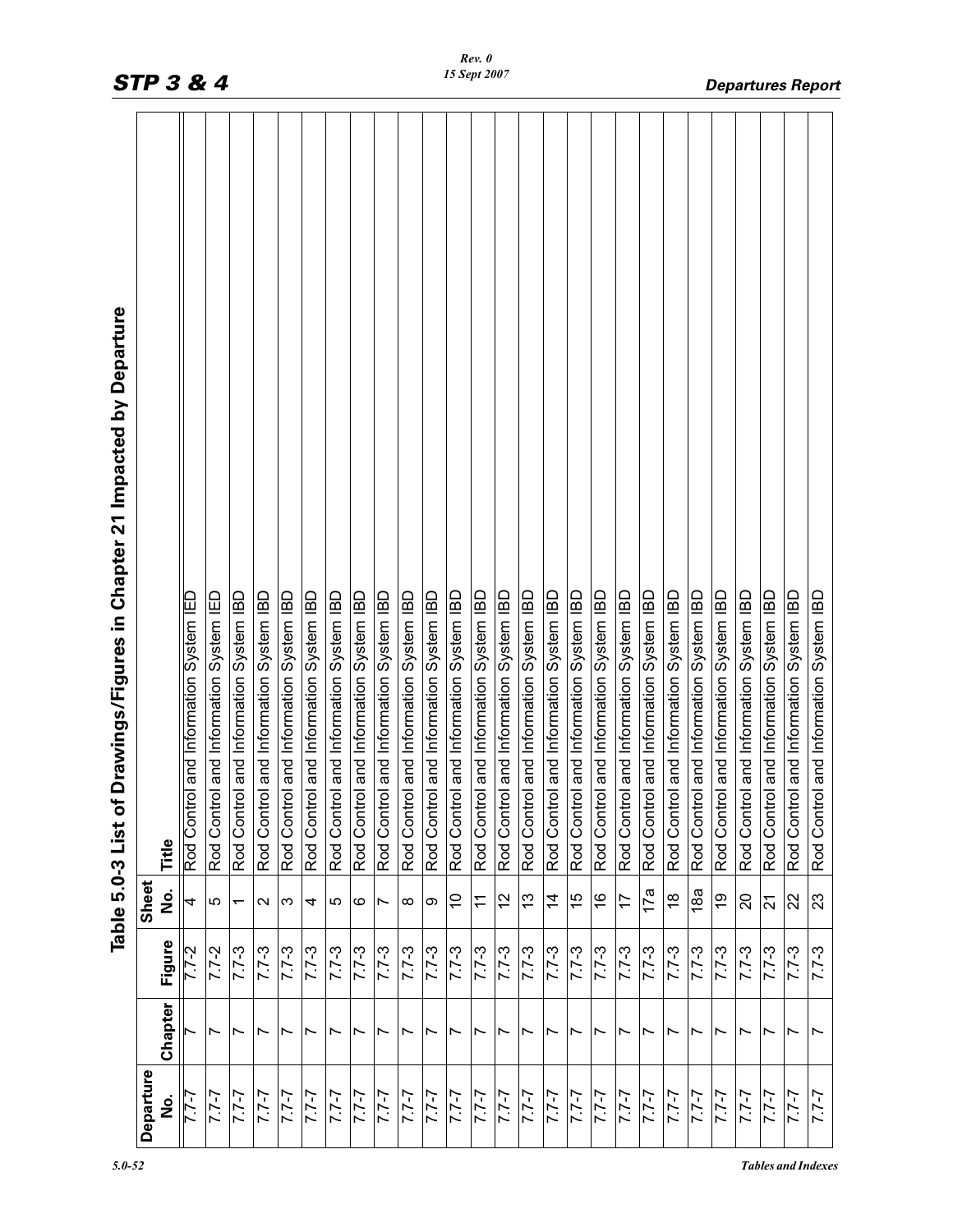| Rod Control<br>Rod Control<br>Rod Control<br>Rod Control<br>Rod Control<br>Rod Control<br>Rod Control<br>Rod Control<br>Rod Control<br>Rod Control<br>Rod Control<br>Rod Control<br>Rod Control<br>Rod Control<br>Rod Control<br>Rod Control<br>Rod Control<br>Rod Control<br>Rod Control<br>Rod Control<br>Rod Control<br>Rod Control<br>Rod Control<br>Rod Control<br>Rod Control<br>Rod Control<br>Title                                                                                                                                                                                                                                                                                                                                                                                       | 42<br>45<br>$\overline{24}$<br>25<br>26<br>28<br>29<br>30<br>32<br>33<br>35<br>36<br>38<br>$\overline{4}$<br>34<br>39<br>43<br>$\ddot{4}$<br>46<br>27<br>$\overline{3}$<br>57<br>$\frac{4}{1}$ | Drawings/Figures in Chapter 21 Impacted by Departure<br>Table 5.0-3 List of |           |        | and Information System IBD | and Information System IBD | and Information System IBD | and Information System IBD | and Information System IBD | and Information System IBD | and Information System IBD | and Information System IBD | and Information System IBD | and Information System IBD | and Information System IBD | and Information System IBD | and Information System IBD | and Information System IBD | and Information System IBD | and Information System IBD | and Information System IBD | and Information System IBD | and Information System IBD | and Information System IBD | and Information System IBD | and Information System IBD | and Information System IBD | and Information System IBD | and Information System IBD | and Information System IBD |  |
|---------------------------------------------------------------------------------------------------------------------------------------------------------------------------------------------------------------------------------------------------------------------------------------------------------------------------------------------------------------------------------------------------------------------------------------------------------------------------------------------------------------------------------------------------------------------------------------------------------------------------------------------------------------------------------------------------------------------------------------------------------------------------------------------------|------------------------------------------------------------------------------------------------------------------------------------------------------------------------------------------------|-----------------------------------------------------------------------------|-----------|--------|----------------------------|----------------------------|----------------------------|----------------------------|----------------------------|----------------------------|----------------------------|----------------------------|----------------------------|----------------------------|----------------------------|----------------------------|----------------------------|----------------------------|----------------------------|----------------------------|----------------------------|----------------------------|----------------------------|----------------------------|----------------------------|----------------------------|----------------------------|----------------------------|----------------------------|----------------------------|--|
| Sheet<br>31a<br>43a<br>,<br>2<br>47<br>Figure<br>$7.7 - 3$<br>$7.7 - 3$<br>$7.7 - 3$<br>$7.7 - 3$<br>$7.7 - 3$<br>$7.7 - 3$<br>$7.7 - 3$<br>$7.7 - 3$<br>$5 - 27$<br>$7.7 - 3$<br>$7.7 - 3$<br>$7.7 - 3$<br>$7.7 - 3$<br>$7.7 - 3$<br>$7.7 - 3$<br>$7.7 - 3$<br>$7.7 - 3$<br>$5 - 2.7$<br>$7.7 - 3$<br>$7.7 - 3$<br>$7.7 - 3$<br>$7.7 - 3$<br>$7.7 - 3$<br>$7.7 - 3$<br>$7.7 - 3$<br>$7.7 - 3$<br>Chapter<br>$\overline{ }$<br>$\overline{ }$<br>Ľ<br>$\overline{ }$<br>Ľ<br>$\overline{ }$<br>$\overline{\phantom{0}}$<br>$\overline{ }$<br>Ľ<br>$\overline{ }$<br>$\overline{ }$<br>$\overline{ }$<br>$\overline{ }$<br>$\overline{ }$<br>$\overline{ }$<br>$\overline{ }$<br>$\overline{ }$<br>$\overline{\phantom{0}}$<br>$\overline{ }$<br>Ľ<br>Ľ<br>Ľ<br>Ľ<br>Ľ<br>$\overline{\phantom{0}}$ |                                                                                                                                                                                                |                                                                             | Departure | ف<br>S | 7.7-7                      | $7 - 7 - 7$                | $7 - 7.7$                  | $7 - 7 - 7$                | $7 - 7.7$                  | $7 - 7.7$                  | $7 - 7.7$                  | $7 - 7.7$                  | $7 - 7.7$                  | $7 - 7.7$                  | $7 - 7 - 7$                | $7 - 7 - 7$                | $7 - 7.7$                  | $7 - 7 - 7$                | $7 - 7$                    | $7 - 7 - 7$                | $1 - 7$                    | $7 - 7 - 7$                | $7 - 7 - 7$                | $2 - 7.7$                  | $7 - 7 - 7$                | $7 - 7.7$                  | $7 - 7 - 7$                | $7 - 7.7$                  | $1 - 7$                    | $7 - 7.7$                  |  |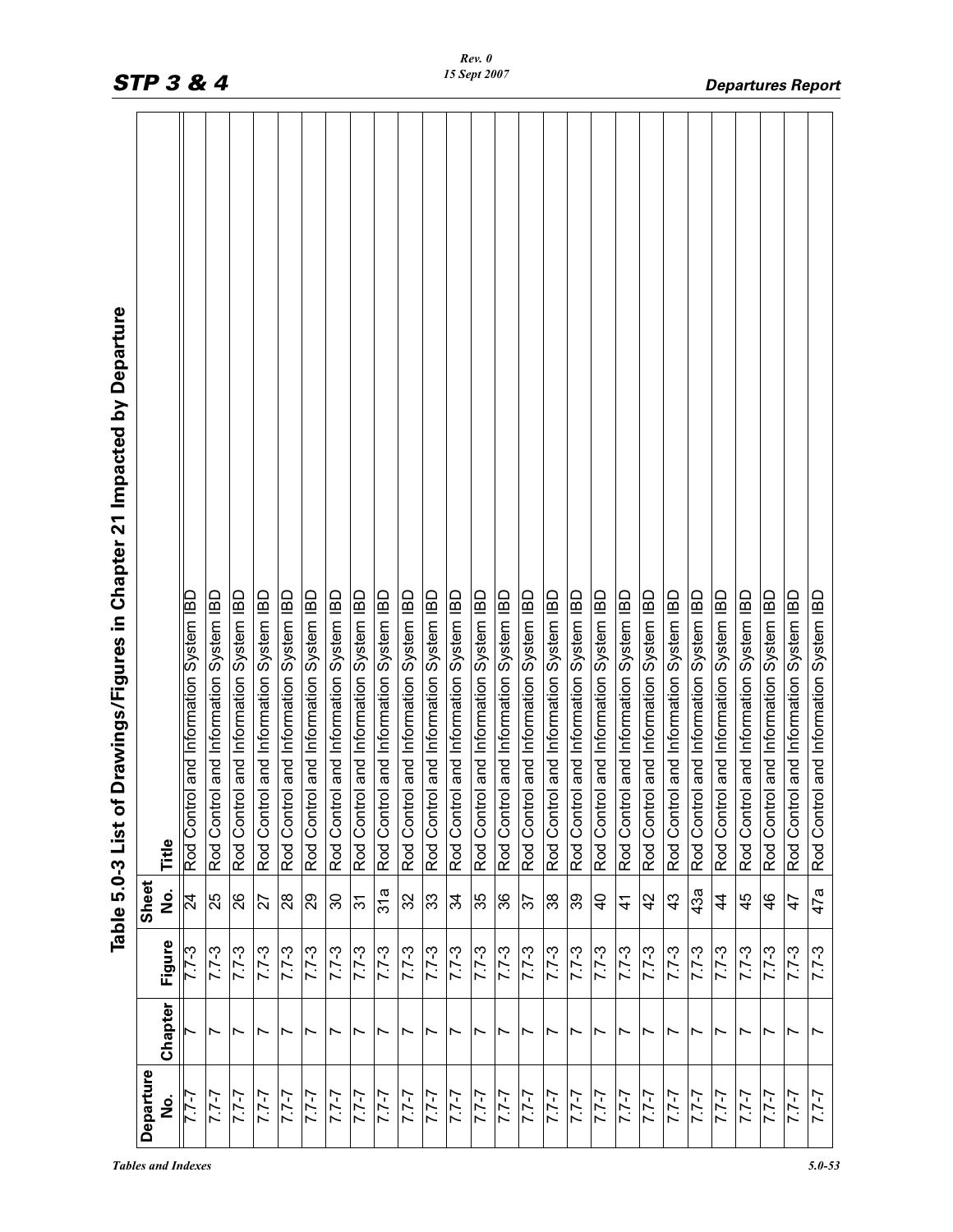|                     |                          |           |                 | Drawings/Figures in Chapter 21 Impacted by Departure<br>Table 5.0-3 List of |
|---------------------|--------------------------|-----------|-----------------|-----------------------------------------------------------------------------|
| Departure<br>ف<br>N | Chapter                  | Figure    | Sheet<br>o<br>Z | Title                                                                       |
| $7 - 7.7$           |                          |           | $\frac{8}{4}$   | and Information System IBD<br>Rod Control                                   |
| $7 - 7 - 7$         | $\overline{ }$           | $7.7 - 3$ | $\frac{6}{7}$   | and Information System IBD<br>Rod Contro                                    |
| $7 - 7 - 7$         | $\overline{ }$           | $7.7 - 3$ | 50              | and Information System IBD<br>Rod Control                                   |
| $7 - 7$             | $\overline{\phantom{0}}$ | $5 - 2.7$ | 51              | Rod Control and Information System IBD                                      |
| $7 - 7 - 7$         | $\overline{\phantom{0}}$ | $7.7 - 3$ | 52              | Rod Control and Information System IBD                                      |
| $7 - 7$             | $\overline{\phantom{0}}$ | $7.7 - 3$ | 53              | and Information System IBD<br>Rod Contro                                    |
| $7 - 7 - 7$         | Ľ                        | $7.7 - 3$ | 54              | and Information System IBD<br>Rod Control                                   |
| $1 - 7$             | $\overline{\phantom{0}}$ | $7.7 - 3$ | 55              | Rod Control and Information System IBD                                      |
| $7 - 7 - 7$         | $\overline{\phantom{0}}$ | $7.7 - 3$ | 56              | Rod Control and Information System IBD                                      |
| $7 - 7 - 7$         | r                        | $7.7 - 3$ | 57              | Rod Control and Information System IBD                                      |
| $7 - 7 - 7$         | $\overline{ }$           | $7.7 - 3$ | 58              | I and Information System IBD<br>Rod Control                                 |
| $7 - 7 - 7$         | Ľ                        | $7.7 - 3$ | 59              | Rod Control and Information System IBD                                      |
| $7 - 7 - 7$         | $\overline{ }$           | $7.7 - 3$ | 80              | I and Information System IBD<br>Rod Control                                 |
| $7 - 7 - 7$         | Ľ                        | $7.7 - 3$ | 61              | and Information System IBD<br>Rod Contro                                    |
| $7 - 7 - 7$         | $\overline{\phantom{0}}$ | $7.7 - 3$ | 82              | and Information System IBD<br>Rod Control                                   |
| $7 - 7 - 7$         | Ľ                        | $7.7 - 3$ | යි              | and Information System IBD<br>Rod Contro                                    |
| $7 - 7 - 7$         | $\overline{ }$           | $7.7 - 3$ | 84              | and Information System IBD<br>Rod Control                                   |
| $7 - 7 - 7$         | $\overline{ }$           | $7.7 - 3$ | 65              | and Information System IBD<br>Rod Contro                                    |
| $7 - 7 - 7$         | $\overline{\phantom{0}}$ | $7.7 - 3$ | 89              | and Information System IBD<br>Rod Control                                   |
| $7 - 7 - 7$         | Ľ                        | $7.7 - 3$ | 57              | and Information System IBD<br>Rod Contro                                    |
| $7 - 7.7$           | Ľ                        | $7.7 - 3$ | 89              | and Information System IBD<br>Rod Contro                                    |
| $7 - 7 - 7$         | $\overline{\phantom{0}}$ | $7.7 - 3$ | 89              | and Information System IBD<br>Rod Contro                                    |
| $7 - 7$             | $\overline{ }$           | $7.7 - 3$ | $\overline{C}$  | and Information System IBD<br>Rod Control                                   |
| $7 - 7 - 7$         | Ľ                        | $7.7 - 3$ | 71              | and Information System IBD<br>Rod Contro                                    |
| $1 - 7$             | $\overline{\phantom{0}}$ | $7.7 - 3$ | 72              | and Information System IBD<br>Rod Contro                                    |
| $7 - 7.7$           | $\overline{ }$           | $7.7 - 3$ | 73              | and Information System IBD<br>Rod Contro                                    |
| $7 - 7$             | $\overline{ }$           | $5 - 7.7$ | 74              | and Information System IBD<br>Rod Control                                   |
|                     |                          |           |                 |                                                                             |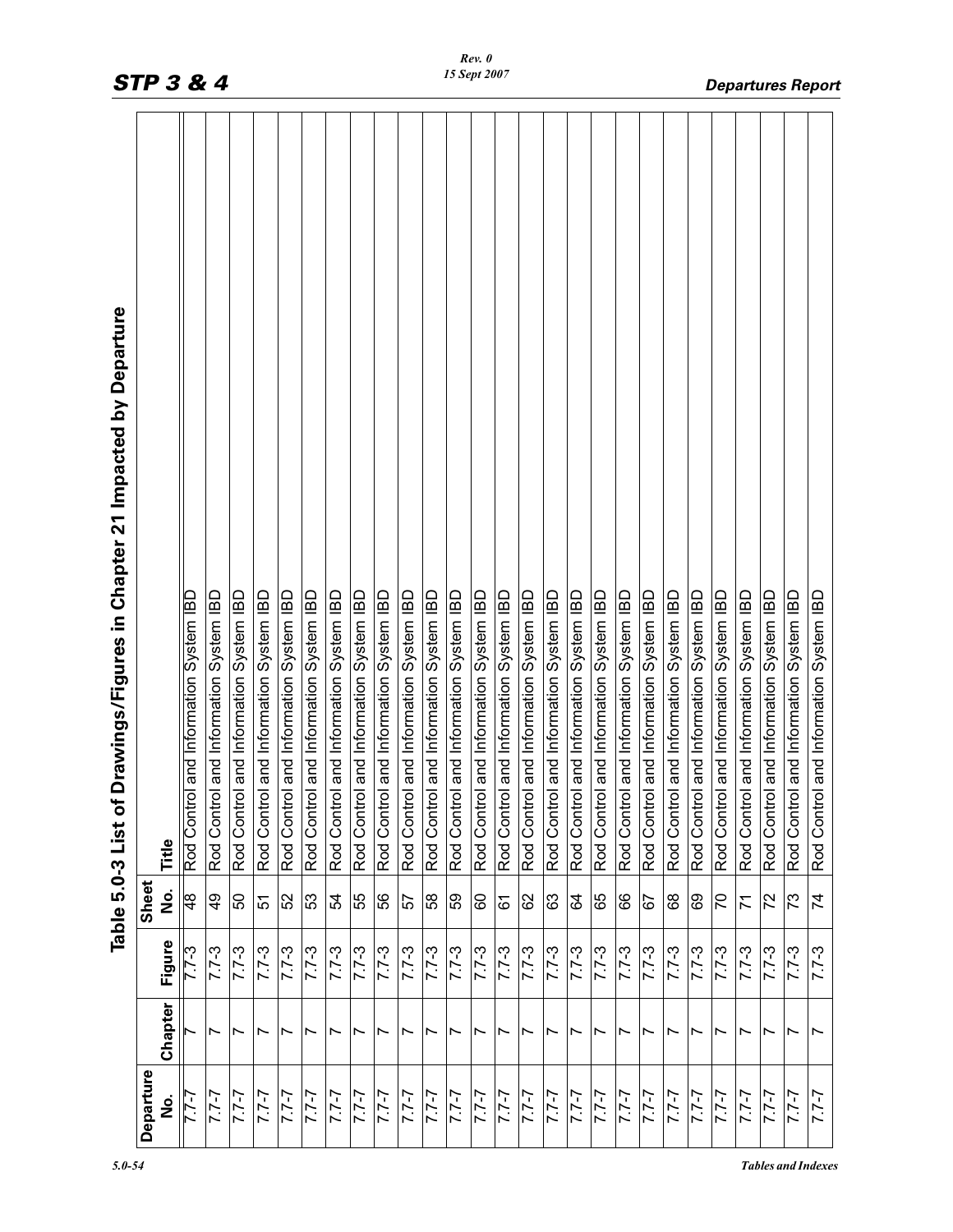| Rod Control<br>Rod Control<br>Rod Control<br>Rod Control<br>Rod Control<br>Rod Control<br>Rod Control<br>Rod Control<br>Rod Control<br>Rod Control<br>Rod Control<br>Rod Control<br>Rod Control<br>Rod Control<br>Rod Control<br>Rod Control<br>Rod Control<br>Rod Control<br>Rod Control<br>Rod Control<br>Rod Control<br>Rod Control<br>Rod Control<br>Title | Drawings/Figures in Chapter 21 Impacted by Departure<br>Table 5.0-3 List of |           |        | and Information System IBD | and Information System IBD | and Information System IBD | and Information System IBD<br>Rod Control | and Information System IBD | and Information System IBD | and Information System IBD | and Information System IBD | and Information System IBD | and Information System IBD | and Information System IBD | and Information System IBD | and Information System IBD | and Information System IBD | and Information System IBD | and Information System IBD | and Information System IBD | and Information System IBD | and Information System IBD | and Information System IBD | and Information System IBD | and Information System IBD | and Information System IBD | and Information System IBD | and Information System IBD<br>Rod Control | and Information System IBD<br>Rod Control |  |
|----------------------------------------------------------------------------------------------------------------------------------------------------------------------------------------------------------------------------------------------------------------------------------------------------------------------------------------------------------------|-----------------------------------------------------------------------------|-----------|--------|----------------------------|----------------------------|----------------------------|-------------------------------------------|----------------------------|----------------------------|----------------------------|----------------------------|----------------------------|----------------------------|----------------------------|----------------------------|----------------------------|----------------------------|----------------------------|----------------------------|----------------------------|----------------------------|----------------------------|----------------------------|----------------------------|----------------------------|----------------------------|----------------------------|-------------------------------------------|-------------------------------------------|--|
|                                                                                                                                                                                                                                                                                                                                                                |                                                                             | Sheet     |        |                            | 76                         | 77                         | $\frac{8}{10}$                            | 54                         | 80                         | $\overline{\delta}$        | 82                         | 83                         | \$                         | 85                         | 88                         | $\overline{8}$             | 88                         | 89                         | 8                          | 5                          | 92                         | 93                         | $\mathfrak{A}$             | 95                         | 8                          | 5                          | 88                         | 99                                        | 100                                       |  |
| ,<br>2<br>$\frac{5}{4}$                                                                                                                                                                                                                                                                                                                                        |                                                                             |           |        | $2 - 7.7$                  | $7.7 - 3$                  | $7.7 - 3$                  | $7.7 - 3$                                 | $7.7 - 3$                  | $7.7 - 3$                  | $7.7 - 3$                  | $7.7 - 3$                  | $7.7 - 3$                  | $7.7 - 3$                  | $7.7 - 3$                  | $7.7 - 3$                  | $7.7 - 3$                  | $7.7 - 3$                  | $7.7 - 3$                  | $7.7 - 3$                  | $5 - 2.7$                  | $7.7 - 3$                  | $7.7 - 3$                  | $5 - 27$                   | $7.7 - 3$                  | $7.7 - 3$                  | $7.7 - 3$                  | $7.7 - 3$                  | $7.7 - 3$                                 | $7.7 - 3$                                 |  |
| Figure                                                                                                                                                                                                                                                                                                                                                         |                                                                             |           |        |                            | $\overline{ }$             | Ľ                          | $\overline{\phantom{0}}$                  | $\overline{ }$             | $\overline{ }$             | Ľ                          | Ľ                          | $\overline{ }$             | $\overline{\phantom{0}}$   | $\overline{ }$             | Ľ                          | $\overline{\phantom{0}}$   | Ľ                          | $\overline{ }$             | $\overline{\phantom{0}}$   | $\overline{ }$             | $\overline{ }$             | $\overline{ }$             | $\overline{ }$             | $\overline{\phantom{0}}$   | $\overline{ }$             | $\overline{ }$             | Ľ                          | $\overline{\phantom{0}}$                  | $\overline{ }$                            |  |
| Chapter                                                                                                                                                                                                                                                                                                                                                        |                                                                             | Departure | ف<br>S | 7.7-7                      | $7 - 7 - 7$                | $7 - 7.7$                  | $7 - 7 - 7$                               | $7 - 7.7$                  | $7 - 7.7$                  | $7 - 7.7$                  | $7 - 7.7$                  | $7 - 7 - 7$                | $7 - 7.7$                  | $7 - 7 - 7$                | $7 - 7 - 7$                | $7 - 7.7$                  | $7 - 7 - 7$                | $7 - 7$                    | $2 - 7.7$                  | $1 - 7$                    | $7 - 7 - 7$                | $7 - 7 - 7$                | $2 - 7.7$                  | $7 - 7 - 7$                | $7 - 7.7$                  | $1 - 7$                    | $7 - 7.7$                  | $1 - 7$                                   | $7 - 7.7$                                 |  |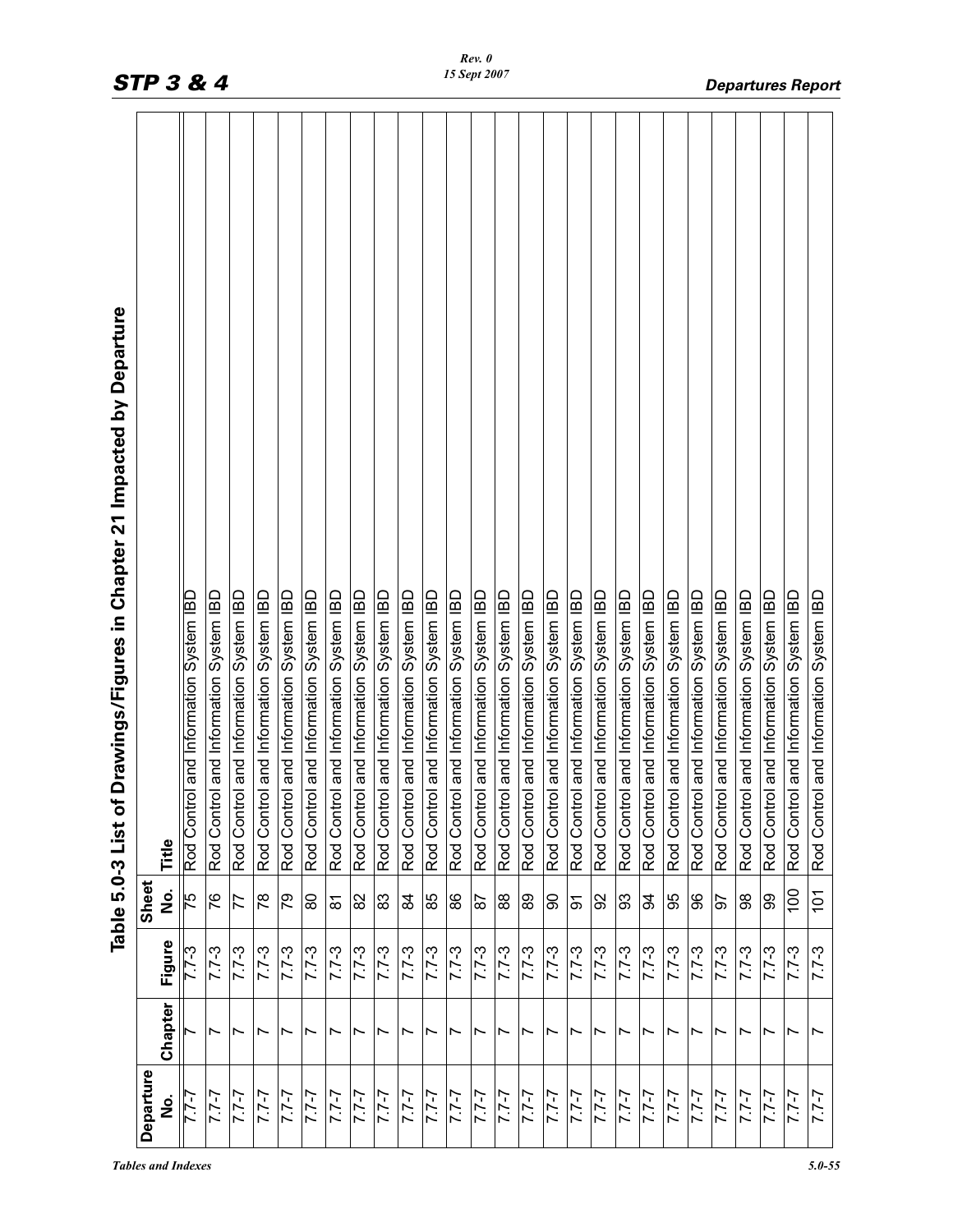|                     |                          |            |                          | Drawings/Figures in Chapter 21 Impacted by Departure<br>Table 5.0-3 List of |
|---------------------|--------------------------|------------|--------------------------|-----------------------------------------------------------------------------|
| Departure<br>ف<br>N | Chapter                  | Figure     | Sheet<br>$\frac{1}{2}$   | Title                                                                       |
| 7-7-7               |                          | $7.7 - 3$  | 102                      | Rod Control and Information System IBD                                      |
| $7 - 7.7$           | $\overline{\phantom{a}}$ | $7.7 - 3$  | 103                      | ol and Information System IBD<br>Rod Contr                                  |
| $7 - 7 - 7$         | Ľ                        | $7.7 - 3$  | 104                      | Rod Control and Information System IBD                                      |
| $7 - 7$             | ∼                        | $7.7 - 3$  | 105                      | Rod Control and Information System IBD                                      |
| $7 - 7.7$           | Ľ                        | $7.7 - 3$  | 106                      | Rod Control and Information System IBD                                      |
| $7 - 7.7$           | Ľ                        | $7.7 - 3$  | 107                      | Rod Control and Information System IBD                                      |
| $7 - 7.7$           | Ľ                        | $7.7 - 3$  | 108                      | Rod Control and Information System IBD                                      |
| $7 - 7.7$           | Ľ                        | $7.7 - 3$  | 109                      | Rod Control and Information System IBD                                      |
| 7.7-7               | Ľ                        | $7.7 - 3$  | 110                      | Rod Control and Information System IBD                                      |
| $7 - 7.7$           | Ľ                        | $7.7 - 3$  | 11                       | Rod Control and Information System IBD                                      |
| $7 - 7.7$           | Ľ                        | $7.7 - 3$  | 112                      | Rod Control and Information System IBD                                      |
| $7 - 7 - 7$         | r                        | $7.7 - 3$  | 113                      | Rod Control and Information System IBD                                      |
| $7 - 7.7$           | Ľ                        | $7.7 - 3$  | 114                      | Rod Control and Information System IBD                                      |
| $7.7 - 20$          | $\overline{\phantom{0}}$ | $7.7 - 5$  | ↽                        | on Flow Control System IED<br>Recirculati                                   |
| $7.7 - 20$          | Ľ                        | $7.7-5$    | $\mathbf{\sim}$          | on Flow Control System IED<br>Recirculati                                   |
| $7.7 - 21$          | ∼                        | $7.7 - 8$  | $\sim$                   | Control System IED<br>Feedwater                                             |
| $7.7 - 24$          | Ľ                        | $7.7 - 12$ | $\overline{\phantom{0}}$ | Steam Bypass & Pressure Control System IED                                  |
| $7.7 - 24$          | $\overline{\phantom{0}}$ | $7.7 - 12$ | $\sim$                   | Steam Bypass & Pressure Control System IED                                  |
| $7.7 - 24$          | Ľ                        | $7.7 - 13$ | $\mathbf{\Omega}$        | Steam Bypass & Pressure Control System IBD                                  |
| $7.7 - 24$          | Ľ                        | $7.7 - 13$ | က                        | Steam Bypass & Pressure Control System IBD                                  |
| $7.7 - 24$          | Ľ                        | $7.7 - 13$ | 4                        | Steam Bypass & Pressure Control System IBD                                  |
| $7.7 - 24$          | Ľ                        | $7.7 - 13$ | LO                       | Steam Bypass & Pressure Control System IBD                                  |
| 7.7-25              | Ľ                        | $7.7 - 14$ | $\sim$                   | Cooling and Cleanup System IBD<br>Fuel Pool                                 |
| $7.7 - 25$          | r                        | $7.7 - 14$ | က                        | Cooling and Cleanup System IBD<br>Fuel Pool                                 |
| $7.7 - 25$          | Ľ                        | $7.7 - 14$ | ဖ                        | Cooling and Cleanup System IBD<br>Fuel Pool                                 |
| $7.7 - 25$          | $\overline{\phantom{0}}$ | $7.7 - 14$ | Z                        | Cooling and Cleanup System IBD<br>Fuel Pool                                 |
| 7.7-25              | Ľ                        | $7.7 - 14$ | $\infty$                 | Cooling and Cleanup System IBD<br>Fuel Pool                                 |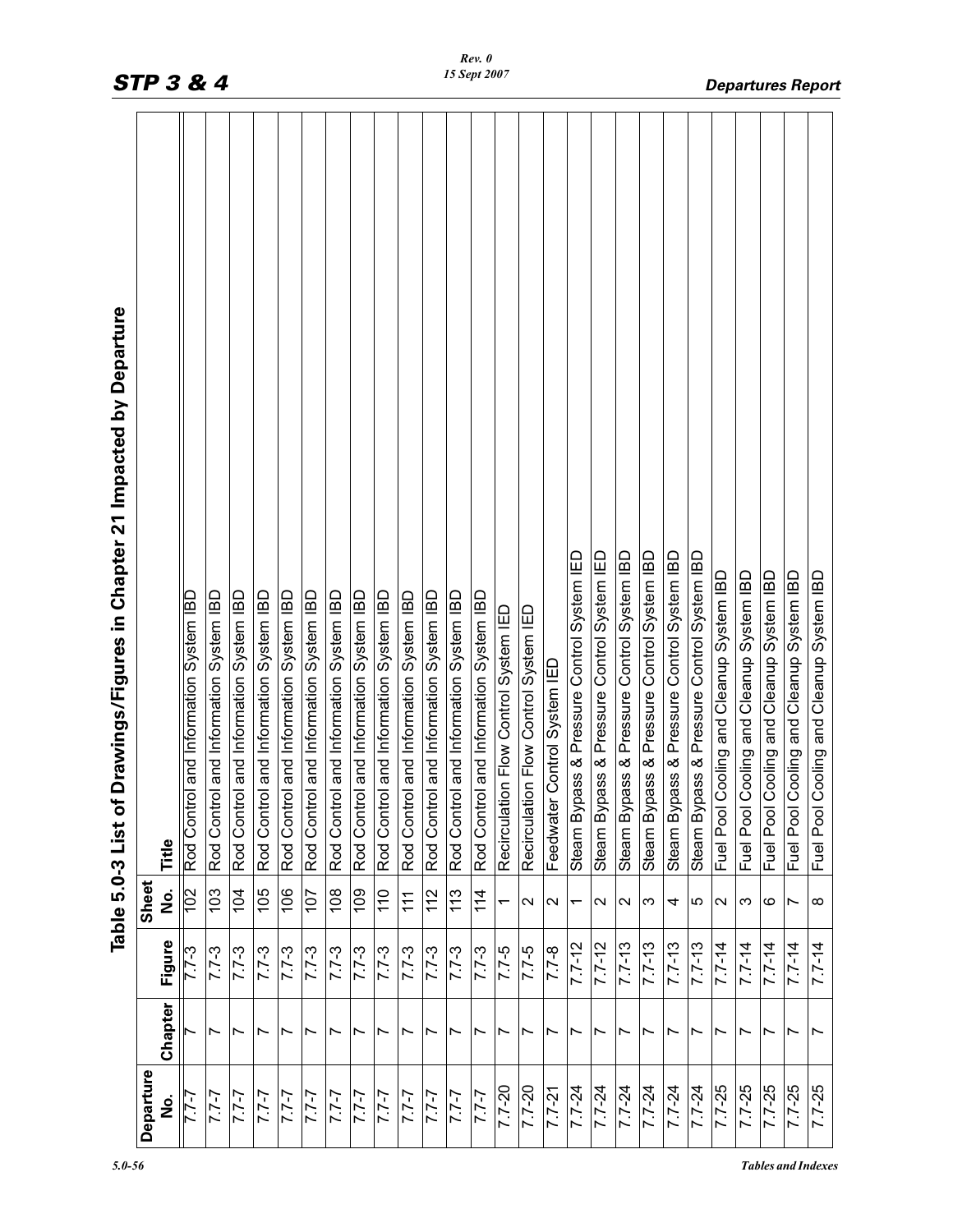| Departure<br>$9.2 - 5$<br>$9.2 - 5$<br>$9.2 - 5$<br>$9.2 - 5$<br>$9.2 - 5$<br>$9.2 - 5$<br>$9.2 - 5$<br>$8.3 - 3$<br>$8.3 - 3$<br>$8.3 - 3$<br>$8.3 - 3$<br>$8.3 - 3$<br>$9.2 - 5$<br>$9.1 - 1$<br>$8.2 - 1$<br>$8.3 - 1$<br>$8.2 - 1$<br>$8.2 - 1$<br>$8.2 - 1$<br>$8.2 - 1$<br>$8.3 - 1$<br>$8.2 - 1$<br>$8.2 - 1$<br>ف<br>2 | Chapter<br>∞<br>$\infty$<br>∞<br>∞<br>∞<br>∞<br>∞<br>∞<br>∞<br>∞<br>∞<br>∞<br>တ<br>တ<br>တ<br>Ľ<br>r<br>᠇<br>᠇<br>᠇<br>ᡪ<br>᠇<br>ᡪ | Table 5.0-3 List o<br>Figure<br>$1.2 - 35$<br>1.2-36<br>$9.1 - 12$<br>$1.2 - 32$<br>$1.2 - 33$<br>$1.2 - 34$<br>$1.2 - 37$<br>$8.3 - 2$<br>$7.4 - 3$<br>$7.4 - 2$<br>$9.2 - 7$<br>$9.2 - 7$<br>$8.2 - 1$<br>$8.3 - 1$<br>$8.3 - 1$<br>$8.3 - 1$<br>$8.3 - 1$<br>$8.2 - 1$<br>$8.2 - 1$<br>8.2-1<br>$8.2 - 1$<br>$8.2 - 1$<br>$8.2 - 1$ | Sheet<br>ف<br>Z<br>5<br>$\mathbf{\Omega}$<br>ო<br>ဖ<br>က<br>$\sim$<br>က<br>4<br>Ľ<br>4<br>$\sim$<br>↽<br>↽ | f Drawings/Figures in Chapter 21 Impacted by Departure<br>General Arrangement, Reactor Service Water Pump House and UHS Basin<br>General Arrangement, Reactor Service Water Pump House and UHS Basin<br>General Arrangement, Reactor Service Water Pump House<br>General Arrangement, Reactor Service Water Pump House<br>General Arrangement, Reactor Service Water Pump House<br>it & Control Power Supply System SLD<br>Power Distribution System Routing Diagram<br>Power Distribution System Routing Diagram<br>Power Distribution System Routing Diagram<br>Power Distribution System Routing Diagram<br>Power Distribution System Routing Diagram<br>Power Distribution System Routing Diagram<br>Power Distribution System Routing Diagram<br>Power Distribution System SLD<br>Power Distribution System SLD<br>Power Distribution System SLD<br>Power Distribution System SLD<br>ueling & Servicing Sequence<br>ervice Water System P&ID<br>ervice Water System P&ID<br>Remote Shutdown System IED<br>Remote Shutdown System IED<br>Reactor <sub>S</sub><br>Reactor <sub>S</sub><br>Plant Refu<br>Instrumer<br>Site Plan<br>Electrical<br>Electrical<br>Electrical<br>Electrical<br>Title |
|--------------------------------------------------------------------------------------------------------------------------------------------------------------------------------------------------------------------------------------------------------------------------------------------------------------------------------|-----------------------------------------------------------------------------------------------------------------------------------|----------------------------------------------------------------------------------------------------------------------------------------------------------------------------------------------------------------------------------------------------------------------------------------------------------------------------------------|------------------------------------------------------------------------------------------------------------|----------------------------------------------------------------------------------------------------------------------------------------------------------------------------------------------------------------------------------------------------------------------------------------------------------------------------------------------------------------------------------------------------------------------------------------------------------------------------------------------------------------------------------------------------------------------------------------------------------------------------------------------------------------------------------------------------------------------------------------------------------------------------------------------------------------------------------------------------------------------------------------------------------------------------------------------------------------------------------------------------------------------------------------------------------------------------------------------------------------------------------------------------------------------------------------------------|
| $9.2 - 5$<br>$6.2 - 7$                                                                                                                                                                                                                                                                                                         | တ<br>თ                                                                                                                            | $9.2 - 7$<br>$9.2 - 2$                                                                                                                                                                                                                                                                                                                 | က                                                                                                          | HVAC Normal Cooling Water System P&ID<br>ervice Water System P&ID<br>Reactor <sub>S</sub>                                                                                                                                                                                                                                                                                                                                                                                                                                                                                                                                                                                                                                                                                                                                                                                                                                                                                                                                                                                                                                                                                                          |
| $9.3 - 2$<br>$9.3 - 2$                                                                                                                                                                                                                                                                                                         | ဖ<br>ဖ                                                                                                                            | 6.2-38<br>$6.2 - 38$                                                                                                                                                                                                                                                                                                                   | $\mathbf{\Omega}$<br>$\overline{\phantom{0}}$                                                              | ssification and Containment Isolation Diagram<br>ssification and Containment Isolation Diagram<br>Group Cla<br>Group Cla                                                                                                                                                                                                                                                                                                                                                                                                                                                                                                                                                                                                                                                                                                                                                                                                                                                                                                                                                                                                                                                                           |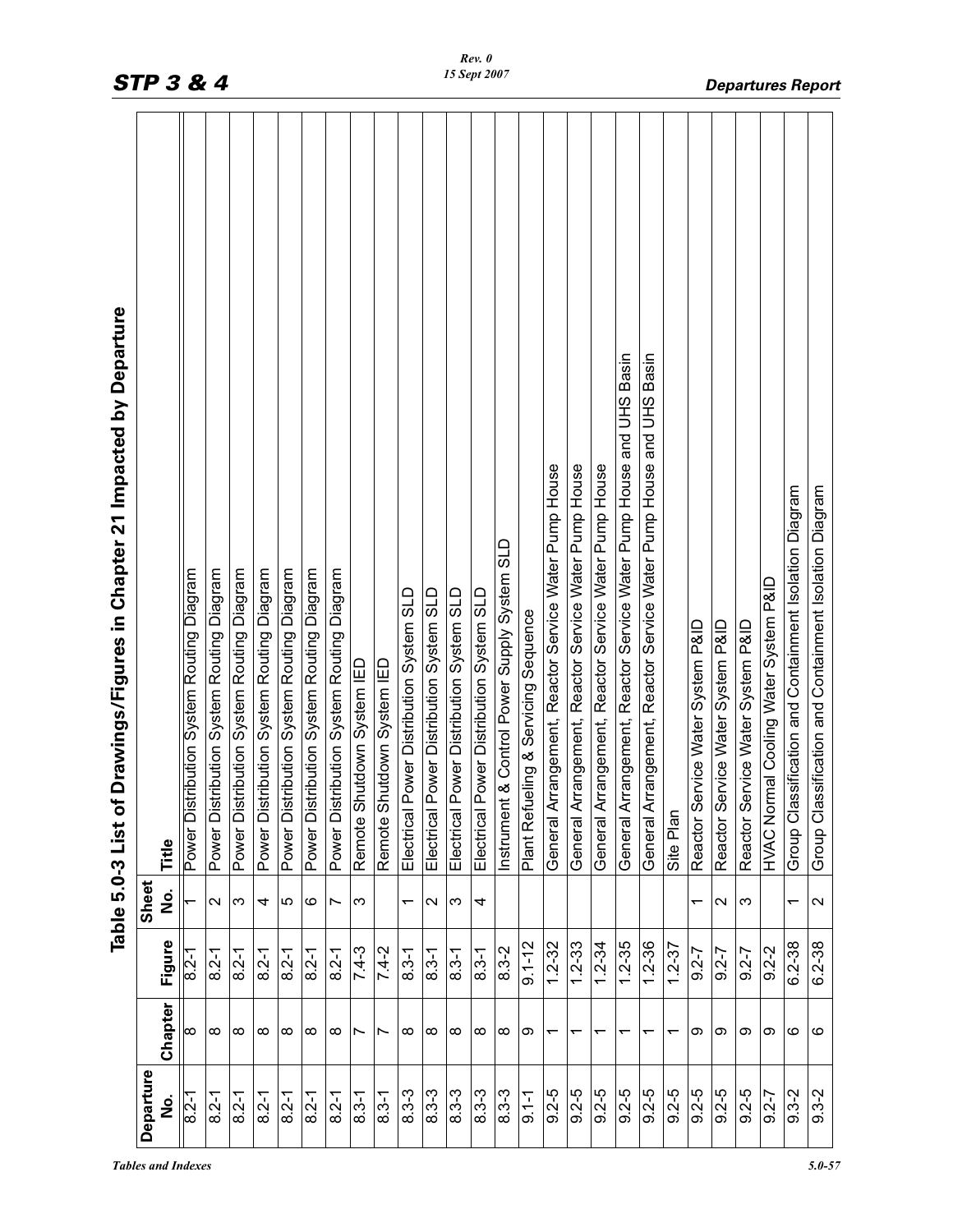| Drawings/Figures in Chapter 21 Impacted by Departure<br>$\overline{\bullet}$<br>Table 5.0-3 List | Title<br>Sheet<br>$\frac{1}{2}$<br>Figure<br>Chapter | Control Building HVAC Flow Diagram<br>$\mathbf{\Omega}$<br>$9.4 -$<br>ග | uilding HVAC Flow Diagram<br>Control Bu<br>S<br>$9.4 - 1$<br>တ | ilding HVAC Flow Diagram<br>Control B<br>4<br>$9.4 - 1$<br>တ | Control Building HVAC Flow Diagram<br>5<br>$9.4 - 1$<br>თ | Control Building HVAC Flow Diagram<br>᠇<br>$9.4 - 1$<br>တ | Control Building HVAC Flow Diagram<br>$\sim$<br>$9.4 - 1$<br>တ | uilding Ventilation System Air Flow Diagram<br>Turbine B<br>$9.4-2a$<br>တ | uilding Ventilation System Control Diagram<br>Turbine B<br>$\sim$<br>$9.4 - 2b$<br>ග | Building HVAC P&ID<br>Radwaste<br>٣<br>$9.4 - 10$<br>တ | Building HVAC P&ID<br>Radwaste<br>$\sim$<br>$9.4 - 10$<br>თ | Building HVAC P&ID<br>Radwaste<br>က<br>$9.4 - 10$<br>ග | Standby Diesel Generator Fuel Oil and Combustion Air Intake & Exhaust Systems<br>$9.5 - 6$<br>တ | Reference Heat Balance for Guaranteed Reactor Rating<br>$10.1 - 2$<br>$\tilde{0}$ | Reference Heat Balance for Valves-Wide-Open (VWO)<br>$10.1 - 3$<br>S | System PFD<br>Radwaste<br>$\overline{\phantom{0}}$<br>$11.2 - 1$<br>$\tilde{\tau}$ | System PFD<br>Radwaste<br>Ν<br>$11.2 - 1$<br>$\tilde{\tau}$ | System P&ID<br>Radwaste<br>$\overline{\phantom{0}}$<br>$11.2 - 2$<br>$\stackrel{\textstyle\textstyle\sim}{\textstyle\textstyle\sim}$ | System P&ID<br>Radwaste<br>Ν<br>$11.2 - 2$<br>$\stackrel{\textstyle\textstyle\sim}{\textstyle\textstyle\sim}$ | System P&ID<br>Radwaste<br>ო<br>$11.2 - 2$<br>$\tilde{\tau}$ | System P&ID<br>Radwaste<br>4<br>$11.2 - 2$<br>Ξ | System P&ID<br>Radwaste<br>্ব<br>$11.2 - 2$<br>$\stackrel{\textstyle\textstyle\vdots}\nolimits$ | System P&ID<br>Radwaste<br>5<br>$11.2 - 2$<br>$\tilde{\tau}$ | System P&ID<br>Radwaste<br>ဖ<br>$11.2 - 2$<br>$\widetilde{\tau}$ | System P&ID<br>Radwaste<br>Ľ<br>$11.2 - 2$<br>$\tilde{\tau}$ | System P&ID<br>Radwaste<br>್ರಿ<br>$11.2 - 2$<br>Ξ | System P&ID<br>Radwaste<br>10a<br>$11.2 - 2$<br>$\widetilde{\tau}$ | System P&ID<br>Radwaste<br>$\frac{a}{1}$<br>$11.2 - 2$<br>$\widetilde{\tau}$ |
|--------------------------------------------------------------------------------------------------|------------------------------------------------------|-------------------------------------------------------------------------|----------------------------------------------------------------|--------------------------------------------------------------|-----------------------------------------------------------|-----------------------------------------------------------|----------------------------------------------------------------|---------------------------------------------------------------------------|--------------------------------------------------------------------------------------|--------------------------------------------------------|-------------------------------------------------------------|--------------------------------------------------------|-------------------------------------------------------------------------------------------------|-----------------------------------------------------------------------------------|----------------------------------------------------------------------|------------------------------------------------------------------------------------|-------------------------------------------------------------|--------------------------------------------------------------------------------------------------------------------------------------|---------------------------------------------------------------------------------------------------------------|--------------------------------------------------------------|-------------------------------------------------|-------------------------------------------------------------------------------------------------|--------------------------------------------------------------|------------------------------------------------------------------|--------------------------------------------------------------|---------------------------------------------------|--------------------------------------------------------------------|------------------------------------------------------------------------------|
|                                                                                                  |                                                      |                                                                         |                                                                |                                                              |                                                           |                                                           |                                                                |                                                                           |                                                                                      |                                                        |                                                             |                                                        |                                                                                                 |                                                                                   |                                                                      |                                                                                    |                                                             |                                                                                                                                      |                                                                                                               |                                                              |                                                 |                                                                                                 |                                                              |                                                                  |                                                              |                                                   |                                                                    |                                                                              |
|                                                                                                  | Departure<br>ف<br>N                                  | $-1.6$                                                                  | $9.4 - 2$                                                      | $9.4 - 2$                                                    | $9.4 - 2$                                                 | $9.4 - 2$                                                 | $9.4 - 2$                                                      | $9.4 - 4$                                                                 | $9.4 - 4$                                                                            | $9.4-5$                                                | $9.4 - 5$                                                   | $9.4 - 5$                                              | $9.5 - 6$                                                                                       | $10.1 - 3$                                                                        | $10.1 - 4$                                                           | $11.2 - 1$                                                                         | $11.2 - 1$                                                  | $11.2 - 1$                                                                                                                           | $11.2 - 1$                                                                                                    | $11.2 - 1$                                                   | $11.2 - 1$                                      | $11.2 - 1$                                                                                      | $11.2 - 1$                                                   | $11.2 - 1$                                                       | $11.2 - 1$                                                   | $11.2 - 1$                                        | $11.2 - 1$                                                         | $11.2 - 1$                                                                   |

*5.0-58 Tables and Indexes*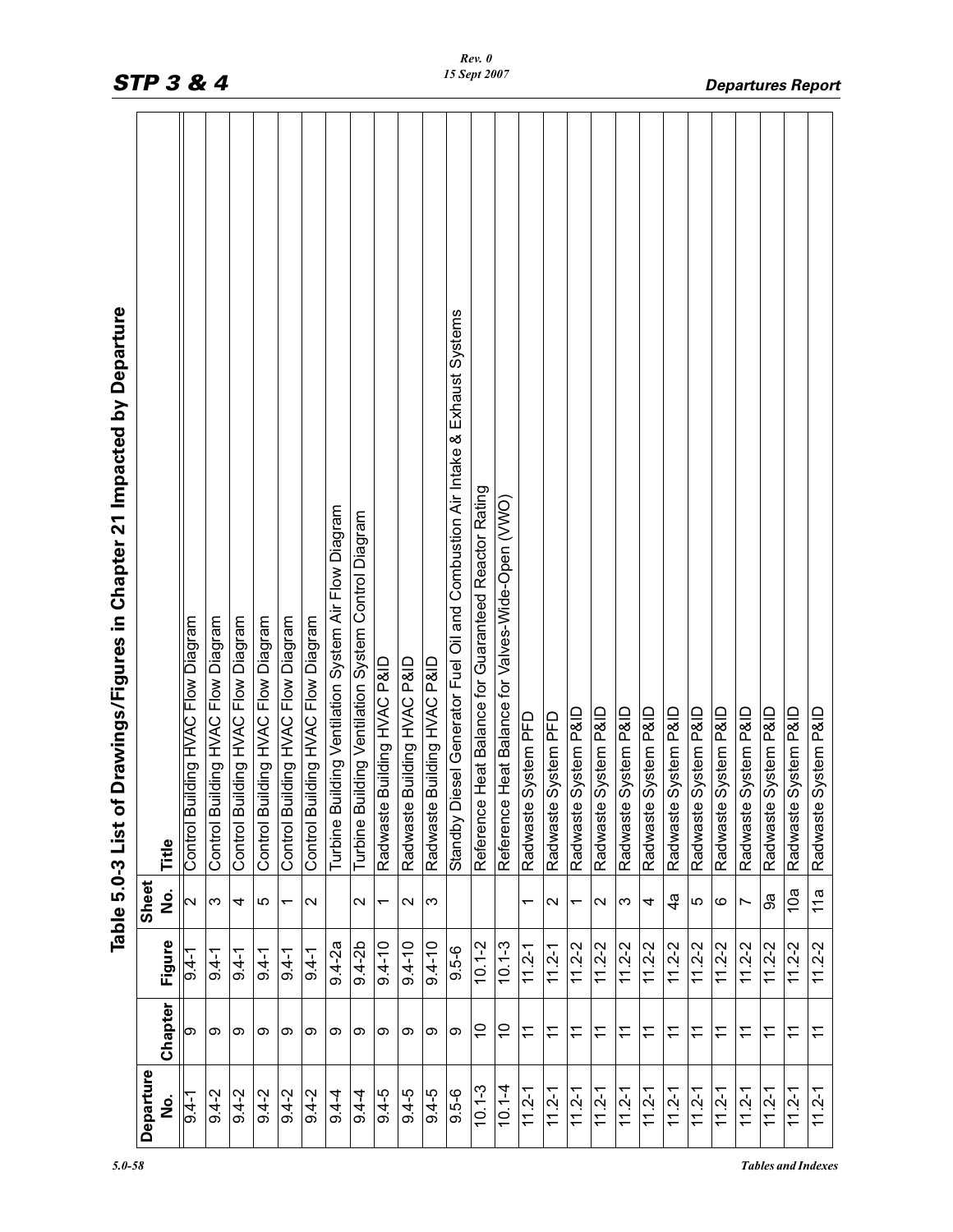| Departure  |                |             | Sheet             | i Drawings/Figures in Chapter 21 Impacted by Departure<br>Table 5.0-3 List o |
|------------|----------------|-------------|-------------------|------------------------------------------------------------------------------|
| ف<br>N     | Chapter        | Figure      | е<br>М            | Title                                                                        |
| $11.2 - 1$ |                | $11.2 - 2$  | $\frac{d}{10}$    | System P&ID<br>Radwaste                                                      |
| $11.2 - 1$ | $\tilde{t}$    | $11.2 - 2$  | $\frac{2}{3}$     | System P&ID<br>Radwaste                                                      |
| $11.2 - 1$ | $\tilde{\tau}$ | $11.2 - 2$  | 13                | System P&ID<br>Radwaste                                                      |
| $11.2 - 1$ | $\mathbf{r}$   | $11.2 - 2$  | $\overline{4}$    | System P&ID<br>Radwaste                                                      |
| $11.2 - 1$ | $\tilde{t}$    | $11.2 - 2$  | 14a               | System P&ID<br>Radwaste                                                      |
| $11.2 - 1$ | $\tilde{\tau}$ | $11.2 - 2$  | 15                | System P&ID<br>Radwaste                                                      |
| $11.2 - 1$ | Ξ              | $11.2 - 2$  | 15a               | System P&ID<br>Radwaste                                                      |
| $11.2 - 1$ | Ξ              | $11.2 - 2$  | $\frac{6}{5}$     | System P&ID<br>Radwaste                                                      |
| $11.2 - 1$ | $\tilde{\tau}$ | $11.2 - 2$  | 17                | System P&ID<br>Radwaste                                                      |
| $11.5 - 1$ | Ľ              | 7.6-5       | $\overline{ }$    | Process Radiation Monitoring System IED                                      |
| $11.5 - 1$ | r              | 7.6-5       | $\mathbf{\Omega}$ | Process Radiation Monitoring System IED                                      |
| $11.5 - 1$ | Ľ              | 7.6-5       | က                 | Process Radiation Monitoring System IED                                      |
| $11.5 - 1$ | Ľ              | 7.6-5       | 4                 | Process Radiation Monitoring System IED                                      |
| $11.5 - 1$ | Ľ              | 7.6-5       | 5                 | Process Radiation Monitoring System IED                                      |
| $11.5 - 1$ | Ľ              | 7.6-5       | ဖ                 | Process Radiation Monitoring System IED                                      |
| $11.5 - 1$ | Ľ              | 7.6-5       | Ľ                 | Process Radiation Monitoring System IED                                      |
| $11.5 - 1$ | Ľ              | 7.6-5       | $\infty$          | Process Radiation Monitoring System IED                                      |
| $11.5 - 1$ | Ľ              | 7.6-5       | σ                 | Process Radiation Monitoring System IED                                      |
| $11.5 - 1$ | Ľ              | 7.6-5       | S                 | Process Radiation Monitoring System IED                                      |
| $12.3 - 4$ | 27             | $12.3 - 56$ |                   | Reactor Building, Area Radiation Monitors at Elevation -8200 mm              |
| $12.3 - 4$ | $\frac{2}{3}$  | $12.3 - 57$ |                   | uilding, Area Radiation Monitors at Elevation -1700 mm<br>Reactor B          |
| $12.3 - 4$ | 57             | $12.3 - 58$ |                   | uilding, Area Radiation Monitors at Elevation 4800/8500 mm<br>Reactor B      |
| $12.3 - 4$ | $\frac{2}{3}$  | $12.3 - 60$ |                   | uilding, Area Radiation Monitors at Elevation 23500 mm<br>Reactor B          |
| $12.3 - 4$ | $\frac{2}{3}$  | $12.3 - 62$ |                   | uilding, Area Radiation Monitors at Elevation 31700/38200 mm<br>Reactor B    |
| Admin      | 5              | $5.4 - 14$  | $\sim$            | Reactor Water Cleanup System IBD                                             |
| Admin      | LO             | $5.4 - 14$  | ς                 | Reactor Water Cleanup System IBD                                             |
| Admin      | ပ              | $5.4 - 14$  | Ľ                 | Reactor Water Cleanup System IBD                                             |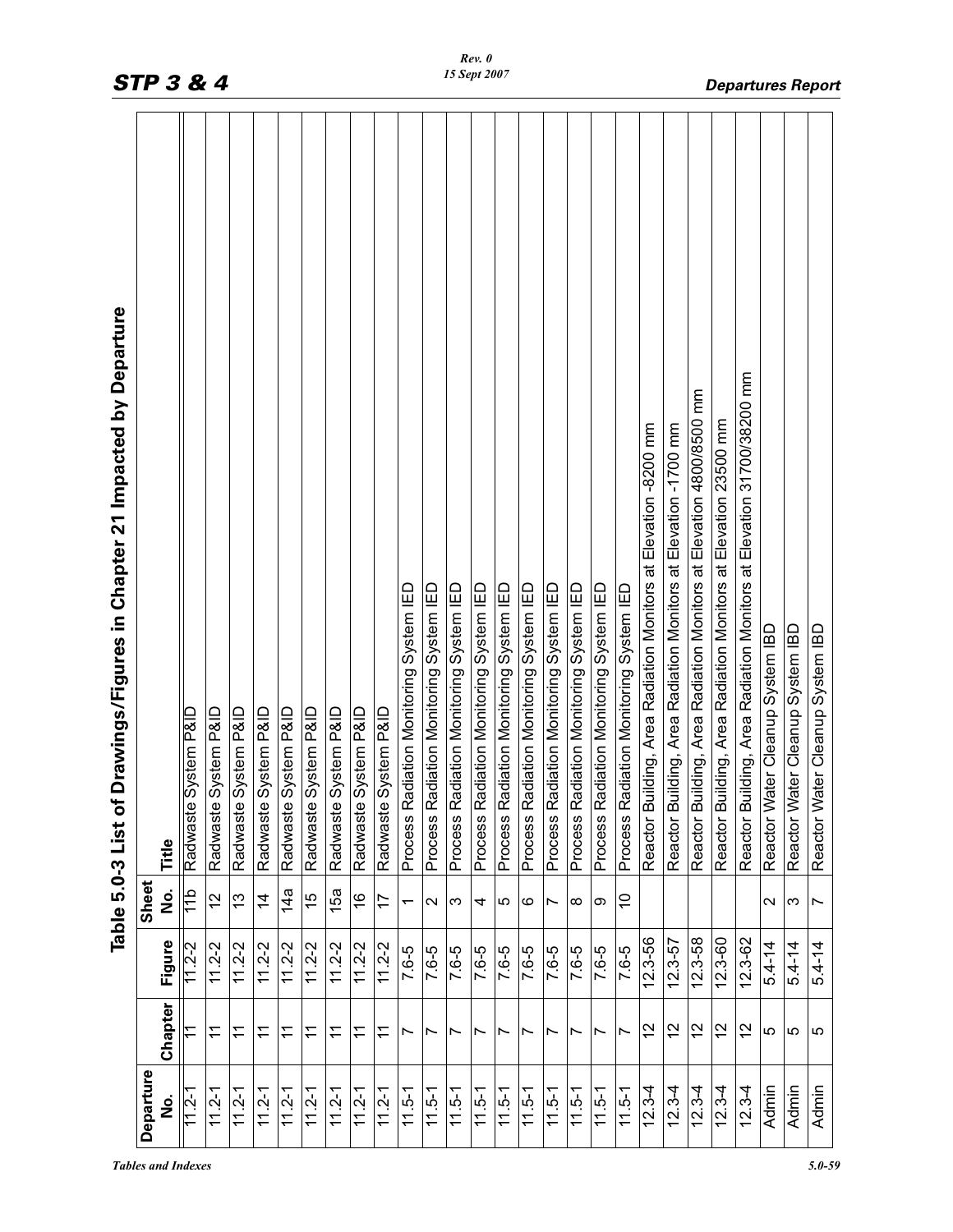|               |               |            |                | of Drawings/Figures in Chapter 21 Impacted by Departure<br>Table 5.0-3 List                                |
|---------------|---------------|------------|----------------|------------------------------------------------------------------------------------------------------------|
| Departure     |               |            | <b>Sheet</b>   |                                                                                                            |
| <u>o</u><br>2 | Chapter       | Figure     | 。<br>2         | Title                                                                                                      |
| Admin         | 5             | $5.4 - 14$ | $\infty$       | Water Cleanup System IBD<br>Reactor                                                                        |
| Admin         | LO            | $5.4 - 14$ | $\tilde{\tau}$ | Water Cleanup System IBD<br>Reactor                                                                        |
| Admin         | Ю             | $5.4 - 14$ |                | Water Cleanup System IBD<br>Reactor                                                                        |
| Admin         |               | $7.3-5$    | 35             | Leak Detection and Isolation System IBD                                                                    |
| Admin         |               | $7.3-5$    | 36             | eak Detection and Isolation System IBD                                                                     |
| Admin         |               | $7.3-5$    | 37             | Leak Detection and Isolation System IBD                                                                    |
| Admin         |               | $7.3-5$    | 38             | Leak Detection and Isolation System IBD                                                                    |
| Admin         | r             | $7.3 - 5$  | 4              | Leak Detection and Isolation System IBD                                                                    |
| Admin         |               | $7.4 - 2$  |                | Shutdown System IED<br>Remote                                                                              |
| Admin         | ග             | $9.2 - 4$  |                | ormal Cooling Water System P&ID<br>N UNN                                                                   |
| Admin         | $\frac{2}{1}$ | $12.3 - 1$ |                | Building Radiation Zone Map for Full Power & Shutdown Operation at Elevation -8200 mm (B3F)<br>Reactor     |
| Admin         | $\frac{2}{3}$ | 12.3-3     |                | Building Radiation Zone Map for Full Power & Shutdown Operation at Elevation 4800/8500 mm (B1F)<br>Reactor |
| Admin         | $\frac{2}{1}$ | $12.3 - 6$ |                | Building Radiation Zone Map for Full Power & Shutdown Operation at Elevation 18100 mm (2F)<br>Reactor      |
|               |               |            |                |                                                                                                            |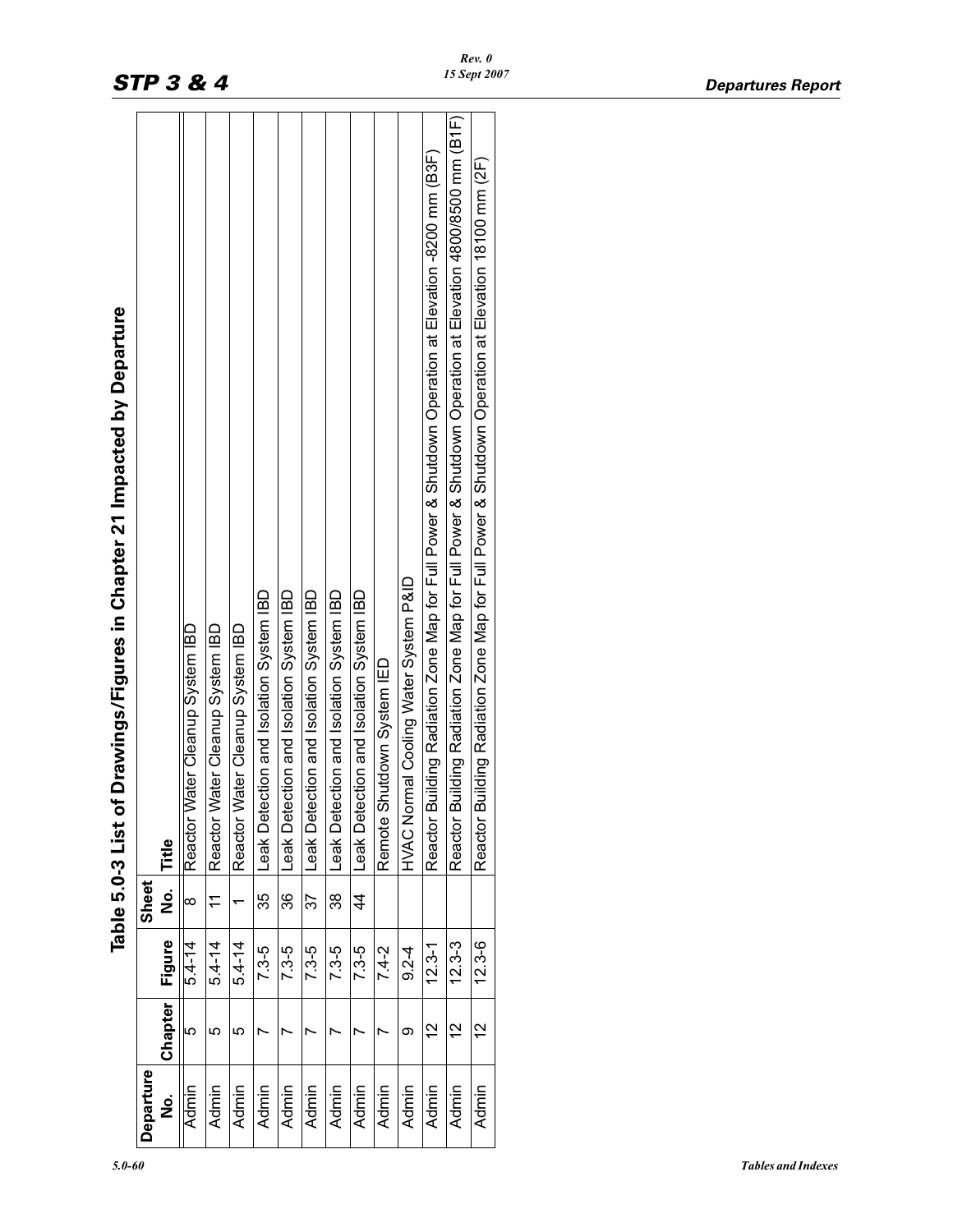|                                                                           | Departure No           | STD DEP 3.8-1                                 | STD DEP 3.8-                               | STD DEP 3.8-1                                | STD DEP 3.8-1                                | STD DEP 3.8-1                             | STP DEP 1.2-2                                                 | STP DEP 1.2-2                                                  | STP DEP 1.2-2                                                  | STP DEP 1.2-2                                                  | STP DEP 1.2-2<br>Section A-A                           | STP DEP 1.2-2                                         | STP DEP 1.2-2                                         | STP DEP 1.2-2                                         | STP DEP 9.25                                          | STP DEP 9.25                                          | STP DEP 9.25                                          |                                                                                  | and UHS Basin STP DEP 9.25                            | 9.25<br>STP DEP | $7.3 - 11$                 | $7.3 - 11$                 | $2.1 - 1$                      | $T1 2.14-1$                             | T1 2.14-1                               | $7.3 - 11$                              | $7.3 - 11$                              |   |
|---------------------------------------------------------------------------|------------------------|-----------------------------------------------|--------------------------------------------|----------------------------------------------|----------------------------------------------|-------------------------------------------|---------------------------------------------------------------|----------------------------------------------------------------|----------------------------------------------------------------|----------------------------------------------------------------|--------------------------------------------------------|-------------------------------------------------------|-------------------------------------------------------|-------------------------------------------------------|-------------------------------------------------------|-------------------------------------------------------|-------------------------------------------------------|----------------------------------------------------------------------------------|-------------------------------------------------------|-----------------|----------------------------|----------------------------|--------------------------------|-----------------------------------------|-----------------------------------------|-----------------------------------------|-----------------------------------------|---|
| of Drawings/Figures in Chapter 21 Impacted by Chapter<br>Table 5.0-4 List | Title                  | ng at Elevation -1700 rnm<br>Radwaste Buildir | ng at Elevation 5300 mm<br>Radwaste Buildi | ng at Elevation 12300 mm<br>Radwaste Buildir | ng at Elevation 18300 mm<br>Radwaste Buildir | ng, Section A-A & B-B<br>Radwaste Buildir | General Arrangement at Elevation 5300 mm<br>Turbine Building, | General Arrangement at Elevation 12300 mm<br>Turbine Building, | General Arrangement at Elevation 20300 mm<br>Turbine Building, | General Arrangement at Elevation 30300 mm<br>Turbine Building, | General Arrangement, Longitudinal<br>Turbine Building, | General Arrangement, Section B-B<br>Turbine Building, | General Arrangement, Section C-C<br>Turbine Building, | General Arrangement, Section D-D<br>Turbine Building, | General Arrangement, Reactor Service Water Pump House | General Arrangement, Reactor Service Water Pump House | General Arrangement, Reactor Service Water Pump House | General Arrangement, Reactor Service Water Pump House and UHS Basin STP DEP 9.25 | General Arrangement, Reactor Service Water Pump House | Site Plan       | Nuclear Boiler System P&ID | Nuclear Boiler System P&ID | stem P&ID<br>Nuclear Boiler Sy | Leak Detection and Isolation System IED | Leak Detection and Isolation System IED | Leak Detection and Isolation System IED | Leak Detection and Isolation System IED |   |
|                                                                           | Sheet<br><u>ہ</u><br>ح |                                               |                                            |                                              |                                              |                                           |                                                               |                                                                |                                                                |                                                                |                                                        |                                                       |                                                       |                                                       |                                                       |                                                       |                                                       |                                                                                  |                                                       |                 | က                          | 4                          | တ                              | $\overline{\phantom{0}}$                | က                                       | ∞                                       | $\widetilde{\phantom{a}}$               |   |
|                                                                           | Figure                 | 1.2-23a                                       | $1.2 - 23b$                                | $1.2 - 23c$                                  | $1.2 - 23d$                                  | $1.2 - 23e$                               | $1.2 - 24$                                                    | $1.2 - 25$                                                     | 1.2-26                                                         | $1.2 - 27$                                                     | $1.2 - 28$                                             | $1.2 - 29$                                            | $1.2 - 30$                                            | $1.2 - 31$                                            | $1.2 - 32$                                            | $1.2 - 33$                                            | $1.2 - 34$                                            | $1.2 - 35$                                                                       | $1.2 - 36$                                            | $1.2 - 37$      | $5.1 - 3$                  | $5.1 - 3$                  | $5.1 - 3$                      | $5.2 - 8$                               | $5.2 - 8$                               | $5.2 - 8$                               | $5.2 - 8$                               |   |
|                                                                           | Chapter                |                                               | $\overline{\phantom{0}}$                   | ᠇                                            | $\overline{\phantom{0}}$                     | ᠇                                         | $\overline{\phantom{0}}$                                      | ᠇                                                              | ᠇                                                              | $\overline{\phantom{0}}$                                       | $\overline{ }$                                         | $\overline{\phantom{0}}$                              | ᠇                                                     | $\overline{ }$                                        | $\overline{ }$                                        | ٣                                                     | $\overline{\phantom{0}}$                              | ↽                                                                                | $\overline{\phantom{0}}$                              | $\overline{ }$  | LO                         | 5                          | 5                              | 5                                       | 5                                       | 5                                       | 5                                       | S |

*Rev. 0 15 Sept 2007*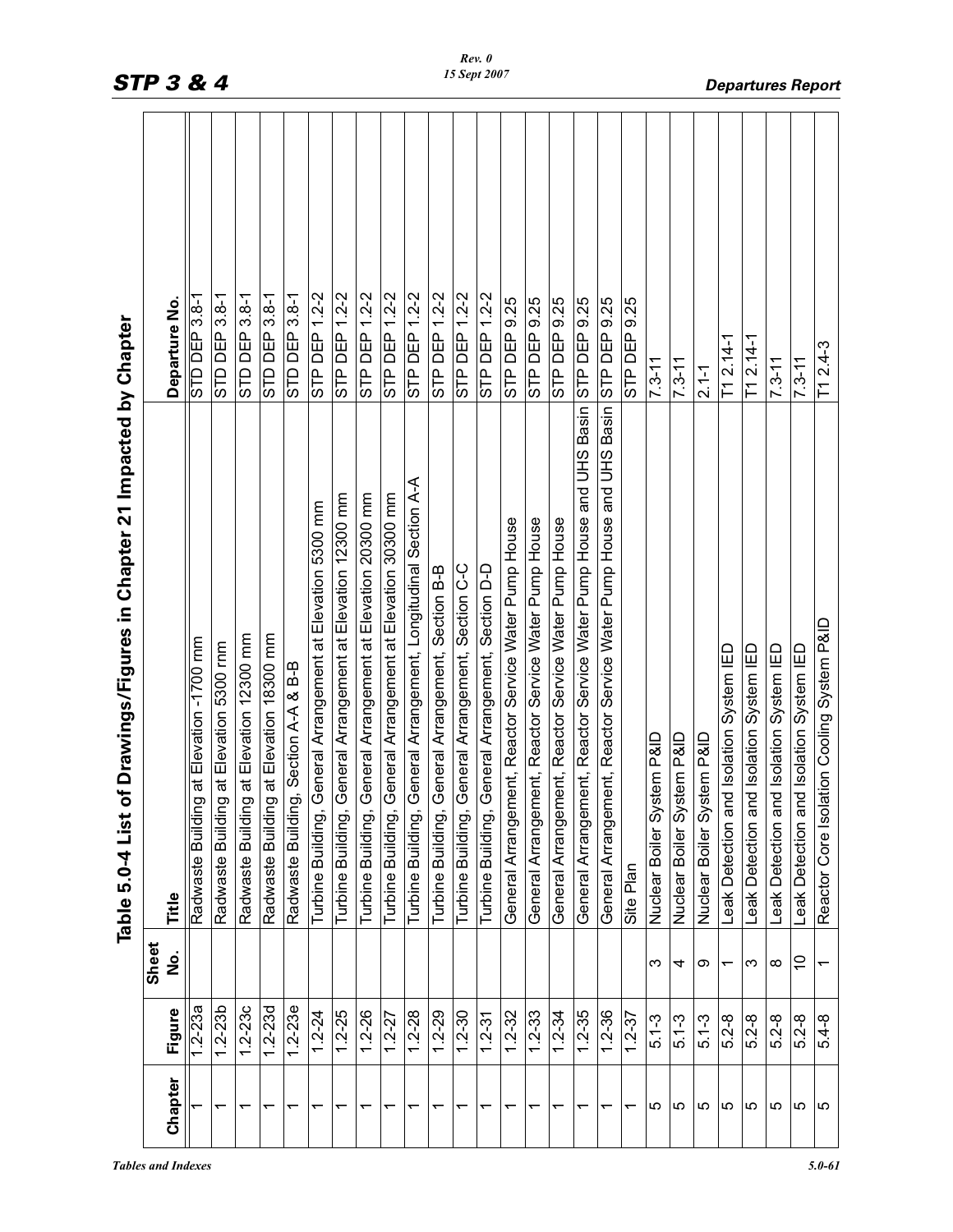|                          |            |                          | of Drawings/Figures in Chapter 21 Impacted by Chapter<br>List<br>Table 5.0-4 |                                                        |
|--------------------------|------------|--------------------------|------------------------------------------------------------------------------|--------------------------------------------------------|
|                          |            | Sheet                    |                                                                              |                                                        |
| Chapter                  | Figure     | <u>ہ</u><br>2            | Title                                                                        | Departure No.                                          |
| 5                        | 5.4-8      | Z                        | Reactor Core Isolation Cooling System P&ID                                   | [1 2.4-3, 7.3-11                                       |
| 5                        | $5.4 - 8$  | ς                        | lation Cooling System P&ID<br>Reactor Core Iso                               | $T12.4-3$                                              |
| 5                        | 5.4-9      | ᠇                        | lation Cooling System PFD<br>Reactor Core Iso                                | $T12.4-3$                                              |
| 5                        | $5.4 - 9$  | $\mathbf{\sim}$          | Reactor Core Isolation Cooling System PFD                                    | $T12.4-3$                                              |
| 5                        | $5.4 - 10$ | $\overline{\phantom{0}}$ | Residual Heat Removal System P&ID                                            | $T1 2.14 - 1, 7.3 - 11$                                |
| 5                        | $5.4 - 10$ | $\sim$                   | Residual Heat Removal System P&ID                                            | $T12.4-1$                                              |
| ပ                        | $5.4 - 10$ | က                        | Residual Heat Removal System P&ID                                            | $T12.4 - 1$                                            |
| 5                        | $5.4 - 10$ | 4                        | Residual Heat Removal System P&ID                                            | $\overline{11}$ 2.14-1                                 |
| 5                        | $5.4 - 10$ | 5                        | Residual Heat Removal System P&ID                                            | $7.3 - 11$                                             |
| 5                        | $5.4 - 10$ | ဖ                        | Residual Heat Removal System P&ID                                            | $T1 2.14-1$                                            |
| 5                        | $5.4 - 10$ | Ľ                        | Residual Heat Removal System P&ID                                            | $7.3 - 11$                                             |
| ю                        | $5.4 - 11$ | ᠇                        | Residual Heat Removal System PFD                                             | $T1 2.4 - 1,5B - 1$                                    |
| Ю                        | $5.4 - 11$ | $\mathbf{\sim}$          | Residual Heat Removal System PFD                                             | $T1 2.4 - 1$                                           |
| 5                        | $5.4 - 12$ | ↽                        | leanup System P&ID<br>Reactor Water CI                                       | $11 - 5.7$                                             |
| Ю                        | $5.4 - 14$ | ↽                        | leanup System IBD<br>Reactor Water Cl                                        | Admin                                                  |
| 5                        | $5.4 - 14$ | $\mathbf{\sim}$          | leanup System IBD<br>Reactor Water CI                                        | Admin                                                  |
| 5                        | $5.4 - 14$ | က                        | leanup System IBD<br>Reactor Water CI                                        | <b>Admin</b>                                           |
| Ю                        | $5.4 - 14$ | $\overline{\phantom{0}}$ | leanup System IBD<br>Reactor Water CI                                        | Admin                                                  |
| Ю                        | $5.4 - 14$ | $\infty$                 | leanup System IBD<br>Reactor Water CI                                        | Admin                                                  |
| LO.                      | $5.4 - 14$ | $\tilde{\tau}$           | leanup System IBD<br>Reactor Water C                                         | Admin                                                  |
| ဖ                        | 6.2-38     | ↽                        | tion and Containment Isolation Diagram<br>Group Classificat                  | $T1 2.4-3$ , $T1 2.14-1$ , $9.3-2$                     |
| ဖ                        | $6.2 - 38$ | $\mathbf{\Omega}$        | tion and Containment Isolation Diagram<br>Group Classifica                   | T1 2.4-3, T1 2.14-1, 9.3-2                             |
| ဖ                        | $6.2 - 39$ | $\overline{\phantom{0}}$ | ntrol System P&ID<br>Atmospheric Cor                                         | $6.2 - 1$                                              |
| ဖ                        | $6.3 - 7$  | ↽                        | ore Flooder System P&ID<br>High Pressure Co                                  | $7.3 - 11$                                             |
| $\overline{\phantom{0}}$ | $7.2 - 9$  | ↽                        | Reactor Protection System IED                                                | $T1 2.2 - 1$ , $T1 2.3 - 1$ , $T1 3.4 - 1$ , $7.2 - 1$ |
| $\overline{\phantom{0}}$ | $7.2 - 9$  | $\mathbf 2$              | Reactor Protection System IED                                                | $T1 2.2 - 1$ , $T1 2.3 - 1$ , $T1 3.4 - 1$ , $7.2 - 1$ |
| $\overline{\phantom{0}}$ | $7.2 - 9$  | က                        | Reactor Protection System IED                                                | $T1 2.2 - 1, T1 2.3 - 1, T1 3.4 - 1, Z.2 - 1$          |

*Rev. 0*

*STP 3 & 4 Departures Report*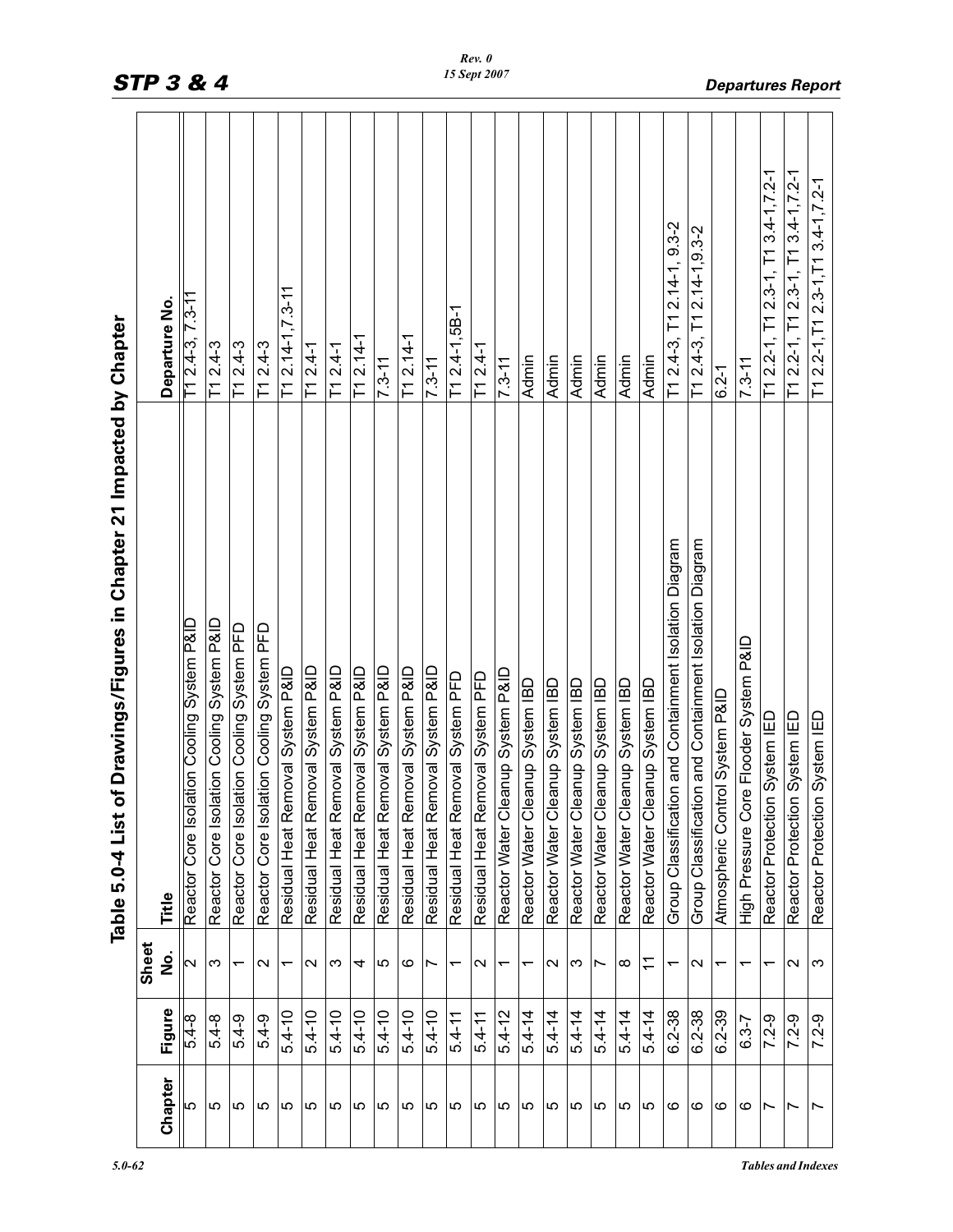|                                                                           | Departure No. | $-1$ 2.2-1, $-1$ 2.3-1, $-1$ 3.4-1, $-7$ . 2-1 | $T1 2.2 - 1$ , $T1 2.3 - 1$ , $T1 3.4 - 1$ , $T.2 - 1$ | $T1 2.2 - 1$ , $T1 2.3 - 1$ , $T1 3.4 - 1$ , $7.2 - 1$ | $\overline{1}13.4 - 1$        | $T1 2.2 - 1, T1 2.3 - 1, T1 3.4 - 1, Z.2 - 1$ | $T1 2.2 - 1$ , $T1 2.3 - 1$ , $T1 3.4 - 1$ , $7.2 - 1$ | $T1 2.2 - 1, T1 2.3 - 1, T1 3.4 - 1, Z.2 - 1$ | $T1 2.2 - 1, T1 2.3 - 1, T1 3.4 - 1, Z.2 - 1$ | $T13.4-1$                     | $T13.4-1$                     | $T13.4-1$                     | $T13.4-1$                     | $7.2 - 1$                     | $7.2 - 1$                     | $7.2 - 1$                     | $7.2 - 1$                     | $T12.3-1$                     | $T1 2.3-1$                    | $\overline{712.3}$ -1         | $T12.3-1$                     | $T1 2.3 - 1, Z - 1$           | $T1 2.3 - 1, 7.2 - 1$         | $T1 2.3 - 1, 7.2 - 1$         | $T1 2.3 - 1, 7.2 - 1$         | $T1 2.3 - 1, 7.2 - 1$         | $T1 2.3 - 1, 7.2 - 1$         | $T1 2.3 - 1, 7.2 - 1$         |
|---------------------------------------------------------------------------|---------------|------------------------------------------------|--------------------------------------------------------|--------------------------------------------------------|-------------------------------|-----------------------------------------------|--------------------------------------------------------|-----------------------------------------------|-----------------------------------------------|-------------------------------|-------------------------------|-------------------------------|-------------------------------|-------------------------------|-------------------------------|-------------------------------|-------------------------------|-------------------------------|-------------------------------|-------------------------------|-------------------------------|-------------------------------|-------------------------------|-------------------------------|-------------------------------|-------------------------------|-------------------------------|-------------------------------|
| of Drawings/Figures in Chapter 21 Impacted by Chapter<br>Table 5.0-4 List | Title         | Reactor Protection System IED                  | Reactor Protection System IED                          | Reactor Protection System IBD                          | Reactor Protection System IBD | Reactor Protection System IBD                 | Reactor Protection System IBD                          | Reactor Protection System IBD                 | Reactor Protection System IBD                 | Reactor Protection System IBD | Reactor Protection System IBD | Reactor Protection System IBD | Reactor Protection System IBD | Reactor Protection System IBD | Reactor Protection System IBD | Reactor Protection System IBD | Reactor Protection System IBD | Reactor Protection System IBD | Reactor Protection System IBD | Reactor Protection System IBD | Reactor Protection System IBD | Reactor Protection System IBD | Reactor Protection System IBD | Reactor Protection System IBD | Reactor Protection System IBD | Reactor Protection System IBD | Reactor Protection System IBD | Reactor Protection System IBD |
|                                                                           | Sheet<br>ġ    | 5                                              | ဖ                                                      | $\overline{\phantom{0}}$                               | $\mathbf{\Omega}$             | $\widetilde{\tau}$                            | $\frac{2}{3}$                                          | <u>ლ</u>                                      | $\overline{4}$                                | $\frac{5}{1}$                 | $\frac{8}{1}$                 | 17                            | $\frac{8}{1}$                 | ი<br>1                        | $\overline{20}$               | $\overline{21}$               | 22                            | 89                            | $\overline{4}$                | $\frac{4}{1}$                 | 42                            | $\frac{4}{7}$                 | $\frac{8}{4}$                 | $\frac{6}{7}$                 | 50                            | $\overline{51}$               | 52                            | 53                            |
|                                                                           | Figure        | 7.2-9                                          | $7.2 - 9$                                              | $7.2 - 10$                                             | $7.2 - 10$                    | $\frac{1}{7.2-10}$                            | $7.2 - 10$                                             | $7.2 - 10$                                    | $7.2 - 10$                                    | $7.2 - 10$                    | $7.2 - 10$                    | $7.2 - 10$                    | $7.2 - 10$                    | $7.2 - 10$                    | $7.2 - 10$                    | $7.2 - 10$                    | $7.2 - 10$                    | $7.2 - 10$                    | $7.2 - 10$                    | $\frac{1}{7.2 - 10}$          | $7.2 - 10$                    | $7.2 - 10$                    | $7.2 - 10$                    | $7.2 - 10$                    | $7.2 - 10$                    | $7.2 - 10$                    | $7.2 - 10$                    | $7.2 - 10$                    |
|                                                                           | Chapter       |                                                | Ľ                                                      | $\overline{ }$                                         | $\overline{\phantom{0}}$      | $\overline{\phantom{0}}$                      | $\overline{ }$                                         | $\overline{\phantom{0}}$                      | $\overline{\phantom{0}}$                      | $\overline{\phantom{0}}$      | $\overline{\phantom{0}}$      | $\overline{\phantom{0}}$      | $\overline{ }$                | $\overline{\phantom{0}}$      | $\overline{ }$                | $\overline{ }$                | $\overline{\phantom{0}}$      | $\overline{ }$                | $\overline{ }$                | $\overline{\phantom{0}}$      | Ľ                             | Ľ                             | $\overline{\phantom{0}}$      | $\overline{\phantom{0}}$      | Ľ                             | Ľ                             | $\overline{ }$                | $\overline{ }$                |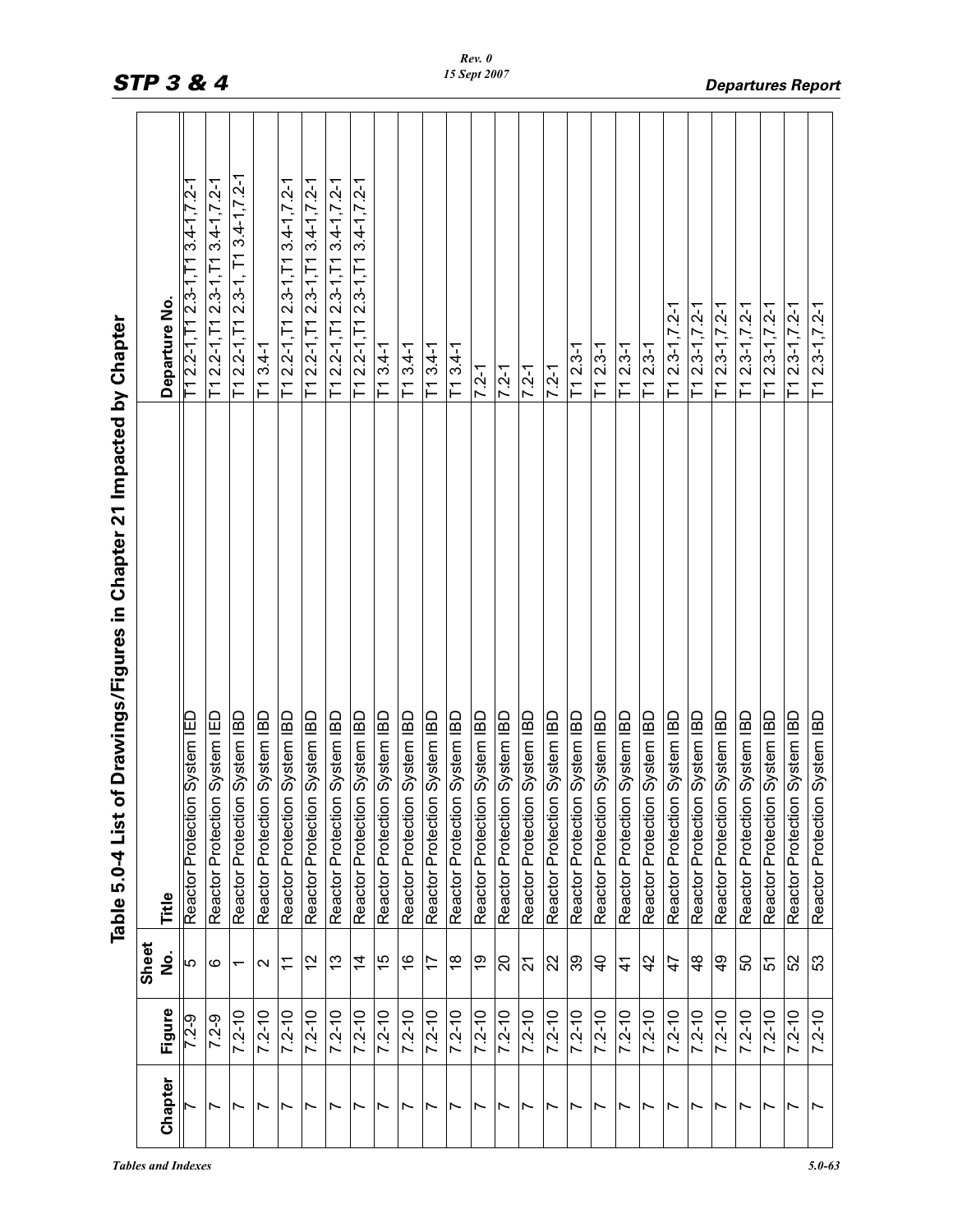|                          |            |                          | of Drawings/Figures in Chapter 21 Impacted by Chapter<br>Table 5.0-4 List |                        |
|--------------------------|------------|--------------------------|---------------------------------------------------------------------------|------------------------|
|                          |            | Sheet                    |                                                                           |                        |
| Chapter                  | Figure     | .<br>2                   | Title                                                                     | Departure No           |
|                          | $7.2 - 10$ | 54                       | Reactor Protection System IBD                                             | T1 2.3-1,7.2-1         |
| Ľ                        | $7.2 - 10$ | 57                       | Reactor Protection System IBD                                             | $7.2 - 1$              |
| Ľ                        | $7.2 - 10$ | 89                       | Reactor Protection System IBD                                             | $T1 2.3-1$             |
| Ľ                        | $7.2 - 10$ | $\overline{7}$           | Reactor Protection System IBD                                             | $T1 2.3 - 1, 7.2 - 1$  |
| Ľ                        | $7.3 - 1$  | $\sim$                   | Reactor Protection System IBD                                             | $T13.4-1, 7.3-10$      |
| Ľ                        | $7.3 - 1$  | 5                        | Reactor Protection System IBD                                             | $7.3 - 10$             |
| r                        | $7.3 - 1$  | ဖ                        | Reactor Protection System IBD                                             | $7.3 - 1$              |
| Ľ                        | $7.3 - 1$  | Ľ                        | Reactor Protection System IBD                                             | $T13.4-1, 7.3-1$       |
| Ľ                        | $7.3 - 1$  | $\infty$                 | Reactor Protection System IBD                                             | $T13.4-1, 7.3-10$      |
| Ľ                        | $7.3 - 1$  | တ                        | Reactor Protection System IBD                                             | T13.4-1, 7.3-10        |
| Ľ                        | $7.3 - 1$  | S                        | Reactor Protection System IBD                                             | T13.4-1, 7.3-10        |
| Ľ                        | $7.3 - 1$  | $\tilde{\tau}$           | Reactor Protection System IBD                                             | $T13.4-1, 7.3-10$      |
| Ľ                        | $7.3 - 1$  | చ                        | Reactor Protection System IBD                                             | $T13.4-1, 7.3-10$      |
| Ľ                        | $7.3 - 1$  | $\frac{4}{3}$            | Reactor Protection System IBD                                             | $T13.4-1$              |
| Ľ                        | $7.3 - 1$  | 15                       | Reactor Protection System IBD                                             | $T13.4-1, 7.3-10$      |
| Ľ                        | $7.3 - 1$  | 17                       | Reactor Protection System IBD                                             | $T1$ 3.4-1, 7.3-10     |
| $\overline{\phantom{0}}$ | $7.3 - 2$  | $\overline{\phantom{0}}$ | Reactor Protection System IBD                                             | $T13.4-1$              |
| Ľ                        | $7.3 - 2$  | $\sim$                   | Reactor Protection System IBD                                             | $T13.4 - 1, 7.3 - 4$   |
| r                        | $7.3 - 2$  | က                        | Reactor Protection System IBD                                             | $T13.4-1$              |
| r                        | $7.3 - 2$  | 4                        | Reactor Protection System IBD                                             | $T13.4-1$              |
| Ľ                        | $7.3 - 2$  | Ю                        | Reactor Protection System IBD                                             | $T13.4-1$              |
| Ľ                        | $7.3 - 2$  | ဖ                        | Reactor Protection System IBD                                             | T13.4-1                |
| Ľ                        | $7.3 - 2$  | Ľ                        | Reactor Protection System IBD                                             | $\overline{11}3.4 - 1$ |
| Ľ                        | $7.3 - 2$  | $\infty$                 | Reactor Protection System IBD                                             | $T13.4-1$              |
| Ľ                        | $7.3 - 2$  | တ                        | Reactor Protection System IBD                                             | $T13.4-1$              |
| Ľ                        | $7.3 - 2$  | S                        | Reactor Protection System IBD                                             | $T13.4-1$              |
| $\overline{\phantom{0}}$ | $7.3 - 2$  | $\frac{8}{1}$            | Reactor Protection System IBD                                             | $7.3 - 4$              |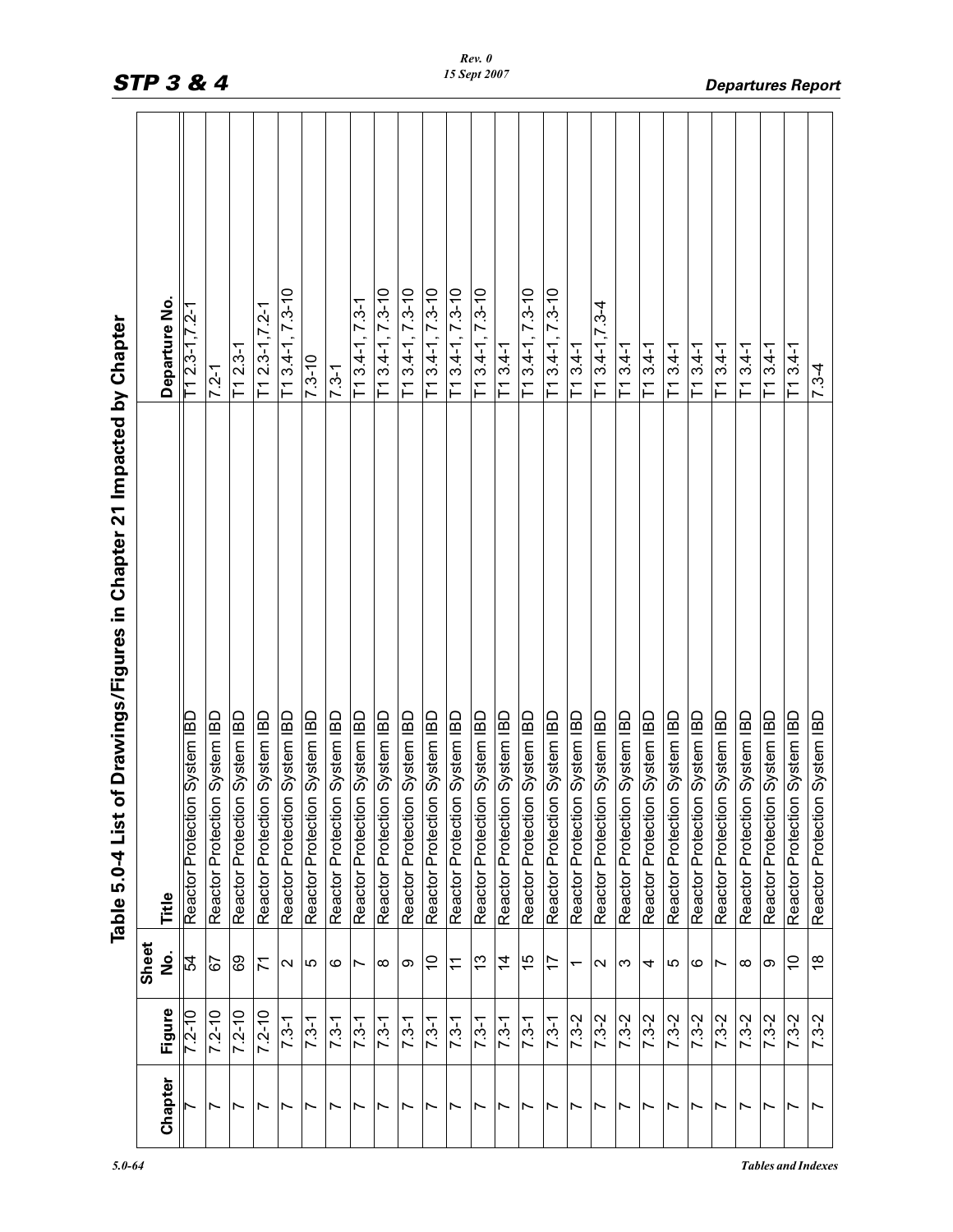|                                                                           | Departure No. | T1 3.4-1                      | $T13.4-1$                     | $T1 2.4 - 3$                                  | $T12.4-3$                                     | $T12.4-3$                                     | $T12.4-3$                                     | $T12.4-3$                                     | $T12.4-3$                                     | $T12.4-3$                                     | $T12.4-3$                                 | $T12.4-3$                                     | $T12.4-3$                                 | $T12.4-3$                                 | $T12.4-3$                                 | $T12.4-3$                                     | $T1 2.4 - 3$                              | $T12.4-3$                                 | $T1 2.14-1$                           | $T1 2.14 - 1$                    | $7.3 - 3$                        | $7.3 - 13$                       | $7.3 - 13$                       | $ 7.3 - 13$                      | $T1 2.4 - 1, 7.3 - 13$           | $T1 2.4 - 1, 7.3 - 13$           | T1 2.14-1                        | $3.4 - 1$<br>$T12.14-1, T1$             |
|---------------------------------------------------------------------------|---------------|-------------------------------|-------------------------------|-----------------------------------------------|-----------------------------------------------|-----------------------------------------------|-----------------------------------------------|-----------------------------------------------|-----------------------------------------------|-----------------------------------------------|-------------------------------------------|-----------------------------------------------|-------------------------------------------|-------------------------------------------|-------------------------------------------|-----------------------------------------------|-------------------------------------------|-------------------------------------------|---------------------------------------|----------------------------------|----------------------------------|----------------------------------|----------------------------------|----------------------------------|----------------------------------|----------------------------------|----------------------------------|-----------------------------------------|
| of Drawings/Figures in Chapter 21 Impacted by Chapter<br>Table 5.0-4 List | Title         | Reactor Protection System IBD | Reactor Protection System IBD | lation Cooling System IBD<br>Reactor Core Iso | lation Cooling System IBD<br>Reactor Core Iso | lation Cooling System IBD<br>Reactor Core Iso | lation Cooling System IBD<br>Reactor Core Iso | lation Cooling System IBD<br>Reactor Core Iso | lation Cooling System IBD<br>Reactor Core Iso | lation Cooling System IBD<br>Reactor Core Iso | Reactor Core Isolation Cooling System IBD | lation Cooling System IBD<br>Reactor Core Iso | Reactor Core Isolation Cooling System IBD | Reactor Core Isolation Cooling System IBD | Reactor Core Isolation Cooling System IBD | lation Cooling System IBD<br>Reactor Core Iso | Reactor Core Isolation Cooling System IBD | Reactor Core Isolation Cooling System IBD | amoval System IBD<br>Residual Heat Re | Residual Heat Removal System IBD | Residual Heat Removal System IBD | Residual Heat Removal System IBD | Residual Heat Removal System IBD | Residual Heat Removal System IBD | Residual Heat Removal System IBD | Residual Heat Removal System IBD | Residual Heat Removal System IBD | Leak Detection and Isolation System IBD |
|                                                                           | Sheet<br>å    | 36                            | 57                            | ᠇                                             | $\sim$                                        | က                                             | 4                                             | ပ                                             | ဖ                                             | Ľ                                             | S                                         | $\tilde{\tau}$                                | $\frac{2}{3}$                             | <u>ლ</u>                                  | $\overline{4}$                            | 15                                            | $\frac{6}{5}$                             | 17                                        | $\overline{\phantom{0}}$              | ς                                | 4                                | ဖ                                | S                                | $\tilde{t}$                      | 57                               | ი<br>1                           | 20                               | $\overline{ }$                          |
|                                                                           | Figure        | $7.3 - 2$                     | $7.3 - 2$                     | $7.3 - 3$                                     | $7.3 - 3$                                     | $7.3 - 3$                                     | $7.3 - 3$                                     | $7.3 - 3$                                     | $7.3 - 3$                                     | $7.3 - 3$                                     | $7.3 - 3$                                 | $7.3 - 3$                                     | $7.3 - 3$                                 | $7.3 - 3$                                 | $7.3 - 3$                                 | $7.3 - 3$                                     | $7.3 - 3$                                 | $7.3 - 3$                                 | $7.3-4$                               | $7.3 - 4$                        | $7.3-4$                          | $7.3-4$                          | $7.3-4$                          | $7.3 - 4$                        | $7.3-4$                          | $7.3-4$                          | $7.3-4$                          | $7.3 - 5$                               |
|                                                                           | Chapter       |                               | $\overline{\phantom{0}}$      | Ľ                                             | Ľ                                             | Ľ                                             | $\overline{ }$                                | $\overline{ }$                                | Ľ                                             | $\overline{ }$                                | $\overline{\phantom{0}}$                  | $\overline{ }$                                | Ľ                                         | $\overline{\phantom{0}}$                  | $\overline{ }$                            | $\overline{ }$                                | Ľ                                         | $\overline{ }$                            | $\overline{ }$                        | $\overline{ }$                   | Ľ                                | Ľ                                | Ľ                                | $\overline{\phantom{0}}$         | $\overline{\phantom{0}}$         | Ľ                                | $\overline{ }$                   | $\overline{ }$                          |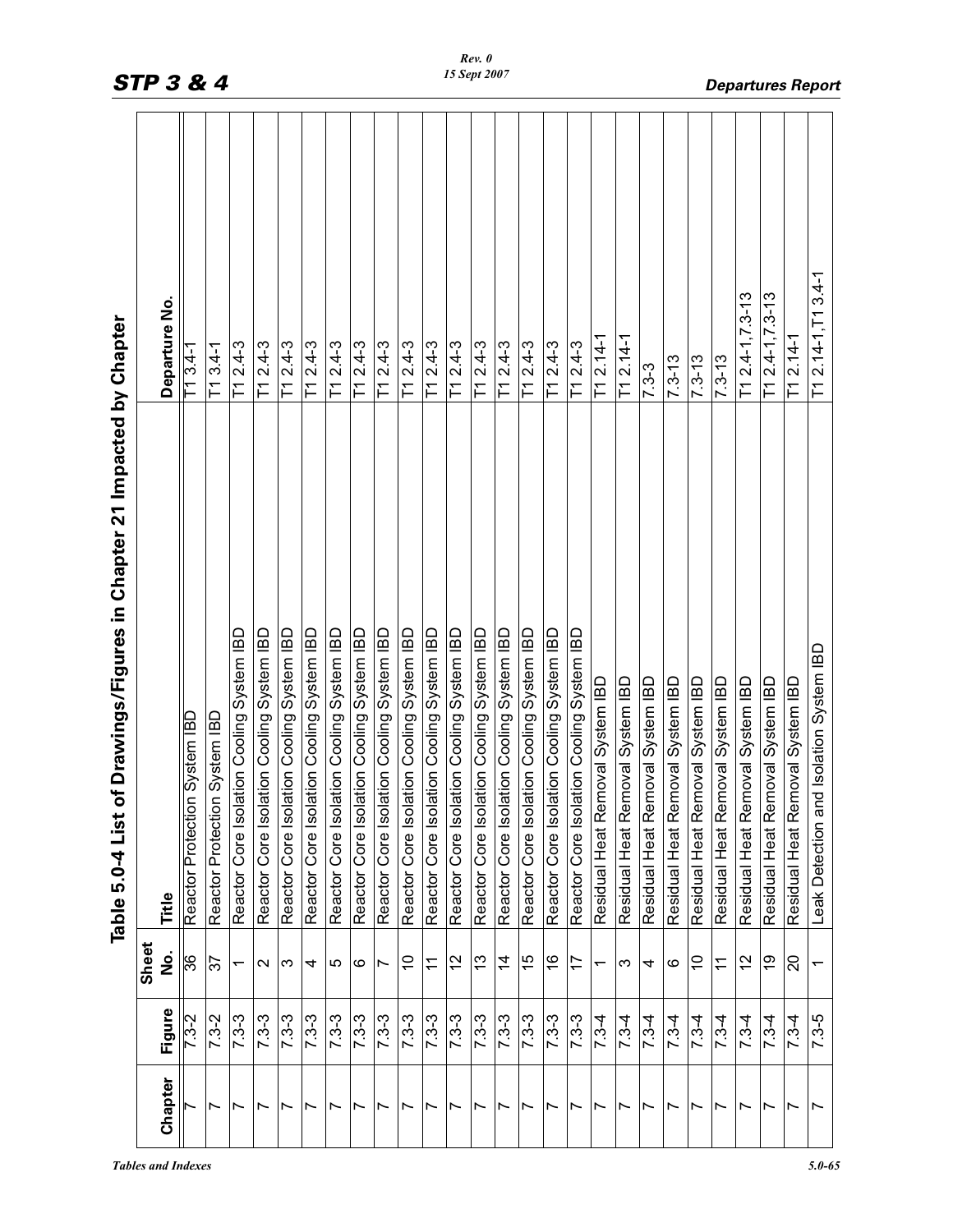|                          |           |                                                                 | of Drawings/Figures in Chapter 21 Impacted by Chapter<br>Table 5.0-4 List |                               |
|--------------------------|-----------|-----------------------------------------------------------------|---------------------------------------------------------------------------|-------------------------------|
|                          |           | Sheet                                                           |                                                                           |                               |
| Chapter                  | Figure    | ف<br>S                                                          | Title                                                                     | Departure No.                 |
|                          | $7.3 - 5$ | $\mathbf{\Omega}$                                               | Leak Detection and Isolation System IBD                                   | T1 2.14-1,T1 3.4-1            |
| $\overline{ }$           | $7.3 - 5$ | ო                                                               | Leak Detection and Isolation System IBD                                   | $T1 2.3-1$                    |
| Ľ                        | $7.3 - 5$ | 4                                                               | Leak Detection and Isolation System IBD                                   | $T13.4-1$                     |
| Ľ                        | $7.3 - 5$ | 5                                                               | Leak Detection and Isolation System IBD                                   | $T13.4-1$                     |
| $\overline{\phantom{0}}$ | $7.3 - 5$ | ဖ                                                               | Leak Detection and Isolation System IBD                                   | $T13.4-1$                     |
| $\overline{\phantom{0}}$ | $7.3 - 5$ | Ľ                                                               | Leak Detection and Isolation System IBD                                   | $3.4 - 1$<br>下                |
| $\overline{\phantom{0}}$ | $7.3 - 5$ | $\infty$                                                        | Leak Detection and Isolation System IBD                                   | $T1 2.3-1$                    |
| $\overline{\phantom{0}}$ | $7.3 - 5$ | $\stackrel{\textstyle\textstyle\sim}{\textstyle\textstyle\sim}$ | Leak Detection and Isolation System IBD                                   | $2.3 - 1$<br>门                |
| $\overline{ }$           | $7.3 - 5$ | 57                                                              | Leak Detection and Isolation System IBD                                   | $T1 2.3-1$                    |
| $\overline{ }$           | $7.3 - 5$ | $\frac{5}{2}$                                                   | Leak Detection and Isolation System IBD                                   | $2.3 - 1$<br>下                |
| $\overline{ }$           | $7.3 - 5$ | $\frac{6}{1}$                                                   | Leak Detection and Isolation System IBD                                   | $2.3 - 1$<br>F                |
| $\overline{\phantom{0}}$ | $7.3 - 5$ | 6Ļ                                                              | Leak Detection and Isolation System IBD                                   | $2.3 - 1$<br>下                |
| $\overline{ }$           | $7.3 - 5$ | 20                                                              | Leak Detection and Isolation System IBD                                   | $T12.3-1$                     |
| $\overline{ }$           | $7.3 - 5$ | 23                                                              | Leak Detection and Isolation System IBD                                   | $2.3 - 1$<br>门                |
| $\overline{ }$           | $7.3 - 5$ | $\overline{2}$                                                  | Leak Detection and Isolation System IBD                                   | $T13.4-1$                     |
| $\overline{\phantom{0}}$ | $7.3 - 5$ | 35                                                              | Leak Detection and Isolation System IBD                                   | Admin                         |
| $\overline{ }$           | $7.3 - 5$ | 36                                                              | Leak Detection and Isolation System IBD                                   | Admin                         |
| $\overline{ }$           | $7.3 - 5$ | 57                                                              | Leak Detection and Isolation System IBD                                   | Admin                         |
| Ľ                        | $7.3 - 5$ | 38                                                              | Leak Detection and Isolation System IBD                                   | Admin                         |
| $\overline{\phantom{0}}$ | $7.3 - 5$ | 39                                                              | Leak Detection and Isolation System IBD                                   | $\overline{11}$ 2.3-1         |
| $\overline{\phantom{0}}$ | $7.3 - 5$ | $\overline{a}$                                                  | Leak Detection and Isolation System IBD                                   | $T1 2.3-1$                    |
| Ľ                        | $7.3 - 5$ | $\frac{4}{1}$                                                   | Leak Detection and Isolation System IBD                                   | $T13.4-1$                     |
| Ľ                        | $7.3 - 5$ | 42                                                              | Leak Detection and Isolation System IBD                                   | $T13.4-1$                     |
| Ľ                        | $7.3 - 5$ | 43                                                              | Leak Detection and Isolation System IBD                                   | $T13.4-1$                     |
| Ľ                        | $7.3 - 5$ | 4                                                               | Leak Detection and Isolation System IBD                                   | T1 3.4-1, Admin               |
| Ľ                        | $7.3 - 5$ | 45                                                              | Leak Detection and Isolation System IBD                                   | $3.4 - 1$<br>$T12.14 - 1, T1$ |
| $\overline{ }$           | $7.3 - 5$ | $\frac{6}{4}$                                                   | Leak Detection and Isolation System IBD                                   | $T1 2.14-1$                   |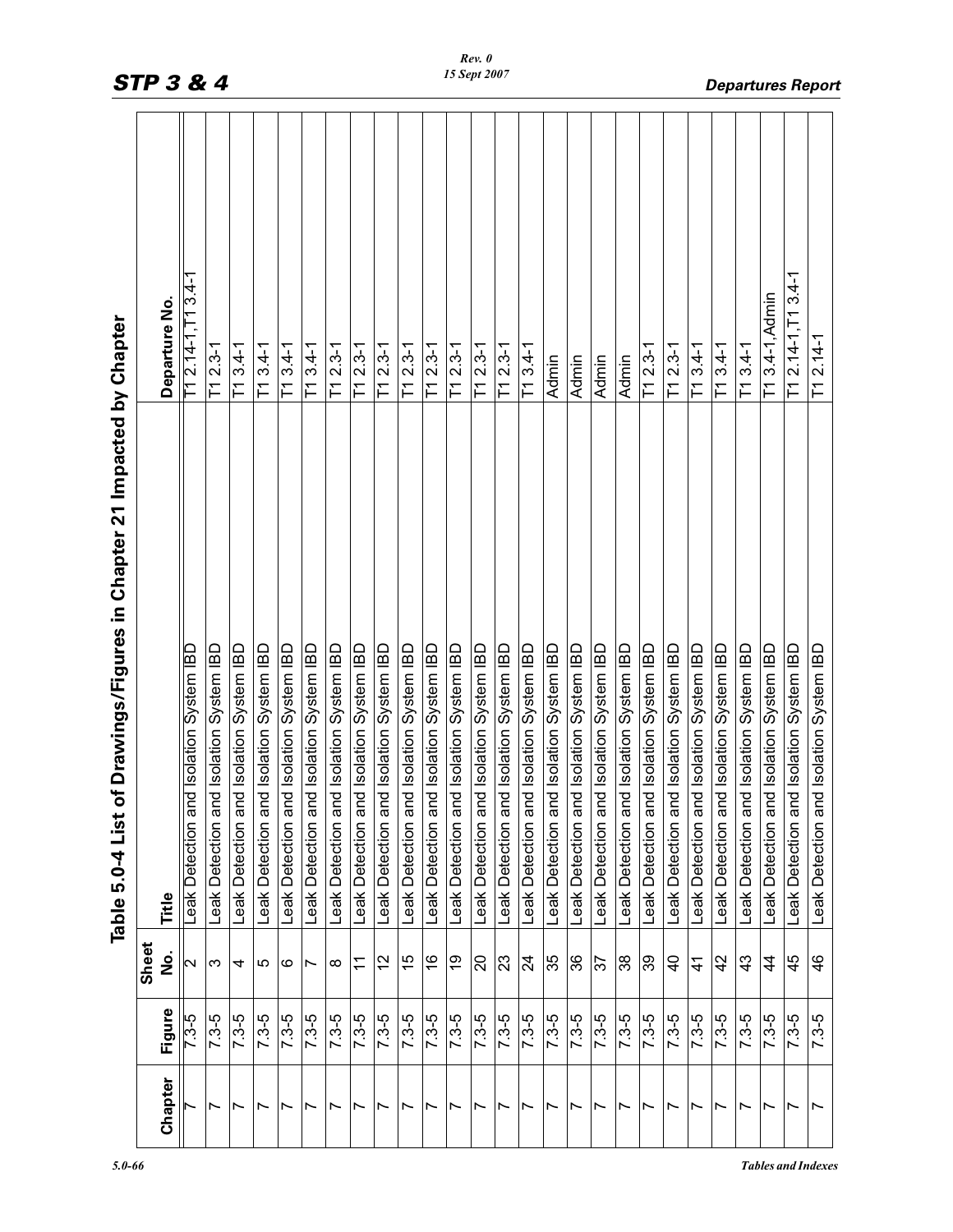| Figure<br>$7.3 - 5$<br>$7.3 - 5$<br>$7.3 - 5$<br>$7.3 - 5$<br>$7.3 - 5$<br>$7.3 - 5$<br>$7.3 - 5$<br>$7.3 - 5$<br>$7.3 - 5$<br>$7.3 - 5$<br>$7.3 - 5$<br>$7.3 - 5$<br>$7.3 - 5$<br>$7.3-5$<br>$7.3 - 5$<br>$7.3 - 5$<br>$7.3 - 5$<br>$7.3 - 5$<br>$7.4 - 2$<br>$7.4 - 3$<br>$7.6 - 1$<br>$7.6 - 1$<br>$7.6 - 1$<br>$7.6 - 1$<br>Chapter | Sheet<br>å<br>56<br>$\frac{8}{4}$<br>$\frac{9}{4}$<br>52<br>53<br>58<br>59<br>72<br>74<br>75<br>76<br>50<br>54<br>60<br>77<br>$\frac{4}{1}$<br>51<br>61<br>ς<br>$\mathbf{\sim}$<br>က<br>4<br>↽ | Leak Detection and Isolation System IBD<br>Leak Detection and Isolation System IBD<br>Leak Detection and Isolation System IBD<br>Leak Detection and Isolation System IBD<br>Leak Detection and Isolation System IBD<br>Leak Detection and Isolation System IBD<br>Leak Detection and Isolation System IBD<br>Leak Detection and Isolation System IBD<br>Leak Detection and Isolation System IBD<br>Leak Detection and Isolation System IBD<br>Leak Detection and Isolation System IBD<br>Leak Detection and Isolation System IBD<br>Leak Detection and Isolation System IBD<br>Leak Detection and Isolation System IBD<br>Leak Detection and Isolation System IBD<br>Leak Detection and Isolation System IBD<br>Leak Detection and Isolation System IBD<br>Leak Detection and Isolation System IBD<br>Neutron Monitoring System IED<br>Neutron Monitoring System IED<br>Neutron Monitoring System IED<br>Neutron Monitoring System IED<br>Remote Shutdown System IBD<br>Remote Shutdown System IED<br>Title | T1 2.14-1,8.3-1, Admin<br>$T1$ 3.4-1, 7.1-3, 7.2-1<br>$T1.2.14 - 1, T13.4 - 1$<br>$T1.2.14 - 1, T13.4 - 1$<br>$T1.2.14 - 1.713.4 - 1$<br>$8.3 - 1, T12.14 - T$<br>Departure No.<br>$T13.4 - 1, 7.2 - 1$<br>$T12.14-1$<br>T1 2.14-1<br>$T13.4-1$<br>$T13.4-1$<br>$T13.4-1$<br>$T13.4-1$<br>$T13.4-1$<br>$T13.4-1$<br>$T13.4-1$<br>$T13.4-1$<br>$T13.4-1$<br>$T13.4-1$<br>$T13.4-1$<br>$T13.4-1$<br>$T13.4-1$<br>$T13.4-1$<br>$7.3 - 11$ |
|-----------------------------------------------------------------------------------------------------------------------------------------------------------------------------------------------------------------------------------------------------------------------------------------------------------------------------------------|------------------------------------------------------------------------------------------------------------------------------------------------------------------------------------------------|-------------------------------------------------------------------------------------------------------------------------------------------------------------------------------------------------------------------------------------------------------------------------------------------------------------------------------------------------------------------------------------------------------------------------------------------------------------------------------------------------------------------------------------------------------------------------------------------------------------------------------------------------------------------------------------------------------------------------------------------------------------------------------------------------------------------------------------------------------------------------------------------------------------------------------------------------------------------------------------------------------------|----------------------------------------------------------------------------------------------------------------------------------------------------------------------------------------------------------------------------------------------------------------------------------------------------------------------------------------------------------------------------------------------------------------------------------------|
| $7.6 - 2$<br>$7.6 - 1$                                                                                                                                                                                                                                                                                                                  | ని<br>ω<br>$\overline{\phantom{0}}$                                                                                                                                                            | Neutron Monitoring System IBD<br>Neutron Monitoring System IBD<br>Neutron Monitoring System IBD                                                                                                                                                                                                                                                                                                                                                                                                                                                                                                                                                                                                                                                                                                                                                                                                                                                                                                             | $T13.4-1$<br>$7.2 - 1$<br>$7.2 - 1$                                                                                                                                                                                                                                                                                                                                                                                                    |
| $7.6 - 2$                                                                                                                                                                                                                                                                                                                               |                                                                                                                                                                                                |                                                                                                                                                                                                                                                                                                                                                                                                                                                                                                                                                                                                                                                                                                                                                                                                                                                                                                                                                                                                             |                                                                                                                                                                                                                                                                                                                                                                                                                                        |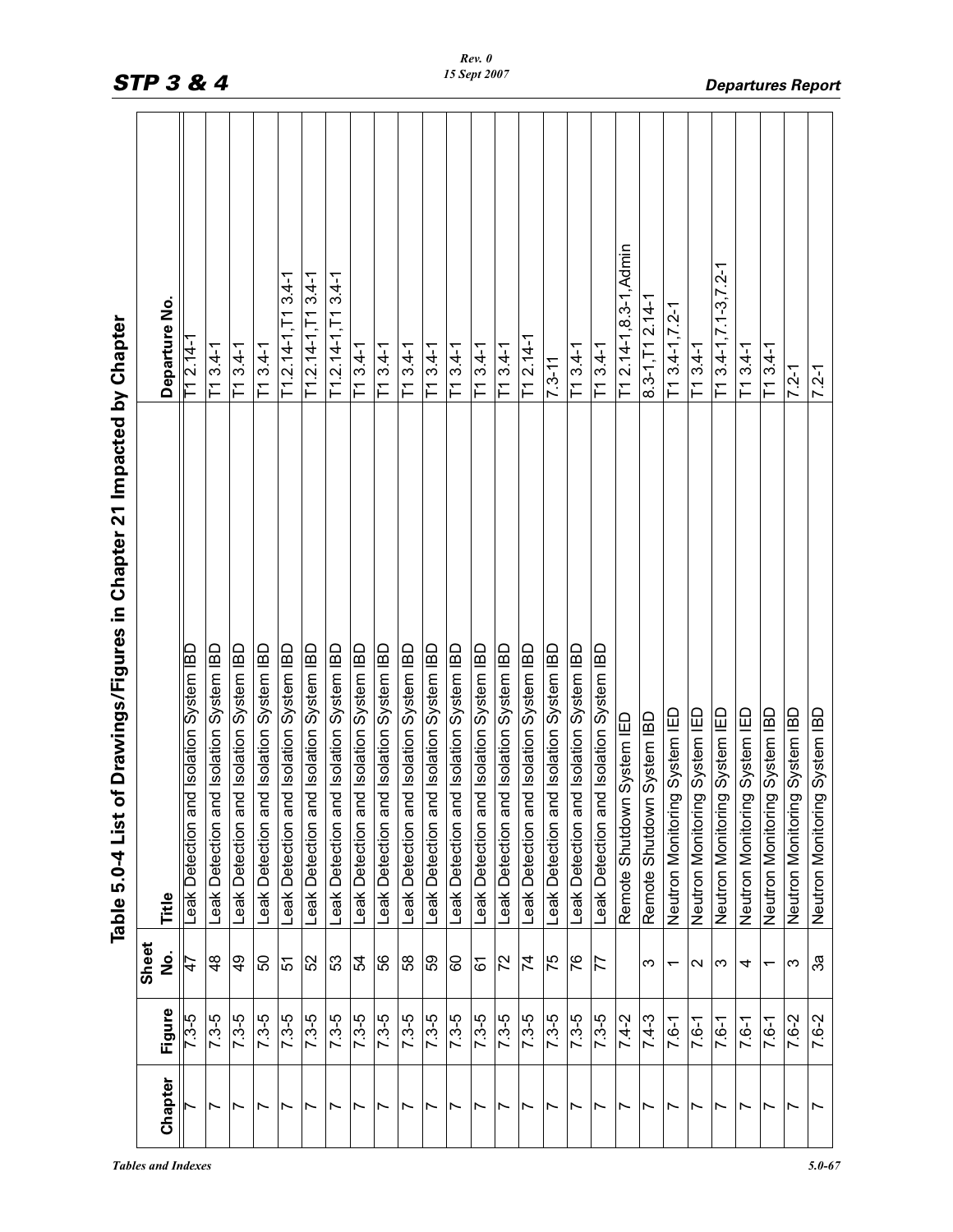|                          |             |                          | of Drawings/Figures in Chapter 21 Impacted by Chapter<br>Table 5.0-4 List |                       |
|--------------------------|-------------|--------------------------|---------------------------------------------------------------------------|-----------------------|
|                          |             | Sheet                    |                                                                           |                       |
| Chapter                  | Figure      | ف<br>S                   | Title                                                                     | Departure No.         |
|                          | 7-9.7       | 9                        | ng System IBD<br>Neutron Monitori                                         | $7.2 - 1$             |
| $\overline{\phantom{0}}$ | $7.6 - 2$   | တ                        | ng System IBD<br>Neutron Monitori                                         | $T1 2.2 - 1, 7.2 - 1$ |
| Ľ                        | 7.6-2       | ್ದಿ                      | ng System IBD<br>Neutron Monitori                                         | $T1 2.2 - 1.7.2 - 1$  |
| Ľ                        | 7.6-2       | န္တ                      | ng System IBD<br>Neutron Monitori                                         | $T1 2.2 - 1, 7.2 - 1$ |
| $\overline{\phantom{0}}$ | 7.6-2       | $\overline{4}$           | Neutron Monitoring System IBD                                             | $T13.4-1$             |
| $\overline{\phantom{0}}$ | 7.6-2       | 25                       | ng System IBD<br>Neutron Monitori                                         | $T13.4-1$             |
| Ľ                        | 7.6-2       | 26                       | ng System IBD<br>Neutron Monitori                                         | $T13.4-1$             |
| Ľ                        | $7 - 6 - 2$ | 72                       | ng System IBD<br>Neutron Monitori                                         | $7.6 - 1$             |
| $\overline{ }$           | 7.6-5       | $\overline{\phantom{0}}$ | Process Radiation Monitoring System IED                                   | $11.5 - 1$            |
| $\overline{\phantom{0}}$ | 7-6-5       | $\mathbf{\Omega}$        | 읍<br>Process Radiation Monitoring System                                  | $11.5 - 1$            |
| Ľ                        | 7.6-5       | ო                        | Process Radiation Monitoring System IED                                   | $11.5 - 1$            |
| $\overline{\phantom{0}}$ | 7.6-5       | 4                        | Process Radiation Monitoring System IED                                   | $11.5 - 1$            |
| $\overline{\phantom{a}}$ | 7.6-5       | 5                        | Process Radiation Monitoring System IED                                   | $11.5 - 1$            |
| $\overline{\phantom{0}}$ | $7.6 - 5$   | ဖ                        | Process Radiation Monitoring System IED                                   | $11.5 - 1$            |
| $\overline{ }$           | 7.6-5       | Ľ                        | Process Radiation Monitoring System IED                                   | $11.5 - 1$            |
| Ľ                        | $7.6 - 5$   | ∞                        | Process Radiation Monitoring System IED                                   | $11.5 - 1$            |
| $\overline{ }$           | 7.6-5       | တ                        | Process Radiation Monitoring System IED                                   | $11.5 - 1$            |
| $\overline{\phantom{0}}$ | 7.6-5       | S                        | Process Radiation Monitoring System IED                                   | $11.5 - 1$            |
| $\overline{\phantom{0}}$ | $7.6 - 11$  | ↽                        | Suppression Pool Temperature Monitoring System IED                        | 7.6-3                 |
| Ľ                        | $7.6 - 11$  | ო                        | Suppression Pool Temperature Monitoring System IED                        | 7.6-3                 |
| $\overline{ }$           | $7.6 - 12$  | ᠇                        | Suppression Pool Temperature Monitoring System IBD                        | 7.6-3                 |
| $\overline{\phantom{0}}$ | $7.6 - 12$  | $\sim$                   | Suppression Pool Temperature Monitoring System IBD                        | 7.6-3                 |
| Ľ                        | $7.6 - 12$  | ω                        | Suppression Pool Temperature Monitoring System IBD                        | 7.6-3                 |
| Ľ                        | $7.6 - 12$  | 4                        | Suppression Pool Temperature Monitoring System IBD                        | 7.6-3                 |
| Ľ                        | $7.6 - 12$  | 5                        | Suppression Pool Temperature Monitoring System IBD                        | 7.6-3                 |
| Ľ                        | $7.7 - 2$   | ᠇                        | Information System IED<br>Rod Control and                                 | $7 - 7 - 7$           |
| $\overline{ }$           | $7.7 - 2$   | $\mathbf{\Omega}$        | Information System IED<br>Rod Control and                                 | $7 - 7 - 7$           |

*Rev. 0*

*STP 3 & 4 Departures Report*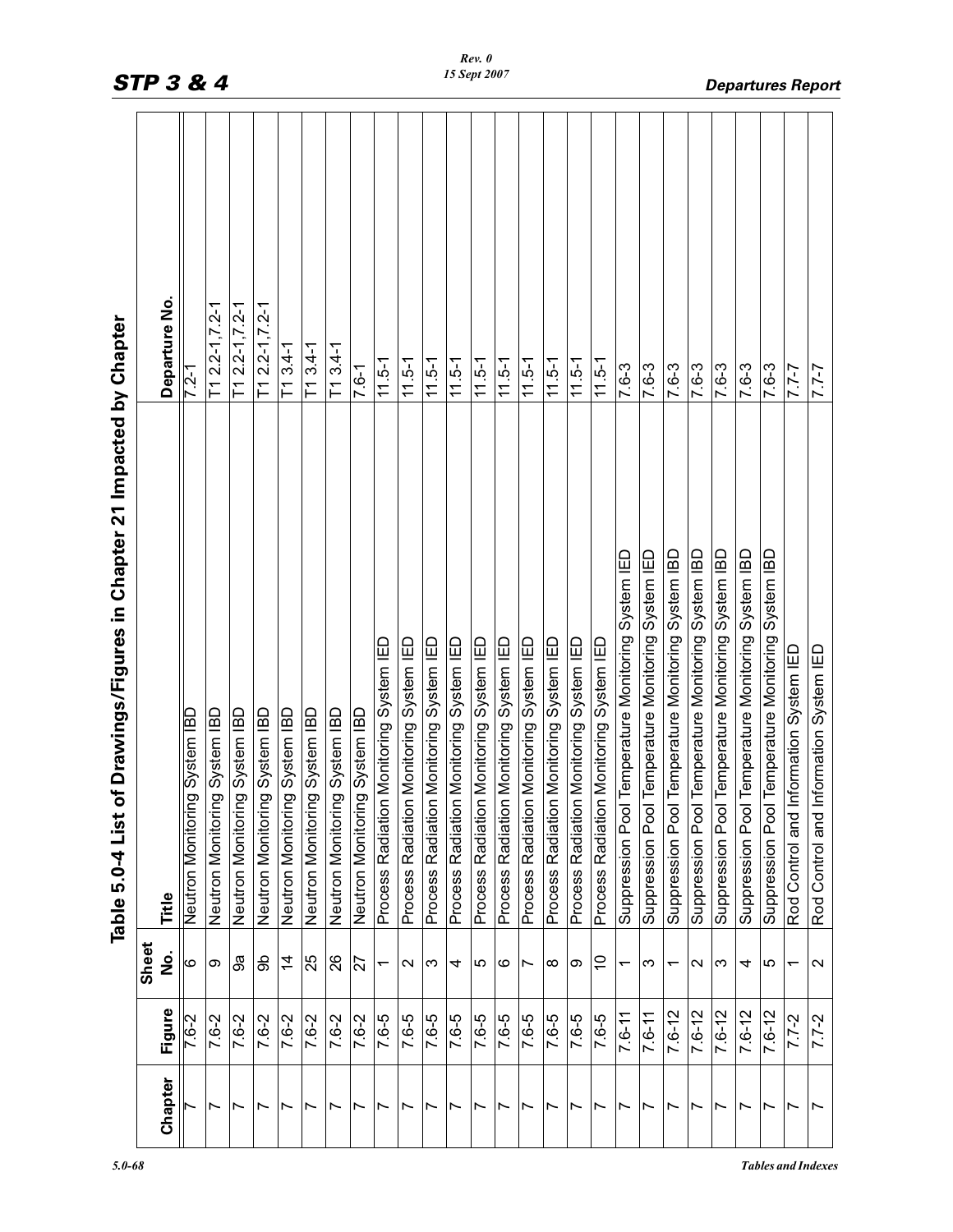|                          |           |                | of Drawings/Figures in Chapter 21 Impacted by Chapter<br>Table 5.0-4 List |               |
|--------------------------|-----------|----------------|---------------------------------------------------------------------------|---------------|
|                          |           | Sheet          |                                                                           |               |
| Chapter                  | Figure    | ف<br>S         | Title                                                                     | Departure No. |
|                          | 7.7-2     | ω              | Information System IED<br>Rod Control and                                 | <u> 111</u>   |
| Ľ                        | $7.7 - 2$ | 4              | Information System IED<br>Rod Control and                                 | $7 - 7.7$     |
| Ľ                        | $7.7 - 2$ | ပ              | Information System IED<br>Rod Control and                                 | $7 - 7$       |
|                          | $7.7 - 3$ | ᡪ              | Information System IBD<br>Rod Control and                                 | $7 - 7 - 7$   |
| $\overline{\phantom{0}}$ | $7.7 - 3$ | $\sim$         | Information System IBD<br>Rod Control and                                 | $7 - 7 - 7$   |
| $\overline{ }$           | $7.7 - 3$ | က              | Information System IBD<br>Rod Control and                                 | $7 - 7 - 7$   |
|                          | $7.7 - 3$ | 4              | Information System IBD<br>Rod Control and                                 | $7 - 7 - 7$   |
| Ľ                        | $7.7 - 3$ | ro             | Information System IBD<br>Rod Control and                                 | $7 - 7 - 7$   |
| r                        | $7.7 - 3$ | ဖ              | Information System IBD<br>Rod Control and                                 | $7 - 7 - 7$   |
| Ľ                        | $7.7 - 3$ | Ľ              | Information System IBD<br>Rod Control and                                 | $7 - 7 - 7$   |
| Ľ                        | $7.7 - 3$ | ∞              | Information System IBD<br>Rod Control and                                 | $7 - 7 - 7$   |
| Ľ                        | $7.7-3$   | თ              | Information System IBD<br>Rod Control and                                 | $7 - 7 - 7$   |
| Ľ                        | $7.7 - 3$ | S              | Information System IBD<br>Rod Control and                                 | $7 - 7 - 7$   |
| $\overline{ }$           | $7.7 - 3$ | $\tilde{\tau}$ | Information System IBD<br>Rod Control and                                 | $7 - 7 - 7$   |
| r                        | $7.7 - 3$ | $\frac{2}{3}$  | Information System IBD<br>Rod Control and                                 | $7 - 7 - 7$   |
| Ľ                        | $7.7 - 3$ | <u>ლ</u>       | Information System IBD<br>and<br>Rod Control                              | $7 - 7 - 7$   |
| Ľ                        | $7.7 - 3$ | $\overline{4}$ | Information System IBD<br>Rod Control and                                 | $7 - 7 - 7$   |
| Ľ                        | $7.7 - 3$ | 15             | Information System IBD<br>Rod Control and                                 | $7 - 7 - 7$   |
| Ľ                        | $7.7 - 3$ | $\frac{8}{1}$  | Information System IBD<br>Rod Control and                                 | $7 - 7 - 7$   |
| Ľ                        | $7.7 - 3$ | 17             | Information System IBD<br>and<br>Rod Control                              | $7 - 7 - 7$   |
| $\overline{ }$           | $7.7 - 3$ | 17a            | Information System IBD<br>Rod Control and                                 | $2 - 7.7$     |
| Ľ                        | $7.7 - 3$ | $\frac{8}{10}$ | Information System IBD<br>Rod Control and                                 | $7 - 7 - 7$   |
| Ľ                        | $7.7 - 3$ | 18a            | Information System IBD<br>Rod Control and                                 | $7 - 7 - 7$   |
| Ľ                        | $7.7 - 3$ | <u>ღ</u>       | Information System IBD<br>and<br>Rod Control                              | $7 - 7 - 7$   |
| Ľ                        | $7.7 - 3$ | $\Omega$       | Information System IBD<br>Rod Control and                                 | $2 - 7.7$     |
| Ľ                        | $7.7 - 3$ | $\overline{2}$ | Information System IBD<br>and<br>Rod Control                              | $7 - 7 - 7$   |
| $\overline{ }$           | $7.7 - 3$ | 22             | Information System IBD<br>Rod Control and                                 | $1 - 7$       |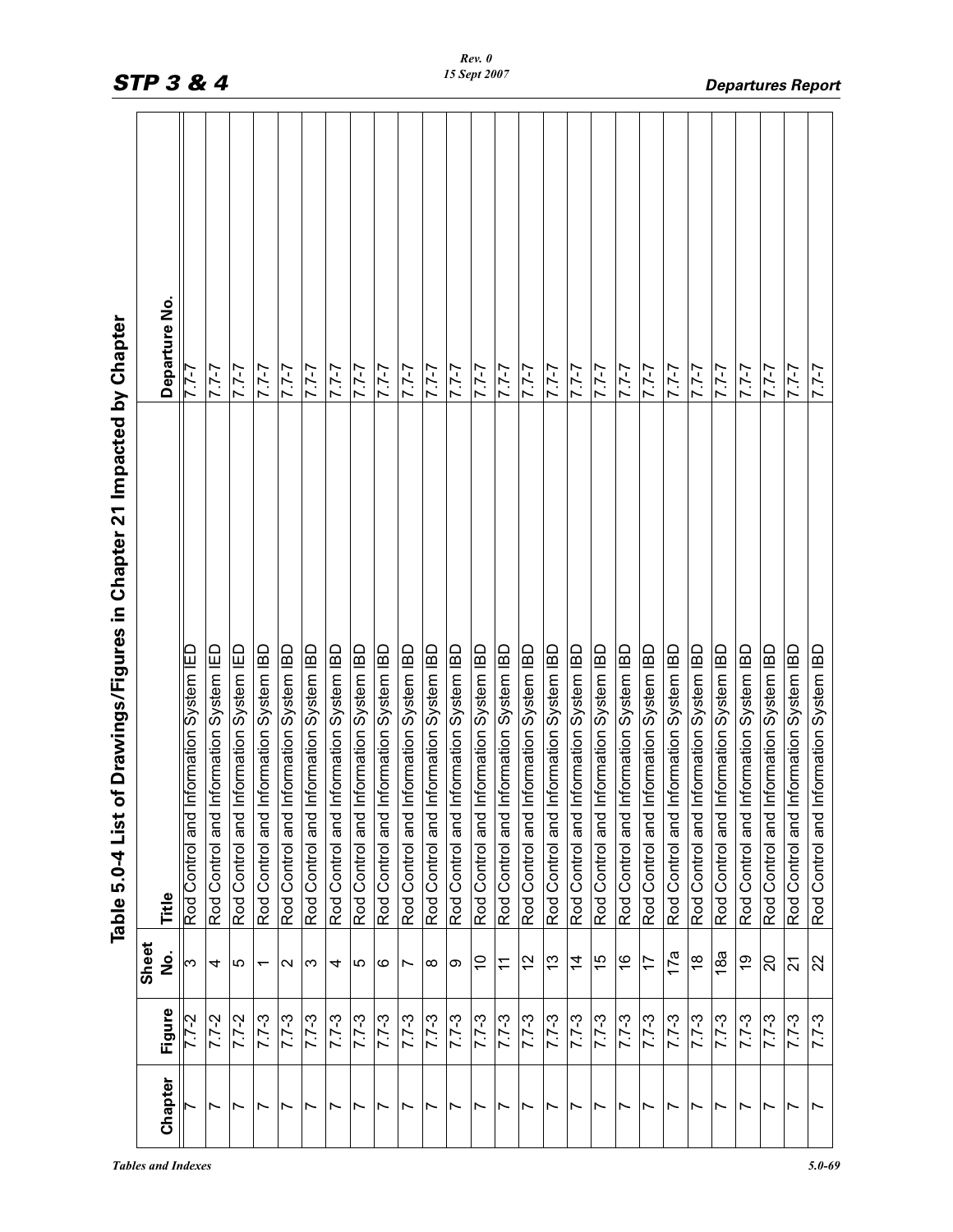|                          |           |                         | of Drawings/Figures in Chapter 21 Impacted by Chapter<br>Table 5.0-4 List |                 |
|--------------------------|-----------|-------------------------|---------------------------------------------------------------------------|-----------------|
|                          |           | Sheet                   |                                                                           |                 |
| Chapter                  | Figure    | ف<br>S                  | Title                                                                     | Departure No.   |
|                          | $7.7 - 3$ | $\overline{\mathbb{C}}$ | Information System IBD<br>Rod Control and                                 | <u> 111</u>     |
| $\overline{\phantom{0}}$ | $7.7 - 3$ | $\overline{24}$         | Information System IBD<br>Rod Control and                                 | $1 - 7$         |
| Ľ                        | $7.7 - 3$ | 25                      | Information System IBD<br>Rod Control and                                 | $7 - 7 - 7$     |
| Ľ                        | $7.7 - 3$ | 26                      | Information System IBD<br>Rod Control and                                 | $2 - 7.7$       |
| Ń                        | $7.7 - 3$ | 27                      | Information System IBD<br>Rod Control and                                 | $7 - 7 - 7$     |
| Ľ                        | $7.7 - 3$ | 28                      | Information System IBD<br>Rod Control and                                 | $2 - 12$        |
| Ľ                        | $7.7-3$   | 29                      | Information System IBD<br>Rod Control and                                 | $7 - 7 - 7$     |
| Ľ                        | $7.7 - 3$ | 06                      | Information System IBD<br>Rod Control and                                 | $2 - 2.2$       |
| Ľ                        | $7.7 - 3$ | $\overline{3}$          | Information System IBD<br>Rod Control and                                 | $7 - 7 - 7$     |
| Ľ                        | $7.7 - 3$ | 31a                     | Information System IBD<br>Rod Control and                                 | $7 - 7$         |
| Ľ                        | $7.7 - 3$ | 32                      | Information System IBD<br>Rod Control and                                 | $7 - 7 - 7$     |
| ∼                        | $7.7 - 3$ | 33                      | Information System IBD<br>Rod Control and                                 | $2 - 12$        |
| Ľ                        | $7.7 - 3$ | ಸ                       | Information System IBD<br>Rod Control and                                 | $7 - 7 - 7$     |
| Ľ                        | $7.7 - 3$ | 35                      | Information System IBD<br>Rod Control and                                 | $2 - 2.2$       |
| Ľ                        | $7.7 - 3$ | 36                      | Information System IBD<br>Rod Control and                                 | $7 - 7 - 7$     |
| Ľ                        | $7.7 - 3$ | $\frac{25}{37}$         | Information System IBD<br>Rod Control and                                 | $2 - 12$        |
| Ľ                        | $7.7 - 3$ | 38                      | Information System IBD<br>Rod Control and                                 | $7 - 7 - 7$     |
| Ľ                        | $7.7 - 3$ | 39                      | Information System IBD<br>Rod Control and                                 | <i>L-L'L</i>    |
| N                        | $7.7-3$   | $\frac{1}{2}$           | Information System IBD<br>Rod Control and                                 | $7 - 7 - 7$     |
| Ľ                        | $7.7 - 3$ | $\frac{4}{1}$           | Information System IBD<br>Rod Control and                                 | $2 - 2.2$       |
| Ľ                        | $7.7 - 3$ | 42                      | Information System IBD<br>Rod Control and                                 | $7 - 7 - 7$     |
| Ľ                        | $7.7 - 3$ | 43                      | Information System IBD<br>Rod Control and                                 | $2 - 7.7$       |
| ∼                        | $7.7 - 3$ | 43a                     | Information System IBD<br>Rod Control and                                 | $7 - 7 - 7$     |
| ∼                        | $7.7 - 3$ | $\frac{4}{3}$           | Information System IBD<br>Rod Control and                                 | $2 - 12$        |
| Ľ                        | $7.7 - 3$ | 45                      | Information System IBD<br>Rod Control and                                 | $7 - 7 - 7$     |
| $\overline{\phantom{0}}$ | $7.7 - 3$ | $\frac{6}{5}$           | Information System IBD<br>Rod Control and                                 | $\frac{2-2}{2}$ |
| $\overline{ }$           | $7.7 - 3$ | $\frac{4}{7}$           | Information System IBD<br>Rod Control and                                 | $2 - 7.7$       |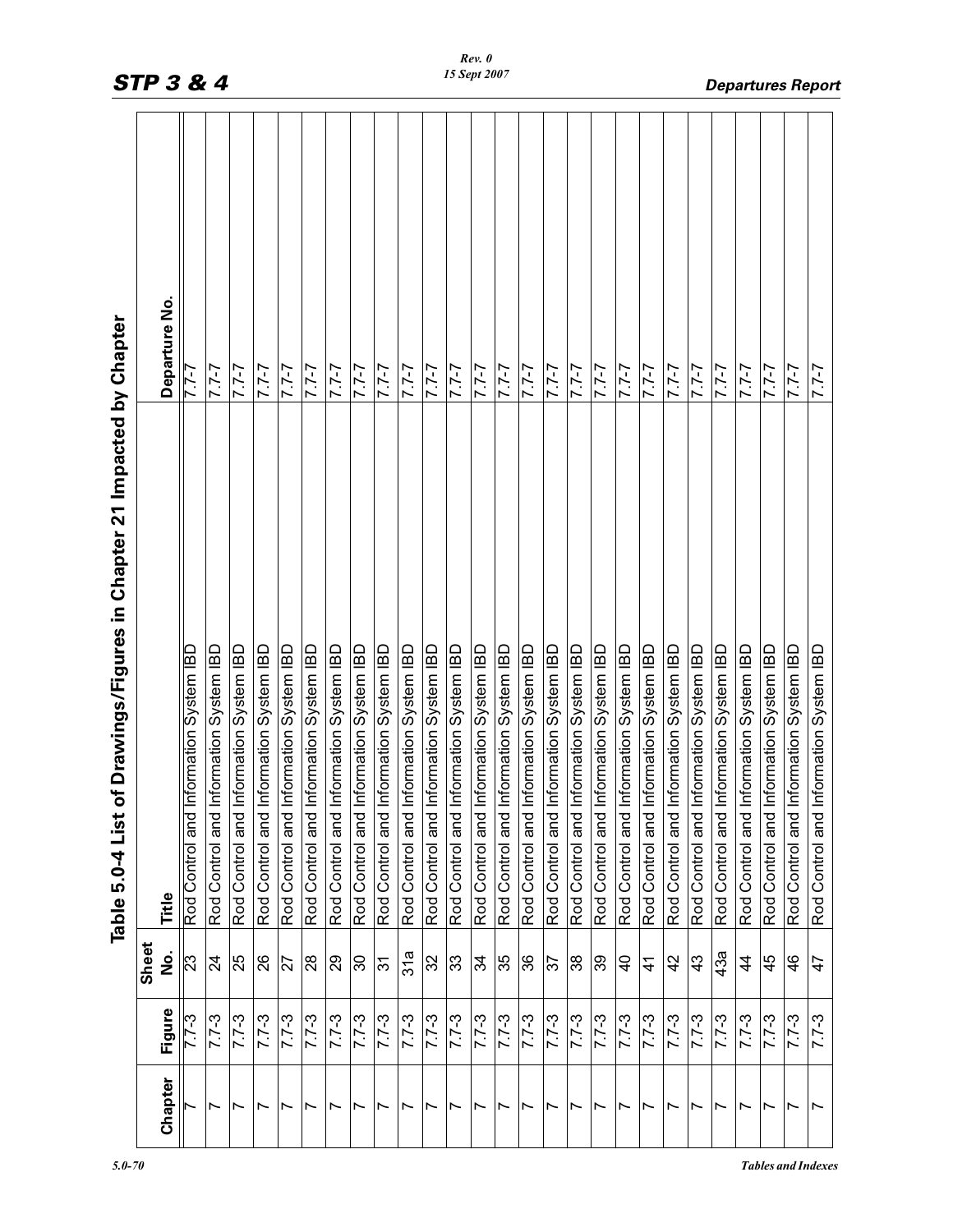|                                                                           | Departure No. |                                           | $7 - 7.7$                                    | $7 - 7 - 7$                               | $7 - 7 - 7$                                  | $7 - 7 - 7$                               | $7 - 7 - 7$                               | $7 - 7 - 7$                               | $7 - 7 - 7$                                  | $7 - 7 - 7$                               | $7 - 7 - 7$                                  | $7 - 7 - 7$                               | $7 - 7 - 7$                                  | $7 - 7 - 7$                               | $7 - 7 - 7$                                  | $7 - 7 - 7$                               | $7 - 7 - 7$                                  | $7 - 7 - 7$                               | $7 - 7 - 7$                                  | $7 - 7 - 7$                               | $7 - 7 - 7$                                  | $7 - 7 - 7$                               | $7 - 7 - 7$                                  | $7 - 7 - 7$                               | $7 - 7 - 7$                                  | $7 - 7 - 7$                               | $7 - 7 - 7$                                  | $7 - 7$                                   |
|---------------------------------------------------------------------------|---------------|-------------------------------------------|----------------------------------------------|-------------------------------------------|----------------------------------------------|-------------------------------------------|-------------------------------------------|-------------------------------------------|----------------------------------------------|-------------------------------------------|----------------------------------------------|-------------------------------------------|----------------------------------------------|-------------------------------------------|----------------------------------------------|-------------------------------------------|----------------------------------------------|-------------------------------------------|----------------------------------------------|-------------------------------------------|----------------------------------------------|-------------------------------------------|----------------------------------------------|-------------------------------------------|----------------------------------------------|-------------------------------------------|----------------------------------------------|-------------------------------------------|
| of Drawings/Figures in Chapter 21 Impacted by Chapter<br>Table 5.0-4 List | Title         | Information System IBD<br>Rod Control and | Information System IBD<br>pue<br>Rod Control | Information System IBD<br>Rod Control and | Information System IBD<br>and<br>Rod Control | Information System IBD<br>Rod Control and | Information System IBD<br>Rod Control and | Information System IBD<br>Rod Control and | Information System IBD<br>and<br>Rod Control | Information System IBD<br>Rod Control and | Information System IBD<br>pue<br>Rod Control | Information System IBD<br>Rod Control and | Information System IBD<br>and<br>Rod Control | Information System IBD<br>Rod Control and | Information System IBD<br>and<br>Rod Control | Information System IBD<br>Rod Control and | Information System IBD<br>and<br>Rod Control | Information System IBD<br>Rod Control and | Information System IBD<br>and<br>Rod Control | Information System IBD<br>Rod Control and | Information System IBD<br>and<br>Rod Control | Information System IBD<br>Rod Control and | Information System IBD<br>and<br>Rod Control | Information System IBD<br>Rod Control and | Information System IBD<br>and<br>Rod Control | Information System IBD<br>Rod Control and | Information System IBD<br>and<br>Rod Control | Information System IBD<br>Rod Control and |
|                                                                           | Sheet<br>ġ    | 47a                                       | $\frac{8}{4}$                                | $\frac{9}{4}$                             | 50                                           | 51                                        | 52                                        | 53                                        | 54                                           | 55                                        | 56                                           | 57                                        | 58                                           | 59                                        | 60                                           | 61                                        | 62                                           | 63                                        | 84                                           | 65                                        | 89                                           | 67                                        | 89                                           | 89                                        | 20                                           | $\overline{7}$                            | 72                                           | 73                                        |
|                                                                           | Figure        | $7.7-3$                                   | $7.7 - 3$                                    | $7.7 - 3$                                 | $7.7 - 3$                                    | $7.7 - 3$                                 | $7.7 - 3$                                 | $7.7 - 3$                                 | $7.7 - 3$                                    | $7.7 - 3$                                 | $7.7 - 3$                                    | $7.7 - 3$                                 | $7.7 - 3$                                    | $7.7 - 3$                                 | $7.7 - 3$                                    | $7.7 - 3$                                 | $7.7 - 3$                                    | $7.7 - 3$                                 | $7.7 - 3$                                    | $7.7-3$                                   | $7.7 - 3$                                    | $7.7 - 3$                                 | $7.7 - 3$                                    | $7.7 - 3$                                 | $7.7 - 3$                                    | $7.7-3$                                   | $7.7 - 3$                                    | $7.7 - 3$                                 |
|                                                                           | Chapter       |                                           | Ľ                                            | Ľ                                         |                                              | Ľ                                         | $\overline{ }$                            | Ľ                                         | Ľ                                            | r                                         | $\overline{\phantom{0}}$                     | Ľ                                         | Ľ                                            | Ľ                                         | Ľ                                            | Ľ                                         | Ľ                                            | Ľ                                         | Ľ                                            | Ľ                                         | r                                            | $\overline{ }$                            | Ľ                                            | Ľ                                         | Ľ                                            | $\overline{ }$                            | Ľ                                            | ⊢                                         |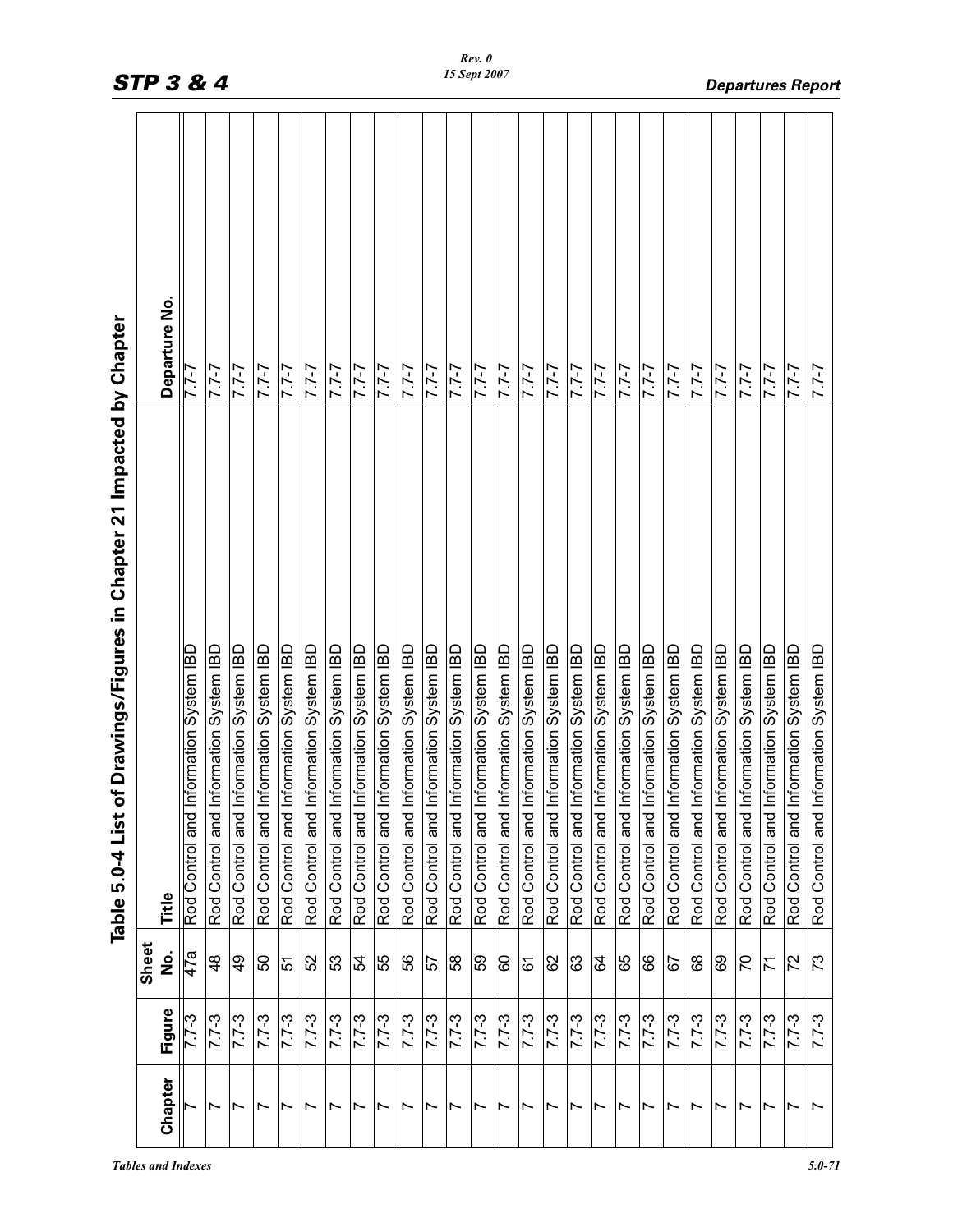|                          |           |                 | of Drawings/Figures in Chapter 21 Impacted by Chapter<br>Table 5.0-4 List |              |
|--------------------------|-----------|-----------------|---------------------------------------------------------------------------|--------------|
|                          |           | Sheet           |                                                                           |              |
| Chapter                  | Figure    | ف<br>S          | Title                                                                     | Departure No |
|                          | $7.7 - 3$ | $\overline{14}$ | Information System IBD<br>Rod Control and                                 | $7 - 7.7$    |
| $\overline{\phantom{0}}$ | $7.7 - 3$ | 75              | Information System IBD<br>Rod Control and                                 | $1 - 7$      |
| Ľ                        | $7.7 - 3$ | 76              | Information System IBD<br>Rod Control and                                 | $7 - 7 - 7$  |
| Ľ                        | $7.7 - 3$ | 77              | Information System IBD<br>Rod Control and                                 | $1 - 7$      |
| Ľ                        | $7.7 - 3$ | $\frac{8}{2}$   | Information System IBD<br>Rod Control and                                 | $7 - 7 - 7$  |
| Ľ                        | $7.7 - 3$ | 79              | Information System IBD<br>Rod Control and                                 | $2 - 7.7$    |
|                          | $7.7-3$   | 80              | Information System IBD<br>Rod Control and                                 | $7 - 7 - 7$  |
|                          | $7.7 - 3$ | $\overline{8}$  | Information System IBD<br>Rod Control and                                 | $1 - 7$      |
| $\overline{ }$           | $7.7-3$   | 82              | Information System IBD<br>Rod Control and                                 | $7 - 7 - 7$  |
| Ľ                        | $7.7 - 3$ | 83              | Information System IBD<br>Rod Control and                                 | $1 - 7$      |
| Ľ                        | $7.7 - 3$ | $\overline{a}$  | Information System IBD<br>Rod Control and                                 | $7 - 7 - 7$  |
| Ľ                        | $7.7 - 3$ | 85              | Information System IBD<br>Rod Control and                                 | $2 - 7.7$    |
| Ľ                        | $7.7-3$   | 88              | Information System IBD<br>Rod Control and                                 | $7 - 7 - 7$  |
| $\overline{\phantom{0}}$ | $7.7 - 3$ | 87              | Information System IBD<br>Rod Control and                                 | $7 - 7$      |
| Ľ                        | $7.7 - 3$ | 88              | Information System IBD<br>Rod Control and                                 | $7 - 7 - 7$  |
| Ľ                        | $7.7 - 3$ | 89              | Information System IBD<br>Rod Control and                                 | $1 - 7$      |
| Ľ                        | $7.7 - 3$ | ခ               | Information System IBD<br>Rod Control and                                 | $7 - 7 - 7$  |
| $\overline{\phantom{0}}$ | $7.7 - 3$ | $\overline{5}$  | Information System IBD<br>Rod Control and                                 | $7 - 7 - 7$  |
| Ľ                        | $7.7 - 3$ | 92              | Information System IBD<br>Rod Control and                                 | $7 - 7 - 7$  |
| Ľ                        | $7.7 - 3$ | 33              | Information System IBD<br>Rod Control and                                 | $7 - 7 - 7$  |
| $\overline{\phantom{0}}$ | $7.7 - 3$ | 3               | Information System IBD<br>Rod Control and                                 | $7 - 7 - 7$  |
| $\overline{\phantom{0}}$ | $7.7 - 3$ | 95              | Information System IBD<br>Rod Control and                                 | $7 - 7$      |
| Ľ                        | $7.7 - 3$ | 96              | Information System IBD<br>Rod Control and                                 | $7 - 7 - 7$  |
| Ľ                        | $7.7 - 3$ | 50              | Information System IBD<br>Rod Control and                                 | $7 - 7 - 7$  |
| $\overline{\phantom{0}}$ | $7.7 - 3$ | 88              | Information System IBD<br>Rod Control and                                 | $7 - 7 - 7$  |
| $\overline{ }$           | $7.7 - 3$ | 99              | Information System IBD<br>Rod Control and                                 | $7 - 7$      |
| $\overline{ }$           | $7.7 - 3$ | 100             | Information System IBD<br>Rod Control and                                 | $7 - 7.7$    |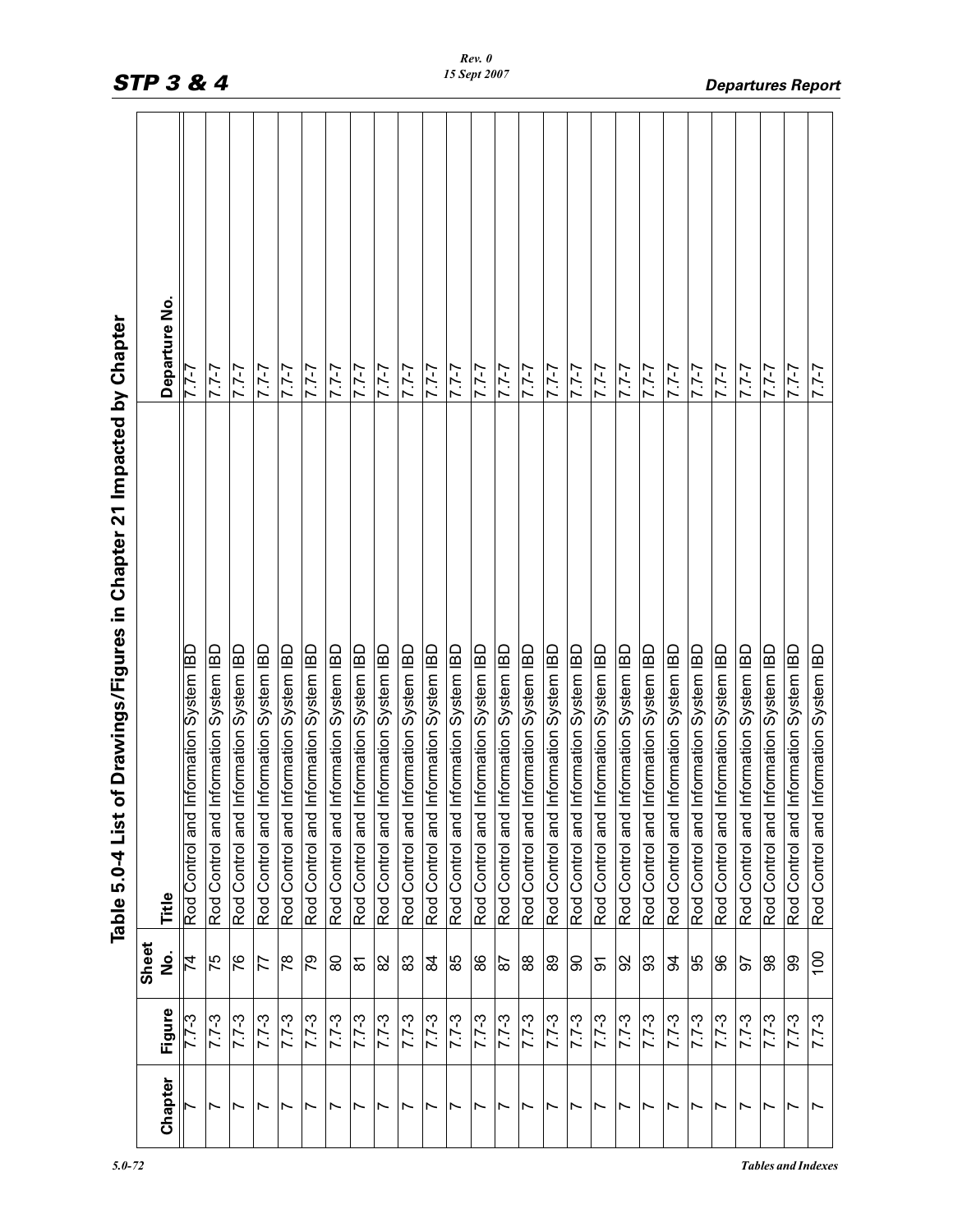|                                                                           | Departure No.   | 7-7-7                                     | $7 - 7 - 7$                                  | $7 - 7 - 7$                               | $7 - 7$                                      | $7 - 7.7$                                 | $7 - 7.7$                                 | $7 - 7 - 7$                               | $7 - 7.7$                                 | $7 - 7$                                   | $7 - 7.7$                                 | $7 - 7 - 7$                               | $7 - 7$                                   | $2 - 7.7$                                 | $7 - 7.7$                                 | $T13.4-1$                    | $7.7 - 20$ , T1 3.4-1                 | $7.7 - 20, T13.4 - 1$                 | $7.7 - 4$                             | $7.7-4$                               | $ 7.7-4$                              | $1.7 - 4$                             | $7.7 - 4$                             | $ 7.7-4$                              | $7.7 - 4$                             | $T13.4-1$                    | $7.7 - 21$                       | $T13.4-1$                    |
|---------------------------------------------------------------------------|-----------------|-------------------------------------------|----------------------------------------------|-------------------------------------------|----------------------------------------------|-------------------------------------------|-------------------------------------------|-------------------------------------------|-------------------------------------------|-------------------------------------------|-------------------------------------------|-------------------------------------------|-------------------------------------------|-------------------------------------------|-------------------------------------------|------------------------------|---------------------------------------|---------------------------------------|---------------------------------------|---------------------------------------|---------------------------------------|---------------------------------------|---------------------------------------|---------------------------------------|---------------------------------------|------------------------------|----------------------------------|------------------------------|
| of Drawings/Figures in Chapter 21 Impacted by Chapter<br>Table 5.0-4 List | Title           | Information System IBD<br>Rod Control and | Information System IBD<br>and<br>Rod Control | Information System IBD<br>Rod Control and | Information System IBD<br>and<br>Rod Control | Information System IBD<br>Rod Control and | Information System IBD<br>Rod Control and | Information System IBD<br>Rod Control and | Information System IBD<br>Rod Control and | Information System IBD<br>Rod Control and | Information System IBD<br>Rod Control and | Information System IBD<br>Rod Control and | Information System IBD<br>Rod Control and | Information System IBD<br>Rod Control and | Information System IBD<br>Rod Control and | Control Rod Drive System IBD | Recirculation Flow Control System IED | Recirculation Flow Control System IED | Recirculation Flow Control System IBD | Recirculation Flow Control System IBD | Recirculation Flow Control System IBD | Recirculation Flow Control System IBD | Recirculation Flow Control System IBD | Recirculation Flow Control System IBD | Recirculation Flow Control System IBD | Feedwater Control System IED | ol System IED<br>Feedwater Contr | Feedwater Control System IED |
|                                                                           | Sheet<br>ف<br>S | 101                                       | 102                                          | 103                                       | 104                                          | 105                                       | 106                                       | 107                                       | 108                                       | 109                                       | $\frac{1}{10}$                            | 111                                       | 112                                       | 113                                       | 114                                       |                              | ᠇                                     | $\mathbf{\Omega}$                     | ᠇                                     | $\scriptstyle\sim$                    | က                                     | 10                                    | ဖ                                     | Ľ                                     | ∞                                     | ᠇                            | $\mathbf{\Omega}$                | က                            |
|                                                                           | Figure          |                                           | $7.7 - 3$                                    | $7.7 - 3$                                 | $5 - 2.7$                                    | $7.7 - 3$                                 | $7.7 - 3$                                 | $7.7 - 3$                                 | $7.7 - 3$                                 | $7.7 - 3$                                 | $7.7 - 3$                                 | $7.7 - 3$                                 | $7.7 - 3$                                 | $7.7-3$                                   | $7.7 - 3$                                 | $7.7 - 4$                    | $7.7-5$                               | $7.7-5$                               | $7 - 7 - 7$                           | $7 - 7 - 7$                           | $7 - 7 - 7$                           | $2 - 7.7$                             | $7 - 7 - 7$                           | $7 - 7 - 7$                           | $7 - 7 - 7$                           | $7.7 - 8$                    | $7.7 - 8$                        | $\frac{8-1}{2}$              |
|                                                                           | Chapter         |                                           | $\overline{ }$                               | $\overline{ }$                            | Ľ                                            | $\overline{ }$                            | $\overline{\phantom{0}}$                  | $\overline{ }$                            | $\overline{\phantom{0}}$                  | $\overline{ }$                            | Ľ                                         | $\overline{ }$                            | $\overline{ }$                            | $\overline{\phantom{0}}$                  | $\overline{ }$                            | $\overline{ }$               | ∼                                     | $\overline{ }$                        | $\overline{\phantom{0}}$              | Ľ                                     | Ľ                                     | $\overline{ }$                        | ∼                                     | $\overline{ }$                        | $\overline{\phantom{0}}$              | $\overline{\phantom{0}}$     | $\overline{ }$                   | ∼                            |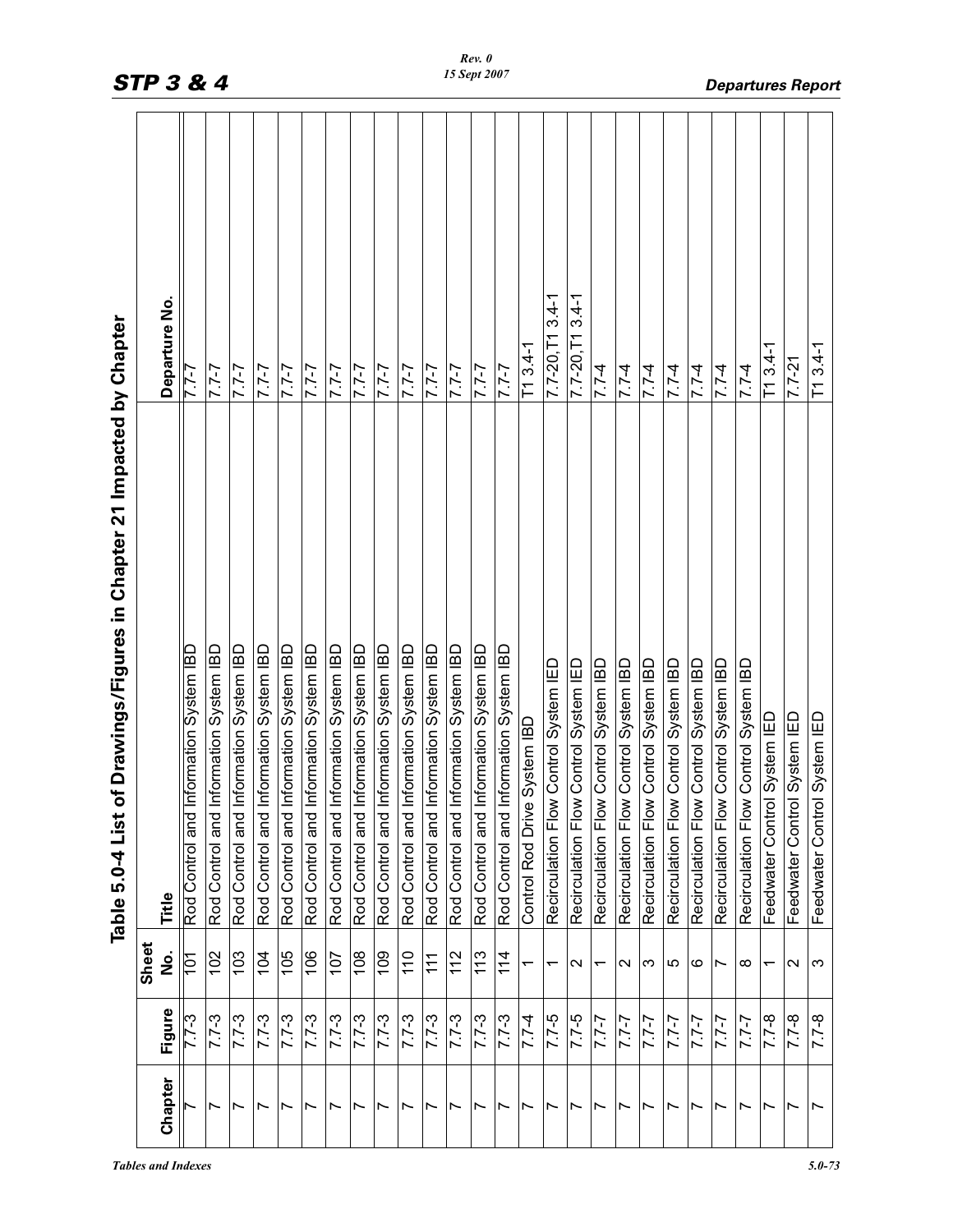|                          |             |                          | of Drawings/Figures in Chapter 21 Impacted by Chapter<br>List<br>Table 5.0-4 |                         |
|--------------------------|-------------|--------------------------|------------------------------------------------------------------------------|-------------------------|
| Chapter                  | Figure      | Sheet<br><u>ہ</u><br>2   | Title                                                                        | Departure No.           |
|                          | <b>6-22</b> |                          | ol System IBD<br>Feedwater Contr                                             | $-1.8$                  |
| $\overline{ }$           | $7.7 - 9$   | $\sim$                   | ol System IBD<br>Feedwater Contr                                             | $T13.4-1$               |
| Ľ                        | 7.79        | က                        | ol System IBD<br>Feedwater Contr                                             | $T13.4-1$               |
| Ľ                        | $7.7 - 9$   | ∼                        | ol System IBD<br>Feedwater Contr                                             | $T13.4-1$               |
| $\overline{\phantom{0}}$ | $7.7 - 9$   | $\infty$                 | Feedwater Control System IBD                                                 | $T13.4-1$               |
| $\overline{\phantom{0}}$ | 7.7-9       | თ                        | ol System IBD<br>Feedwater Contr                                             | $13.4 - 1$<br>下         |
| Ľ                        | $7.7 - 9$   | S                        | Feedwater Control System IBD                                                 | $T13.4-1$               |
| $\overline{\phantom{0}}$ | $6 - 2.7$   | $\tilde{\tau}$           | ol System IBD<br>Feedwater Contr                                             | $5.4 - 1, T1$ $3.4 - 1$ |
| $\overline{ }$           | $7.7 - 9$   | 57                       | ol System IBD<br>Feedwater Contr                                             | $5.4 - 1, T1$ 3.4-1     |
| $\overline{\phantom{0}}$ | $7.7 - 9$   | $\frac{3}{2}$            | Feedwater Control System IBD                                                 | $T13.4-1$               |
| $\overline{ }$           | $7.7 - 9$   | $\dot{4}$                | Feedwater Control System IBD                                                 | $T13.4-1$               |
| $\overline{\phantom{0}}$ | $7.7 - 12$  | $\overline{\phantom{0}}$ | Pressure Control System IED<br>Steam Bypass &                                | $7.7 - 24$              |
| $\overline{ }$           | $7.7 - 12$  | $\sim$                   | Pressure Control System IED<br>Steam Bypass &                                | $7.7 - 24$              |
| $\overline{ }$           | $7.7 - 13$  | $\sim$                   | Pressure Control System IBD<br>Steam Bypass &                                | $7.7 - 24$              |
| $\overline{ }$           | $7.7 - 13$  | က                        | Pressure Control System IBD<br>Steam Bypass &                                | 7.7-24                  |
| Ľ                        | $7.7 - 13$  | 4                        | Pressure Control System IBD<br>Steam Bypass &                                | $7.7 - 24$              |
| $\overline{ }$           | $7.7 - 13$  | 5                        | Pressure Control System IBD<br>Steam Bypass &                                | $7.7 - 24$              |
| $\overline{ }$           | $7.7 - 14$  | $\sim$                   | Fuel Pool Cooling and Cleanup System IBD                                     | 7.7-25                  |
| $\overline{ }$           | $7.7 - 14$  | က                        | Fuel Pool Cooling and Cleanup System IBD                                     | $7.7-25$                |
| $\overline{\phantom{0}}$ | $7.7 - 14$  | ဖ                        | Fuel Pool Cooling and Cleanup System IBD                                     | 7.7-25                  |
| $\overline{\phantom{0}}$ | $7.7 - 14$  | Ľ                        | Fuel Pool Cooing and Cleanup System IBD                                      | 7.7-25                  |
| Ľ                        | $7.7 - 14$  | $\infty$                 | Fuel Pool Cooling and Cleanup System IBD                                     | 7.7-25                  |
| ∞                        | $8.2 - 1$   | ᠇                        | Power Distribution System Routing Diagram                                    | $8.2 - 1$               |
| ∞                        | $8.2 - 1$   | $\sim$                   | Power Distribution System Routing Diagram                                    | $8.2 - 1$               |
| $\infty$                 | $8.2 - 1$   | က                        | Power Distribution System Routing Diagram                                    | $8.2 - 1$               |
| ∞                        | $8.2 - 1$   | 4                        | Power Distribution System Routing Diagram                                    | $8.2 - 1$               |
| $\infty$                 | $8.2 - 1$   | 5                        | Power Distribution System Routing Diagram                                    | $8.2 - 1$               |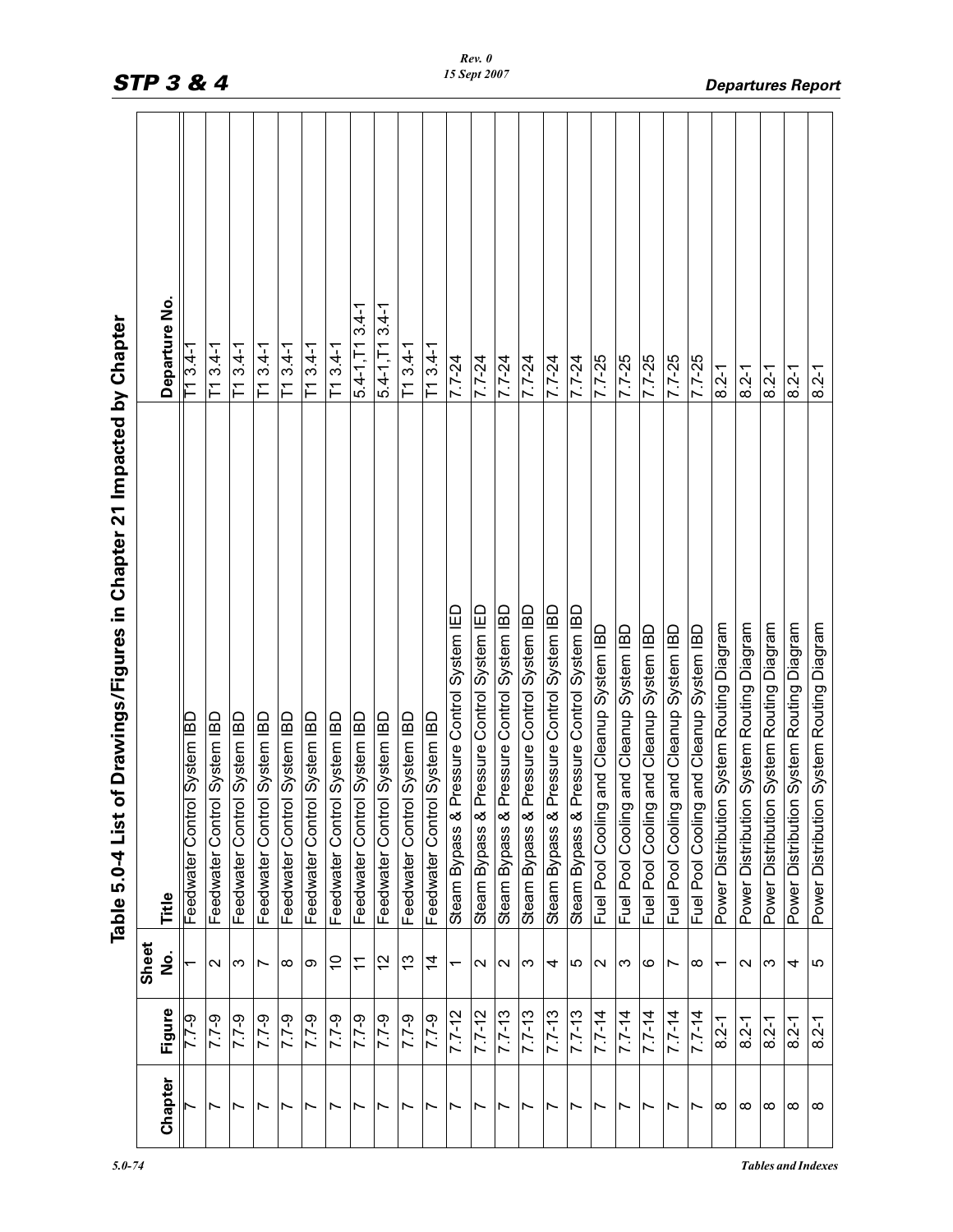|           |               |                          | of Drawings/Figures in Chapter 21 Impacted by Chapter<br>Table 5.0-4 List |                   |
|-----------|---------------|--------------------------|---------------------------------------------------------------------------|-------------------|
| Chapter   | Figure        | Sheet<br>ġ               | Title                                                                     | Departure No.     |
| $\infty$  | $\frac{2}{1}$ | ဖ                        | Power Distribution System Routing Diagram                                 | $8.2 - 1$         |
| $\infty$  | $8.2 - 1$     | Ľ                        | Power Distribution System Routing Diagram                                 | $8.2 - 1$         |
| $\infty$  | $8.3 - 1$     | $\overline{\phantom{0}}$ | Distribution System SLD<br>Electrical Power                               | $8.3 - 3$         |
| $^\infty$ | $8.3 - 1$     | $\sim$                   | Distribution System SLD<br>Electrical Power                               | $8.3 - 3$         |
| $\infty$  | $8.3 - 1$     | S                        | Distribution System SLD<br>Electrical Power                               | $8.3 - 3$         |
| $\infty$  | $8.3 - 1$     | 4                        | Distribution System SLD<br>Electrical Power                               | $8.3 - 3$         |
| $\infty$  | $8.3 - 2$     |                          | ntrol Power Supply System SLD<br>Instrument & Cor                         | $8.3 - 3$         |
| ∞         | 8A-1          |                          | Site Grounding Plan                                                       | STP DEP 1.1-2     |
| ග         | $9.1 - 1$     | $\sim$                   | Site Grounding Plan                                                       | $T1 2.4 - 1$      |
| တ         | $9.1 - 2$     | ٣                        | Fuel Pool Cooling and Cleanup System PFD                                  | $T12.4-1$         |
| တ         | $9.1 - 2$     | $\sim$                   | Fuel Pool Cooling and Cleanup System PFD                                  | $T12.4-1$         |
| တ         | $9.1 - 12$    |                          | Plant Refueling & Servicing Sequence                                      | $9.1 - 1$         |
| တ         | $9.2 - 2$     |                          | HVAC Normal Cooling Water System P&ID                                     | $9.2 - 7$         |
| တ         | $9.2 - 4$     |                          | HVAC Normal Cooling Water System P&ID                                     | Admin             |
| თ         | $9.2 - 7$     | $\overline{\phantom{0}}$ | Water System P&ID<br>Reactor Service                                      | $9.2 - 5$         |
| တ         | $9.2 - 7$     | $\mathbf{\sim}$          | Water System P&ID<br>Reactor Service                                      | $9.2 - 5$         |
| တ         | $9.2 - 7$     | က                        | Water System P&ID<br>Reactor Service                                      | $9.2 - 5$         |
| တ         | $9.4 - 1$     | $\overline{\phantom{0}}$ | <b>HVAC Flow Diagram</b><br>Control Building                              | $9.4 - 2.9.4 - 1$ |
| တ         | $9.4 - 1$     | $\sim$                   | <b>HVAC Flow Diagram</b><br>Control Building                              | $9.4 - 2.9.4 - 1$ |
| ග         | $9.4 - 1$     | ω                        | HVAC Flow Diagram<br>Control Building                                     | $9.4 - 2$         |
| တ         | $9.4 - 1$     | 4                        | <b>HVAC Flow Diagram</b><br>Control Building                              | $9.4 - 2$         |
| တ         | $9.4 - 1$     | 5                        | <b>HVAC Flow Diagram</b><br>Control Building                              | $9.4 - 2$         |
| ග         | $9.4 - 2a$    |                          | Ventilation System Air Flow Diagram<br>Turbine Building                   | $9.4 - 4$         |
| တ         | $9.4 - 2b$    | $\sim$                   | Ventilation System Air Flow Diagram<br>Turbine Building                   | $9.4 - 4$         |
| တ         | $9.4 - 3$     | $\mathbf{\Omega}$        | Ventilation System Air Flow Diagram<br>Turbine Building                   | $T1 2.14 - 1$     |
| တ         | $9.4 - 10$    | ٣                        | <b>OISH OWN PRID</b><br>Radwaste Buildir                                  | $9.4 - 5$         |
| တ         | $9.4 - 10$    | $\sim$                   | <b>QIRA OMNH bu</b><br>Radwaste Buildir                                   | $9.4-5$           |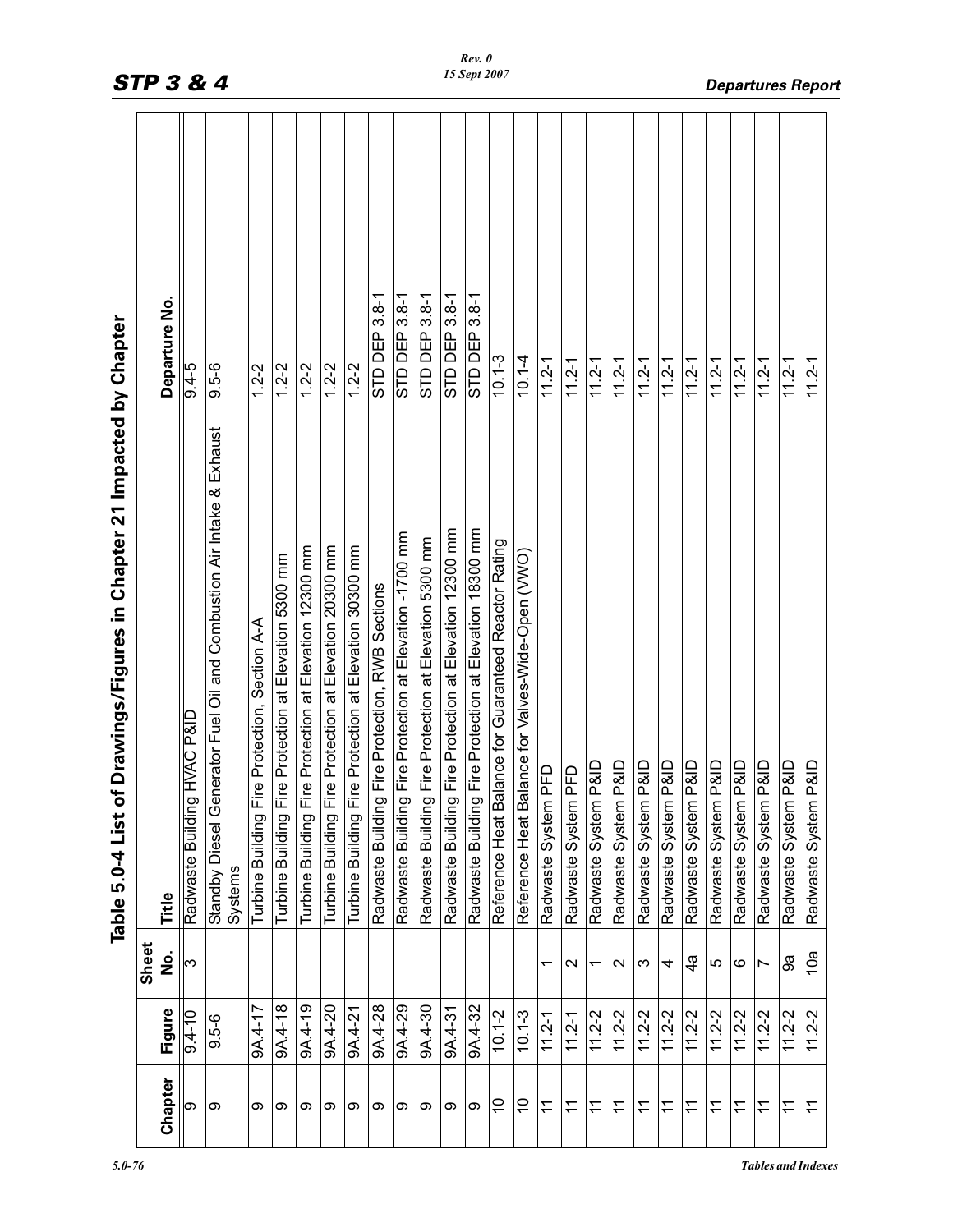|             |                | of Drawings/Figures in Chapter 21 Impacted by Chapter<br>Table 5.0-4 List                                 |               |
|-------------|----------------|-----------------------------------------------------------------------------------------------------------|---------------|
|             | Sheet          |                                                                                                           | Departure No. |
| 11.2-2      | 11a            | Radwaste System P&ID                                                                                      | $11.2 - 1$    |
| $11.2 - 2$  | $\frac{4}{10}$ | Radwaste System P&ID                                                                                      | $11.2 - 1$    |
| $11.2 - 2$  | 12             | Radwaste System P&ID                                                                                      | $11.2 - 1$    |
| $11.2 - 2$  | $\frac{3}{2}$  | Radwaste System P&ID                                                                                      | $11.2 - 1$    |
| $11.2 - 2$  | $\frac{4}{4}$  | Radwaste System P&ID                                                                                      | $11.2 - 1$    |
| $11.2 - 2$  | 14a            | Radwaste System P&ID                                                                                      | $11.2 - 1$    |
| $11.2 - 2$  | 15             | Radwaste System P&ID                                                                                      | $11.2 - 1$    |
| $11.2 - 2$  | 15a            | Radwaste System P&ID                                                                                      | $11.2 - 1$    |
| $11.2 - 2$  | $\frac{6}{5}$  | Radwaste System P&ID                                                                                      | $11.2 - 1$    |
| $11.2 - 2$  | 17             | Radwaste System P&ID                                                                                      | $11.2 - 1$    |
| $12.3 - 1$  |                | Radiation Zone Map for Full Power and Shutdown<br>Operation at Elevation - 8200 mm<br>Reactor Building    | Admin         |
| $12.3 - 3$  |                | Radiation Zone Map for Full Power and Shutdown<br>Operation at Elevation 4800/8500 mm<br>Reactor Building | Admin         |
| $12.3 - 6$  |                | Radiation Zone Map for Full Power and Shutdown<br>Operation at Elevation 18100 mm<br>Reactor Building     | Admin         |
| $12.3 - 37$ |                | ng, Radiation Zone Map, Normal Operation at Elevation -<br>Radwaste Buildir<br>1500 mm                    | $3.8 - 1$     |
| $12.3 - 38$ |                | ng, Radiation Zone Map, Normal Operation at Elevation -<br>Radwaste Buildir<br>4800 mm                    | $3.8 - 1$     |
| $12.3 - 39$ |                | ng, Radiation Zone Map, Normal Operation at Elevation -<br>Radwaste Buildir<br>12300 mm                   | $3.8 - 1$     |
| $12.3 - 40$ |                | ng, Radiation Zone Map, Normal Operation at Elevation -<br>Radwaste Buildi<br>21000 mm                    | $3.8 - 1$     |
| $12.3 - 41$ |                | Radwaste Building, Radiation Zone Map, Normal Operation, Section A-A                                      | $3.8 - 1$     |
| $12.3 - 49$ |                | Radiation Zone at Elevation 5300 mm<br>Turbine Building                                                   | $1.2 - 2$     |
| $12.3 - 50$ |                | Radiation Zone at Elevation 12300 mm<br>Turbine Building,                                                 | $1.2 - 2$     |
| $12.3 - 51$ |                | Radiation Zone at Elevation 20300 mm<br>Turbine Building                                                  | $1.2 - 2$     |
|             | Figure         | ف<br>S                                                                                                    | Title         |